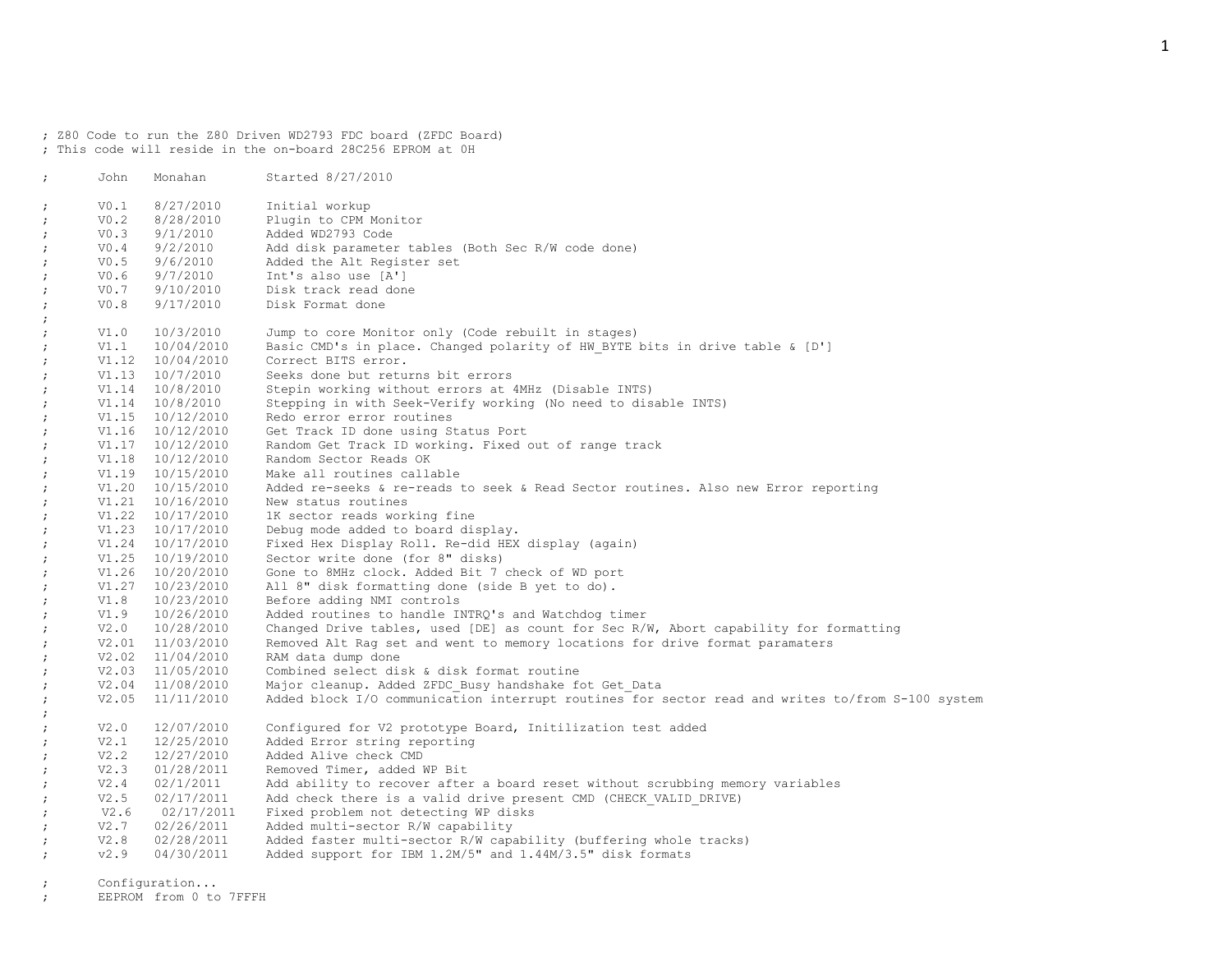RAM from 8000H to FFFFH Note memory locations are hard wired.

TAB EQU 09H ;TAB ACROSS (8 SPACES FOR SD-BOARD)

SPACE EQU 20H

ESC EQU 1BH

; The board works as follows:- The S-100 BIOS sends one byte commnands to this program. These ; commnads are examined (LOOP:) and a CALL to the appropiate routine follows. More bytes of data ; may (or may not) be expected to come or go to the S-100 system depending on the command. ; When a command is completed it will usually send a "NO ERRORS FLAG" back to the S-100 system. If there is an error, ; an error byte will be returned instead. ; Note: No effort was made to write compact efficient code. Routines are often repeated for ; simplicity and easy reading. Any optimization (been there, done that!), is for speed rather than code size. ; We have 32K or EPROM space, most will not be used! ; Note Also: It is very important that the BIOS "Disk Paramater Tables" in any S-100 BIOS are EXACTLY the ; same as those here on the ZFDC Board. There can be less disk formats (actully only one is required), but a disk format ; number (FORMAT\_NUM) on the S-100 BIOS has to be EXACTLY the same disk format on this ZFDC board. This is because this ; table is used to determine sector size, sectors/track etc. For this reason whenever a disk is selected the disk format ; must already have been sent (usually one time only). ; ; The two registers [IX] & [IY] are used throughout this "BIOS". [IX] always points to one of the many disk formats available ; in the BIOS. Each is given a unique format number. An unformatted disk has a format number of 0. A format number of 1 ; corresponds to a standard 8" single density single sided IBM style disk. (See all tables at the end of this BIOS). ; [IY] always points to the current drive (A,B,C or D) which contains format paramaters for THAT particular drive. ; The Achilles heel of this "BIOS" is if you get [IX] or [IY] values wrong. ; ; In more detail:- ; [IX] always points to a "Disk paramater format table". Set initially to STD8IBM (format #1), an 8" single density ; IBM 26 X 128 byte sectors per track for an 8" drive. A new format is assigned by changing the [IX] pointer. ; VIP,the [IX] pointer offset assigned equates (see below), must not be changed (without changing all the tables). ; ; [IY] always points to a "Disk Drive Table". (For CP/M, this initially will be A:). ; A new format is assigned by copying over of the [IX] pointer values for that format to that drives [IY] drive table. ; Currently there are four [IY] tables for drives A:,B:,C: and D:. All hardware communication ; and CPM/DOS correspondance (via track,sector,side etc) is through the disk [IY] table pointer+offsets. ; The only exception is for double sided drives to flip head R/W sides where a direct RESET-(Side B) or SET-(Side A) ; of bit 2 (SIDE BIT) of PIO2 PORT B is used. ; ;Note in V2.8 and later, support has been added support for IBM 1.2M/5" and 1.44M/3.5" disk formats. ;As far as the WD2793;is concerned these behave as 8" disks. It's just the disk capacity is larger. ;(Only the old 360K type SD & DD, 300RPM, 5" disks need a clock speed adjustment). ;So whenever I referr to 8" disks, I am also including these 1.2M and 1.4M disks. ; FALSE EQU 0 TRUE **EQU** NOT FALSE ;Equates for display on SD Systems Video Board (Used in Monitor mode only) SCROLL EQU 01H ;Set scrool direction UP. LF EQU 0AH CR EQU 0DH BELL **EQU** 07H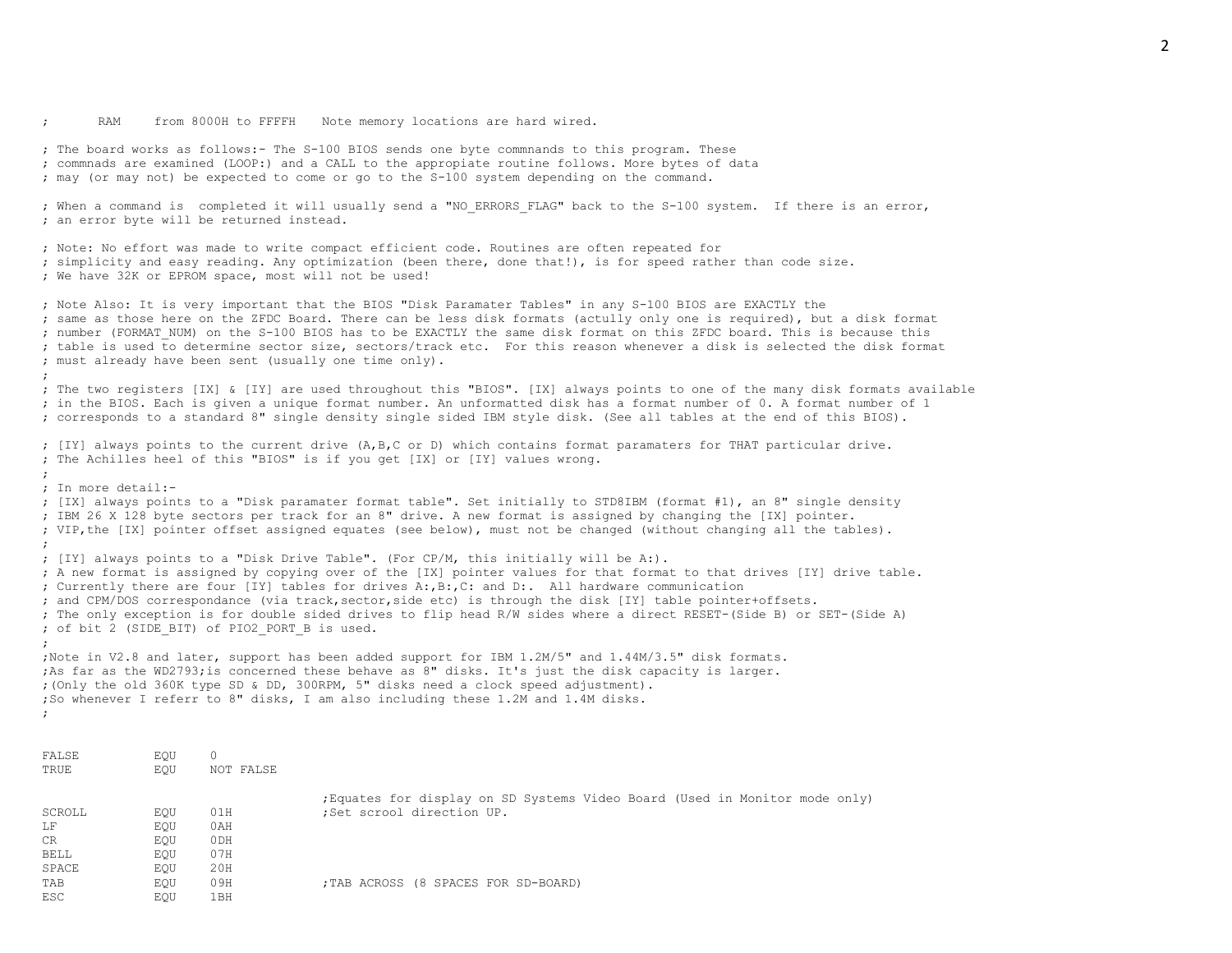| OUIT               | EOU | 11H            | ; Turns off any screen enhancements (flashing, underline etc).                                               |
|--------------------|-----|----------------|--------------------------------------------------------------------------------------------------------------|
| NO ENHANCEMENT EOU |     | 17H            | :Turns off whatever is on                                                                                    |
| FAST               | EOU | 10H            | ; High speed scrool                                                                                          |
| CPM86 FLAG         | EOU | 01             | Flaq to indicate after 5" disk formating the CPM86 first sector needs to be modified                         |
| STATUS DELAY       | EOU | 5              | ; Time-out for waiting for WD2793 status port to go not busy. (~5 seconds @ 6MHz)                            |
| RAM START          | EOU | 8000H          | :Location of the start of RAM area on the board                                                              |
| HIGH RAM BYTE      | EOU | 0 <sub>H</sub> |                                                                                                              |
| ROM START          | EOU | ΟH             |                                                                                                              |
| TOP OF RAM         | EOU | 0F8H           | For multisector R/W's do not allow sector RAM buffer to go beyond OF800H                                     |
| MAX TRACK SIZE EQU |     | 3000H          | ; Maximum number of bytes there will be on a track. Used for formatting a disk<br>; and reading a disk track |

; Note:- The [AF'] alternative Z80 register is used with the two PIO interupt routines. It is assumed to have exclusive use ; for this function. For efficiency and simplicity no stack is used during the two PIO interrupts (INPUT\_INTS & OUTPUT\_INTS) ; These interrupts can strike at any time.

; EQUATES FOR [IX] REGISTER OFFSETS INTO DISK FORMAT PARAMATER TABLES

; Each of the many disk formats have their own table with things like sector size, tracks/disk, sectors/track etc. ; You can add more.

| HW BYTE        | EQU |    | ; Will contain bit flags for:-<br>; Bits 0,1 Unused<br>; Bit 2, 0 if single sided disk, 1 if double sided<br>; Bit 3, 1 Hardware is an 8" disk, $0 = 5$ " disk<br>; Bit 4, 1 R/W in Single density, $0 =$ Double density<br>; Bits 5-7 Unused |
|----------------|-----|----|-----------------------------------------------------------------------------------------------------------------------------------------------------------------------------------------------------------------------------------------------|
| <b>NSCTRS</b>  | EQU |    | ; Sectors/Track +1 for this disk format                                                                                                                                                                                                       |
| NTRKS          | EQU |    | ;Tracks/Side                                                                                                                                                                                                                                  |
| HEADR          | EQU |    | ; For Formatting                                                                                                                                                                                                                              |
| GAP1           | EQU | 4  | $\mathbf{H}$                                                                                                                                                                                                                                  |
| GAP2           | EQU | 5  | $\mathbf{u}$                                                                                                                                                                                                                                  |
| GAP3           | EQU | 6  | $\mathbf{u}$                                                                                                                                                                                                                                  |
| GAP4           | EQU |    | $\mathbf{u}$                                                                                                                                                                                                                                  |
| GAP4R          | EQU | 8  | $\mathbf{u}$                                                                                                                                                                                                                                  |
| SEC SIZE FLAG  | EQU |    | ; $0=128$ Byte sectors, $1 = 256$ , $2 = 512$ , $4=1024$ Byte sectors                                                                                                                                                                         |
| GAP FILL CHAR  | EQU | 10 | ; Byte used in disk formating                                                                                                                                                                                                                 |
| DATA FILL CHAR | EQU | 11 |                                                                                                                                                                                                                                               |
| SPECIAL FLAG   | EQU | 12 | Flag byte for cases where after formatting disk need to be initilized. Normally 0, CPM86 FLAG = 1;                                                                                                                                            |
| SEC SKEW TABLE | EQU | 13 | :Two Bytes. Address of sector skew table                                                                                                                                                                                                      |
| FORMAT NUM     | EQU | 15 | ; Each format will have a unique number in the table list below.                                                                                                                                                                              |
| SYS TRKS       | EQU | 16 | ; How many tracks for system (usually 2 for 8-inch CPM disks)                                                                                                                                                                                 |
| SEC SIZE BYTES | EQU | 17 | ;Two Bytes. (128, 256, 512 or 1024)                                                                                                                                                                                                           |
| TRACK SIZE     | EQU | 19 | ; Two Bytes. Track size (in bytes) of that disks format (used in formatting disk)                                                                                                                                                             |
| TITLE          | EQU | 21 | ; Text string describing the disk format (must end with 0)                                                                                                                                                                                    |

; EQUATES FOR [IY] REGISTER OFFSETS FOR TRACK, SIDE, SECTOR locations for each actual disk drive (A,B,C & D)

| DRIVE FORMAT TABLE | EOU |                | ; The first 21 bytes of the above current disk format table will be copyed here |
|--------------------|-----|----------------|---------------------------------------------------------------------------------|
| DRIVE PORT         | EOU | $\overline{0}$ | Will contain bit flags for:-                                                    |
|                    |     |                | ; Bits 0,1 are used for drive hardware selection $(00=A, 01=B, 10=C, 11=D)$     |
|                    |     |                | ; Bit 2, 1 if side A is selected, 0 if Side B                                   |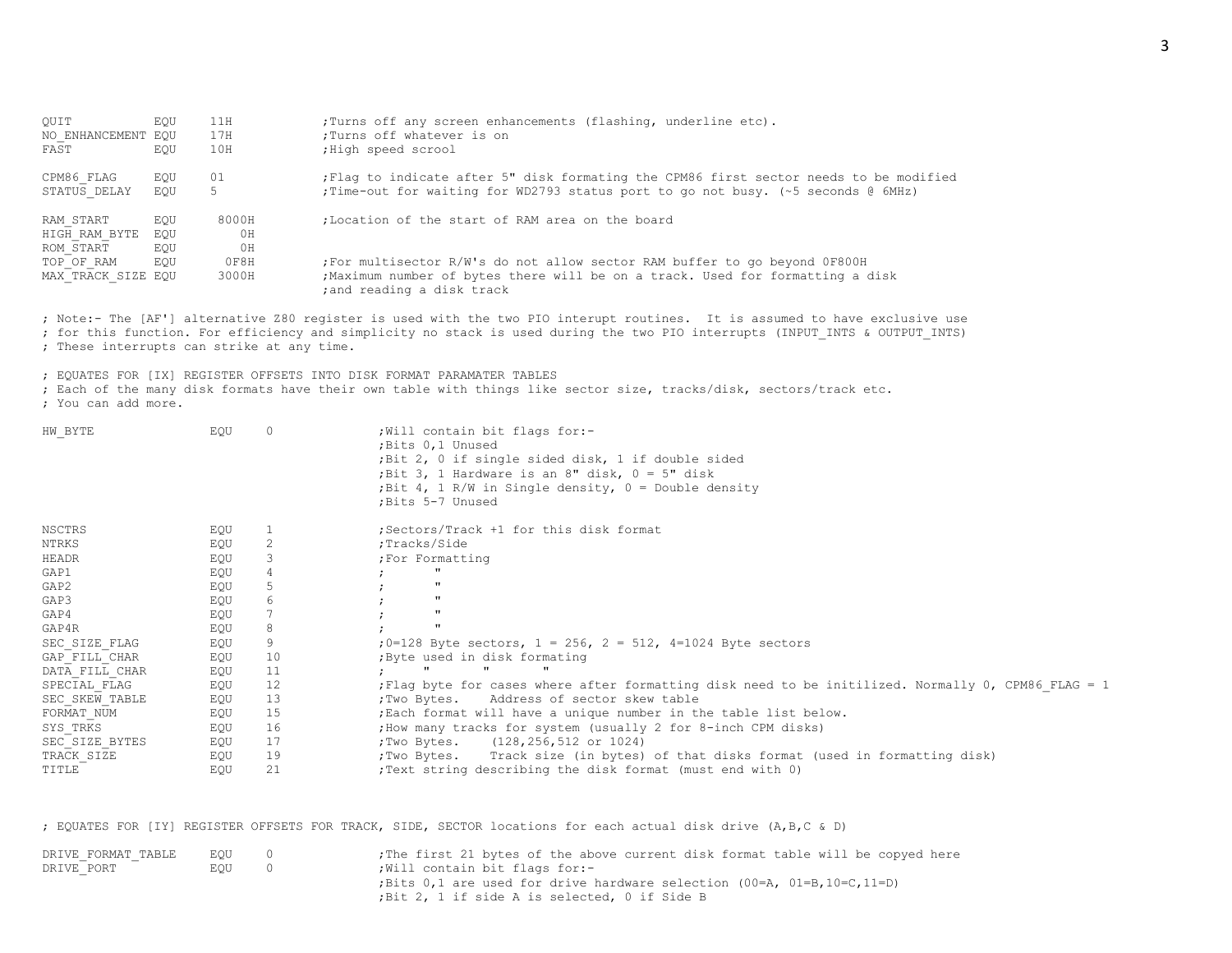|                  |     |                             |     | ; Bit 3, 1 if 8" disk, $0 = 5$ " disk                                                  |
|------------------|-----|-----------------------------|-----|----------------------------------------------------------------------------------------|
|                  |     |                             |     | ; Bit 4, 1 if Single density, $0 =$ Double density                                     |
|                  |     |                             |     | ; Bits 5-7 are used by hardware (the same for all disks)                               |
|                  |     |                             |     | ; Bit 5 WD2793 INTRQ 1=ON, 0=OFF                                                       |
|                  |     |                             |     | ; Bit 6 Write protect flag $0 = ON$ , $1 = OFF$                                        |
|                  |     |                             |     | ;Bit 7 ZFDC Direction flag to S-100 system, 1 = ZFDC to S-100, 0 = S-100 to ZFDC       |
| DRIVE TRACK      | EOU | 30H                         |     | ; CPM/DOS requested track (may not be the same as in the WD2793 track register)        |
| DRIVE SECTOR     | EQU | 31H                         |     | ; CPM/DOS requested sector (may not be the same as in the WD2793 sector register)      |
| DRIVE SS DS FLAG | EQU | 32H                         |     | ; OH if a single sided disk, 4H if a double sided disk.                                |
| DRIVE CPM DRIVE  |     | EQU                         | 33H | ; Bits $(0,1)$ uses to designate the drive select. $(0,1,2,3)$                         |
| DRIVE NEW        | EOU | 34H                         |     | : Need to check there is an actual disk there $0 = No$ disk. OFFH if disk checked out. |
| DIRECTION BIT    | EOU |                             |     | ;Bits for the above flags $0 =$ BOARD DATA IN, $1 =$ BOARD DATA OUT                    |
| WP BIT           | EQU | 6                           |     | ; Bit to set Write protect LED (D17)                                                   |
| WD INTRQ BIT     | EQU | 5                           |     | ; High allows WD2793 INTRQ to trigger NMI's (V2 Board)                                 |
| DENSITY BIT      | EQU |                             |     |                                                                                        |
| SIZE BIT         | EQU | 3                           |     |                                                                                        |
| SIDE BIT         | EQU | $\mathcal{D}_{\mathcal{L}}$ |     |                                                                                        |
|                  |     |                             |     |                                                                                        |

; RAM ASSIGNED LOCATIONS FOR CRITICAL VARIBLAES USED THROUGHOUT THE "BIOS" ;We have plenty or RAM, so space things out so they can be easily found with the Monitor if needed.

| STACK                                                                                                                         | EQU                             | RAM START+7FF0H                                                                                                                         | ; <---- Stack near top or RAM                                                                                                                                                                                                                                                                                                                                                             |
|-------------------------------------------------------------------------------------------------------------------------------|---------------------------------|-----------------------------------------------------------------------------------------------------------------------------------------|-------------------------------------------------------------------------------------------------------------------------------------------------------------------------------------------------------------------------------------------------------------------------------------------------------------------------------------------------------------------------------------------|
| FBUFFER                                                                                                                       | EQU                             | RAM START+2000H                                                                                                                         | ; Will build a Track image for formatting here (A000H) in RAM<br>; Can be up to MAX TRACK SIZE                                                                                                                                                                                                                                                                                            |
| SECTOR BUFFER                                                                                                                 | EOU                             | RAM START+500H                                                                                                                          | ; Sector data will be loaded here (8500H). (Normally up to 1K)<br>;but it can be up to (### X sector size) for multi sector R/W's                                                                                                                                                                                                                                                         |
| @DRIVE D NEW<br>@DRIVE D CPM DRIVE<br>@DRIVE D SS DD FLAG<br>@DRIVE D SECTOR<br>@DRIVE D TRACK                                | EOU<br>EOU<br>EOU<br>EQU        | RAM START+400H + DRIVE CPM DRIVE ; CPM drive number (3H)<br>EOU<br>RAM START+400H + DRIVE TRACK ; CPM requested track                   | RAM START+400H + DRIVE NEW ; Need to check there is an actual disk there 0 = No disk.<br>RAM START+400H + DRIVE SS DS FLAG ; OH if a single sided disk, 4H if a double sided disk<br>RAM START+400H + DRIVE SECTOR ; CPM requested sector<br>;20 Bytes currently. (Leave room for table to be modified later)                                                                             |
| @DRIVE D DRIVE TABLE                                                                                                          | EOU                             | RAM START+400H                                                                                                                          | : The current format table for drive D: will start here                                                                                                                                                                                                                                                                                                                                   |
| <b>@DRIVE C NEW</b><br>@DRIVE C CPM DRIVE<br>@DRIVE C SS DD FLAG<br>@DRIVE C SECTOR<br>@DRIVE C TRACK<br>@DRIVE C DRIVE TABLE | EQU<br>EQU<br>EQU<br>EOU<br>EOU | RAM START+300H + DRIVE CPM DRIVE ; CPM drive number (2H)<br>EOU<br>RAM START+300H + DRIVE TRACK<br>RAM START+300H                       | RAM START+300H + DRIVE NEW ; Need to check there is an actual disk there 0 = No disk.<br>RAM START+300H + DRIVE SS DS FLAG ; OH if a single sided disk, 4H if a double sided disk<br>RAM START+300H + DRIVE SECTOR ; CPM requested sector<br>; CPM requested track<br>;20 Bytes currently. Leave room for table to be modified<br>; The current format table for drive C: will start here |
| @DRIVE B NEW<br><b>@DRIVE B CPM DRIVE</b><br>@DRIVE B SS DD FLAG<br>@DRIVE B SECTOR<br>@DRIVE B TRACK<br>@DRIVE B DRIVE TABLE | EOU<br>EQU<br>EOU<br>EQU<br>EOU | RAM START+200H + DRIVE CPM DRIVE ; CPM drive number (1H)<br>EOU<br>RAM START+200H + DRIVE TRACK ; CPM requested track<br>RAM START+200H | RAM START+200H + DRIVE NEW ; Need to check there is an actual disk there $0 = No$ disk.<br>RAM START+200H + DRIVE SS DS FLAG ; OH if a single sided disk, 4H if a double sided disk<br>RAM START+200H + DRIVE SECTOR ; CPM requested sector<br>;20 Bytes currently. Leave room for table to be modified<br>; The current format table for drive B: will start here                        |
|                                                                                                                               |                                 |                                                                                                                                         |                                                                                                                                                                                                                                                                                                                                                                                           |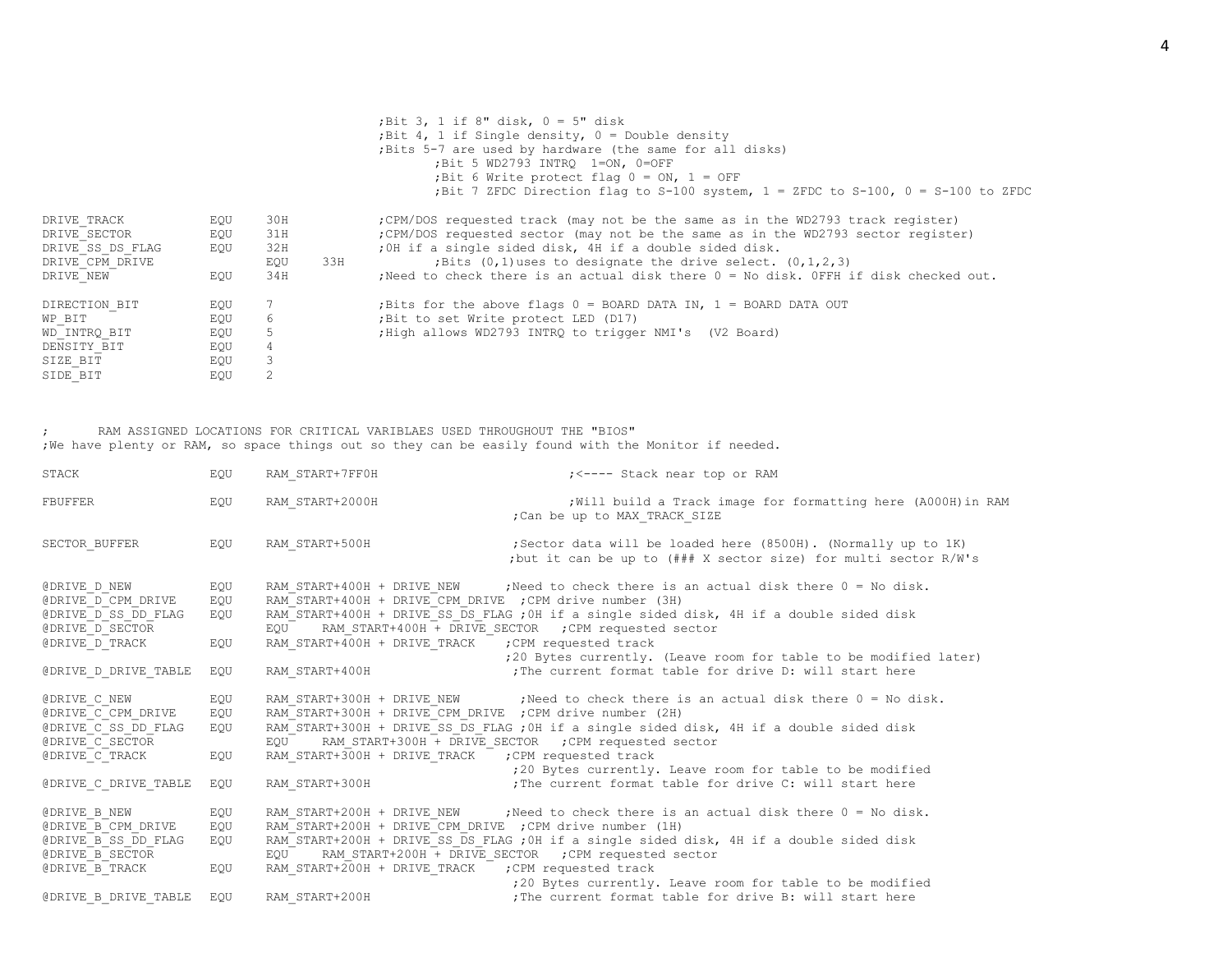| @DRIVE A NEW              | EQU       | RAM START+100H + DRIVE NEW                               | ; Need to check there is an actual disk there $0 = No$ disk.                             |
|---------------------------|-----------|----------------------------------------------------------|------------------------------------------------------------------------------------------|
| @DRIVE A CPM DRIVE        | EQU       | RAM START+100H + DRIVE CPM DRIVE ; CPM drive number (OH) |                                                                                          |
| @DRIVE A SS DD FLAG       | EQU       |                                                          | RAM START+100H + DRIVE SS DS FLAG ; 0H if a single sided disk, 4H if a double sided disk |
| @DRIVE A SECTOR           |           | EQU                                                      | RAM START+100H + DRIVE SECTOR ; CPM requested sector                                     |
|                           |           |                                                          |                                                                                          |
| @DRIVE A TRACK            | EQU       | RAM START+100H + DRIVE TRACK                             | ; CPM requested track                                                                    |
|                           |           |                                                          | ;20 Bytes currently. Leave room for table to be modified                                 |
| @DRIVE A DRIVE TABLE      | EQU       | RAM START+100H                                           | The current format table for drive A: will start here                                    |
| @DMA NEW                  | EQU       | RAM START+68H                                            | ; DW, For multi-sector R/W (Only)                                                        |
| @ DMA                     | EQU       | RAM START+64H                                            | ; DW, Normally points to SECTOR BUFFER but changes for multi-sector R/W                  |
| @MULTI2 SEC COUNT         | EQU       | RAM START+62H                                            | ; Count for multi-sector R/W's                                                           |
| @MULTI SEC COUNT          | EQU       | RAM START+61H                                            | ; Count for multi-sector R/W's                                                           |
| @MULTI FLAG               | EQU       | RAM START+60H                                            | ; Falq to indicate this is a multisector read                                            |
| @OLD DRIVE SELECT         | EQU       | RAM START+51H                                            | ; Old selected drive. $0, 1, 2, 3$                                                       |
|                           |           | RAM START+50H                                            | ; Current selected drive. 0, 1, 2, 3                                                     |
| @CURRENT DRIVE SELECT EQU |           |                                                          |                                                                                          |
| S DATA MARK               | EQU       | RAM START+40H                                            | ; Pointer to start of Data area for track formatting                                     |
| E DATA MARK               | EQU       | RAM START+3CH                                            | ; Pointer to end of Data area+1                                                          |
| E SEC MARK                | EQU       | RAM START+38H                                            | ; End Sector image +1                                                                    |
| S GAP4 MARK               | EQU       | RAM START+34H                                            | ;Start GAP4 area                                                                         |
| E GAP4 MARK               | EQU       | RAM START+30H                                            | ; End track +1 (Not used here. Can be used to determine a new minimum total track size)  |
| F TRK                     | EQU       | RAM START+27H                                            | ; for building format track image                                                        |
| $\mathbb F$ SIDE          | EQU       | RAM START+26H                                            | ; for building format track image                                                        |
|                           |           |                                                          |                                                                                          |
| @RAM FLAG2                | EQU       | RAM START+24H                                            | ; (22H -- 25H), If 00,00,00,00H here, upon a hardware reset, RAM is NOT re-initilized    |
| @RAM FLAG                 | EQU       | RAM START+22H                                            | ; Used by CPM BIOS to recover from hardware hang-up's                                    |
|                           |           |                                                          |                                                                                          |
| @SEC RT                   | EQU       | RAM START+21H                                            | ; Sector R/W retry count                                                                 |
| @SEEK RT                  |           |                                                          |                                                                                          |
|                           | EQU       | RAM START+20H                                            | ; Seek retry count                                                                       |
| @WAIT FLAG                | EQU       | RAM START+1AH                                            |                                                                                          |
| @TEMP STACK               | EQU       | RAM START+18H                                            | ; Tempory stack pointer store (used by Monitor)                                          |
| @INTR ADDRESS             | EQU       | RAM START+16H                                            | ; WORD, Used by NMI interrrupt routine                                                   |
| @OUT DATA FLAG            | EQU       | RAM START+14H                                            | ; For SEND DATA routine                                                                  |
| @IN DATA FLAG             | EQU       | RAM START+13H                                            | ; For GET DATA routine                                                                   |
| @CURRENT ACK              | EQU       | RAM START+12H                                            | ; Most recent ERROR # send back to S-100 system (shown in debug mode)                    |
| @CURRENT CMD              | EQU       | RAM START+11H                                            | ; Current command being carried out (shown in debug mode)                                |
|                           |           |                                                          |                                                                                          |
| @DEBUG FLAG               | EQU       | RAM START+10H                                            | ; Flag to turn HEX displays to debug mode (OH if OFF, OFFH if ON)                        |
| SECTOR ID BUFFER          | EQU       | RAM START                                                | ;Sector ID data will be loaded here.                                                     |
|                           |           |                                                          |                                                                                          |
| $\ddot{ }$<br>ZILOG PIO'S |           |                                                          |                                                                                          |
| PIO1 DATA A<br>EQU        | 00000000B | ; PIO Data port to SEND data to S-100 bus                |                                                                                          |
| PIO1 DATA B<br>EQU        | 00000010B | ; PIO Data port to GET data from S-100 bus               |                                                                                          |
| PIO1 CTL A<br>EQU         | 00000001B | ; PIO CTRL port to Send data to S-100 bus                |                                                                                          |
| PIO1 CTL B<br>EQU         | 00000011B | ; PIO CTRL port to Get data from S-100 bus               |                                                                                          |
| PIO2 DATA A<br>EOU        | 00000100B | ; PIO Data port for TIL Displays                         |                                                                                          |
|                           |           |                                                          |                                                                                          |

PIO2 DATA B EQU 00000110B ;PIO Data port for Drive Select, Side, density etc.

PIO2 CTL A EQU 00000101B ;PIO CTRL port for TIL Displays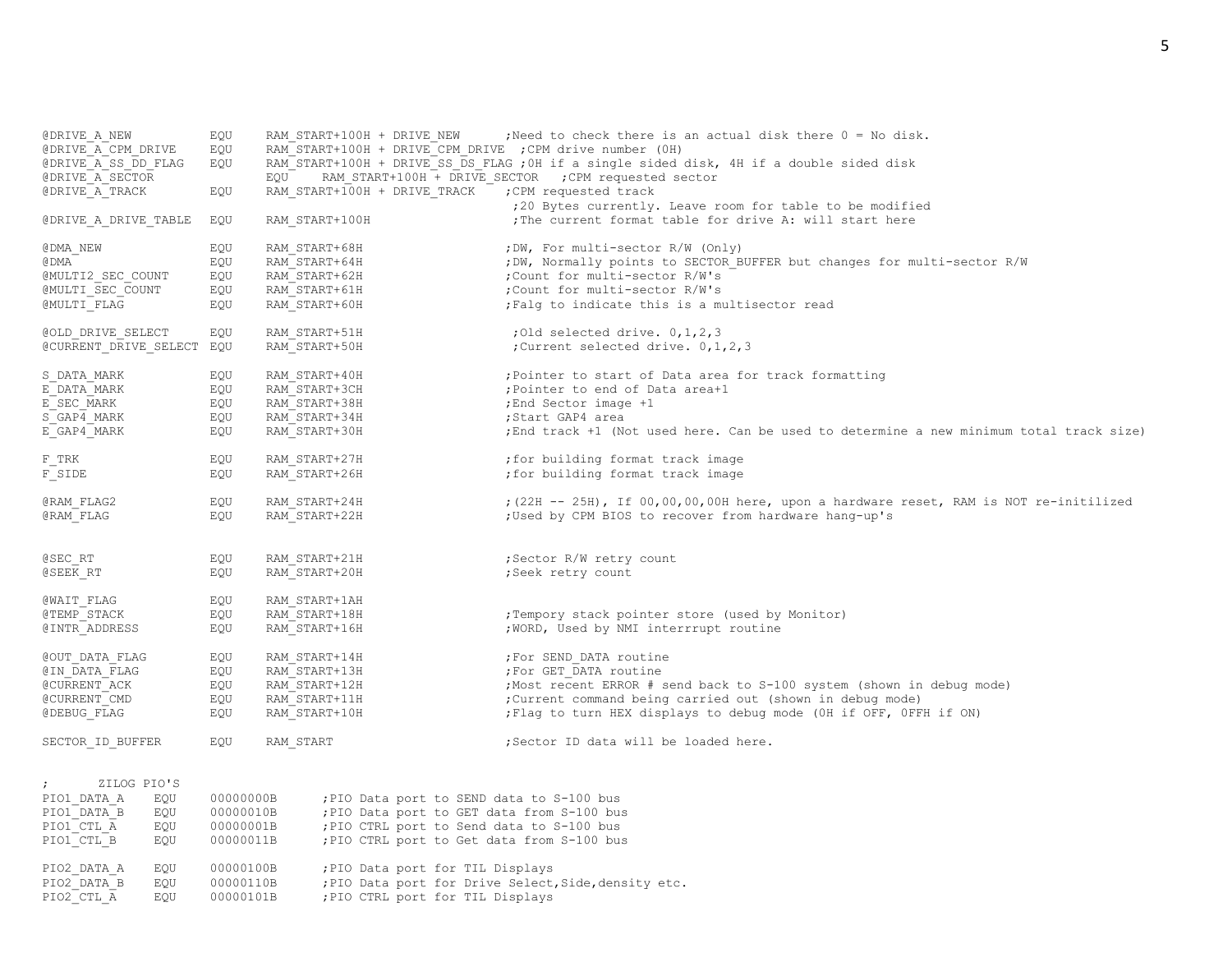PIO2\_CTL\_B EQU 00000111B ;PIO CTRL port for Drive Select, Side, Density, WP and Busy etc.

|                   | ; Western Digital WD2793 CHIP PORTS |                                                                      |
|-------------------|-------------------------------------|----------------------------------------------------------------------|
|                   |                                     | WD2793 BASE EQU 00001000B ;Base Port for WD2793 Chip (Pin 6 of U19A) |
|                   |                                     | WD2793 STATUS EOU WD2793 BASE ; STATUS PORT (Read)                   |
| WD2793 CMD EOU    |                                     | WD2793 BASE ; COMMAND PORT (Write)                                   |
| WD2793 TRACK EQU  | WD2793 BASE+1 ; TRACK PORT          |                                                                      |
| WD2793 SECTOR EQU | WD2793 BASE+2 ; SECTOR PORT         |                                                                      |
| WD2793 DATA EOU   | WD2793 BASE+3 ; DATA PORT           |                                                                      |

;Western Digital Chip 2793 Commands:- ;The 2793 chip for most commands used bits 0&1 to set the head ;motor stepping rate. 00 being 3ms (@2MH clock, to chip),11 being 15 ms. ;My Tandon 8" drives take the fastest rate. Older drives may not.

| RSCMD   | EOU | 00001000B | $(0CH)$ , RESTORE CMD <--- (Some drives require a slower stepping rate r1, r0)  |
|---------|-----|-----------|---------------------------------------------------------------------------------|
|         |     |           | ; Note the V bit (bit 3) is 0, sometimes this CMD will be used to format a disk |
| SKNCMD  | EOU | 00011000B | $(18H)$ , SEEK NO VERIFY CMD $\leq -$                                           |
| SKCMD   | EOU | 00011100B | : (1CH), SEEK WITH VERIFY CMD <---                                              |
| RDACMD  | EOU | 11000100B | ; (COH), READ TRACK/SECTOR ID CMD                                               |
| STEPIN  | EOU | 01001000B | ; (A8H), Step-in NO verify on destination track, NO update TRK register         |
| STEPOUT | EOU | 01111000B | ; (E8H), Step-out NO verify on destination                                      |
| RDCMD93 | EOU | 10000000B | $(80H)$ , READ SECTOR CMD<br>WD2793 chip                                        |
| WRCMD93 | EOU | 10100000B | ; (AOH), WRITE SECTOR CMD                                                       |
| WRTCMD  | EOU | 11110100B | ; (F4H), Write a whole track command                                            |
| RDTCMD  | EOU | 11100100B | ; (E4H), Read a whole track command                                             |

;ERROR Code masks for the WD2793 Status Register.

| SECTOR RETRY MAX EOU |     | $\overline{4}$ | ; Number of times to try R/W a sector before returning an error |
|----------------------|-----|----------------|-----------------------------------------------------------------|
| SEEK RETRY MAX EOU   |     | 2              | ; Number of times to try seek a track before returning an error |
| HOME ERR MASK        | EOU | 80H            | ; Error mask for Type I Home CMD                                |
| SIN ERR MASK         | EOU | 90H            | ;Step head in one track command error bits                      |
| SOUT ERR MASK EOU    |     | 90H            | ;Step head out one track command error bits                     |
| SK ERR MASK          | EOU | 90H            | :Track Seek error bits                                          |
| ID ERR MASK          | EOU | 9FH            | :Sector ID read error mask                                      |
| RS ERR MASK          | EOU | OBFH           | Read sector data error mask                                     |
| MRS ERR MASK         | EOU | 0AFH           | ;Multi-sector Read data error mask (not currently used)         |
| WS ERR MASK          | EOU | 0EFh           | ; Write sector data error mask                                  |
| MWS ERR MASK         | EOU | 0EFh           | Multi-sector Write data error mask (not currently used)         |
| RT ERR MASK          | EOU | 80H            | ; Read Track error mask                                         |
| WT ERR MASK          | EOU | 0E0H           | ; Write Track error mask                                        |

;Commands to the ZFDC Board:-

| CMD PIO TEST       | EOU | 0H  |    | ;Simple loop hardware test of PIO #1 Ports                                      |
|--------------------|-----|-----|----|---------------------------------------------------------------------------------|
| CMD MONITOR        | EOU | 1H  |    | ; Jump to internal monitor here.                                                |
| CMD SHOW SIGNON    |     | EOU | 2H | ; This will "rotate" in the Sector Display TIL's as a hardware test             |
| CMD RESET ZFDC EQU |     | ЗН  |    | Reset the WD2793 chip and Board software                                        |
| CMD SET FORMAT EOU |     | 4 H |    | This will select a specified drive and assign a disk format table to that drive |
| CMD SET DRIVE EOU  |     | 5H  |    | ; This will select a specified drive $(0, 1, 2, 3)$                             |
| CMD GET FORMAT EOU |     | 6H  |    | ; Return to S100 System the current Disk paramater format table number          |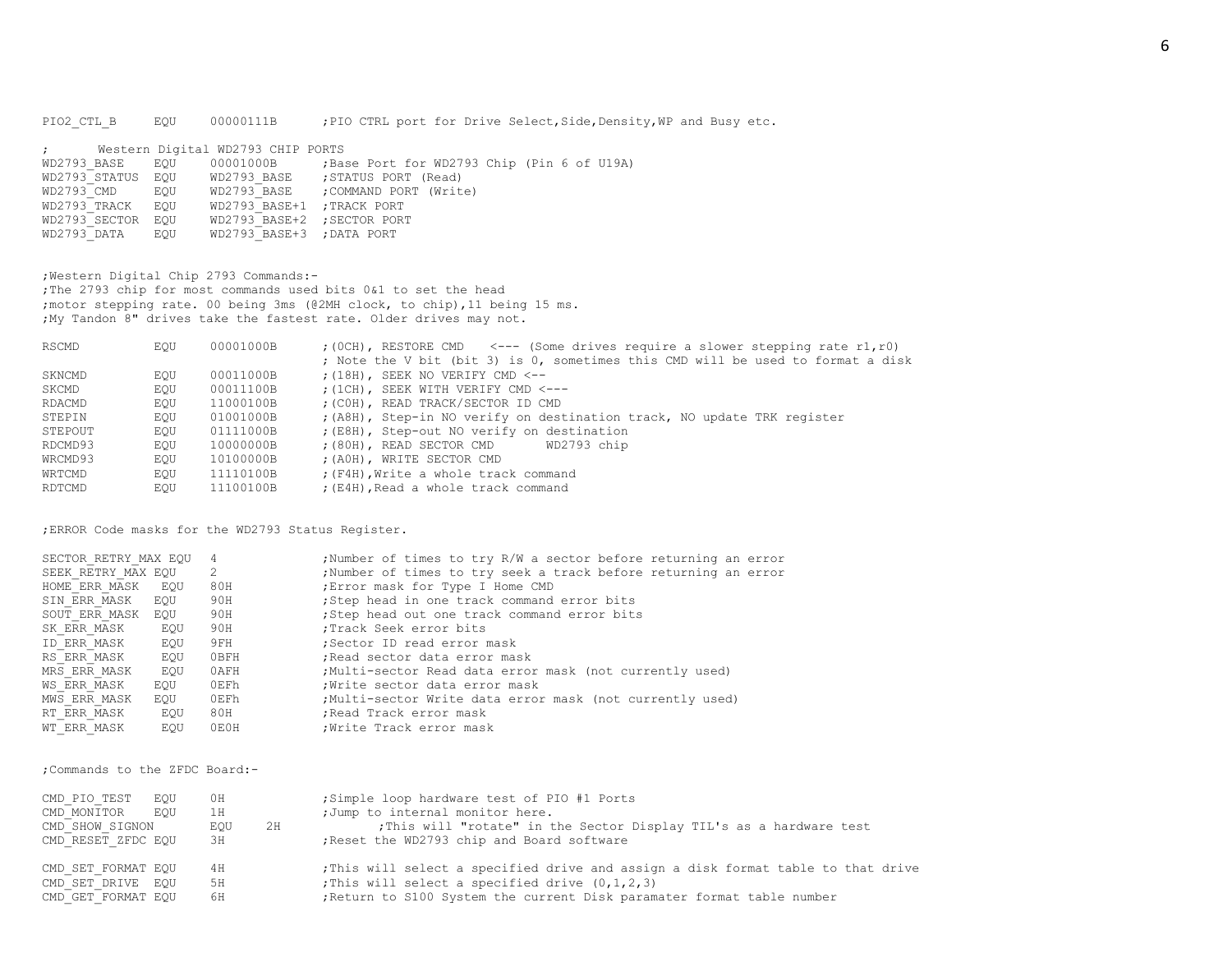CMD SET TRACK EQU 7H ;This will set head request to a specified track CMD<sup>-</sup>SET<sup>SIDE</sup> EQU 8H ;This will set side request to a specified side CMD SET SECTOR EQU 9H ;This will set sector request to a specified sector CMD\_SET\_HOME EQU 0AH ;This will set head request to Track 0 of CURRENT drive  $\frac{1}{2}$  CMD STEP IN EQU 0BH  $\frac{1}{2}$  ; Step head in one track of CURRENT drive CMD\_STEP\_OUT EQU 0CH ;Step head out one track of CURRENT drive CMD SEEK NV EQU 0DH ;Seek to track with NO verify of CURRENT drive CMD SEEK TRACK EQU 0EH ;Seek to track to (IY+DRIVE TRACK) with the track verify bit set on CURRENT drive/format CMD\_GET\_TRACK\_ID EQU\_0FH ;Read the CURRENT TRACK\_ID CMD READ SECTOR EQU 10H ;Read data from the CURRENT sector (on current track,side,drive). CMD WRITE SECTOR EQU 11H ; Write data to the CURRENT sector (on current track, side, drive). CMD\_GET\_WD\_TRACK EQU\_12H ;Get the WD2793 Track register value CMD\_GET\_WD\_SECTOR EQU 13H ;Get the WD2793 Sector register value<br>CMD\_GET\_WD\_STATUS EOU 14H ;Get the WD2793 Status register value Get the WD2793 Status register value CMD TRACK DUMP EQU 15H ;Dump complete CURRENT track to S-100 system CMD\_FORMAT\_TRACK EQU 16H ;Format the disk in the of the CURRENT drive using the current format assigned to that disk CMD\_SET\_DEBUG\_ON EQU 17H ;Turn on Debug display mode CMD\_SET\_DEBUG\_OFF EQU 18H ;Turn off Debug display mode 19H ;Command to pass back to S-100 system all memory variables and flags on ZFDC board CMD ABORT EQU 20H ;Generalized Abort of the current process command. CMD\_HANDSHAKE EQU 21H ; Handshake command only sent during board initilization/testing<br>CMD GET DRIVE EQU 22H ; Get the current selected drive number (0..3)  $22H$  ;Get the current selected drive number  $(0..3)$ CMD<sup>-</sup>SET<sup>-</sup>TRACK DS EQU 23H ;Set Track (If a DS Disk, EVEN tracks on Side A, ODD tracks on Side B. Used by CPM) CMD GET ERROR STRING EQU 24H ;Return a string explaining the an Error Code previously sent CMD GET SEC SIZE EQU 25H ;Return currently selected disk sector size (X\*128) CMD GET SEC COUNT EQU 26H ;Return currently selected disk sector sectors/track CMD\_ZFDC\_ALIVE EQU 27H ;Command sent to see if the ZFDC board is present and responding. CMD CHECK DRIVE EQU 28H ;Check there is a valid drive present on specified drive  $(0,1,2,3)$ CMD\_RD\_MULTI\_SECTOR EQU 29H ;Read data from multiple sectors starting at the CURRENT sector (on current track,side,drive). CMD WR MULTI SECTOR EQU 2AH ; Write data to multiple sectors starting at the CURRENT sector (on current track,side,drive). ;ERROR codes returned from the ZFDC Board:- NO ERRORS FLAG EQU 00H ;No Errors flag for previous cmd, sent back to S-100 BIOS BUSY ERR EQU 01H ; WD2793 Timeout Error before CMD was started HUNG ERR EQU 02H ;General WD2793 Timeout Error after CMD was sent TABLE ERR EQU 03H ;Disk parameter table error DRIVE ERR EQU 04H ;Drive not valid 0-3 TRACK RANGE ERR EQU 05H ;Drive track not valid for this disk SECTOR RANGE ERR EQU 06H ;Drive sector not valid for this disk SIDE ERR EQU 07H ;No B side on this disk SIDE ERR1 EQU 08H ; Invalid Side Paramater SECTOR SIZE ERR EQU 09H ;Size of sector > 1024 Bytes RESTORE\_HUNG EQU 0AH : WD2793 Timeout Error after RESTORE Command RESTORE ERR EQU 0BH ; Restore to track 0 error

STEP IN HUNG EQU 0CH ; WD2793 Timeout Error after STEP-IN Command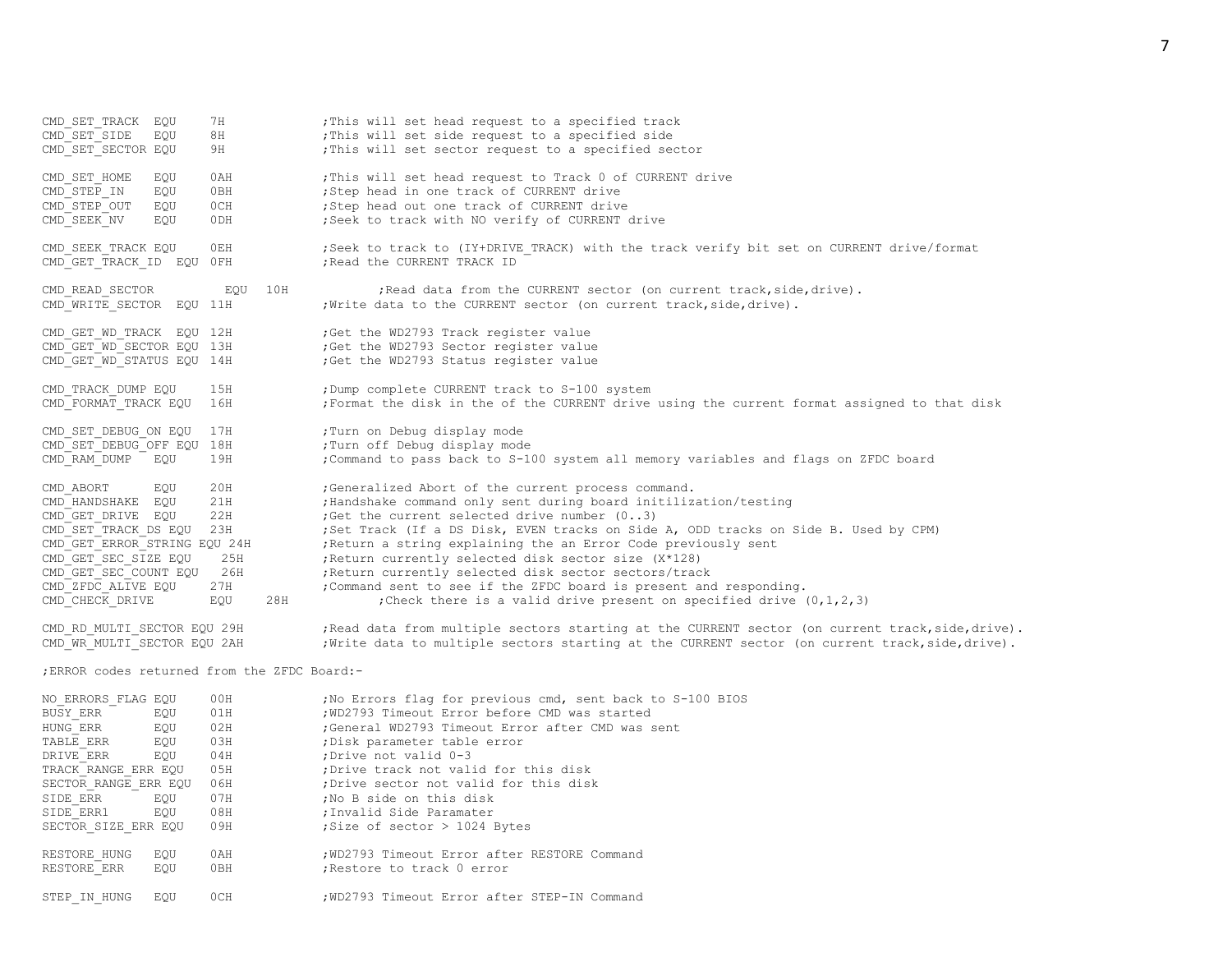| STEP IN ERR<br>STEP OUT HUNG<br>STEP OUT ERR | EQU<br>EQU<br>EQU | 0DH<br>0EH<br>0FH | ; Head Step In Error, DRIVE NOT READY ERROR<br>; WD2793 Timeout Error after STEP-OUT Command<br>; Head Step Out Error, NOT READY ERROR |
|----------------------------------------------|-------------------|-------------------|----------------------------------------------------------------------------------------------------------------------------------------|
| SEEK NV HUNG                                 | EQU               | 10H               | ; WD2793 Timeout Error after SEEK-NV Command                                                                                           |
|                                              |                   |                   |                                                                                                                                        |
| SEEK NV ERR1                                 | EQU               | 11H               | ; Seek with No Verify Error, NOT READY ERROR                                                                                           |
| SEEK NV ERR2                                 | EQU               | 12H               | ; Seek with No Verify with SEEK error bit set                                                                                          |
| SEEK TRK HUNG                                | EQU               | 13H               | ; WD2793 Timeout Error after SEEK with Verify Command                                                                                  |
| SEEK TRK ERR1                                | EQU               | 14H               | ; Seek to a track with Verify error, DRIVE NOT READY ERROR bit set                                                                     |
| SEEK TRK ERR2                                | EQU               | 15H               | ; Seek to a track with Verify error with SEEK ERROR bit set                                                                            |
| SEEK REST HUNG EQU                           |                   | 16H               | ; WD2793 Timeout Error after RESTORE within SEEK with Verify Command                                                                   |
| SEEK REST ERR                                | EQU               | 17H               | ; Restore to track 0, DRIVE NOT READY ERROR within SEEK with Verify Command                                                            |
| ID ERR HUNG                                  | EQU               | 18H               | ; WD2793 Timeout Error after READ TRACK ID Command                                                                                     |
| ID ERR1                                      | EQU               | 19H               | ; Track ID Error, DRIVE NOT READY ERROR                                                                                                |
| ID ERR2                                      | EQU               | 1AH               | ; Track ID Error, RNF ERROR                                                                                                            |
| ID ERR3                                      | EQU               | 1BH               | ; Track ID Error, LOST DATA ERROR                                                                                                      |
| ID ERR4                                      | EQU               | 1CH               | ; Track ID Error, CRC ERROR                                                                                                            |
|                                              |                   |                   |                                                                                                                                        |
| SEC READ HUNG                                | EQU               | 1DH               | ; WD2793 Timeout Error after Read Sector Command was sent                                                                              |
| SEC READ ERR1                                | EQU               | 1EH               | ; Sector read error, DRIVE NOT READY ERROR                                                                                             |
| SEC READ ERR2                                | EQU               | 1FH               | ; Sector read error, RNF ERROR                                                                                                         |
| SEC READ ERR3                                | EQU               | 20H               | ; Sector read error, LOST DATA ERROR                                                                                                   |
| SEC READ ERR4 EQU                            |                   | 21H               | ; Sector read error, CRC ERROR                                                                                                         |
| RS SEEK TRK HUNG EQU                         |                   | 22H               | ; WD2793 Timeout Error after SEEK within READ SECTOR Command                                                                           |
| RS RESTORE HUNG EQU                          |                   | 23H               | ; WD2793 Timeout Error after RESTORE command within READ SECTOR Command                                                                |
| RS RESTORE_ERR EQU                           |                   | 24H               | ; Restore to track 0 Error, within READ SECTOR Command                                                                                 |
| RS SEEK TRK ERR1 EQU                         |                   | 25H               | ; Seek to track error, within READ SECTOR Command                                                                                      |
| RS SEEK TRK ERR2 EQU                         |                   | 26H               | ; Seek to track error with SEEK ERROR bit set within READ SECTOR Command                                                               |
| SEC WRITE HUNG EQU                           |                   | 27H               | ; WD2793 Timeout Error after Read Sector Command was sent                                                                              |
| SEC WRITE ERR1 EQU                           |                   | 28H               | ; Sector write error, DRIVE NOT READY ERROR                                                                                            |
| SEC WRITE ERR2 EQU                           |                   | 29H               | ; Sector write error, RNF ERROR                                                                                                        |
| SEC WRITE ERR3 EQU                           |                   | 2AH               | ; Sector write error, LOST DATA ERROR                                                                                                  |
| SEC WRITE_ERR4 EQU                           |                   | 2BH               | ; Sector write error, CRC ERROR                                                                                                        |
| WS SEEK TRK HUNG EQU                         |                   | 2CH               | ; WD2793 Timeout Error after SEEK within WRITE SECTOR Command                                                                          |
| WS RESTORE HUNG EQU                          |                   | 2DH               | ; WD2793 Timeout Error after RESTORE command within WRITE SECTOR Command                                                               |
| WS RESTORE ERR EQU                           |                   | 2EH               | ; Restore to track 0 Error, within WRITE SECTOR Command                                                                                |
| WS SEEK TRK ERR1 EQU                         |                   | 2FH               | ; Seek to track error, within WRITE SECTOR Command                                                                                     |
| WS SEEK TRK ERR2 EQU                         |                   | 30H               | ; Seek to track error with SEEK ERROR bit set within WRITE SECTOR Command                                                              |
| DISK WP ERR                                  | EQU               | 31H               | ;Sector write error, Disk is write protected                                                                                           |
|                                              |                   | 32H               |                                                                                                                                        |
| CONFIRM FORMAT EQU                           |                   |                   | ; Confirm disk format cmd request                                                                                                      |
| FORMAT HUNG                                  | EQU               | 33H               | ; WD2793 Timeout Error after Track Format Command was sent                                                                             |
| FORMAT1 ERR                                  | EQU               | 34H               | ; Disk format request error                                                                                                            |
| FORMAT2 ERR                                  | EQU               | 35H               | ; Track format error (Side A)                                                                                                          |
| FORMAT3 ERR                                  | EQU               | 36H               | ; Track format error (Side B)                                                                                                          |
| FORMAT4 ERR                                  | EQU               | 37H               | ; Restore error after formatting disk                                                                                                  |
| RT ERR HUNG                                  | EQU               | 38H               | ; Disk Read Track hung error                                                                                                           |
| RT ERR                                       | EQU               | 39H               | ; Disk Read track error                                                                                                                |
| DRIVE INACTIVE EQU                           |                   | 3AH               | ;Drive is inactive                                                                                                                     |
| DRIVE DOOR                                   | EQU               | 3BH               | ;Drive door open                                                                                                                       |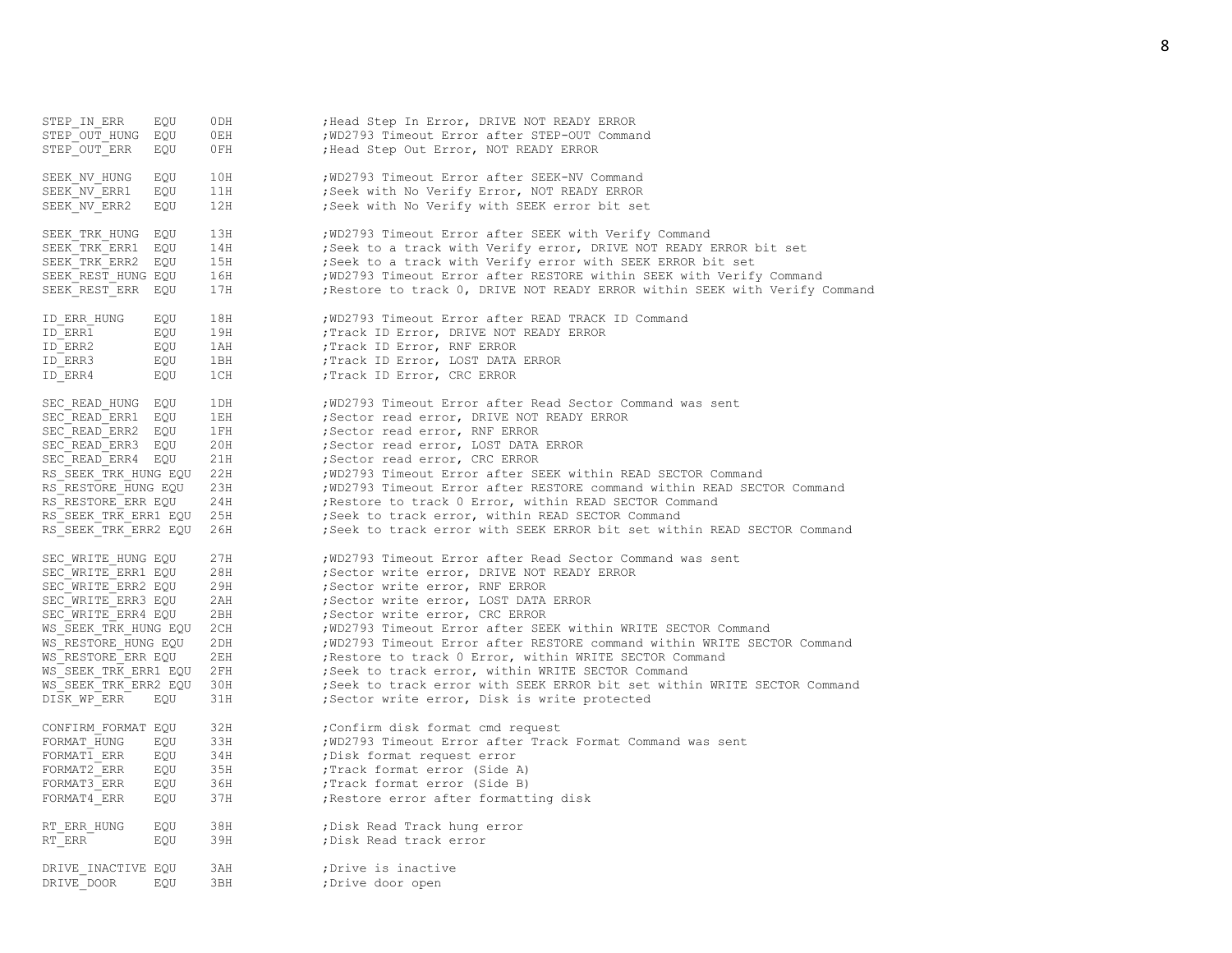| ABORT FLAG          | <b>EOU</b> | 3CH  | Special error flag to signify the user aborted a command        |
|---------------------|------------|------|-----------------------------------------------------------------|
| BUFFER OVERFLOW EOU |            | 3DH  | : Too many sectors were requested in a multi sector R/W request |
|                     |            |      |                                                                 |
|                     |            | 3DH  |                                                                 |
| CMD RANGE ERR EQU   |            |      | ; CMD out or range                                              |
|                     |            |      |                                                                 |
| TIMEOUT ERROR EQU   |            | OFFH | ; Special error flag to signify the previous command timed out  |
|                     |            |      |                                                                 |

;------------------------------------------------------------------------------

|             | ORG             | ROM START        | ; The EEPROM code will start here                                                            |
|-------------|-----------------|------------------|----------------------------------------------------------------------------------------------|
|             | DI              |                  | ;Just in case                                                                                |
|             | IM <sub>2</sub> |                  | ;Set Z80 to Interrupt mode 2                                                                 |
|             | XOR             | A, A             |                                                                                              |
|             | LD              | I, A             | ;Set Interrupt Req to OH for PIO's below.                                                    |
|             | LD              | HL, (@RAM FLAG)  | ; If this location has 0000H in RAM, then NOT a cold start reset.                            |
|             | LD              | A, L             | ; Assumes that the $(1/64K \times 1/64K)$ chance $00,00,00,00H$ will not occour on power-on! |
|             | OR.             | A, H             |                                                                                              |
|             | JP              |                  | NZ, HARD RESET : If NZ then do a complete hardware reset.                                    |
|             | LD              | HL, (@RAM FLAG2) | ; If this location has 0000H in RAM, then NOT a cold start reset.                            |
|             | LD              | A, L             |                                                                                              |
|             | OR              | A, H             |                                                                                              |
|             | JP              | NZ, HARD RESET   | ; If NZ then do a complete hardware reset.                                                   |
|             | JP              | BEGIN            | ; If 00,00,00,00H then skip RAM initilization                                                |
| HARD RESET: |                 |                  |                                                                                              |
|             | LD              | HL, RAM START    | ;Clear ALL RAM.                                                                              |
| RAMO:       | XOR             | Α                |                                                                                              |
|             | LD              | $(HL)$ , A       | ;Zero RAM                                                                                    |
|             | INC             | ΗL               |                                                                                              |
|             | LD              | A, H             |                                                                                              |
|             | CP              | A, HIGH RAM BYTE | ; Clear to Top of RAM (Note Stack not yet setup)                                             |
|             | JR              | NZ, RAMO         |                                                                                              |
|             | LD              | HL, RAM START    | ;Check RAM.                                                                                  |
| RAM1:       | LD              | A, (HL)          | ;Is it 0                                                                                     |
|             | OR.             | Α                | ;Zero RAM                                                                                    |
|             | JR              | NZ, RAM PROBLEM  |                                                                                              |
|             | INC             | ΗL               |                                                                                              |
|             | LD              | A, H             |                                                                                              |
|             | CP              | A, HIGH RAM BYTE | ;Clear to Top of RAM (Note Stack not yet used)                                               |
|             | JR              | NZ, RAM1         |                                                                                              |
|             | LD              | SP, STACK        | ; Now setup a valid stack on the boards RAM (@ OFFFOH)                                       |
|             | JP              | BEGIN            | ; Jump Over INT Locations                                                                    |
|             |                 |                  |                                                                                              |
|             | ORG             | 38H              | ; Z80 will also jump here if no RAM (FF's)                                                   |
|             | RAM PROBLEM:    |                  |                                                                                              |
|             | LD              | A, OEH           |                                                                                              |
|             | OUT             | PIO2 DATA B, A   | ; Flag with an 'E' in display                                                                |
|             | HALT            |                  | ; In case bad memory                                                                         |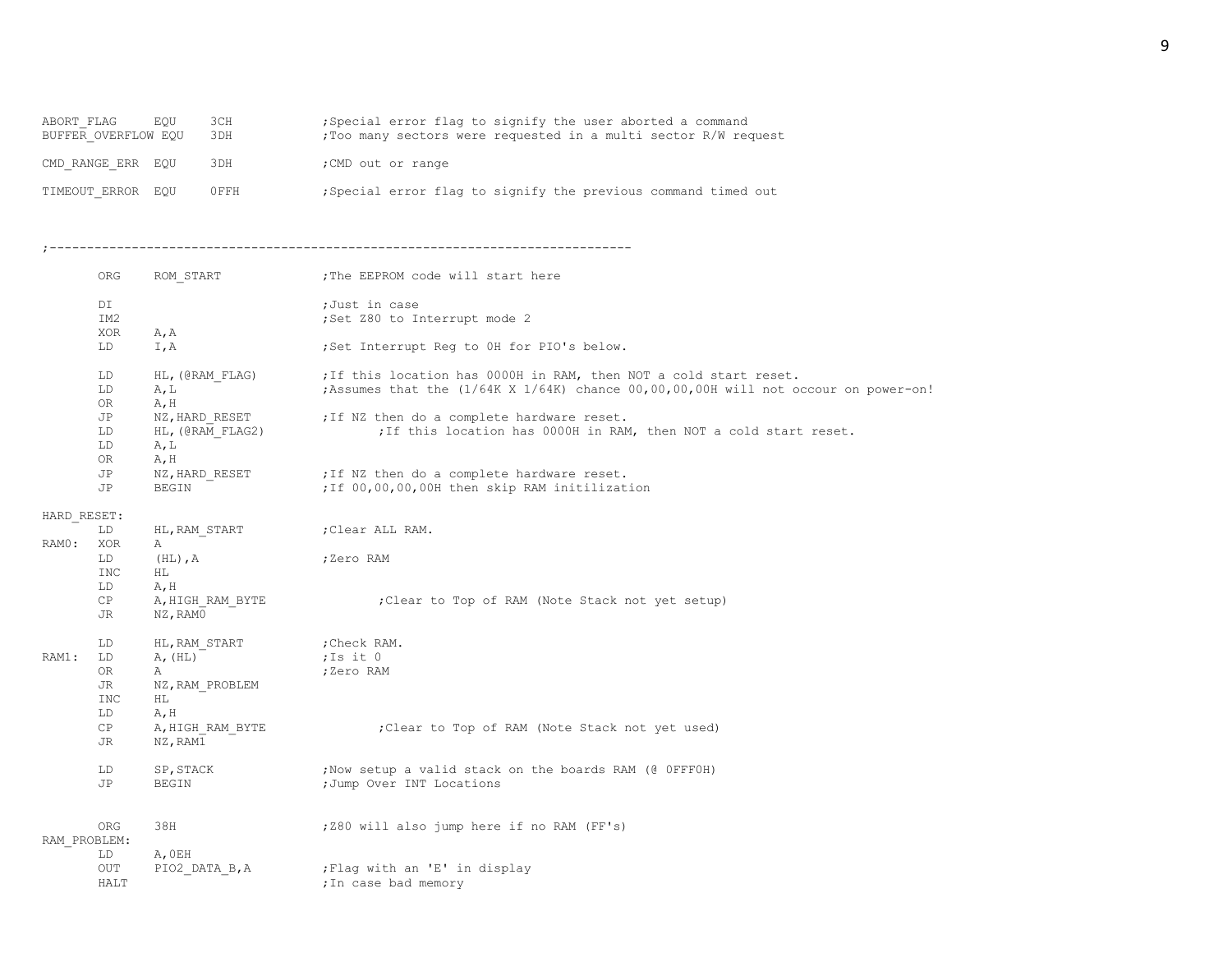|              | ORG<br>DW<br>HALT       | 40H<br>INPUT INTS                  | ; <<< Int Location for PIO#1 S100 Port B INPUT<br>; Location of Input INT routine                                                                   |
|--------------|-------------------------|------------------------------------|-----------------------------------------------------------------------------------------------------------------------------------------------------|
| NMI INT:     | ORG                     | 66H                                | ;<<< Location of NMI. Any Time the 74LS123 times OUT it will trigger a jump to here<br>; if "ARMED", also WD2793 IOREQ's do the same thing if ARMED |
|              | LD<br>ЕX                | HL, (@INTR ADDRESS)<br>$(SP)$ , HL | ; Jump to the interrupt routine required for that timeout condition                                                                                 |
|              | RETN<br>HALT            |                                    | ;Jump to new location                                                                                                                               |
|              | ORG<br>DW               | 80H                                | ; <<< Int Location for PIO#1 S100 Port A OUTPUT<br>; Location of Output INT routine                                                                 |
|              | HALT                    | OUTPUT_INTS                        |                                                                                                                                                     |
| DEFAULT NMI: | LD                      | A, OEEH                            | ; For debugging, trap any unwanted NMI's here                                                                                                       |
|              | CALL                    | DisplayHEX 01                      | ; Put EEEO on the HEX display                                                                                                                       |
|              | LD<br>CALL              | A, OEOH<br>DisplayHEX 23           |                                                                                                                                                     |
|              | HALT                    |                                    |                                                                                                                                                     |
|              | ORG                     | 100H                               |                                                                                                                                                     |
| BEGIN:       | LD                      | A, 4FH                             | ; First setup the two Zilog PIO's<br>; Mode 1 (Input) for PIO #1 Port B                                                                             |
|              | OUT                     | (PIO1 CTL B), A                    |                                                                                                                                                     |
|              | LD<br>OUT               | A, 40H<br>$(PIO1_CTL_B)$ , A       | Setup Interrupt vector to 40H in RAM                                                                                                                |
|              | LD<br><b>OUT</b>        | A, 10000111B                       | ; Allow Interrupt Control of this port                                                                                                              |
|              | LD                      | $(PIO1 CTL B)$ , A<br>A,00000011B  | ; Disable for now                                                                                                                                   |
|              | OUT                     | $(PIO1$ CTL B), A                  |                                                                                                                                                     |
|              | LD<br>OUT               | A, OFH<br>$(PIO1$ CTL A), A        | ;Mode 1 (Output) for PIO #1 Port A                                                                                                                  |
|              | LD                      | A,80H                              | ; Setup Interrupt vector to 80H in RAM                                                                                                              |
|              | OUT<br>LD               | $(PIO1 CTL A)$ , A<br>A, 10000111B | ; Allow Interrupt Control of this port                                                                                                              |
|              | OUT                     | $(PIO1$ CTL A), A                  |                                                                                                                                                     |
|              | LD<br>$_{\mathrm{OUT}}$ | A,00000011B<br>$(PIO1$ CTL A), A   | ; Disable for now                                                                                                                                   |
|              |                         |                                    |                                                                                                                                                     |
|              | LD                      | A, OFH                             | ; Now setup & test PIO #2<br>; Mode 0 (Output) for PIO #2 Port A                                                                                    |
|              | OUT                     | $(PIO2$ CTL A), A                  |                                                                                                                                                     |
|              | LD<br>OUT               | A,03H<br>$(PIO2$ CTL A), A         | ; Reset the INT enable FlipFlop (not required for this port)                                                                                        |
|              | LD                      | A, OFH                             | ; Mode 0 (Output) for PIO #2 Port B                                                                                                                 |
|              | OUT<br>LD               | $(PIO2_CTL_B)$ , A<br>A,03H        |                                                                                                                                                     |
|              | <b>OUT</b>              | $(PIO2_CTL_B)$ , A                 | Reset the INT enable FlipFlop (not required for this port)                                                                                          |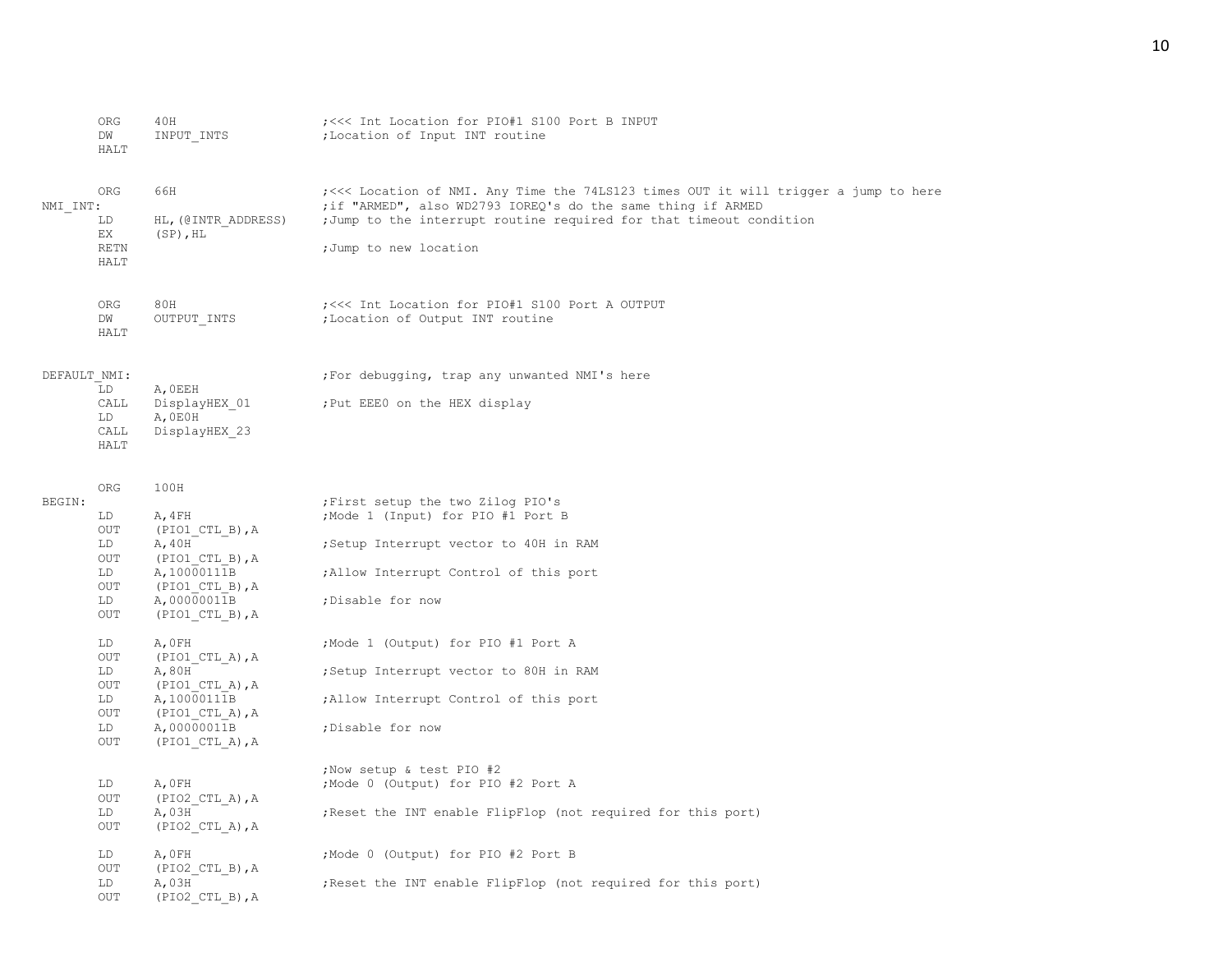|             | LD<br>OUT                | A, 01011000B<br>PIO2_DATA_B, A                         | ; Set default to NOT BUSY, No WP, No WD INTRQ, Single density, 8" drive, Side A, Drive A<br>;Data locked into TIL 3 |
|-------------|--------------------------|--------------------------------------------------------|---------------------------------------------------------------------------------------------------------------------|
|             | CALL                     | OFF WD2793 INTRQ                                       | ; Prevent any WD2793 INT's                                                                                          |
|             | XOR<br>LD                | A, A<br>(@DRIVE A CPM DRIVE), A                        | ; CPM/Drive select bits for drive A:                                                                                |
|             | INC<br>LD                | Α<br>(@DRIVE B CPM DRIVE), A                           | ; CPM/Drive select bits for drive B:                                                                                |
|             | INC<br>LD<br><b>INC</b>  | Α<br>(@DRIVE C CPM DRIVE), A<br>Α                      | ; CPM/Drive select bits for drive C:                                                                                |
|             | LD                       | (@DRIVE D CPM DRIVE), A                                | ;CPM/Drive select bits for drive D:                                                                                 |
| INITILIZE:  |                          |                                                        |                                                                                                                     |
|             | LD<br>OUT<br>OUT         | A, 10000011B<br>$(PIO1$ CTL A), A<br>$(PIO1$ CTL B), A | Enable Interrupts on PIO#1 (S100 I/O)                                                                               |
|             | ΕI                       |                                                        | ;Enable Interrupts                                                                                                  |
|             | LD<br>OUT                | A, ODOH<br>$(WD2793$ CMD), A                           | ; Note: This will stop any current WD2793 chip process                                                              |
|             | XOR                      | A, A                                                   |                                                                                                                     |
|             | OUT                      | (WD2793 TRACK), A                                      |                                                                                                                     |
|             | INC<br>$_{\mathrm{OUT}}$ | Α                                                      |                                                                                                                     |
|             |                          | (WD2793 SECTOR), A                                     |                                                                                                                     |
|             | INITILIZE RESET:<br>DI   |                                                        | ;A jump here will reset the board software                                                                          |
|             | XOR                      | A, A                                                   | ;Do not INT's                                                                                                       |
|             | LD                       | (@IN DATA FLAG), A                                     |                                                                                                                     |
|             | LD                       | (@DEBUG FLAG), A                                       | ; Start with HEX LED debug display mode off                                                                         |
|             | CALL                     | DIRECTION IN                                           | ;Set ZFDC Board to recieve data (default mode)                                                                      |
|             | CALL                     | DisplayHEX 01                                          | ;Set to 00 for now                                                                                                  |
|             | CALL                     | DisplayHEX 23                                          | ;Set to 00 for now                                                                                                  |
|             | LD<br>$_{\rm OUT}$       | A, CMD HANDSHAKE<br>(PIO1 DATA A), A                   | ;Send to flag to let S-100 System know we are alive<br>; Put it in output port (Int is disabled)                    |
|             | LD                       | B, 0                                                   |                                                                                                                     |
|             | WAIT FOR HANDSHAKE:      |                                                        | ; Wait until S-100 system signs on.                                                                                 |
|             | ΕI                       |                                                        | ; Allow INT's                                                                                                       |
|             | LD<br>OR                 | A, (@IN DATA FLAG)<br>A, A                             |                                                                                                                     |
|             | JR                       | NZ, HANDSHAKE1                                         | ;Loop until we get something (>>> Add watchdog later <<<<)                                                          |
|             | LD                       | A, B                                                   |                                                                                                                     |
|             | INC<br>CALL              | B<br>DisplayHEX 01                                     | ; Show we are waiting                                                                                               |
|             | CALL                     | DELAY 200mS                                            |                                                                                                                     |
|             | JR                       | WAIT FOR HANDSHAKE                                     |                                                                                                                     |
| HANDSHAKE1: |                          |                                                        |                                                                                                                     |
|             | CALL                     | GET DATA                                               | ; Show actual data byte recieved                                                                                    |
| $\ddot{ }$  | CALL                     | DisplayHEX 23                                          | ;Show data                                                                                                          |
|             | CP                       | A, CMD HANDSHAKE                                       |                                                                                                                     |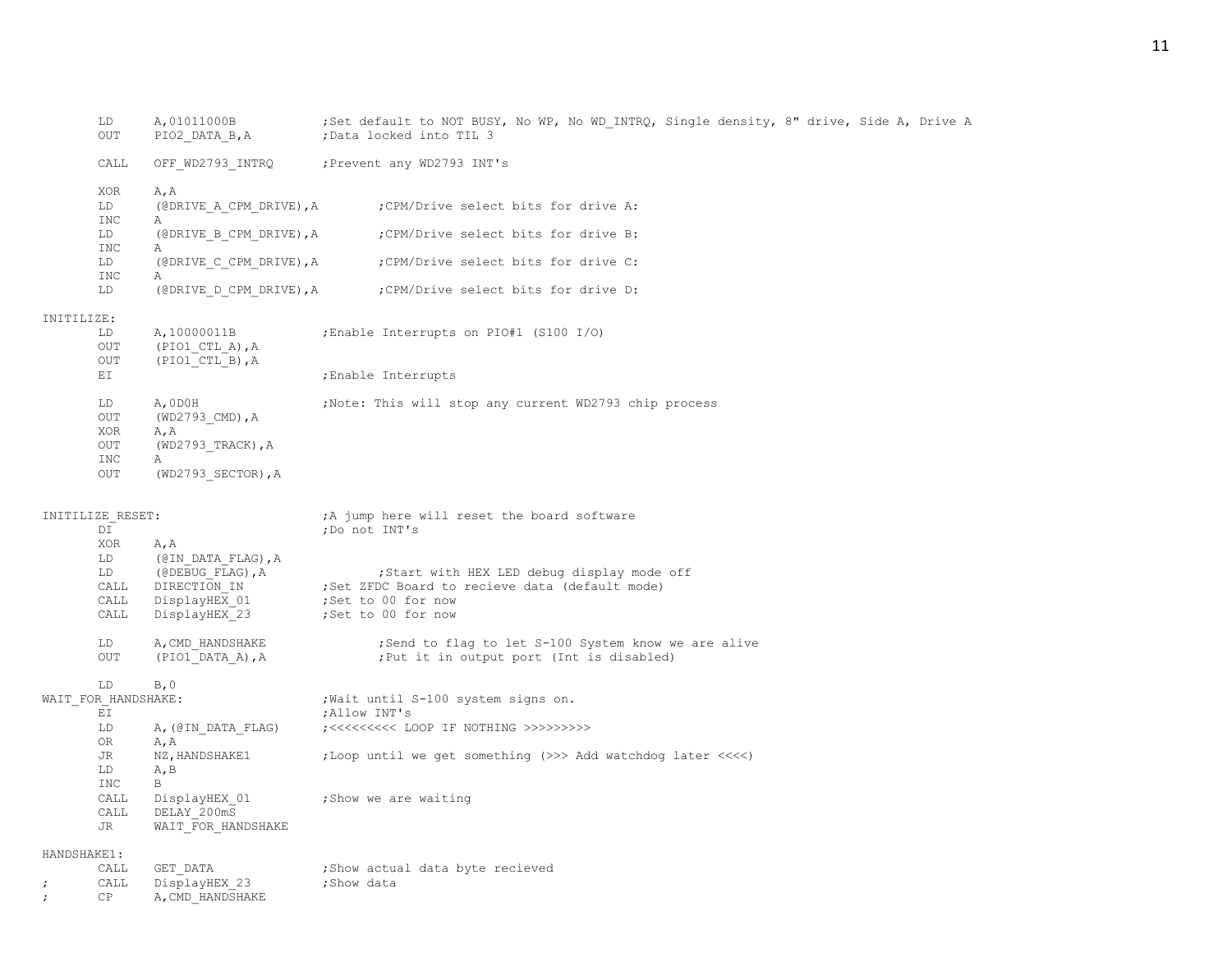|             | JR<br>LD<br>CALL | SEND_DATA                                | NZ, WAIT FOR HANDSHAKE ; Not a CMD HANDSHAKE, ther go back and wait some more<br>C, NO ERRORS FLAG ; Yes, then send an ACK<br>; back to the S-100 System |
|-------------|------------------|------------------------------------------|----------------------------------------------------------------------------------------------------------------------------------------------------------|
| START1: LD  | LD<br>LD<br>LD   | IY, @DRIVE A DRIVE TABLE<br>B, 1<br>A, 0 | IX, UNFORMATTED : Default drive table = Unformatted<br>Note no drive has been made the current drive yet. (IY+DRIVE PORT) = 0;<br>;Set to IBM 8"         |
|             | CALL             | CORE SET FORMAT                          | ;Select drive. Drive in [A], format in [B] (default IBM 8"), Update Drive TIL display                                                                    |
| WARM RESET: | LD<br>LD         | A, OFFH<br>(@CURRENT DRIVE SELECT), A    | ; Set so no current drive selected by CPM                                                                                                                |
|             | CALL<br>CALL     | DisplayTrack<br>DisplaySector            | ; Will have invalid TRK/SEC values to indicate we have not yet selected a drive<br>; Will show OFFOOH                                                    |
|             |                  |                                          |                                                                                                                                                          |
|             |                  |                                          | ; Each of the above routines when done will return back here to LOOP                                                                                     |
| LOOP:       | CALL<br>LD       | GET DATA                                 | ;Get CMD in [A]<br>(CCURRENT CMD), A ; Save in case we wish to show command in debug mode                                                                |
|             | LD               | A, (@DEBUG FLAG)                         |                                                                                                                                                          |
|             | OR<br>CALL       | A, A<br>NZ, DisplayCMD                   | ; If in debug mode, display current command first                                                                                                        |
|             | LD               | A, (@CURRENT CMD)                        | ;Save in case we wish to show command in debug mode<br>; Put most used commands first                                                                    |
|             | CP<br>PUSH       | A, CMD SET TRACK<br>AF                   | ;7, This will set head request to a specified track. Track Byte (0-NTRKS)                                                                                |
|             | CALL<br>POP      | Z, SET TRACK<br>AF                       |                                                                                                                                                          |
|             | JP               | Z, LOOP                                  |                                                                                                                                                          |
|             | CP               | A, CMD SET SECTOR                        | ;9, This will set head request to a specified sector. Sector Byte (0-NSCTRS)                                                                             |
|             | PUSH<br>CALL     | AF<br>Z, SET SECTOR                      |                                                                                                                                                          |
|             | POP              | AF                                       |                                                                                                                                                          |
|             | JP               | Z, LOOP                                  |                                                                                                                                                          |
|             | CP<br>PUSH       | A, CMD READ SECTOR<br>AF                 | ;10, Read data from the current sector (on current track, side, drive).                                                                                  |
|             | CALL             | Z, READ SECTOR                           |                                                                                                                                                          |
|             | POP              | AF                                       |                                                                                                                                                          |
|             | JP               | Z, LOOP                                  |                                                                                                                                                          |
|             | CP               | A, CMD WRITE SECTOR                      | ;11, Write data to the current sector (on current track, side, drive)                                                                                    |
|             | PUSH<br>CALL     | AF<br>Z, WRITE SECTOR                    |                                                                                                                                                          |
|             | POP              | AF                                       |                                                                                                                                                          |
|             | JP               | Z, LOOP                                  |                                                                                                                                                          |
|             | СP<br>PUSH       | A, CMD SET DRIVE<br>ΑF                   | ;5, This will set current the Disk drive number                                                                                                          |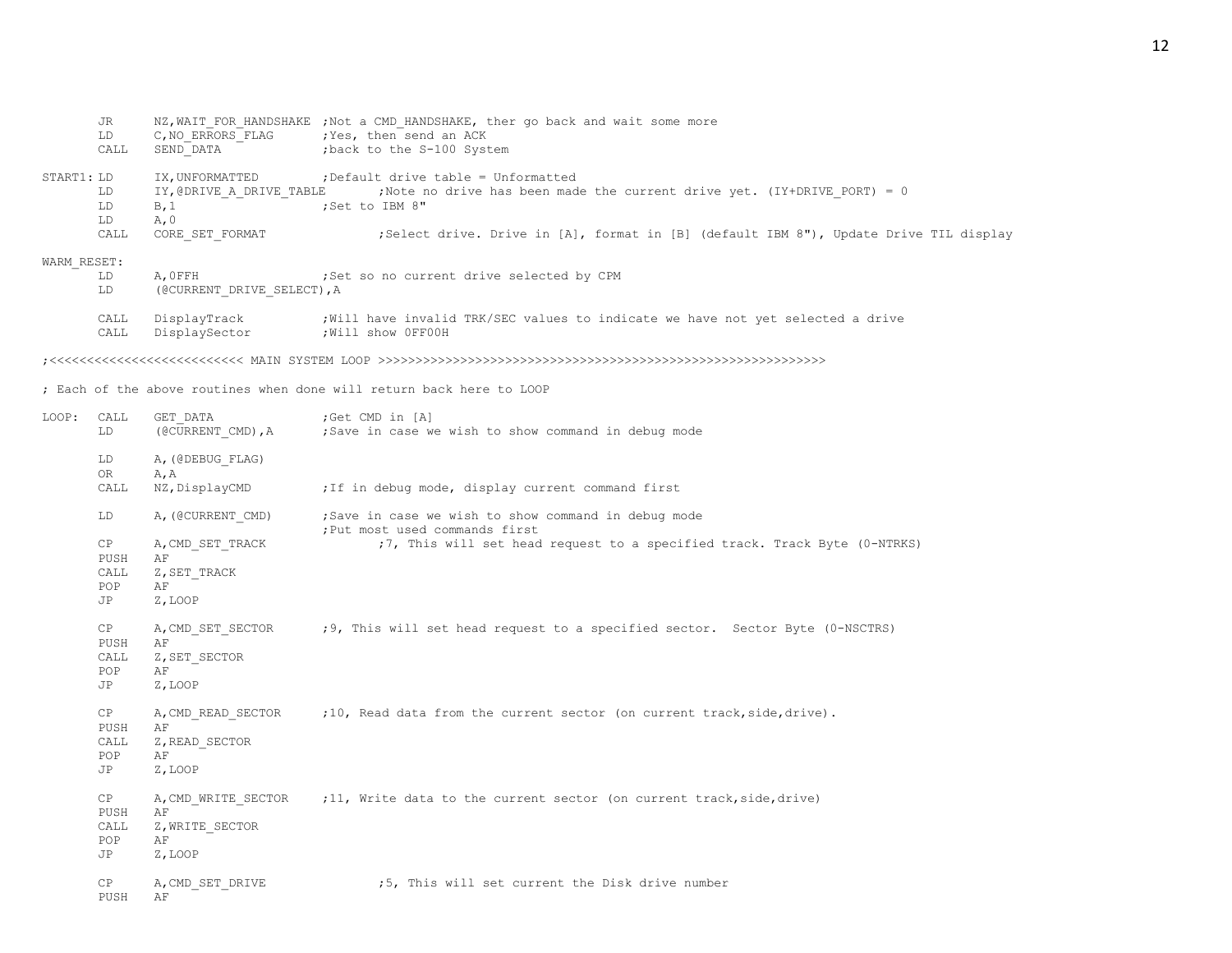CALL Z, SET DRIVE POP AF JP Z,LOOP CP A, CMD CHECK DRIVE ; 28H, This will set current the Disk drive number PUSH AF CALL Z, CHECK VALID DRIVE POP AF JP Z,LOOP CP A, CMD SET HOME ; 0A, This will set head request to Track 0 of current drive PUSH AF CALL Z, SET HOME ;Note drive head(s) will be physically restored to track 0 POP AF JP Z,LOOP CP  $A$ , CMD SET FORMAT  $:$  4, This will set request to a specified drive. Drive Byte (0-3) PUSH AF CALL Z, SET\_FORMAT POP AF JP Z,LOOP CP A, CMD\_RD\_MULTI\_SECTOR ;29H, Multi-sector Read data from the current sector (on current track,side,drive). PUSH AF CALL Z, READ MULTI SECTOR POP AF JP Z,LOOP CP A, CMD WR MULTI SECTOR ;2AH, Multi-sector Write data from the current sector (on current track,side,drive). PUSH AF CALL Z, WRITE MULTI SECTOR POP AF JP Z,LOOP CP A,CMD\_GET\_ERROR\_STRING ;24H Send string explaining last error code if requested PUSH AF CALL Z, SEND ERRORS STRING POP AF JP Z,LOOP CP  $A$ , CMD SET SIDE ;8, This will set head request to a specified side. Side Byte (0=A, 1=B) PUSH AF CALL Z, SET SIDE POP AF JP Z,LOOP ;Less Frequently used commands.... CP A,CMD\_ZFDC\_ALIVE ;26H, This command is sent to check teh ZFDC board is present and active/initilized PUSH AF CALL Z, ZFDC ALIVE POP AF

JP Z,LOOP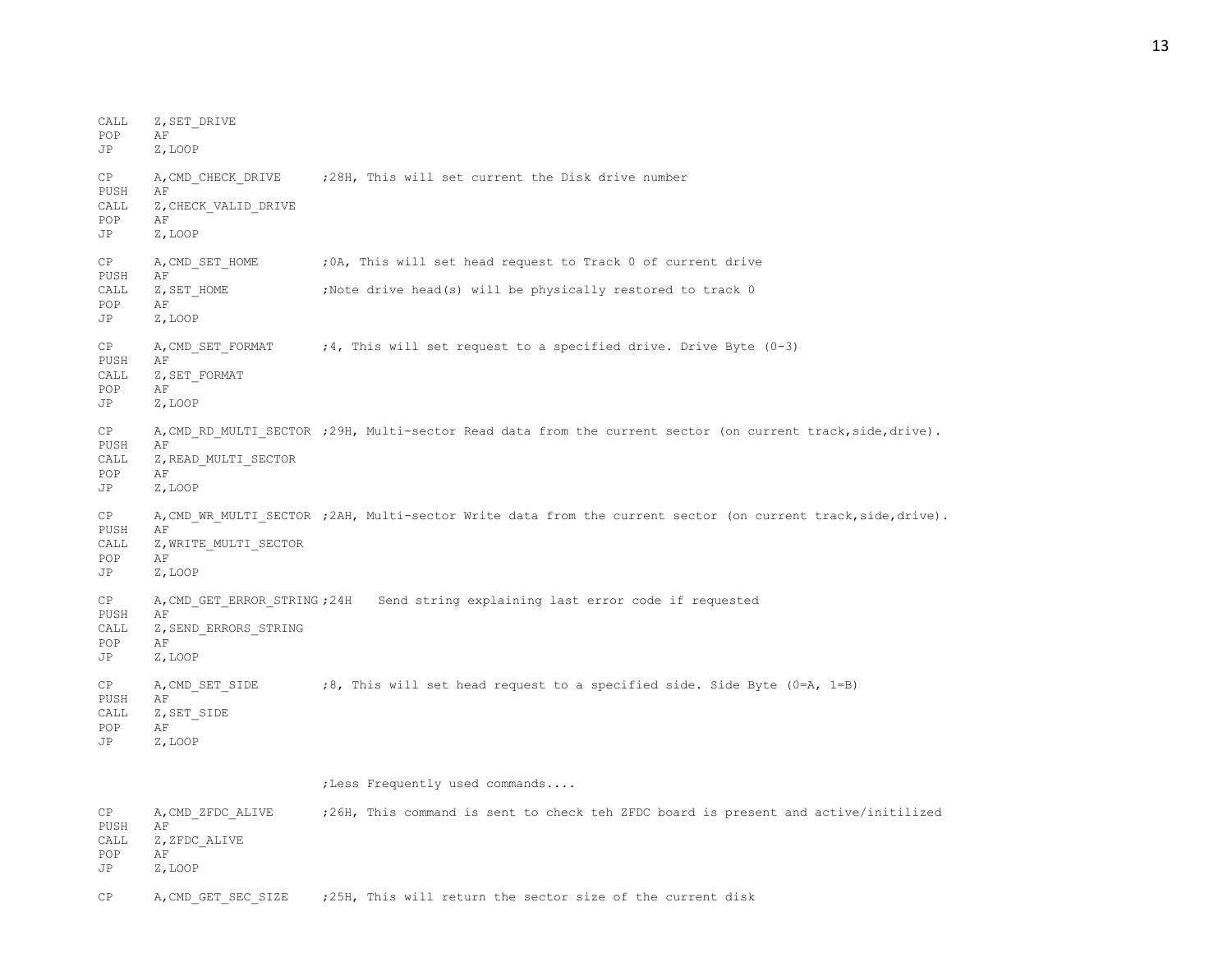PUSH AF CALL Z, GET SEC SIZE POP AF JP Z,LOOP CP A, CMD GET SEC COUNT ;26H, This will return the sector size of the current disk PUSH AF CALL Z, GET SEC COUNT POP AF JP Z,LOOP CP A, CMD GET FORMAT ;6, This will return the Disk Format table number PUSH AF CALL Z, GET\_FORMAT<br>POP AF POP JP Z,LOOP CP A, CMD SEEK TRACK ; OE, Seek to track with verify of current drive (seperate side select) PUSH AF CALL Z, SEEK TRACK POP AF JP Z,LOOP CP A, CMD SET TRACK DS ; 23H, Special set track for current drive (EVEN tracks Side A, ODD tracks side B) PUSH AF CALL Z, SET\_TRACK\_DS POP AF JP Z,LOOP CP A, CMD STEP IN ; OB, Step head in one track of current drive PUSH AF CALL Z, STEP IN POP AF JP Z,LOOP CP A, CMD STEP OUT ; OC, Step head out one track of current drive PUSH AF CALL Z, STEP OUT POP AF JP Z,LOOP CP A, CMD SEEK NV ;0D, Seek to track with NO verify of current drive PUSH AF CALL Z, SEEK NV POP AF JP Z,LOOP CP A, CMD GET TRACK ID ; OF, Read the current track ID (6 Bytes of data returned) PUSH AF CALL Z, GET TRACK ID POP AF JP Z,LOOP

CP A, CMD RESET ZFDC ; 3, Reset the WD2793 chip AND board software & hardware PUSH AF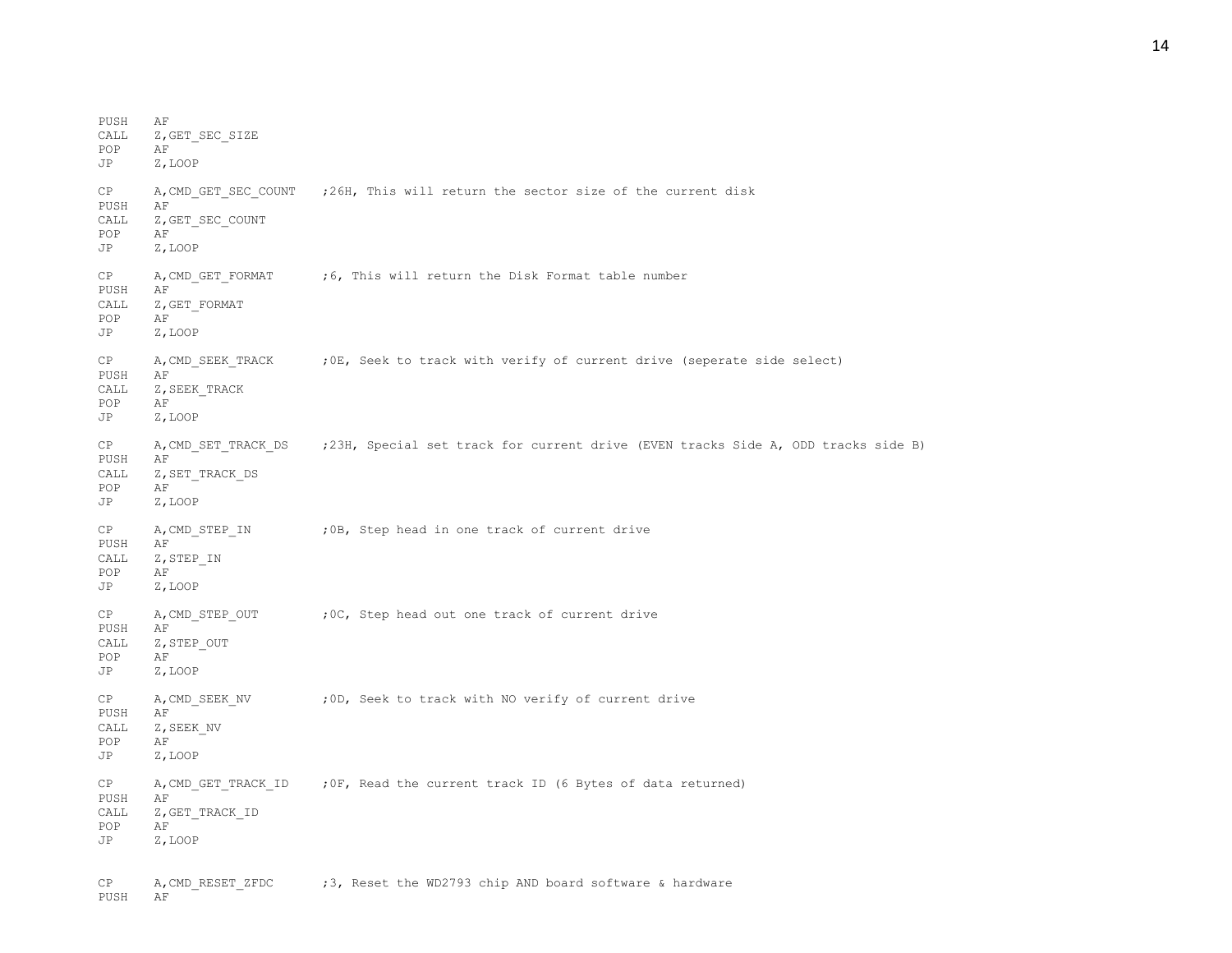CALL Z, RESET\_ZFDC<br>POP AF POP JP Z,LOOP CP A, CMD GET WD TRACK ;12, Return the WD2793 Track value PUSH AF CALL Z, GET WD TRACK POP AF JP Z,LOOP CP A, CMD GET WD SECTOR ;13, Return the WD2793 Sector value PUSH AF CALL Z, GET WD SECTOR POP AF<br>JP Z.I Z,LOOP CP A, CMD GET WD STATUS ; 14, Return the WD2793 Status value PUSH AF CALL Z, GET WD STATUS POP AF JP Z,LOOP CP A, CMD GET DRIVE : 22H, This will return the Disk Format table number PUSH AF CALL Z, GET DRIVE POP AF JP Z,LOOP CP A, CMD TRACK DUMP ;15, Get a complete track PUSH AF CALL Z, READ TRACK POP AF JP Z,LOOP CP A, CMD FORMAT TRACK ;16, Format the current disk (using a disk paramater format table number) PUSH AF CALL Z, FORMAT\_TRACK POP AF JP Z,LOOP CP A, CMD PIO TEST : 0, Hardware loop test of PIO PUSH AF CALL Z, PIO TEST POP AF JP Z,LOOP CP A,CMD\_SHOW\_SIGNON ;2, This will Roll Hex digits in Track Display TIL's as a test PUSH AF CALL Z, SHOW SIGNON POP AF JP Z,LOOP CP A, CMD SET DEBUG ON ; 17H, Turn on HEX LED Debug display mode PUSH AF CALL Z, SET DEBUG ON POP AF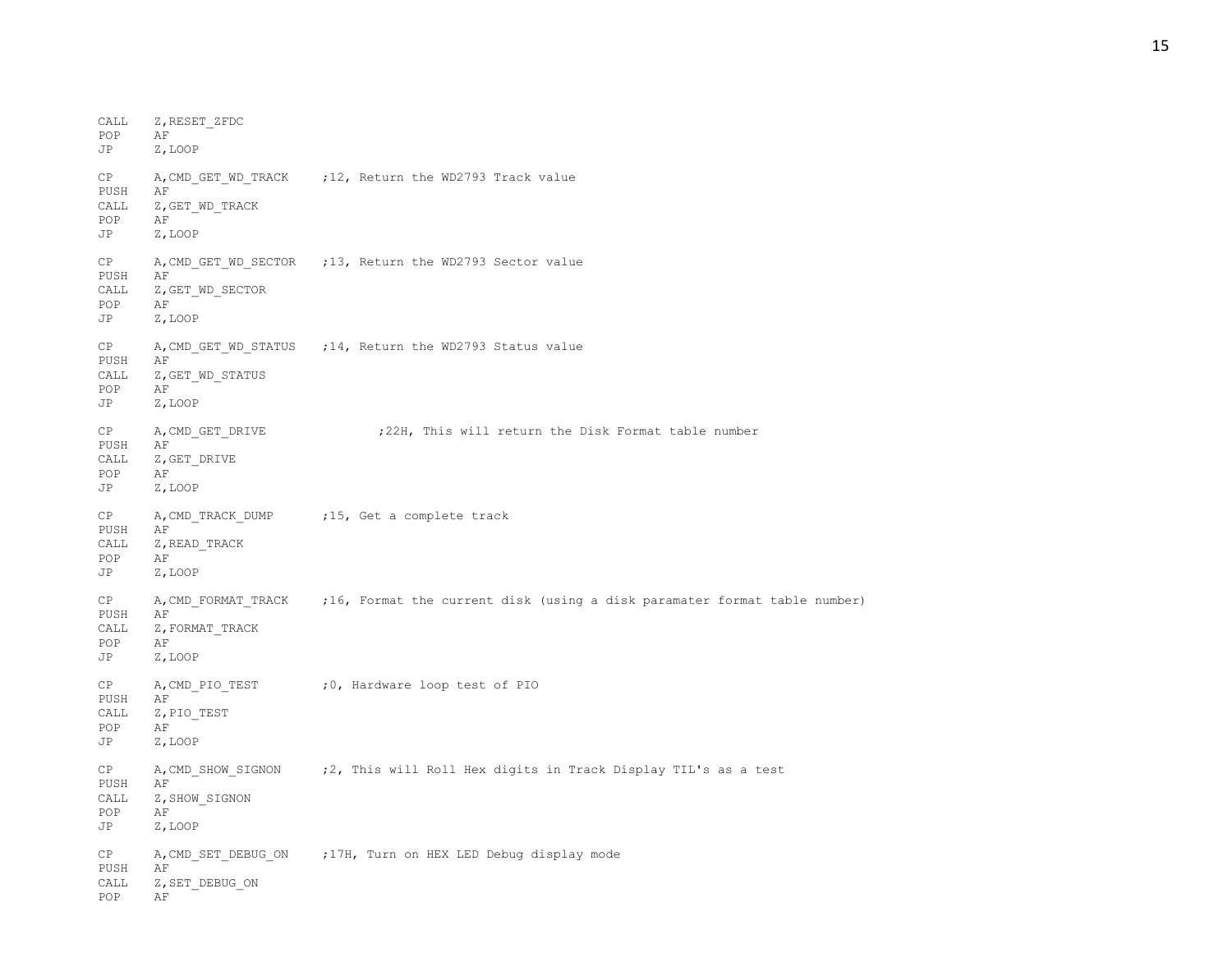| Z,LOOP |
|--------|
|        |

| CP<br>PUSH<br>CALL<br>POP<br>JP   | A, CMD SET DEBUG OFF<br>AF<br>Z, SET DEBUG OFF<br>AF<br>Z, LOOP | ;18H, Turnd off HEX LED Debug display mode                                                                    |
|-----------------------------------|-----------------------------------------------------------------|---------------------------------------------------------------------------------------------------------------|
| CP.<br>PUSH<br>CALL<br>POP<br>JP. | A, CMD RAM DUMP<br>AF<br>Z, RAM DUMP<br>AF<br>Z, LOOP           | ;19H<br>Dump memory variables to S-100 system                                                                 |
| CP<br>JP                          | A, CMD MONITOR<br>Z, MONITOR                                    | ;1, No extra data (Note in this case no NO ERRORS flag is sent back to CPM system)<br>;Note a Jump not a call |
| LD<br>CALL<br>JP                  | C, CMD RANGE ERR<br>SEND DATA<br>LOOP                           | ; Flaq Error #<br>;Send an error flag back to S-100 System                                                    |

;--------------------------THE SYSTEM COMMAND ROUTINES --------------------------------------------------------------

;Simple test of PIO #1 (Ports A & B). Gets a character from S-100 system & returns it back.

PIO\_TEST:

|            | XOR        | A, A          |                                                                             |
|------------|------------|---------------|-----------------------------------------------------------------------------|
|            | CALL       | DisplayHEX 01 | ;Set to 00 for now                                                          |
|            | CALL       | DisplayHEX 23 | ;Set to 00 for now                                                          |
| PIO TEST1: |            |               |                                                                             |
|            | CALL       | GET DATA      | Get one byte from S100 system (via interrupt mechanism)                     |
|            | CP         | A, ESC        | :Abort if ESC                                                               |
|            | JR         | Z, PIO TEST2  |                                                                             |
|            | PUSH       | AF            |                                                                             |
|            | CALL       | DisplayHEX 23 | ; Show input character directly on sector TIL's                             |
|            | POP        | AF            |                                                                             |
|            | AND        | 7 FH          | ; Strip high bit just in case errors (messes up VDB 8024 CRT display board) |
|            | LD         | $C$ , $A$     | ; Need to send character in [C]                                             |
|            | CALL       | SEND DATA     | ; Send it back to S-100 System (via interrupt mechanism)                    |
|            | JR         | PIO TEST1     | ; Repeat until ESC                                                          |
| PIO TEST2: |            |               |                                                                             |
|            | CALL       | DisplayTrack  |                                                                             |
|            | CALL       | DisplaySector |                                                                             |
|            | <b>RET</b> |               |                                                                             |

;-------------- Show simple signon message on Track Display LED's to show everything is OK.

| SHOW SIGNON: |                       | $:$ CMD $=$ 2          |
|--------------|-----------------------|------------------------|
| CALL.        | CORE ROOL HEX DISPLAY |                        |
| T.D.         | C, NO ERRORS FLAG     |                        |
| .TP          | S100 ACK ROUTINE      | Send ACK back to S-100 |
|              |                       |                        |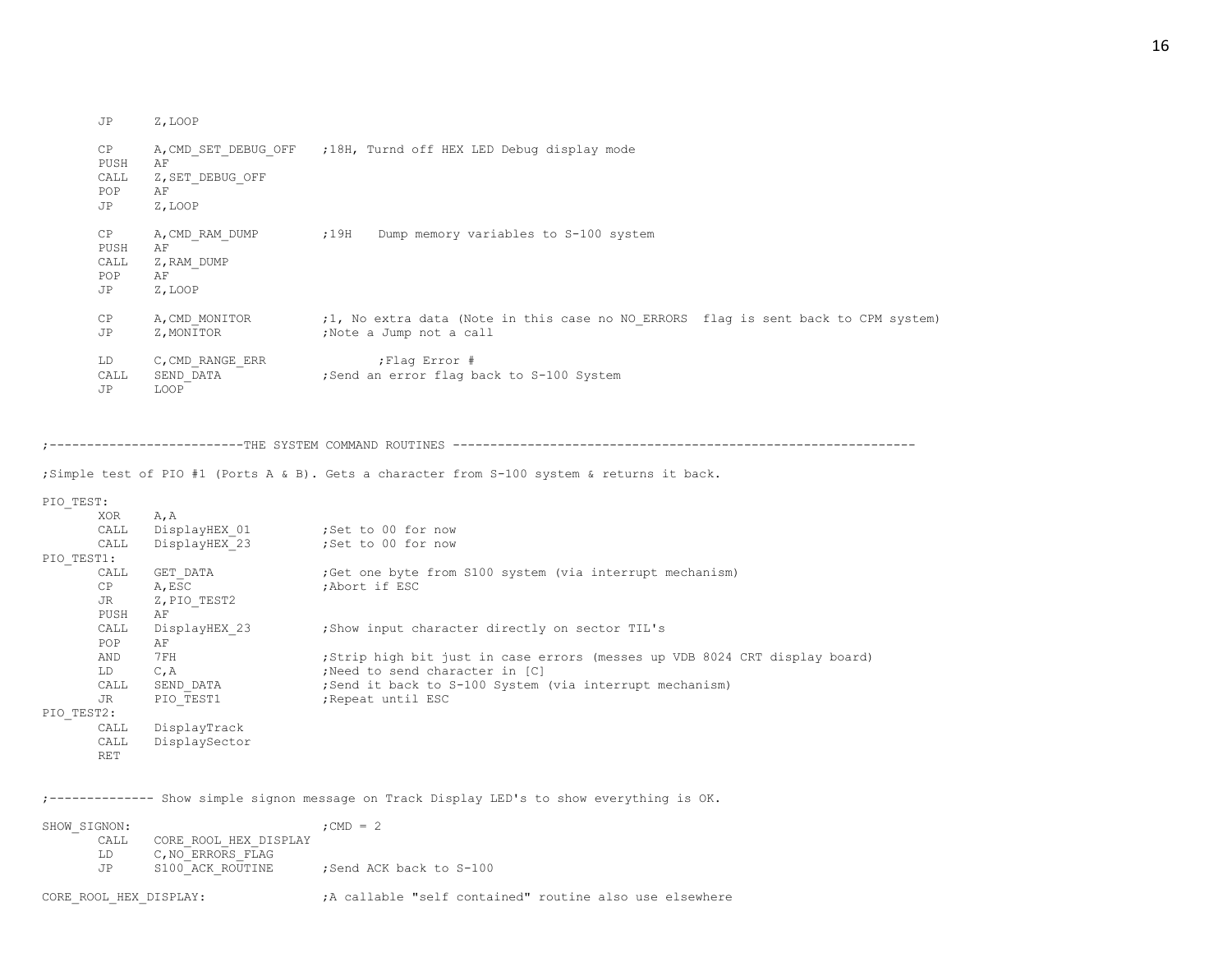| SHOW1: CALL | XOR<br><b>INC</b>                              | A, A<br>Α<br>DisplayHEX 23                       | ; This will bypass the reading of the Sector registed                                                                                      |
|-------------|------------------------------------------------|--------------------------------------------------|--------------------------------------------------------------------------------------------------------------------------------------------|
|             | CALL<br>INC                                    | DELAY 100mS<br>A                                 |                                                                                                                                            |
|             | JR<br>CALL<br>CALL                             | NZ, SHOW1<br>DisplayTrack<br>DisplaySector       | ; Put back current WD2793 Track & Sector                                                                                                   |
|             | XOR<br><b>RET</b>                              | Α                                                | ; Return Z Flag set = No Errors                                                                                                            |
|             |                                                |                                                  | --------- FORCE COMPLETE BOARD RESET ON NEXT OUTPUT TO S-100 RESET PORT (Usually 13H)                                                      |
| RESET ZFDC: | LD                                             | HL, OFFFFH                                       | ; CMD = $3$                                                                                                                                |
|             | LD                                             | (@RAM FLAG), HL                                  | ; If this location has 00,00 in RAM, then not a cold start reset.<br>; With OFFFFH there, then a hardware reset will initilize everything. |
|             | LD<br>CALL<br><b>RET</b>                       | C, NO ERRORS FLAG<br>SEND DATA                   |                                                                                                                                            |
|             | PUSH                                           | CORE RESET 2793 ROUTINE:<br>AF                   | A callable "self contained" routine also use elsewhere                                                                                     |
|             | LD<br>OUT<br>${\tt CALL}$<br>POP<br><b>RET</b> | A, ODOH<br>$(WD2793$ CMD), A<br>DELAY 30uS<br>AF | ;Note: This will stop any current WD2793 chip process                                                                                      |
|             |                                                |                                                  | ;--------- Check the ZFDC board is initilized and active. Returns to S-100 system an inverted copy of data byte sent                       |
| ZFDC ALIVE: |                                                |                                                  | ; CMD = $26H$                                                                                                                              |
|             | CALL<br>CPL                                    | GET DATA                                         | ;Normally we send OFH and return FOH<br>; Invert it and send it back                                                                       |
|             | LD<br>CALL<br><b>RET</b>                       | C, A<br>SEND DATA                                | ; Remember data always returned from [C] (most common code error!)                                                                         |
|             |                                                |                                                  | ;------------ Get current drive paramater format table number $(0,1,2\ldots 13H\ldots)$                                                    |
| GET FORMAT  | LD                                             | C, (IY+FORMAT NUM)                               | ; CMD = $6$                                                                                                                                |
|             | CALL<br>LD                                     | SEND DATA<br>C, NO ERRORS FLAG                   | ;Send current table number in [C]                                                                                                          |
|             | JP                                             | S100 ACK ROUTINE                                 | Send ACK back to S-100;                                                                                                                    |
|             |                                                |                                                  | ;--------------- Get current drive number. Returns to S-100 system 0,1,2 or 3                                                              |
| GET DRIVE   | LD<br>CALL<br>LD                               | SEND DATA<br>C, NO ERRORS FLAG                   | ; CMD = $22H$<br>C, (IY+DRIVE CPM DRIVE) ; CPM bits for the drive. Remember always SEND DATA in [C]                                        |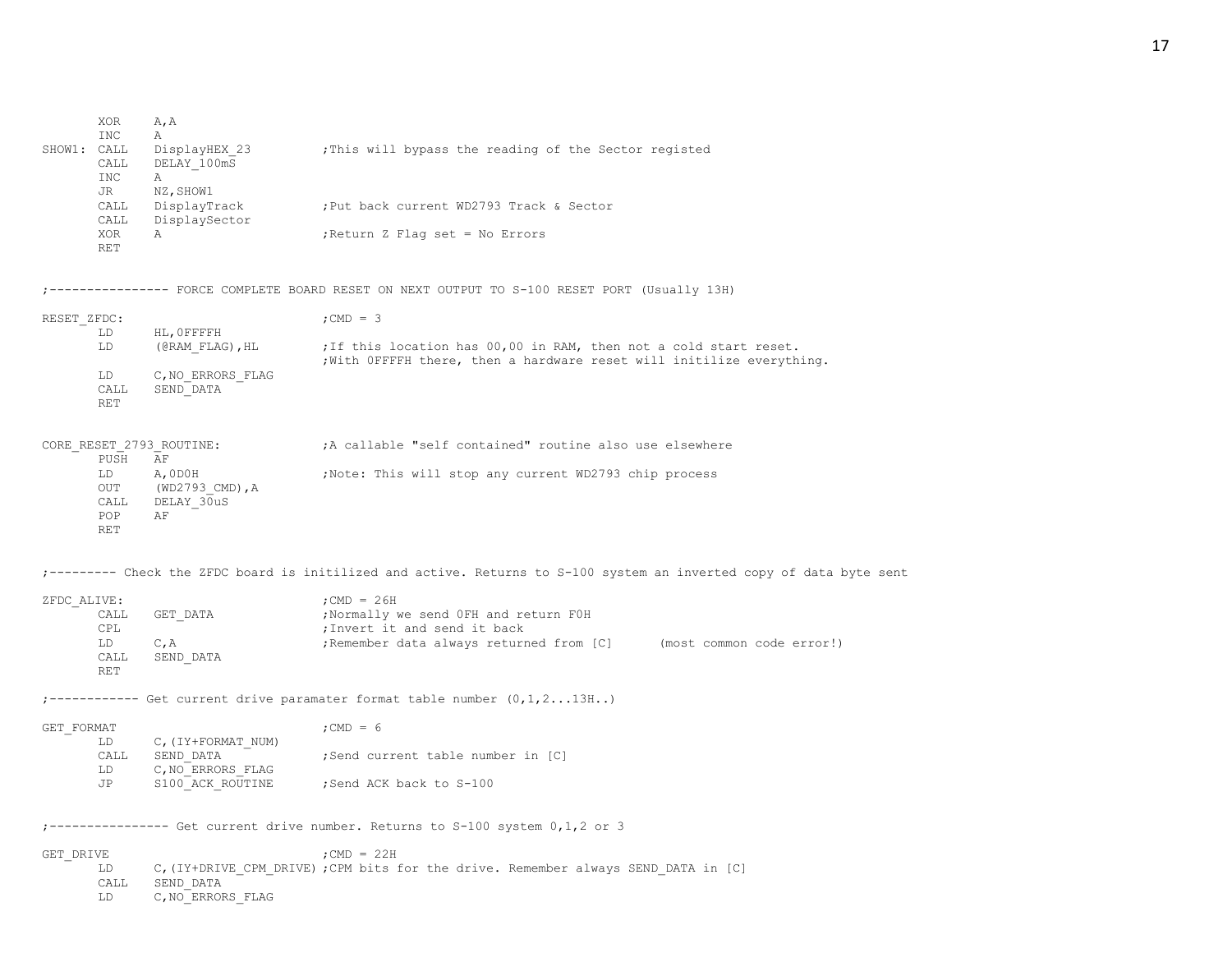JP S100\_ACK\_ROUTINE ; Send ACK back to S-100

;---------------- Get current disk's sector size. Returns to S-100 system 0,1,2 or 3... (X\*128)

| GET SEC SIZE: |                       | $:$ CMD = 25H                                               |  |
|---------------|-----------------------|-------------------------------------------------------------|--|
| LD.           | C, (IY+SEC SIZE FLAG) | ; Sec size for this drive. Remember always SEND DATA in [C] |  |
| CALL.         | SEND DATA             |                                                             |  |
| LD.           | C, NO ERRORS FLAG     |                                                             |  |
| JP            | S100 ACK ROUTINE      | Send ACK back to S-100:                                     |  |

;---------------- Get current disk's (sectors/track +1)

| GET SEC COUNT: |                   | $:$ CMD = 25H                                                      |  |
|----------------|-------------------|--------------------------------------------------------------------|--|
|                | C. (IY+NSCTRS)    | ;Sec/track+1 size for this drive. Remember always SEND DATA in [C] |  |
| CALL           | SEND DATA         |                                                                    |  |
| LD             | C, NO ERRORS FLAG |                                                                    |  |
| JP             | S100 ACK ROUTINE  | Send ACK back to S-100                                             |  |

;---------------- Set current drive number. (0,1,2 or 3) Note: NO hardware/status check is done here

| SET DRIVE: |                      | $:$ CMD = 5                              |
|------------|----------------------|------------------------------------------|
| CALL       | GET DATA             | ; First get the drive select byte in [A] |
| CP         | A, 4                 |                                          |
| LD         | C, DRIVE ERR         |                                          |
| JP         | NC, S100 ACK ROUTINE | :Drive number not 0-3                    |
|            |                      |                                          |
| CALL       | CORE SET DRIVE       | ;Drive in [A]                            |
|            |                      |                                          |
| LD         | C, NO ERRORS FLAG    | ; Will always return valid               |
| JP         | S100 ACK ROUTINE     | :Send ACK back to S-100                  |
|            |                      |                                          |

|                 |                          | Note NO hardware/status check is done here                        |
|-----------------|--------------------------|-------------------------------------------------------------------|
| CORE SET DRIVE: |                          | ; [A] contains the drive select $(A:=0, B:=1, C:=2 D:=3)$         |
| LD.             | B, A                     | ;Store, so we can add in below                                    |
| LD.             |                          | A, (IY+DRIVE CPM DRIVE) ; Get the drive hardware select bits bits |
| CP              | A, B                     |                                                                   |
| RET             | 7.                       | :Same drive ?                                                     |
|                 |                          |                                                                   |
| LD.             | A, B                     |                                                                   |
| LD.             |                          | (@CURRENT DRIVE SELECT), A ; Save it for next time                |
| LD              | HL, @DRIVE A DRIVE TABLE |                                                                   |
| LD              | C, 0                     |                                                                   |
| ADD             | HL, BC                   | $:so:-0,100H,200H,300H$                                           |
| PUSH            | HL.                      |                                                                   |
| POP.            | IY.                      | ; [IY] now points to that's drives RAM/Disk Table of variables    |
|                 |                          |                                                                   |
| LD              | C, (IY+DRIVE PORT)       | ; Get the drives hardware density, size, sides, and select bits   |
| IN              | A, (PIO2 DATA B)         | ;Get current state of DIRECTION BIT, WD INTRQ BIT                 |
| AND             | A, 11100000B             |                                                                   |
| SET             | WP BIT, A                | ;Default no WP                                                    |
| OR              | A, C                     | :combine                                                          |
| LD              | $B$ , $A$                | ;Store here                                                       |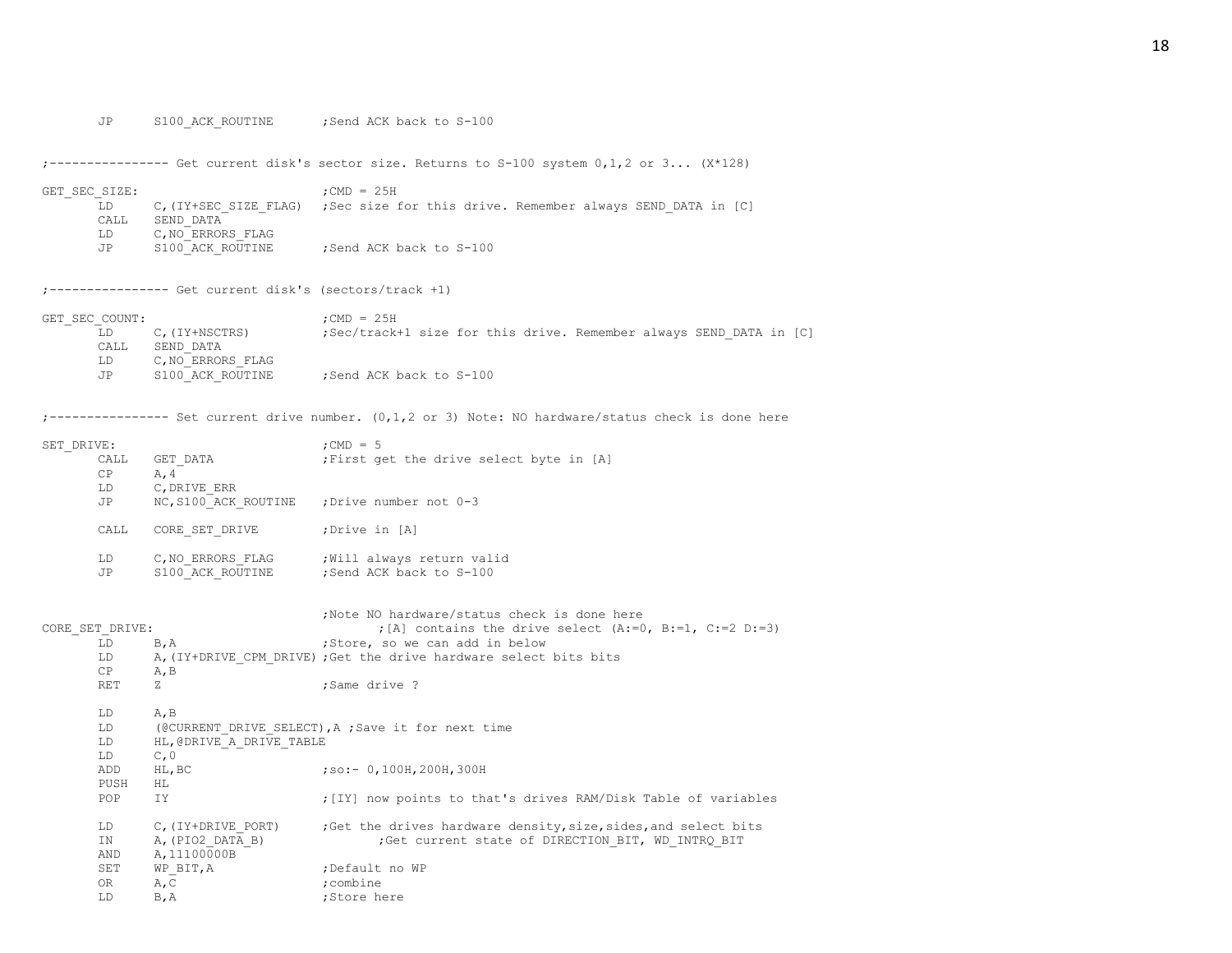|             | ΙN         | A, (WD2793 STATUS)   | : Check for disk write protect flag                                  |
|-------------|------------|----------------------|----------------------------------------------------------------------|
|             | BIT        | 6, A                 |                                                                      |
|             | LD         | A, B                 | ; get back info                                                      |
|             | JR         | Z, NOT WP            |                                                                      |
|             | <b>RES</b> | WP BIT, A            | ; WP ON so lightup LED D17                                           |
| NOT WP: OUT |            | $(PIO2$ DATA B), A   | ; Send to drive select port (Note this will also update TIL display) |
|             | XOR        | A                    | ; Invalidate WD2793 current Track/Sec Register                       |
|             | <b>OUT</b> | $(WD2793$ SECTOR), A |                                                                      |
|             | DEC.       | Α                    |                                                                      |
|             | OUT        | $(WD2793 TRACK)$ , A |                                                                      |
|             | <b>RET</b> |                      |                                                                      |

;------ Check there is a current drive is valid, head can load etc. Will do a track seek test-----------------------------

| CHECK VALID DRIVE: |                               |                                                                                    | $;$ CMD = 28H                                                                                                                                |
|--------------------|-------------------------------|------------------------------------------------------------------------------------|----------------------------------------------------------------------------------------------------------------------------------------------|
|                    | CALL                          | GET DATA<br>A, 4                                                                   | ; First get the drive select byte in [A]                                                                                                     |
|                    | СP<br>LD                      | C, DRIVE ERR                                                                       |                                                                                                                                              |
|                    | JP                            |                                                                                    | NC, S100 ACK ROUTINE ; Drive number not 0-3                                                                                                  |
|                    | CALL                          | CORE SET DRIVE                                                                     | ;Drive in [A]                                                                                                                                |
|                    | IN                            | A, (WD2793 Status) ; Clear FDC status                                              |                                                                                                                                              |
|                    | XOR<br>OUT<br>LD<br>OUT       | A, A<br>$(WD2793_DATA)$ , A<br>A, SKCMD<br>(WD2793 CMD), A                         | ; Put required track# in data register<br>; Then send a Seek with Verify CMD<br>;Send seek cmd to current drive                              |
|                    | CALL                          | WD2793 WAIT                                                                        | ; Wait 30uS, then check status and return                                                                                                    |
|                    | IN<br>BIT<br>JP               | A, (WD2793_Status) ; Get FDC status<br>2.A : If we have a v.<br>2, A<br>Z, NO_DISK | ; If we have a valid drive with head loaded we should see TRK 0 bit:-<br>;x,x,x,x,no CRC error, Track 0, Index, not busy. for status bits    |
|                    | LD<br>OUT<br>LD<br><b>OUT</b> | A, 01<br>(WD2793 DATA), A<br>A, SKCMD<br>(WD2793 CMD), A                           | ;Step in one track<br>; Put required track# in data register<br>; Then send a Seek with Verify CMD<br>;Send seek cmd to current drive        |
|                    | CALL                          | WD2793 WAIT                                                                        | Wait 30uS, then check status and return                                                                                                      |
|                    | ΙN<br><b>BIT</b><br>JP        | A, (WD2793 Status) ; Get FDC status<br>2, A<br>NZ, NO DISK                         | ; If we have a valid drive with head loaded we should see NO TRK 0 bit:-<br>;x,x,x,x,no CRC error, Track 0, Index, not busy. for status bits |
|                    | LD<br>OUT<br>CALL             | A, RSCMD<br>(WD2793 CMD),A<br>WD2793 WAIT                                          | ; Restore to track 0<br>; Wait 30uS, then check status and return                                                                            |
|                    | LD<br>JP                      | C, NO ERRORS FLAG<br>S100 ACK ROUTINE                                              | ; Send ACK back to S-100                                                                                                                     |
| NO DISK: BIT       | JP                            | 5, A<br>Z, NO HEAD                                                                 | ; There is a disk, but the door is not closed<br>;Head could not load                                                                        |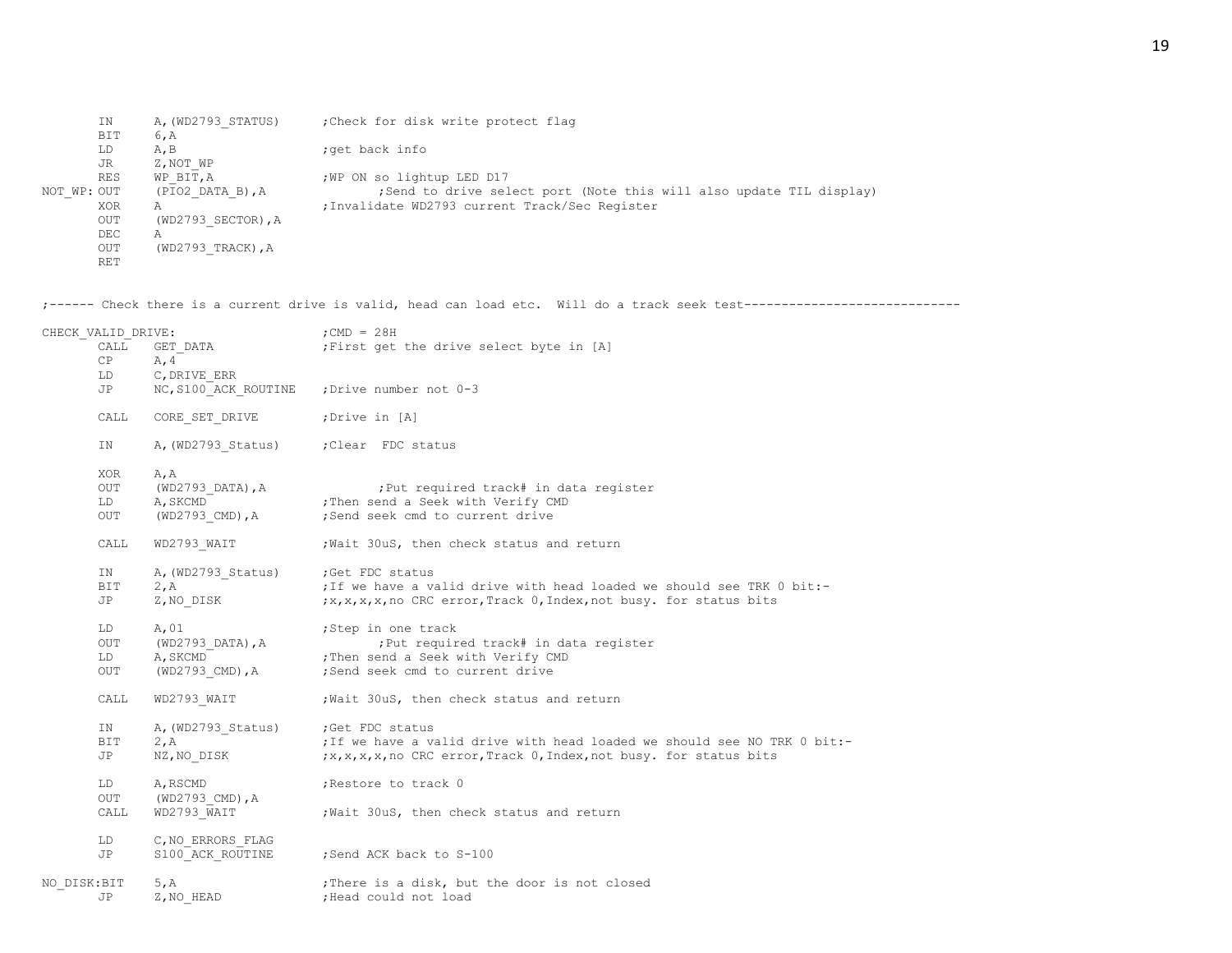|            | LD<br>OUT       | A, RSCMD<br>(WD2793 CMD), A           | ; Restore to track 0                    |
|------------|-----------------|---------------------------------------|-----------------------------------------|
|            | CALL.           | WD2793 WAIT                           | Wait 30uS, then check status and return |
|            | LD<br><b>JP</b> | C, DRIVE INACTIVE<br>S100 ACK ROUTINE | Will return Drive Inactive error code   |
| NO HEAD:LD | <b>OUT</b>      | A, RSCMD<br>(WD2793 CMD), A           | Restore to track 0                      |
|            | CALL.           | WD2793 WAIT                           | Wait 30uS, then check status and return |
|            | LD<br>JP        | C, DRIVE DOOR<br>S100 ACK ROUTINE     | Will return Drive Door Open error code  |

;------------------- SET DRIVE FORMAT ----------------------------------- ; This routine requires TWO parameters. The first is the disk drive hardware select ; value  $(0,1,2,3)$ . The second (in [B] is the DISK PARAMARER TABLE FORMAT NUMBER  $(0,1,2,\ldots,13H)$ . ; Note this is a simple but critical routine. Do not change it without extreme care. ; ;Note: When finished this drive is now the new @CURRENT\_DRIVE\_SELECT SET\_FORMAT: LD A, (@CURRENT\_DRIVE\_SELECT) LD (@OLD\_DRIVE\_SELECT), A ; in case bad request below CALL GET DATA ; First get the drive select byte in [A] LD (@CURRENT\_DRIVE\_SELECT), A ; save for future CALL GET DATA  $;$  ;Then get the second paramater (disk format )in [A] CP A, DPL COUNT ; Is table valid JR NC, BAD TABLE LD B, A  $\qquad$  ; Store as second paramater (Format #) for CORE SET FORMAT LD A, (@CURRENT\_DRIVE\_SELECT) ; is it valid  $CP$   $A, 4$ JR NC, BAD DRIVE NUMBER CALL CORE SET FORMAT ;Drive in [A], format in [B] (No error returns) ;Should not be needed if software is OK! LD C,NO\_ERRORS\_FLAG JP S100 ACK ROUTINE ;Send all OK, ACK back to S-100 BAD\_DRIVE\_NUMBER: LD A, (@OLD\_DRIVE\_SELECT) ;Get back old value LD (@CURRENT\_DRIVE\_SELECT), A LD C, DRIVE ERR ;Drive number not 0-3 JP S100 ACK ROUTINE ; Send error ACK back to S-100 BAD\_TABLE:

| LD  | C. TABLE ERR     | :Also default error returned |
|-----|------------------|------------------------------|
| .JP | S100 ACK ROUTINE | Send error ACK back to S-100 |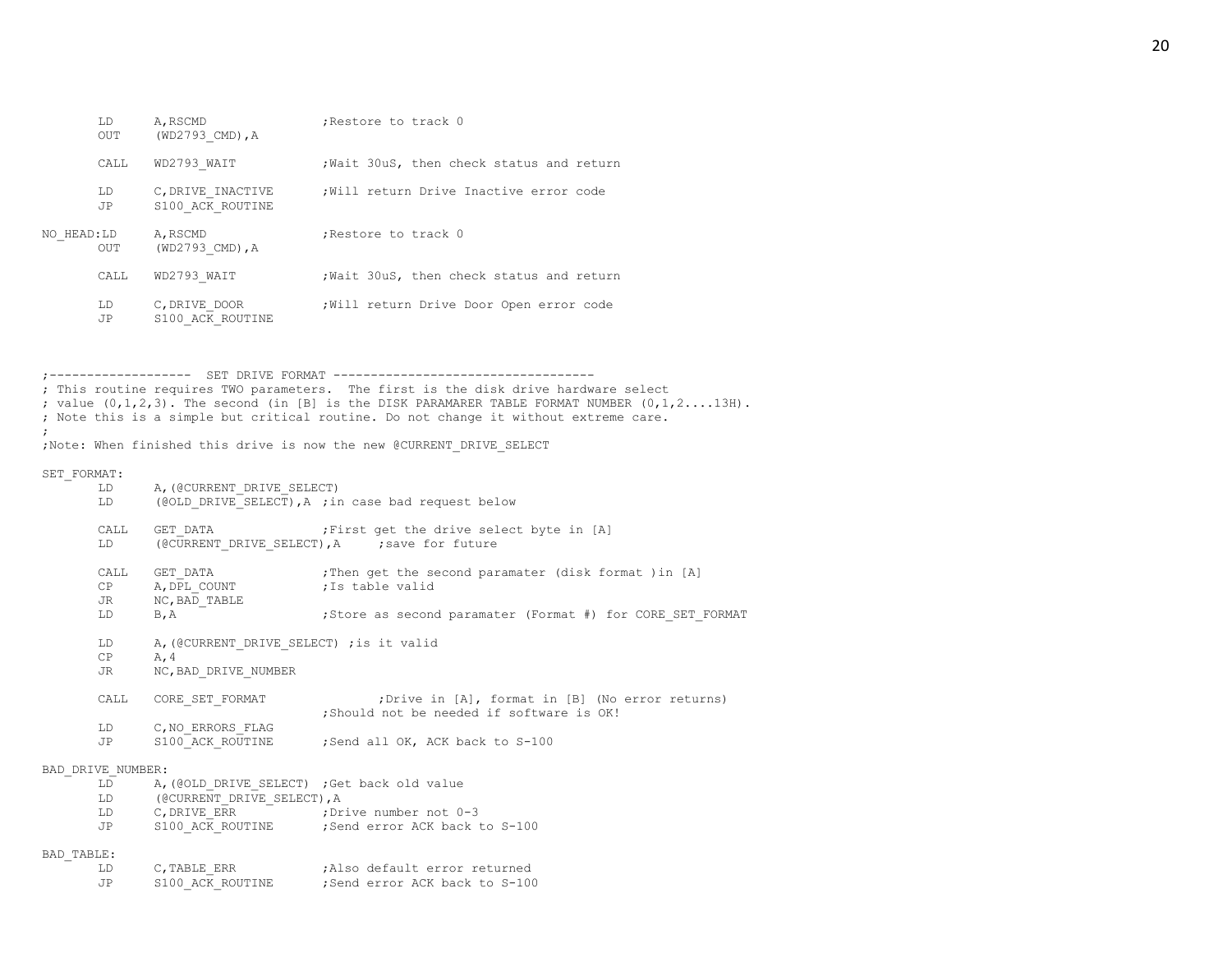|           | CORE SET FORMAT: |                                  | ; [A] contains the drive select $(A:=0, B:=1, C:=2 D:=3)$                   |
|-----------|------------------|----------------------------------|-----------------------------------------------------------------------------|
|           | PUSH             | ВC                               | ; [B] contains new format table number                                      |
|           | LD               | HL, @DRIVE A DRIVE TABLE         |                                                                             |
|           | LD               | B, A                             | ; Add in so: - 0, 100H, 200H, 300H                                          |
|           | LD               | C, 0                             |                                                                             |
|           | ADD              | HL, BC                           |                                                                             |
|           | PUSH             | HL                               |                                                                             |
|           | POP              | IY.                              | ; [IY] now points to that's drives RAM/Disk Table of variables              |
|           |                  |                                  |                                                                             |
|           | POP              | ВC                               | ; Now get format table number                                               |
|           | LD               | A, B                             | ;Get format table number                                                    |
|           | ADD              | A, A                             | ; X2                                                                        |
|           | LD               | HL, DPL POINTERS                 | ; Pointers to table list are here                                           |
|           | LD               | C, A                             | ;Add in offset                                                              |
|           | LD               | B, 0                             | ; High byte first in table                                                  |
|           | ADD              | HL, BC                           | ; [HL] now points to correct pointer                                        |
|           | LD               | $E$ , $(HL)$                     | ; Low byte first                                                            |
|           | INC              | HL                               |                                                                             |
|           | LD               | D, (HL)                          | ;High byte                                                                  |
|           | PUSH             | DE                               | ; $[DE]$ -> $[IX]$                                                          |
|           | POP              | IX                               | ; IX now points to correct Drive table                                      |
|           |                  |                                  |                                                                             |
|           | LD               | B, 21                            | ; Size (21 decimal) of each DISK FORMAT PARAMATER TABLE (less title)        |
|           | PUSH             | IY.                              | ;Save IY                                                                    |
|           | PUSH             | IX.                              | ;Also IX                                                                    |
|           |                  |                                  |                                                                             |
| MOVE TBL: | LD               |                                  |                                                                             |
|           | LD               | $A, (IX+0)$                      | ; Splice in the new format table values for this drive                      |
|           |                  | $(IY+0)$ , A                     |                                                                             |
|           | <b>INC</b>       | IX.                              |                                                                             |
|           | INC              | IΥ                               |                                                                             |
|           | DJNZ             | MOVE TBL                         |                                                                             |
|           | POP              | IX                               | ; pointers back to the start of both tables                                 |
|           | POP              | IY                               |                                                                             |
|           | LD               | A, (IX+HW BYTE)                  | ; Isolate the Single/Double density bit                                     |
|           | AND              | A,00000100B                      |                                                                             |
|           | LD               |                                  | (IY+DRIVE SS DS FLAG), A ; Store it as $0$ (= SS drive) or 4H (= DS drive)  |
|           | LD               |                                  | C, (IY+DRIVE CPM DRIVE) ; First get the drive hardware select bits bits     |
|           | LD               |                                  | A, (IX+HW BYTE) ; OR in the SD/DD bit, 8/5 bit, set to side A               |
|           | SET              | SIDE BIT, A                      | ; bit $2 = 1$ side A                                                        |
|           | 0R               | A, C                             | ; Combine in the drive select bits                                          |
|           | LD               | C, A                             | ; store it here                                                             |
|           | LD               | (IY+DRIVE PORT), A               | ;Also store here this drives, density, size, sides and hardware select bits |
|           |                  |                                  | ; now select in hardware                                                    |
|           | IN<br>AND        | A, (PIO2 DATA B)<br>A, 11100000B | ;Get current state of DIRECTION BIT, WD INTRQ BIT                           |
|           | SET<br>OR        | WP BIT, A<br>A, C                | ;Default no WP                                                              |
|           | LD               | B, A                             | ;Store here                                                                 |
|           | ΙN               | A, (WD2793 STATUS)               | Check for disk write protect flag                                           |
|           |                  |                                  |                                                                             |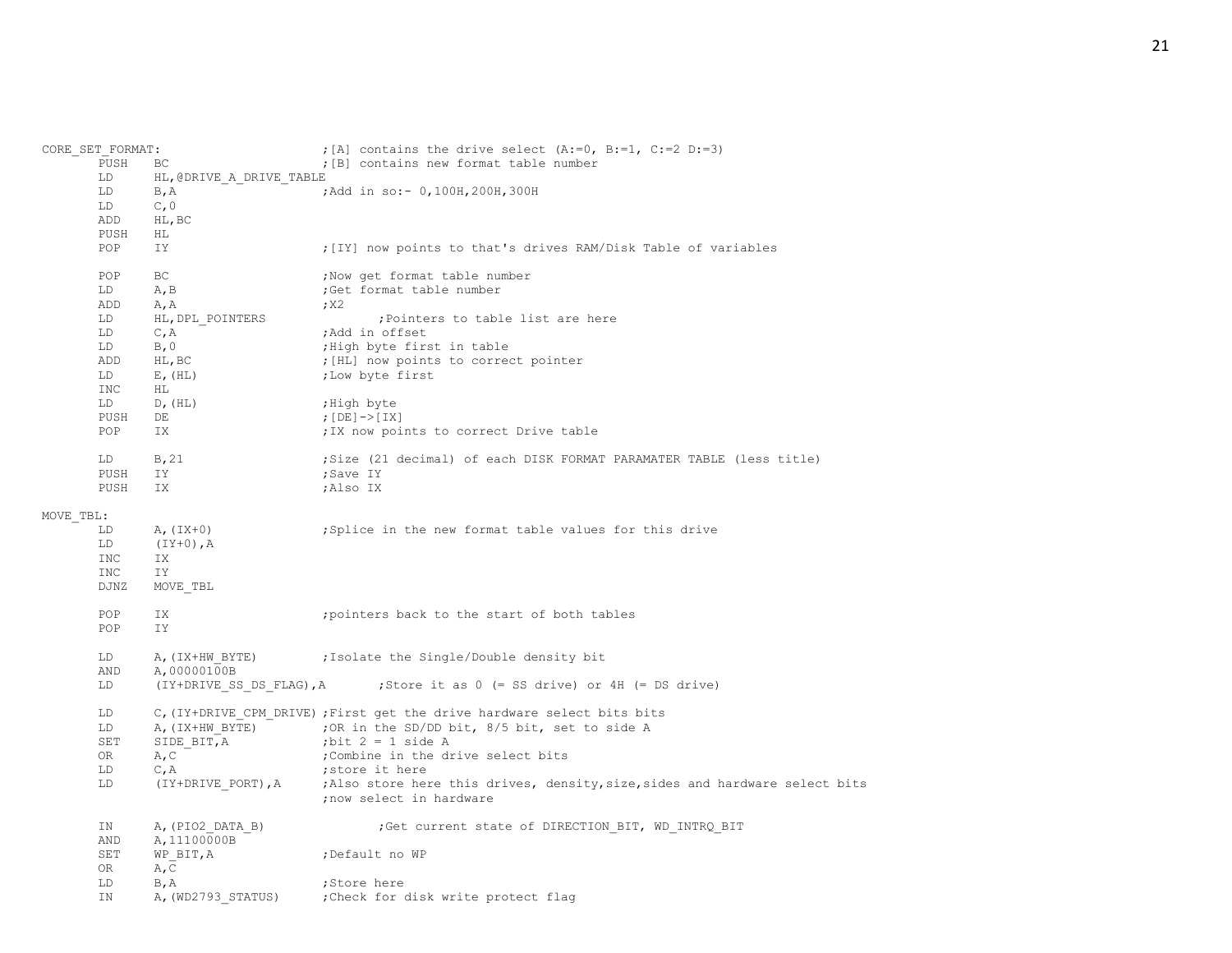BIT 6, A LD A, B ;get back info JR Z, NOT WP1 RES WP\_BIT, A  $;W$ P\_ON, so lightup LED D17 NOT WP1:OUT (PIO2 DATA B), A ;Send to drive select port (Note this will also update TIL display) XOR A ;Invalidate WD2793 current Track/Sec Register OUT (WD2793 SECTOR), A DEC A OUT (WD2793 TRACK), A RET ;--------- Set request for next Track ---------------------------------------------- SET\_TRACK: ;CMD = 7 CALL GET\_DATA **;**Get Track number<br>
CP A, (TY+NTRKS) ;Are we within ra  $CP$  A,  $(TY+NTRKS)$  ; Are we within range for this drive format JR NC,BAD\_TRACK LD (IY+DRIVE TRACK), A ; Store Requested Track. (Do not update TIL's yet) LD C, NO ERRORS FLAG JP S100 ACK ROUTINE ; Send ACK back to S-100 ;------ Special Set Track request (For cases where on a DS Disk:- Even tracks are on Side A, Odd on Side B.) ; This format is NOT normally used in CPM systems SET TRACK DS:  $;CD = 23H$ CALL GET DATA ;Get Track number LD C, A ;Save it LD A, (IY+DRIVE SS DS FLAG) ; Check if disk has a side B valid (04H) BIT SIDE BIT, A ; Is it a double sided disk JR Z, ONE SIDE ONLY ;No, then immediatly take care of it BIT 0,C ; is it an ODD or EVEN track JR Z, TRACK EVEN TRACK\_ODD: RR C : The TRACK number by 2 for hardware IN A, (PIO2 DATA B) ;Get hardware select bits RES SIDE BIT, A ;Set Bit 2 to 0 (Side B) OUT (PIO2 DATA B), A ;Display it -- AND -- Set in hardware JR ONE\_SIDE\_ONLY TRACK\_EVEN: RR C  $\qquad \qquad ; \text{Divide the TRACK number by 2 for hardware}$ IN A, (PIO2 DATA B) ;Get hardware select bits SET SIDE BIT, A ;Set Bit 2 to 1 (Side A) OUT (PIO2 DATA B), A ;Display it -- AND -- Set in hardware ONE\_SIDE\_ONLY: LD A,C CP A, (IY+NTRKS) ;Are we within range for this drive format

JR NC,BAD\_TRACK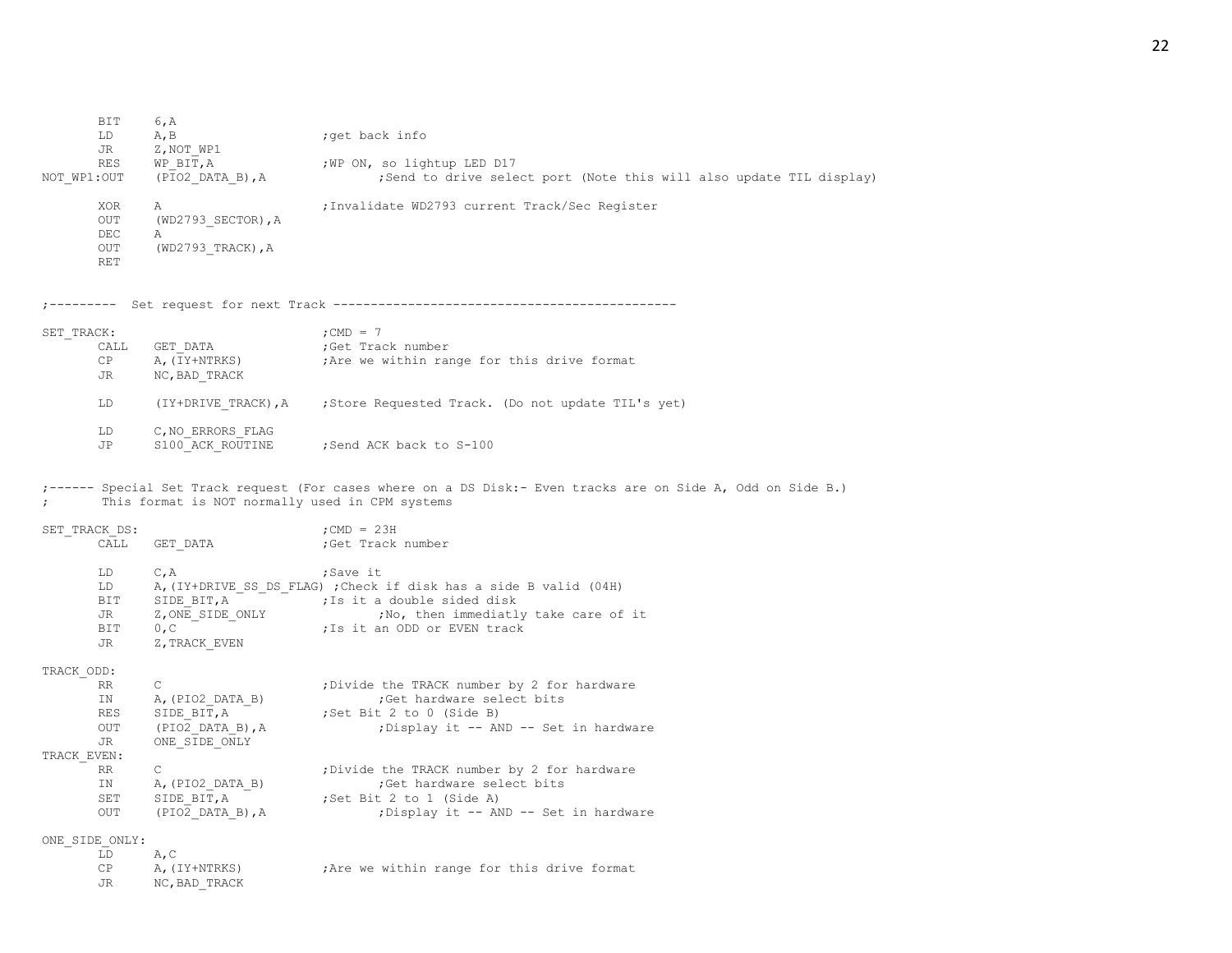|                                                      | LD                 |                                                       | (IY+DRIVE TRACK), A ; Store Requested Track. (Do not update TIL's yet)                                                              |
|------------------------------------------------------|--------------------|-------------------------------------------------------|-------------------------------------------------------------------------------------------------------------------------------------|
|                                                      | LD<br>JP           | C, NO ERRORS FLAG                                     | S100 ACK ROUTINE ; Send ACK back to S-100                                                                                           |
| BAD TRACK:                                           | LD<br>JP           | C, TRACK RANGE ERR                                    | S100 ACK ROUTINE ; Send ACK back to S-100                                                                                           |
|                                                      |                    |                                                       | ;---------- Set request for side select for next sector to R/W.                                                                     |
| SET SIDE:                                            |                    |                                                       | $;$ CMD = 8                                                                                                                         |
|                                                      | CALL<br>OR D<br>JR | GET DATA<br>A, A<br>NZ, SideB                         | $:0 = set to side A, 1 = set to side B$                                                                                             |
|                                                      | IN<br>SET<br>OUT   | A, (PIO2 DATA B)<br>SIDE BIT, A<br>$(PIO2$ DATA B), A | ;Get hardware select bits<br>set naruware ser;<br>Set Bit 2 to 1 (Side A);<br>; Display it -- AND -- Set in hardware                |
|                                                      | LD<br>JP           | C, NO ERRORS FLAG                                     | S100 ACK ROUTINE ; Send ACK back to S-100                                                                                           |
| SideB: CP                                            | JR                 | A, 1<br>NZ, BAD SIDE1                                 | ;Must be 1 for side B                                                                                                               |
|                                                      | LD<br>BIT<br>JR    | SIDE_BIT,A<br>7.BAD SIDE<br>Z, BAD SIDE               | A, (IY+DRIVE SS DS FLAG) ; Check disk has a side B valid (04H)<br>; Is it a double sided disk<br>;No then flag an error             |
|                                                      | IN<br>RES<br>OUT   | $(PIO2$ DATA B), A                                    | A, (PIO2_DATA_B)<br>SIDE_BIT, A<br>Set Bit 2 to 0 (Side B)<br>;Get hardware select bits<br>; Display it --- AND --- Set in hardware |
|                                                      | LD<br>JP           | C, NO ERRORS FLAG                                     | S100 ACK ROUTINE ; Send ACK back to S-100                                                                                           |
| BAD SIDE:                                            |                    |                                                       |                                                                                                                                     |
|                                                      | LD<br>JP           | C, SIDE ERR                                           | ;No B side on this disk<br>S100 ACK ROUTINE ; Send ACK back to S-100                                                                |
| BAD SIDE1:                                           | LD                 | C, SIDE ERR1                                          | ;Invalid side                                                                                                                       |
|                                                      | JP                 |                                                       | S100 ACK ROUTINE ; Send ACK back to S-100                                                                                           |
|                                                      |                    |                                                       |                                                                                                                                     |
| ;------- Set request for set sector # for sector R/W |                    |                                                       |                                                                                                                                     |

- ; Note for a Double sided Disk Sector numbers > NSCTRS will be on Side B.) ; This is the format commonly used by CPM BIOS's for 5" disks
- 

SET\_SECTOR: ;CMD = 9 A, A ;Default is 0 for Multi sector R/W LD (@MULTI\_SEC\_COUNT), A<br>LD (@MULTI\_FLAG), A ; NOT a multisector read by default 23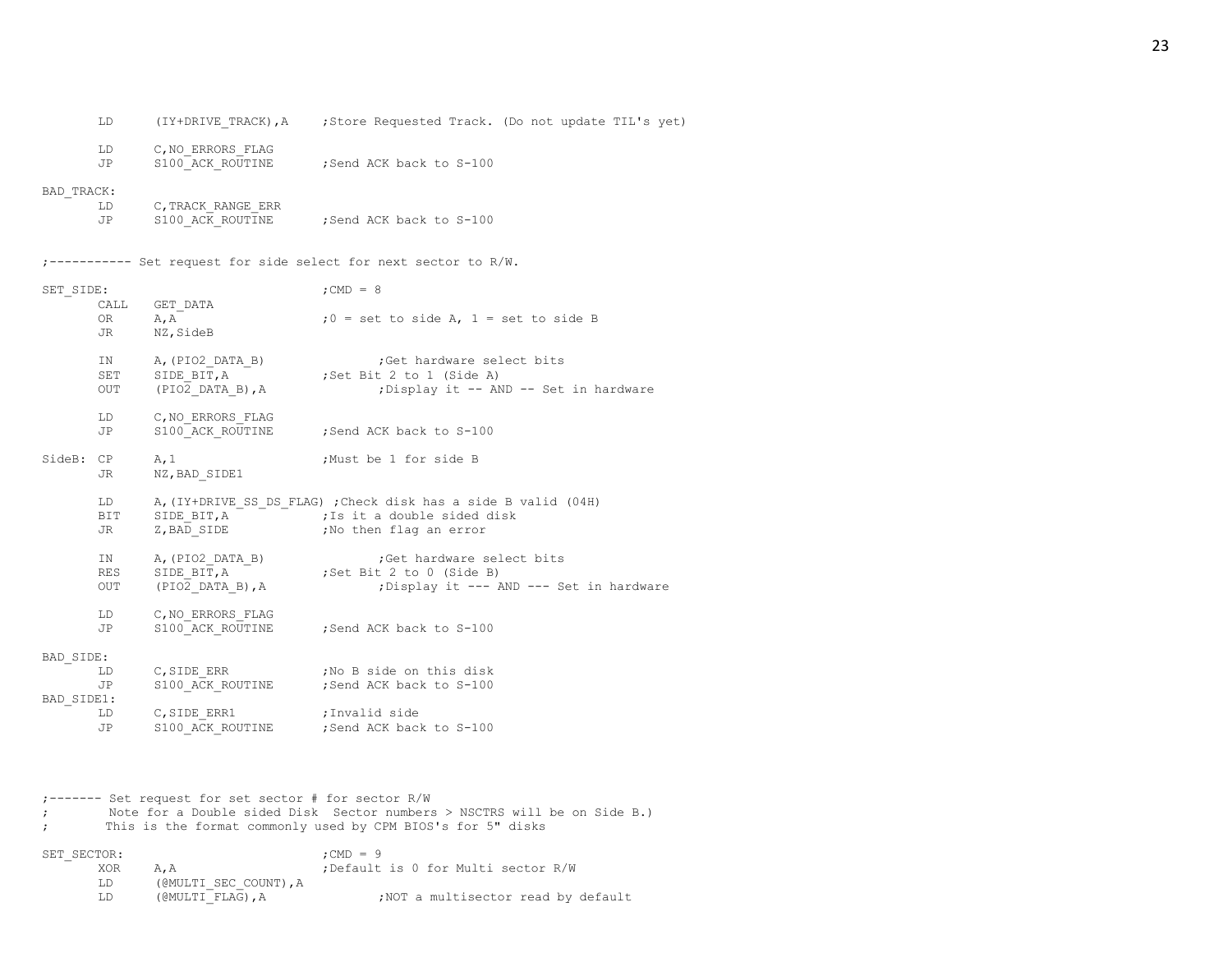|              | CALL<br>ΟR<br>JR        | GET DATA<br>A, A<br>Z, BAD SECTOR                       | ; No sector $0$ allowed, $1, 2, 3, \ldots$                                                              |
|--------------|-------------------------|---------------------------------------------------------|---------------------------------------------------------------------------------------------------------|
|              | BIT<br>JR               | NZ, DS SECTORS                                          | SIDE BIT, (IY+DRIVE SS DS FLAG) ; Check if disk has a side B valid (04H)<br>; Yes, then take care of it |
|              | CP<br>JR                | A, (IY+NSCTRS)<br>NC, BAD SECTOR                        | ; Are we within range for a SS disk (side A)                                                            |
|              | LD<br><b>OUT</b>        | (WD2793 SECTOR), A ; Update WD2793 chip                 | $(IY+DRIVE SECTOR)$ , A ; Store Requested Sector (Numbered $1, 2, 3$ )                                  |
|              | LD<br>JP                | C,NO ERRORS FLAG<br>S100 ACK ROUTINE                    | ; No hardware to check, so always OK<br>; Send ACK back to S-100                                        |
| DS SECTORS:  | СP<br>JR.               | A, (IY+NSCTRS)<br>NC, ODD SECTORS                       | ; We have a double sided disk.<br>; Are we within range of the first side                               |
|              | LD<br>OUT               | $(WD2793 SECTOR)$ , A                                   | (IY+DRIVE SECTOR), A ; Store Requested Sector (Numbered $1, 2, 3$ )<br>; Update WD2793 chip             |
|              | IN<br>SET<br>OUT        | A, (PIO2 DATA B)<br>SIDE BIT, A<br>(PIO2 DATA B), A     | ;Get hardware select bits<br>; Set Bit 2 to 1 (Side A)<br>; Display it -- AND -- Set in hardware        |
|              | LD<br>JP                | C, NO ERRORS FLAG<br>S100 ACK ROUTINE                   | Send ACK back to S-100                                                                                  |
| ODD SECTORS: | LD<br>DEC<br>SUB        | C, (IY+NSCTRS)<br>$\mathsf{C}$<br>A, C                  | ;Subtract one sides worth of sectors<br>; Because NSCTRS +Sec/track+1                                   |
|              | CP<br>JR                | A, (IY+NSCTRS)<br>NC, BAD SECTOR                        | ; Are we still within range                                                                             |
|              | LD<br>OUT               | $(WD2793 SECTOR)$ , A                                   | (IY+DRIVE SECTOR), A ; Store Requested Sector (Numbered $1, 2, 3$ )<br>; Update WD2793 chip             |
|              | IN<br><b>RES</b><br>OUT | A, (PIO2 DATA B)<br>SIDE BIT, A<br>$(PIO2$ DATA B), $A$ | Get hardware select bits<br>;Set Bit 2 to 1 (Side B)<br>; Display it -- AND -- Set in hardware          |
|              | LD<br>JP                | C, NO ERRORS FLAG<br>S100 ACK ROUTINE                   | ; No hardware to check, so always OK<br>; Send ACK back to S-100                                        |
| BAD SECTOR:  | LD<br>JP                | C, SECTOR RANGE ERR<br>S100 ACK ROUTINE                 | Send ACK back to S-100;                                                                                 |

;---------- COMMANDS Requiring the WD2793 Chip ---------------------------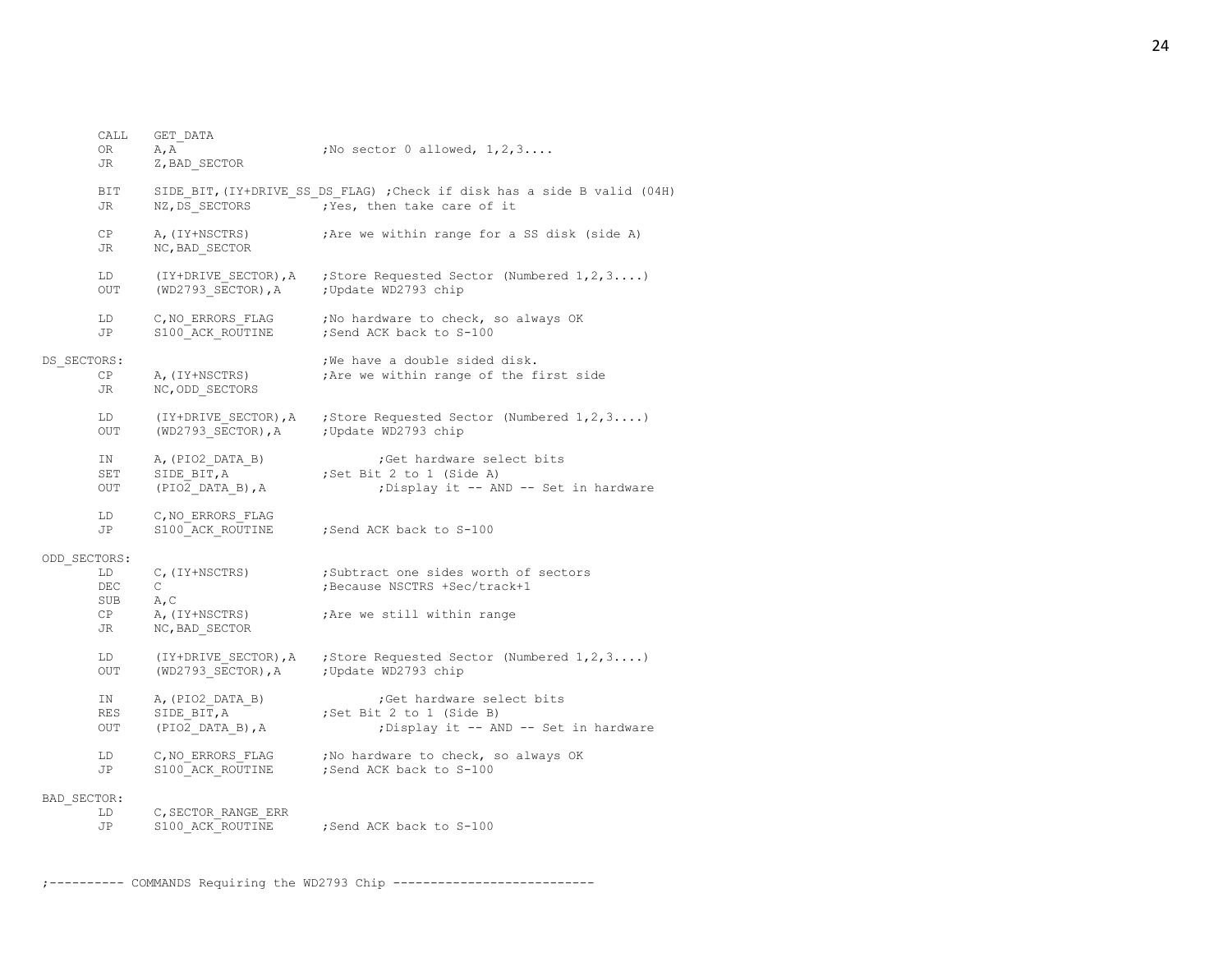; SEND A RESTORE COMMAND FOR THE CURRENT DISK. ;Note (IY+DRIVE\_TRACK) is NOT updated to new track position

| SET HOME:    |      |                                    | $:$ CMD = $0AH$                                               |  |  |
|--------------|------|------------------------------------|---------------------------------------------------------------|--|--|
|              | CALL |                                    | CORE RESTORE ROUTINE :<<<<<<< Core Head Restore routine >>>>> |  |  |
|              | JR   | Z, SET HOME OK                     | ; OFFH returned it timeout, else error bits in [A] & [D]      |  |  |
|              | CP   | A, OFFH                            | Was there a timeout error                                     |  |  |
|              | LD   | C, RESTORE HUNG                    | :"Timeout after RESTORE was sent"                             |  |  |
|              | JP   | Z, S100 ACK ROUTINE ; Z, if all OK |                                                               |  |  |
|              | LD.  | C,RESTORE ERR                      | Must be a restore error,                                      |  |  |
|              | JP.  | S100 ACK ROUTINE                   |                                                               |  |  |
| SET HOME OK: |      |                                    |                                                               |  |  |
|              | CALL | DisplayTrack                       | Display on TIL's 0,1;                                         |  |  |
|              | CALL | DisplaySector                      | ; Display current Sector on TIL's 2,3                         |  |  |
|              | XOR  | A, A                               |                                                               |  |  |
|              | DEC  | A                                  |                                                               |  |  |
|              | LD — |                                    | (IY+DRIVE NEW), A ; Set OFFH if disk checked out.             |  |  |
|              | LD   | C, NO ERRORS FLAG                  |                                                               |  |  |
|              | JP   | S100 ACK ROUTINE                   | ;Send ACK back to S-100 system all OK.                        |  |  |
|              |      |                                    |                                                               |  |  |

; General Seek to Track 0 (Restore) routine. ; Return 0FFH,NZ if Timeout, else error bits (if any) in [A] & [D]

| CORE RESTORE ROUTINE:<br>LD |                    |                                                    | A callable "self contained" routine also use elsewhere<br>HL, RESTORE DONE CHK ; Setup for Controller/Board for a hung condition |
|-----------------------------|--------------------|----------------------------------------------------|----------------------------------------------------------------------------------------------------------------------------------|
|                             | CALL               | ON WD2793 INTRQ                                    |                                                                                                                                  |
| WAIT R: IN                  | CALL               | DELAY 30uS<br>A, (WD2793 STATUS)                   | ; We need to delay 30uS, previous command may have been an output to CMD port<br>, Wait until chip is not busy                   |
| JR.                         | BIT                | 7, A<br>NZ,WAIT R                                  | Check Drive Not Ready bit,<br>;Z flaq set if OK                                                                                  |
|                             | LD<br>OUT          | A, RSCMD<br>(WD2793 CMD), A                        |                                                                                                                                  |
| RESTORE WAIT:<br>JR.        |                    | RESTORE WAIT                                       | ; Z80 will loop here until WD INTRQ triggers a NMI                                                                               |
| RESTORE DONE CHK:           |                    |                                                    |                                                                                                                                  |
|                             | CALL<br>LD         | OFF WD2793 INTRQ<br>D, HOME ERR MASK               |                                                                                                                                  |
|                             | CALL<br><b>RET</b> | WD2793 WAIT                                        | ; Wait 30uS, then check status                                                                                                   |
|                             |                    |                                                    |                                                                                                                                  |
| ; Also no retrys.           |                    | : SEND A HEAD STEP-IN COMMAND TO THE CURRENT DRIVE | ; Note (IY+DRIVE TRACK) is NOT updated to new track position                                                                     |
| STEP IN:<br>LD              |                    | A, STEPIN                                          | $:$ CMD = $0BH$                                                                                                                  |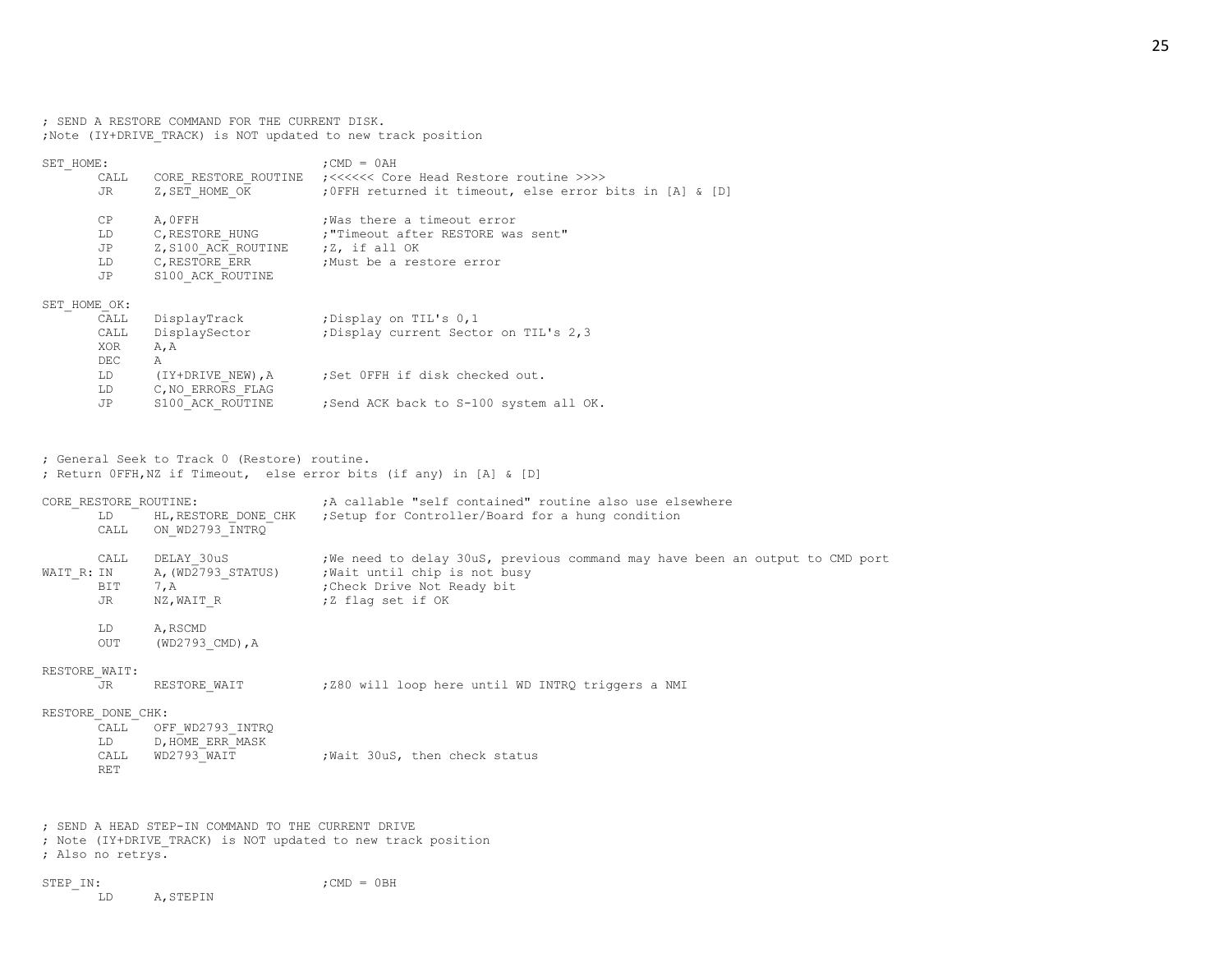|             | <b>OUT</b>       | (WD2793 CMD), A                                  |                                                                     |
|-------------|------------------|--------------------------------------------------|---------------------------------------------------------------------|
|             | LD<br>CALL<br>JR | D, SIN ERR MASK<br>WD2793 WAIT<br>Z, STEP IN OK  | ;Just look at DRIVE NOT READY bit<br>; Wait 30uS, then check status |
|             | CP<br>LD.<br>JP  | A.OFFH<br>C, STEP IN HUNG<br>Z, S100 ACK ROUTINE | ;Abort if Hung                                                      |
|             | LD.              | C, STEP IN ERR                                   | Else must be a Drive not ready error<br>because Verify bit is off   |
|             | JP               | S100 ACK ROUTINE                                 | ;Send ACK back to S-100                                             |
| STEP IN OK: |                  |                                                  |                                                                     |
|             | CALL<br>LD       | DisplayTrack<br>C, NO ERRORS FLAG                | ; Display on TIL's 0,1                                              |
|             | JP               | S100 ACK ROUTINE                                 | ; Send ACK back to S-100 system all OK.                             |

; SEND A HEAD STEP-OUT COMMAND TO THE CURRENT DRIVE

; Note (IY+DRIVE\_TRACK) is NOT updated to new track position

; Also no retrys.

| STEP OUT:    |                                                                                                                                                                                                                                |                                     | $:$ CMD = $0CH$                                                       |  |  |
|--------------|--------------------------------------------------------------------------------------------------------------------------------------------------------------------------------------------------------------------------------|-------------------------------------|-----------------------------------------------------------------------|--|--|
|              | LD                                                                                                                                                                                                                             | A, STEPOUT                          |                                                                       |  |  |
|              | <b>OUT</b>                                                                                                                                                                                                                     | (WD2793 CMD), A                     |                                                                       |  |  |
|              | LD                                                                                                                                                                                                                             | D, SOUT ERR MASK                    |                                                                       |  |  |
|              |                                                                                                                                                                                                                                | CALL WD2793 WAIT                    | Wait 30uS, then check status                                          |  |  |
|              | JR                                                                                                                                                                                                                             | Z, STEP OUT OK                      |                                                                       |  |  |
|              | CP                                                                                                                                                                                                                             | A.OFFH                              |                                                                       |  |  |
|              | LD                                                                                                                                                                                                                             | C, STEP OUT HUNG                    |                                                                       |  |  |
|              | JP D                                                                                                                                                                                                                           | Z, S100 ACK ROUTINE ; Abort is Hung |                                                                       |  |  |
|              | LD                                                                                                                                                                                                                             | C, STEP OUT ERR                     | ; Else must be a Drive not ready error<br>; because Verify bit is off |  |  |
|              | JP                                                                                                                                                                                                                             | S100 ACK ROUTINE                    | :Send ACK back to S-100                                               |  |  |
| STEP OUT OK: |                                                                                                                                                                                                                                |                                     |                                                                       |  |  |
|              | CALL                                                                                                                                                                                                                           | DisplayTrack                        | ;Display on TIL's 0,1                                                 |  |  |
|              | LD and the set of the set of the set of the set of the set of the set of the set of the set of the set of the set of the set of the set of the set of the set of the set of the set of the set of the set of the set of the se | C, NO ERRORS FLAG                   |                                                                       |  |  |
|              | JP                                                                                                                                                                                                                             | S100 ACK ROUTINE                    | ;Send ACK back to S-100 system all OK.                                |  |  |

; Seek to track WITHOUT verify. Assumes VALID track in (IY+DRIVE\_TRACK) ; Note, Re-seeks are not done here.

| SEEK NV: |                     | $:$ CMD = $0$ DH           |
|----------|---------------------|----------------------------|
| ΙN       | A, (WD2793 TRACK)   |                            |
| C.P      | A, (IY+DRIVE TRACK) |                            |
| JR.      | Z, SEEK NV OK       | ; If same, skip track seek |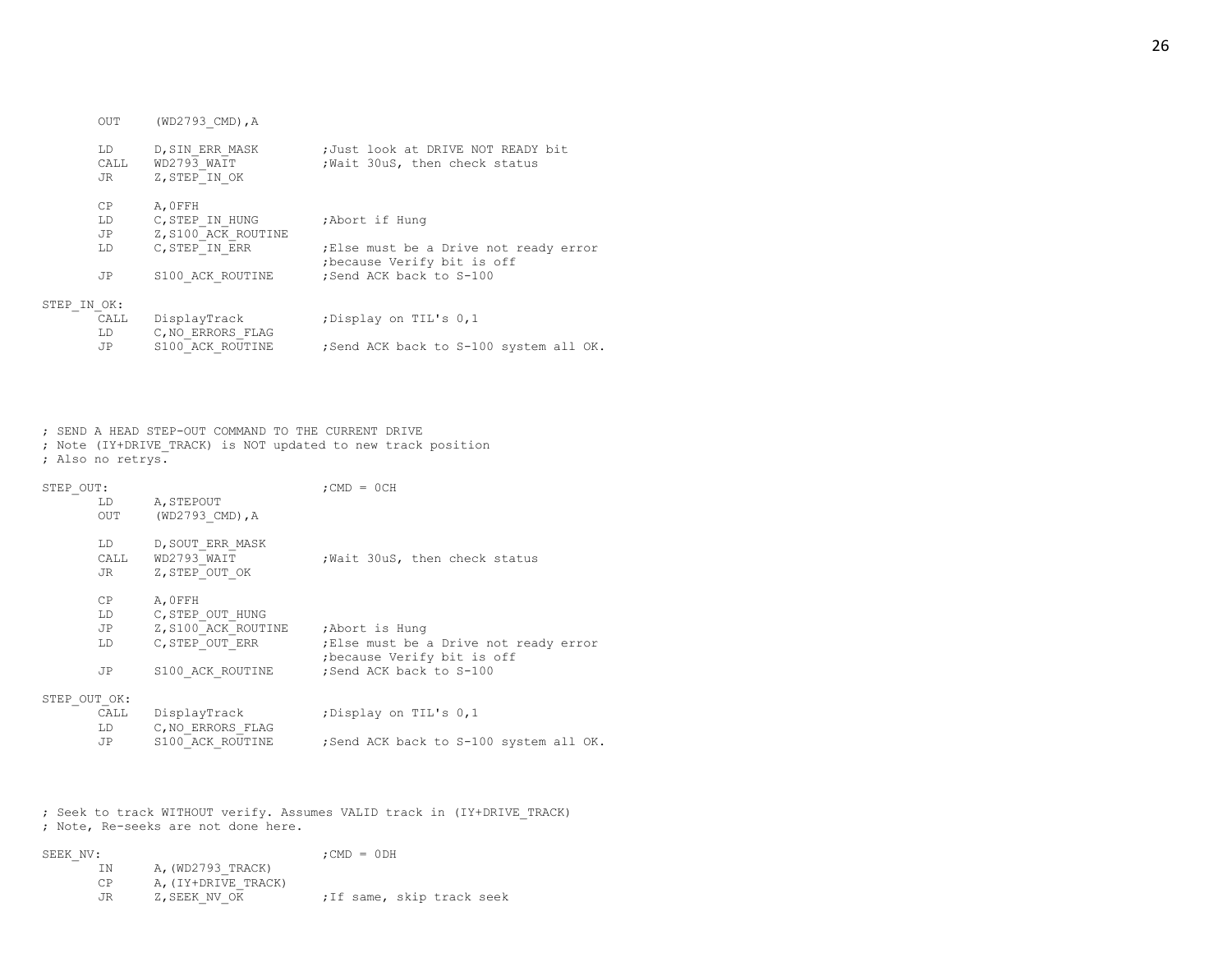| LD —<br>OUT<br>OUT                                                                                                                                                                                                                   | A, (IY+DRIVE TRACK)<br>(WD2793 DATA), A<br>LD A, SKNCMD<br>(WD2793 CMD),A | ; Put required track# in data register<br>Then send a Seek without Verify CMD<br>;Send seek cmd |
|--------------------------------------------------------------------------------------------------------------------------------------------------------------------------------------------------------------------------------------|---------------------------------------------------------------------------|-------------------------------------------------------------------------------------------------|
| LD                                                                                                                                                                                                                                   | D, SK ERR MASK<br>CALL WD2793 WAIT<br>JR Z, SEEK NV OK                    | ; Wait 30uS, then check status (OFFH if timeout)                                                |
| CP<br>LD and the set of the set of the set of the set of the set of the set of the set of the set of the set of the set of the set of the set of the set of the set of the set of the set of the set of the set of the set of the se | A, OFFH<br>C, SEEK NV HUNG                                                |                                                                                                 |
| JP<br>BIT                                                                                                                                                                                                                            | Z, S100 ACK ROUTINE ; Abort is Hung<br>7, A                               |                                                                                                 |
| LD                                                                                                                                                                                                                                   |                                                                           | C, SEEK NV ERR1 ; Seek NV, NOT READY flag                                                       |
| JP                                                                                                                                                                                                                                   |                                                                           | NZ, S100 ACK ROUTINE ; Send ACK back to S-100                                                   |
| LD                                                                                                                                                                                                                                   |                                                                           | C, SEEK NV ERR2 ; Must be SEEK ERROR flag                                                       |
| JP                                                                                                                                                                                                                                   |                                                                           | S100 ACK ROUTINE ; Send ACK back to S-100                                                       |
| NV OK:                                                                                                                                                                                                                               |                                                                           |                                                                                                 |
|                                                                                                                                                                                                                                      | CALL DisplayTrack                                                         | ;Display on TIL's 0,1                                                                           |
| LD                                                                                                                                                                                                                                   | C, NO ERRORS FLAG                                                         |                                                                                                 |

JP S100 ACK ROUTINE ; Send ACK back to S-100 system all OK.

; General TRACK seek NON VERIFY routine. Required TRACK in [A].

; Return 0FFH,NZ if Timeout, else error bits (if any) in [A] CORE\_NV\_SEEK\_ROUTINE: ;A callable "self contained" routine also use elsewhere LD HL, SEEK NV DONE CHK ; Setup for Controller/Board for a hung condition CALL ON WD2793 INTRQ  $\overline{INTRQ}$  ; Turn on WD INTRQ for NMI jump to [HL] OUT (WD2793\_DATA), A ;Put required track# in data register<br>
LD A, SKNCMD ;Then send a Seek with NO Verify CMD LD A, SKNCMD ;Then send a Seek with NO Verify CMD OUT (WD2793 CMD), A ;Send seek cmd to current drive SEEK\_NV\_WAIT:<br>JR SEEK NV WAIT ;Will wait here until a WD2793 INTRQ NMI forces Z80 to next line

## SEEK\_NV\_DONE\_CHK:

 $SEEK$ 

| CALL | OFF WD2793 INTRO |                                         |
|------|------------------|-----------------------------------------|
| LD   | D,SK ERR MASK    | Mask for Seek with verify bits          |
| CALL | WD2793 WAIT      | Wait 30uS, then check status and return |
| RET  |                  |                                         |

; -------- This is the main seek to track command ----------- ; Seek to track, WITH verify. Assumes VALID track in (IY+DRIVE\_TRACK) ; Note, Re-seeks ARE done here.

| SEEK TRACK: |                  |  | $:$ CMD = $0EH$ |                             |  |
|-------------|------------------|--|-----------------|-----------------------------|--|
|             | A.SEEK RETRY MAX |  |                 | : Put Seek retry count here |  |
|             |                  |  |                 |                             |  |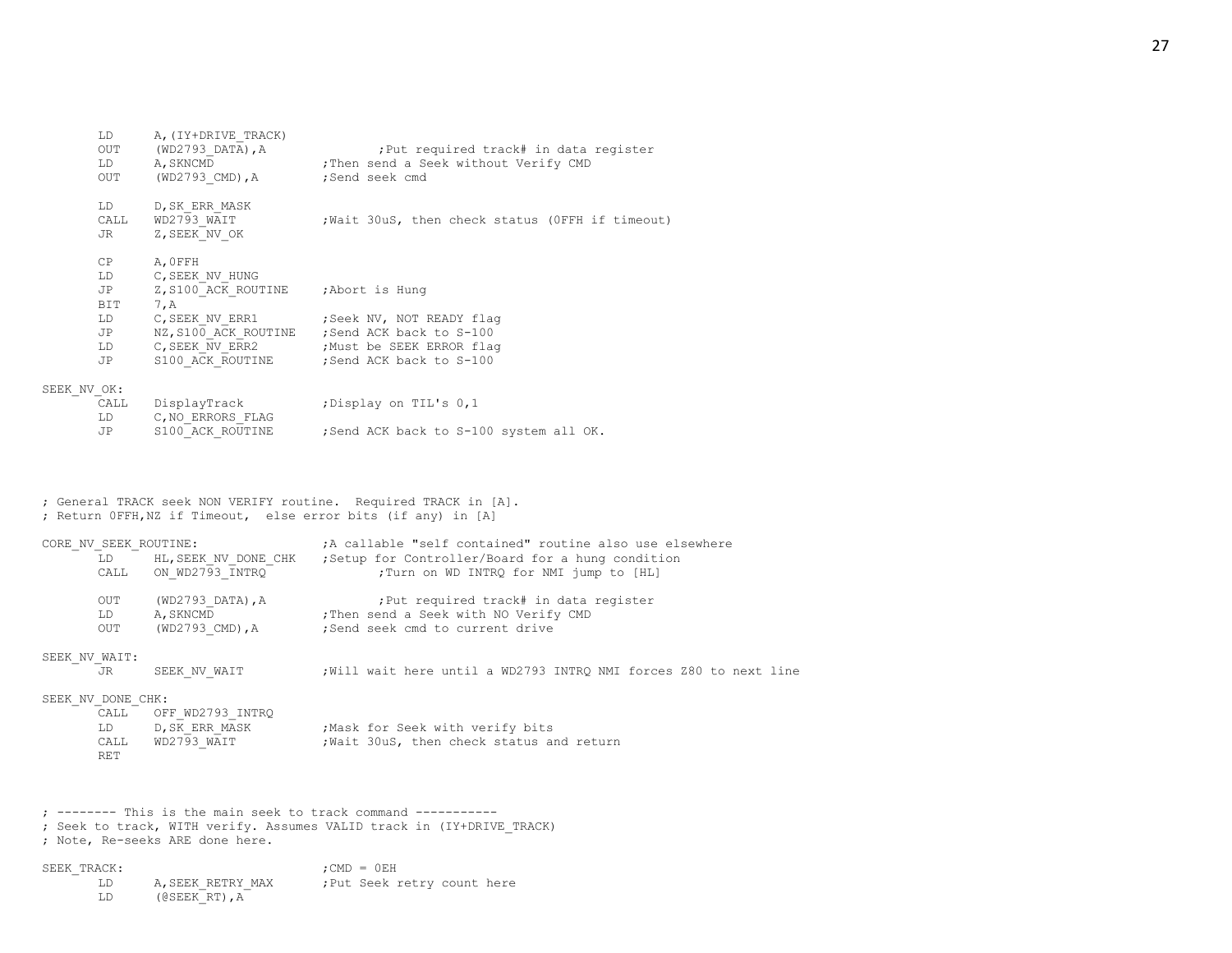## SEEK\_TRACK1:

|             | ΙN<br>СP<br>JR     | A, (WD2793 TRACK)<br>A, (IY+DRIVE TRACK)<br>Z, SAME TRACK                                             | ;Get requested track<br>; If same no need for track seek      |
|-------------|--------------------|-------------------------------------------------------------------------------------------------------|---------------------------------------------------------------|
|             | LD<br>CALL<br>JR.  | A, (IY+DRIVE TRACK)<br>CORE SEEK ROUTINE<br>Z, SAME TRACK                                             | ;Seek to track in[A], Return NZ, if errors, Status in [D]     |
|             | CP                 | A, OFFH                                                                                               | ; Was there a timeout error                                   |
|             | LD<br>JP           | C, SEEK TRK HUNG<br>Z, S100 ACK ROUTINE                                                               | ; If so just abort                                            |
|             | JR                 | SEEK TRK RETRY                                                                                        | : Try a restore and then try again                            |
| SAME TRACK: |                    |                                                                                                       |                                                               |
|             | CALL<br>LD         | DisplayTrack<br>C, NO ERRORS FLAG                                                                     | ;Display on TIL's 0,1                                         |
|             | JP                 | S100 ACK ROUTINE                                                                                      | ; Send ACK back to S-100 system all OK.                       |
|             | SEEK_TRK RETRY:    |                                                                                                       |                                                               |
|             | LD                 | A, (@SEEK RT)                                                                                         | ;Get Seek retry count                                         |
|             | DEC                | Α                                                                                                     |                                                               |
|             | LD                 | $($ (GSEEK RT), $A$                                                                                   |                                                               |
|             | JP                 | Z, SEEK TRK ERROR                                                                                     | ; If Z, retrys did not work                                   |
|             | CALL               | CORE RESTORE ROUTINE                                                                                  | Core Head Restore routine,                                    |
|             | JR                 | Z, SEEK TRACK1                                                                                        | ; Retry seek after this restore command                       |
|             | CP                 | A, OFFH                                                                                               | Was there a timeout error with restore                        |
|             | LD                 | C, SEEK REST HUNG                                                                                     |                                                               |
|             | JP                 | Z, S100 ACK ROUTINE                                                                                   |                                                               |
|             | LD<br>JP           | C, SEEK REST ERR<br>S100 ACK ROUTINE                                                                  | Must be a WD2793 status RESTORE (DRIVE NOT READY) error,      |
|             | SEEK TRK ERROR:    |                                                                                                       |                                                               |
|             | BIT                | 7, A                                                                                                  |                                                               |
|             | LD                 | C, SEEK TRK ERR1                                                                                      | ; Seek, DRIVE NOT READY flag                                  |
|             | JP                 | Z, S100 ACK ROUTINE                                                                                   |                                                               |
|             | LD<br>JP           | C, SEEK TRK ERR2<br>S100 ACK ROUTINE                                                                  | ; Must be SEEK ERROR flag                                     |
|             |                    |                                                                                                       |                                                               |
|             |                    | ; General TRACK seek routine. Required TRACK in [A].<br>; This is the main seek routine of the system | ; Return OFFH, NZ if Timeout, else error bits (if any) in [A] |
|             | CORE SEEK ROUTINE: |                                                                                                       | ;A callable "self contained" routine also use elsewhere       |
|             | LD<br>CALL         | HL, SEEK DONE CHK<br>ON WD2793 INTRQ                                                                  | ;Setup for Controller/Board for a hung condition              |
|             | <b>OUT</b>         | (WD2793 DATA), A                                                                                      | ; Put required track# in data register                        |

LD A, SKCMD ;Then send a Seek with Verify CMD OUT (WD2793\_DATA), A ; Put required track# in<br>
LD A, SKCMD ; Then send a Seek with Verify CN<br>
OUT (WD2793\_CMD), A ; Send seek cmd to current drive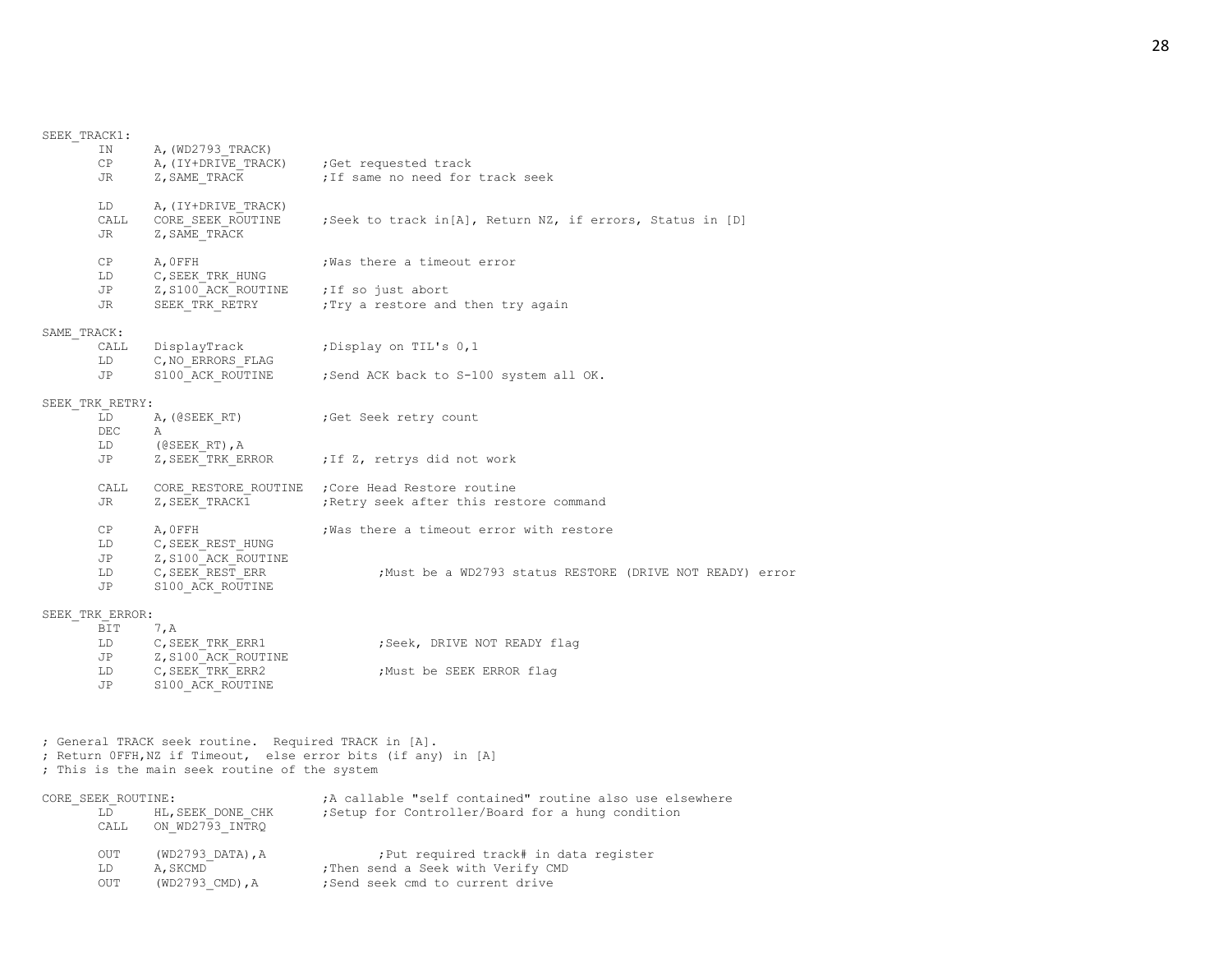| SEEK WAIT:   | JR                                                 | SEEK WAIT                                           | ; Will wait here until a WD2793 INTRQ NMI forces Z80 to next line                                                                                                                                                                                                          |
|--------------|----------------------------------------------------|-----------------------------------------------------|----------------------------------------------------------------------------------------------------------------------------------------------------------------------------------------------------------------------------------------------------------------------------|
|              | SEEK DONE CHK:<br>CALL<br>LD<br>CALL<br><b>RET</b> | OFF WD2793 INTRQ<br>D, SK ERR MASK<br>WD2793_WAIT   | ; Mask for Seek with verify bits<br>; Wait 30uS, then check status and return                                                                                                                                                                                              |
|              |                                                    |                                                     | ; Read an ID from the Track that is currently in the WD2793 Track register<br>; Note any Sector ID from the track will be obtained depending where the head falls<br>; The currently selected side at (SIDE) is read. Six bytes of ID data are passed back to S-100 system |
|              | GET TRACK ID:<br>LD<br>CALL                        | HL, ID DONE CHK<br>ON WD2793 INTRQ                  | $;$ CMD = $0$ FH<br>Setup for Controller/Board for a hung condition                                                                                                                                                                                                        |
|              | LD<br>LD                                           | HL, SECTOR ID BUFFER<br>B, 6                        | Will store the 6 bytes here,                                                                                                                                                                                                                                               |
|              | LD<br>LD<br>DI<br>OUT                              | C, WD2793 DATA<br>A, RDACMD<br>$(WD2793$ CMD), A    | ;6 bytes in B, Data port in [C] below<br>; Send the Read Track ID CMD<br>;Just in case                                                                                                                                                                                     |
|              | CALL                                               | DELAY 30uS                                          |                                                                                                                                                                                                                                                                            |
| TID2:        | ΙN<br>RRA<br><b>RRA</b><br>JR<br>INI<br>JR.        | A, (WD2793 Status)<br>NC, TID2<br>NZ, TID2          | ;Get FDC status<br>$C = BusV$<br>$C = DRQ$<br>;if no data<br>; INI is $[C]$ ->HL++ and B--<br>; get more data                                                                                                                                                              |
| ID3:         | JR                                                 | ID3                                                 | ; Wait until interrupted by WD2793 IOREQ pulse to NMI line<br>; The NMI routine will jump to ID DONE CHECK                                                                                                                                                                 |
| ID DONE CHK: | CALL                                               | OFF WD2793 INTRQ                                    | ; Will get to here when there is an INTRQ NMI                                                                                                                                                                                                                              |
|              | ΕI<br>LD<br>CALL<br>JR                             | D, ID ERR MASK<br>WD2793 WAIT<br>Z, GET TRACK ID OK | ; Wait 30uS, then check status and return                                                                                                                                                                                                                                  |
|              | СP<br>LD<br>JP                                     | A, OFFH<br>C, ID ERR HUNG<br>Z, S100 ACK ROUTINE    | Was there a timeout error,<br>;Abort is Hung                                                                                                                                                                                                                               |
|              | BIT<br>LD<br>JP                                    | 7, A<br>C, ID ERR1<br>NZ, S100 ACK ROUTINE          | ;Get Track ID, NOT READY flag                                                                                                                                                                                                                                              |
|              | BIT<br>LD<br>JP                                    | 4, A<br>$C$ , ID ERR2<br>NZ, S100 ACK ROUTINE       | ;Get Track ID, RNF ERROR flag                                                                                                                                                                                                                                              |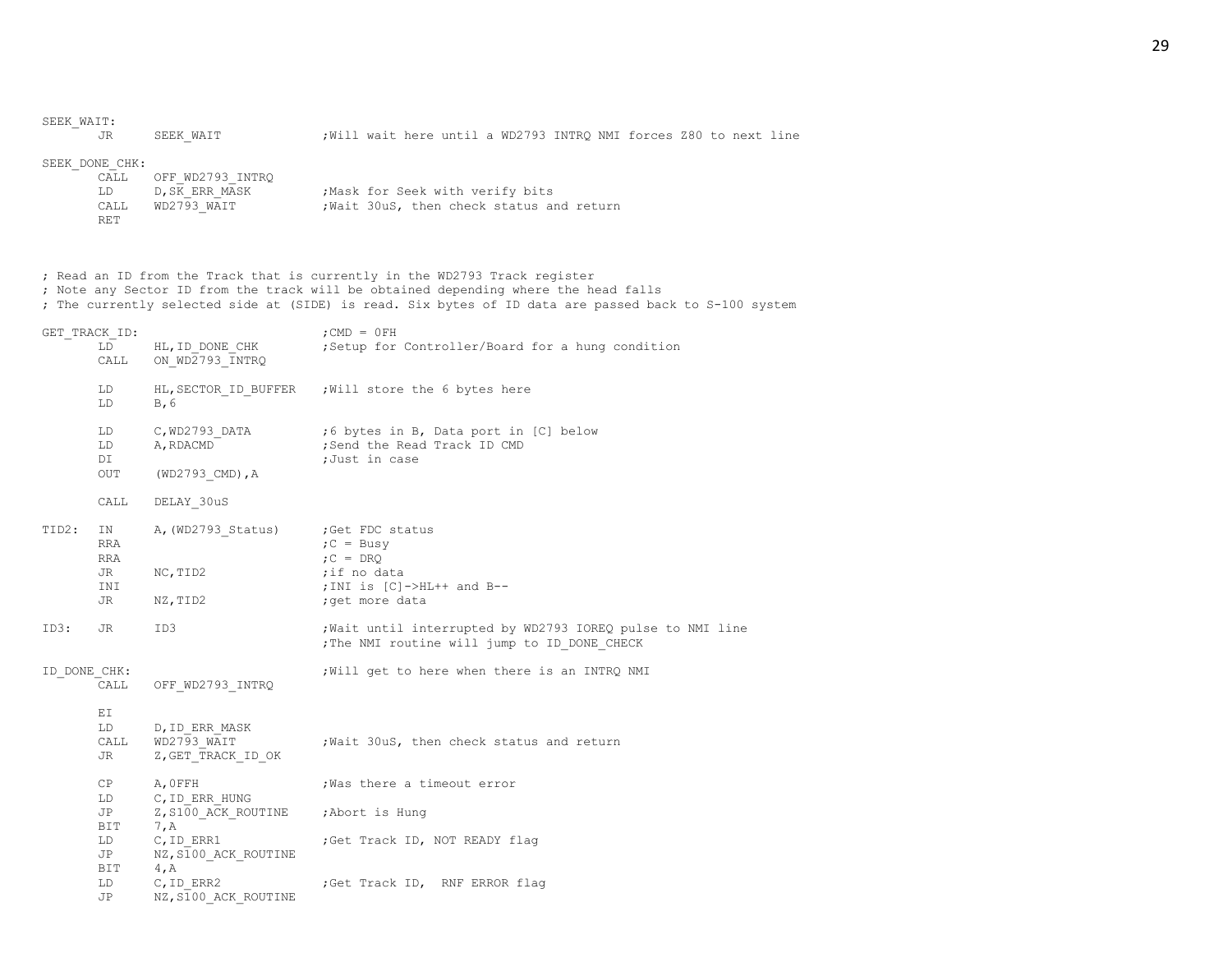LD C, ID ERR3 ;Get Track ID, LOST DATA ERROR flag JP NZ, S100 ACK ROUTINE LD C, ID ERR4 ;Must be CRC ERROR flag JP S100\_ACK\_ROUTINE GET TRACK ID OK: LD C, NO ERRORS FLAG CALL SEND DATA ;Indicate we got data, now ready to send it to S-100 System LD HL, SECTOR ID BUFFER ; Get Location of ID Buffer LD B, 6 ;Six bytes total SEND ID:LD C, (HL) CALL SEND DATA ;Send 6 bytes to S-100 System INC HL DJNZ SEND\_ID CALL DisplayTrack ;Display on TIL's 0,1 LD A, (SECTOR ID BUFFER+2) ; Sector number will be here (can display raw data) OUT (WD2793 SECTOR), A ; Update sector # CALL DisplaySector LD C, NO ERRORS FLAG CALL S100 ACK ROUTINE ;Send ACK back to S-100 system all OK. RET ; --------------------------- <<< CORE MULTI-SECTOR READ ROUTINE >>>---------------------------------------------------- ; This routine first reads info from disk (via WD2793 chip) to RAM on the ZFDC board. ; Then a check is made to see if another sector remains to be read. If so, that sector is read. ; The current track & sector numbers are updated. This continues until all sectors are read. ; THEN, the complete set of data is sent to the S-100 system. ; The complication below is for double sided disks where once the last sector of one side ; is read we have to switch sides/tracks. READ\_MULTI\_SECTOR:  $;$  ;CMD = 29H CALL GET DATA  $;$  Get number of sectors to read LD (@MULTI\_SEC\_COUNT), A ; Store it LD ( $@MULTI\overline{2}$  SEC COUNT), A ; Store it again LD A,0FFH LD (@MULTI\_FLAG), A ;Falg to indicate this IS a multisector read LD HL, SECTOR BUFFER ; Need a special case where the SECTOR BUFFER changes LD (@DMA),HL MORE\_MULTI\_RD: LD A, SEEK RETRY MAX ; Put Seek retry count here LD (@SEEK\_RT),A LD A, SECTOR RETRY MAX ; Put Sector read retry count here LD (@SEC\_RT),A LD HL, (@DMA) ; Update for multi-sector reads LD A, TOP OF RAM ;Free RAM up to (8000H + 7000H) = F800H, note allow for up to 1K sectors CP A, H ;Check there is enough RAM to hold all the sector data in one request

BIT 2,A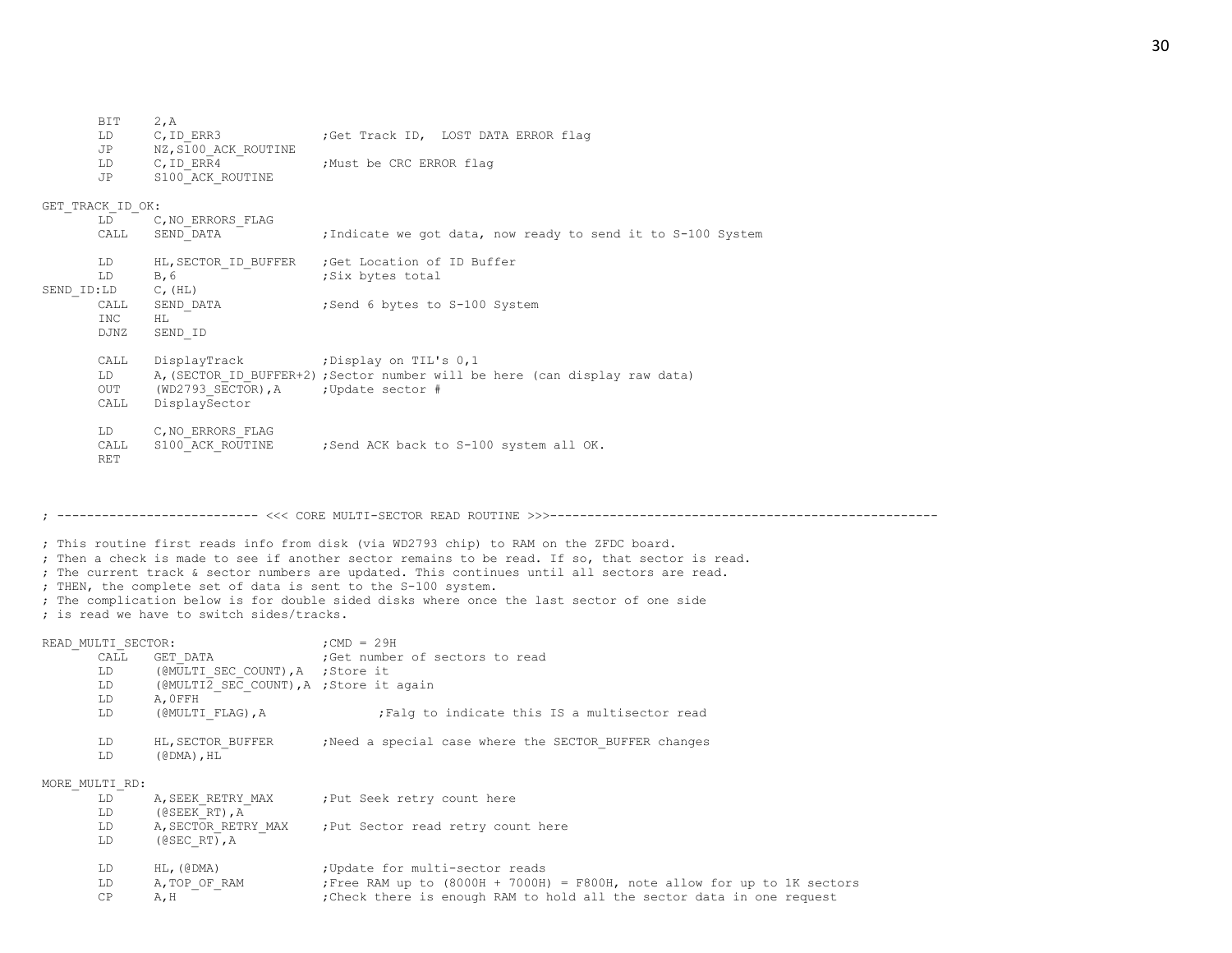|               | LD<br>JP           | C, BUFFER OVERFLOW<br>C, S100 ACK ROUTINE   | ; Normally this will not be a problem for CPM since the only<br>; use is for this routine is the Boot Loader (52X128 bytes)<br>; However later versions (MSDOS?) may need to send data back in big chunks.<br>; For now we will just Abort |
|---------------|--------------------|---------------------------------------------|--------------------------------------------------------------------------------------------------------------------------------------------------------------------------------------------------------------------------------------------|
|               | CALL<br><b>RET</b> | CORE READ SECTOR<br>ΝZ                      | ; We will come back here, ALWAYS<br>; Abort with an error if a problem                                                                                                                                                                     |
|               | LD<br>DEC          | A, (GMULTI SEC COUNT)<br>Α                  |                                                                                                                                                                                                                                            |
|               | LD<br>JP           | (@MULTI SEC COUNT), A<br>Z, SEND MULTI DATA | ;For next time<br>;All done so send the complete package back to S-100 stystem                                                                                                                                                             |
|               | BIT<br>JR          | SIDE BIT, (IY+DRIVE SS DS FLAG)             | Check if disk has a side B valid (04H);<br>NZ, MULTI DS SECTORS ; Yes, then take care of it                                                                                                                                                |
|               | LD<br><b>INC</b>   | A, (IY+DRIVE SECTOR)<br>Α                   | ; Get the last requested Sector (Numbered $1, 2, 3$ )<br>; Point to the next one                                                                                                                                                           |
|               | CP<br>JR           | A, (IY+NSCTRS)<br>NC, NEW TRACK RD          | Are we within range for a SS disk (side A)                                                                                                                                                                                                 |
|               | LD<br>JP           | (IY+DRIVE SECTOR), A<br>MORE MULTI RD       | ; Store Requested Sector (Numbered $1, 2, 3$ )<br>; Read the next sector                                                                                                                                                                   |
| NEW TRACK RD: |                    |                                             |                                                                                                                                                                                                                                            |
|               | LD<br>INC          | A, (IY+DRIVE TRACK)<br>Α                    | ;Go to next track                                                                                                                                                                                                                          |
|               | LD                 | (IY+DRIVE TRACK), A                         | ; Note if we go past the final track we will get a seek error below.                                                                                                                                                                       |
|               | LD                 | A, 1                                        | ; Back to sector 1                                                                                                                                                                                                                         |
|               | LD<br>JP           | (IY+DRIVE SECTOR), A<br>MORE MULTI RD       | ; Store Requested Sector (Numbered $1, 2, 3$ )<br>; Read the next sector                                                                                                                                                                   |
|               | MULTI DS SECTORS:  |                                             | ; We have a double sided disk. More complicated                                                                                                                                                                                            |
|               | LD<br>INC          | A, (IY+DRIVE SECTOR)<br>Α                   | ; Get the last requested Sector (Numbered $1, 2, 3$ )<br>; Point to the next one                                                                                                                                                           |
|               | CP<br>JR           | A, (IY+NSCTRS)<br>NC, MULTI ODD SECTORS     | Are we within range of the first side                                                                                                                                                                                                      |
|               | LD<br>IN           | (IY+DRIVE SECTOR), A<br>A, (PIO2 DATA B)    | ; Store Requested Sector (Numbered $1, 2, 3$ )<br>; Get hardware select bits                                                                                                                                                               |
|               | SET                | SIDE BIT, A                                 | ;Set Bit 2 to 1 (Side A)                                                                                                                                                                                                                   |
|               | OUT<br>JP          | $(PIO2$ DATA B), $A$<br>MORE MULTI RD       | ;Display it -- AND -- Set in hardware<br>; Read the next sector                                                                                                                                                                            |
|               | MULTI ODD SECTORS: |                                             |                                                                                                                                                                                                                                            |
|               | LD<br>DEC          | C, (IY+NSCTRS)<br>C                         | ;Subtract one sides worth of sectors<br>Because NSCTRS +Sec/track+1;                                                                                                                                                                       |
|               | SUB                | A, C                                        |                                                                                                                                                                                                                                            |
|               | CP<br>JR           | A, (IY+NSCTRS)<br>NC, NEW TRACK RD2         | ; Are we still within range                                                                                                                                                                                                                |
|               | LD<br>IN           | (IY+DRIVE SECTOR), A<br>A, (PIO2 DATA B)    | ; Store Requested Sector (Numbered $1, 2, 3$ )<br>;Get hardware select bits                                                                                                                                                                |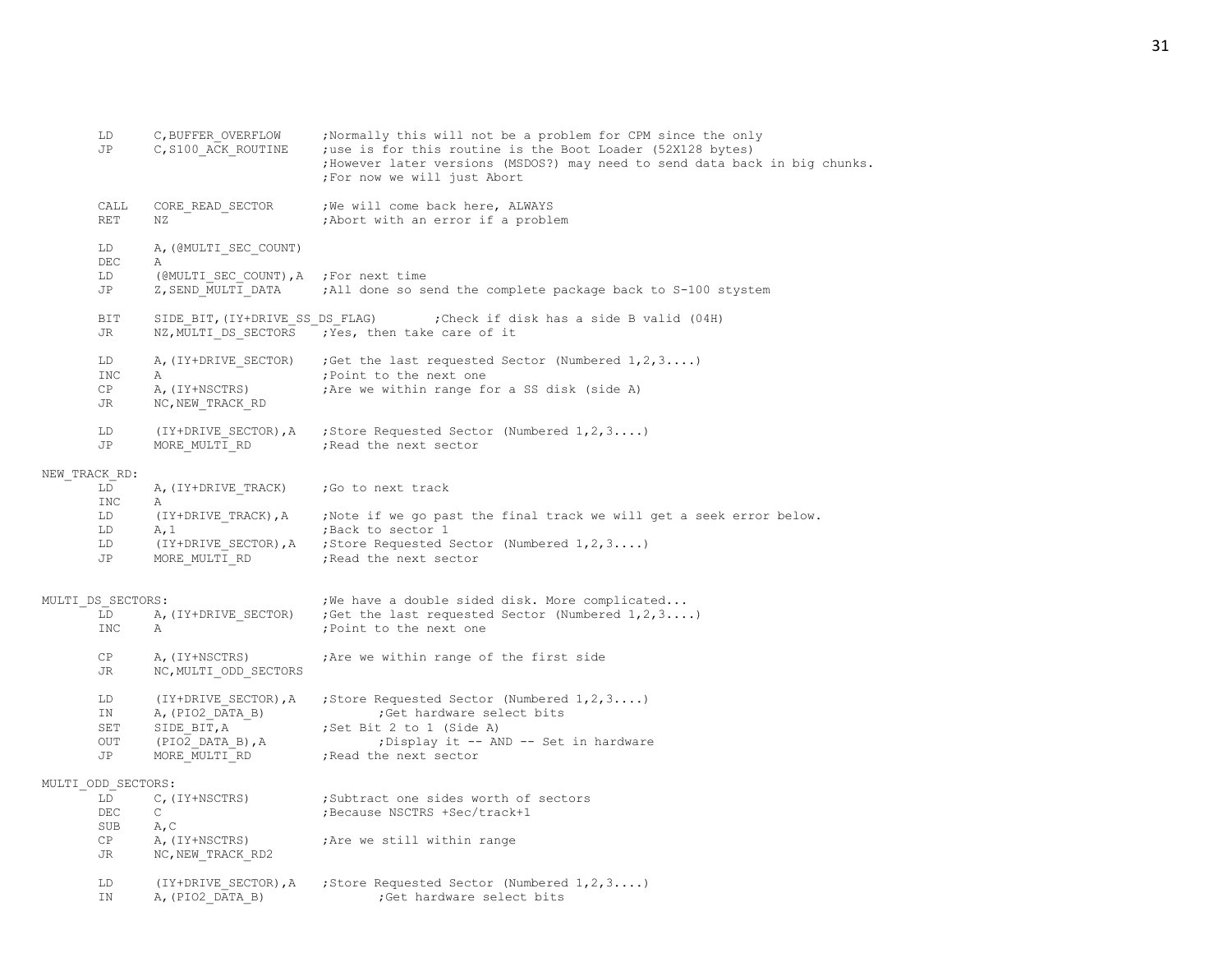|            | RES<br>OUT        | SIDE BIT, A<br>(PIO2 DATA B), A                                      | ;Set Bit 2 to 1 (Side B)<br>; Display it -- AND -- Set in hardware             |
|------------|-------------------|----------------------------------------------------------------------|--------------------------------------------------------------------------------|
|            | JP                | MORE MULTI RD                                                        | ; Read the next sector                                                         |
|            | NEW TRACK RD2:    |                                                                      |                                                                                |
|            | LD                | A, (IY+DRIVE TRACK)                                                  | ; Go to next track, but back on side A                                         |
|            | INC               | Α                                                                    |                                                                                |
|            | LD                | (IY+DRIVE TRACK), A                                                  |                                                                                |
|            | LD                | A, 1                                                                 |                                                                                |
|            | LD<br>ΙN          | (IY+DRIVE SECTOR), A<br>A, (PIO2 DATA B)                             | ; Store Requested Sector (Numbered $1, 2, 3$ )<br>;Get hardware select bits    |
|            | SET               | SIDE BIT, A                                                          | ; Set Bit 2 to 1 (Side A)                                                      |
|            | OUT               | (PIO2 DATA B), A                                                     | ; Display it -- AND -- Set in hardware                                         |
|            | JP                | MORE MULTI RD                                                        | ; Read the next sector                                                         |
|            | SEND MULTI DATA:  |                                                                      | ; Now send all the sectors worth of data back to the S-100 system in one block |
|            | LD                | C, NO ERRORS FLAG                                                    |                                                                                |
|            | CALL              | SEND DATA                                                            | ;Indicate we got data, now ready to send it                                    |
|            | LD                | HL, SECTOR BUFFER                                                    | ;Get Location of first Sector Buffer                                           |
|            | CALL              | DIRECTION OUT                                                        | ;Set direction for output                                                      |
|            | SEND MULTI DATA1: |                                                                      |                                                                                |
|            | LD                |                                                                      | E, (IY+SEC_SIZE_BYTES) ;128,256,512 or 1024 byte sector size                   |
|            | LD                | D, (IY+SEC SIZE BYTES+1)                                             |                                                                                |
| MSEND RD:  |                   |                                                                      |                                                                                |
|            | LD                | A, (HL)                                                              | ; Next is actully a local copy of SEND DATA                                    |
|            | DI                |                                                                      | ; Don't want to INT's while here since we are resetting a flag                 |
|            | OUT<br>XOR        | (PIO1 DATA A), A                                                     | ; First put it in output port                                                  |
|            | DEC               | A, A<br>Α                                                            |                                                                                |
|            | LD                | (@OUT DATA FLAG), A                                                  | ;Set flag to OFFH. Will go to 0 when byte is recieved on the S100 side         |
|            | ΕI                |                                                                      | ; Allow INT's back on                                                          |
| MSEND RD1: |                   |                                                                      |                                                                                |
|            | LD                | A, (@OUT DATA FLAG)                                                  | ; Wait until S-100 signals it has recieved the data                            |
|            | 0R                | A, A                                                                 |                                                                                |
|            | JR<br><b>INC</b>  | NZ, MSEND RD1<br>HL.                                                 | ; Previous byte not yet recieved by S100 system ---- so wait!                  |
|            | DEC               | DE                                                                   |                                                                                |
|            | LD                | A, E                                                                 |                                                                                |
|            | OR.               | A, D                                                                 |                                                                                |
|            | JR                | NZ, MSEND_RD                                                         |                                                                                |
|            | LD                |                                                                      | A, (@MULTI2 SEC COUNT) ; More sectors to send?                                 |
|            | DEC<br>LD         | Α                                                                    |                                                                                |
|            | JP                | (@MULTI2 SEC COUNT), A ; Store for next loop<br>NZ, SEND_MULTI_DATA1 |                                                                                |
|            | CALL              | DIRECTION IN                                                         | ;Set back to default IN mode                                                   |
|            | LD                | C, NO ERRORS FLAG                                                    |                                                                                |
|            | JP                | S100 ACK ROUTINE                                                     | Acknowledge we are done this wit RET to LOOP if 1 sector                       |
|            |                   |                                                                      | ; or back up to READ MULTI SECTOR if multiple sectors                          |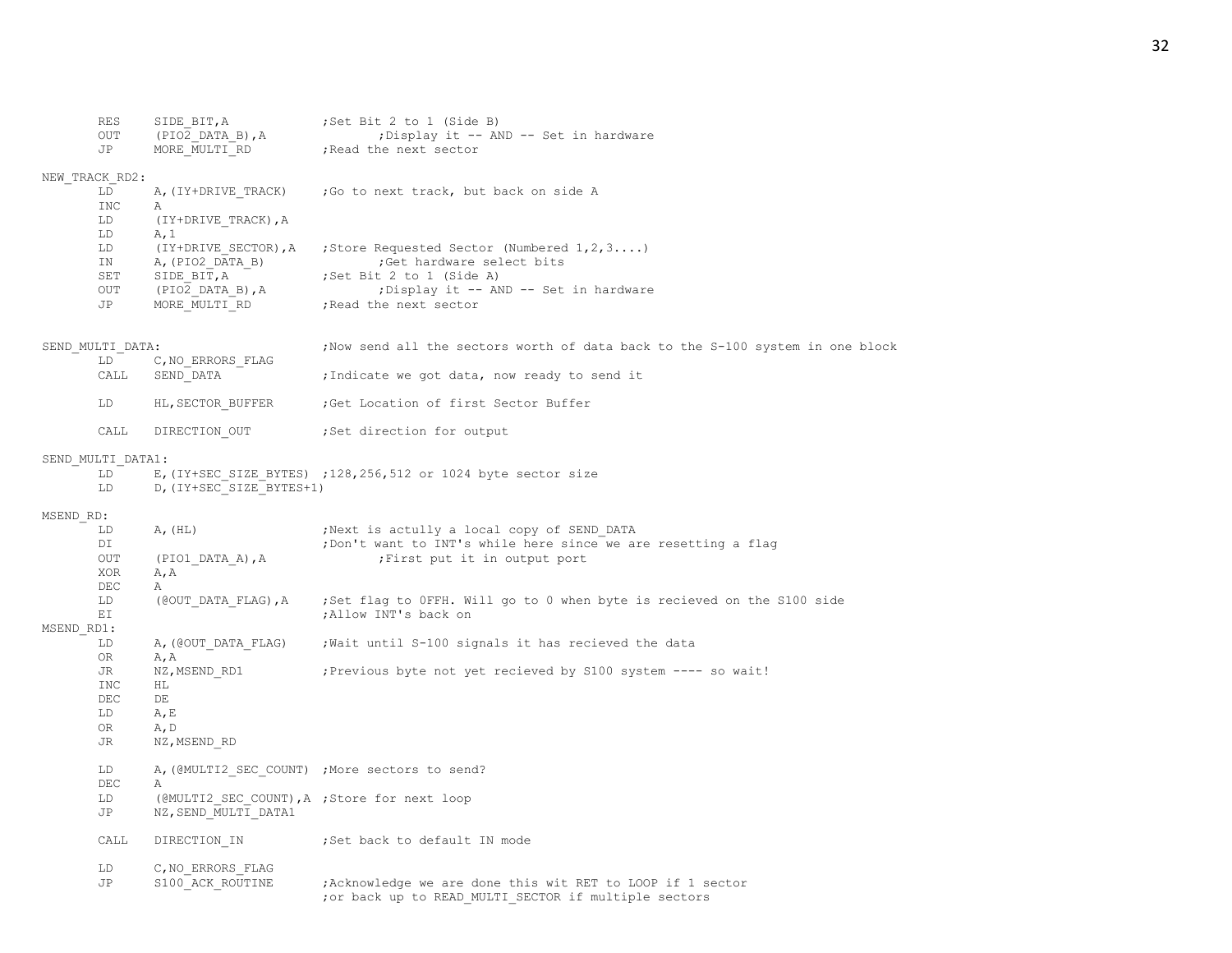; Once a complete sector is read, the sector data is the sent from that RAM to the S-100 system. ; Be sure [IY] points to the correct Drive Table. READ SECTOR:  $;$  ; CMD = 10H LD A, SEEK RETRY MAX ; Put Seek retry count here LD (@SEEK\_RT),A LD A, SECTOR RETRY MAX ; Put Sector read retry count here LD (@SEC\_RT),A LD HL, SECTOR BUFFER ;Except for Multi sector reads, this will always be SECTOR BUFFER LD (@DMA),HL CORE\_READ\_SECTOR: IN A, (WD2793 TRACK) CP A, (IY+DRIVE TRACK) ;Get requested value JR Z, SAME RD TRACK  $\qquad \qquad ;$  If Same, no need to track seek LD A, (IY+DRIVE TRACK) CALL CORE SEEK ROUTINE ; <<<< Seek to track in[A], Return NZ, if errors [Status in [D] JR Z, SAME RD TRACK CP A, OFFH ; Was there a timeout error LD C, RS SEEK TRK HUNG JP Z, S100 ACK ROUTINE ; Just Abort JP READ SECTOR SEEK RETRY; Else try a restore and then try again SAME\_RD\_TRACK: LD E, (IY+SEC SIZE BYTES) ;128,256,512 or 1024 byte sector size LD D, (IY+SEC SIZE BYTES+1) LD HL, RD DONE CHK ; Setup for Controller/Board for a hung condition CALL ON\_WD2793\_INTRQ DI ;Just in case LD HL, (@DMA) ; Update for multi-sector reads LD A, (IY+DRIVE SECTOR) ;Get Requested Sector OUT (WD2793 SECTOR), A ;Send Sector request to WD2793 chip LD C, WD2793 DATA ;Data port in [C] below LD A, RDCMD93 ;Send the Read Sector CMD OUT (WD2793 CMD), A CALL DELAY\_30uS RD2: IN A, (WD2793 Status) ;Get FDC status RRA  $C = Busy$ 

; --------------------------- <<< CORE SECTOR READ ROUTINE >>>----------------------------------------------------

; This routine first reads info from disk (via WD2793 chip) to RAM on the ZFDC board.

 $\mathsf{RRA} \qquad \qquad \mathsf{RRA}$ 

33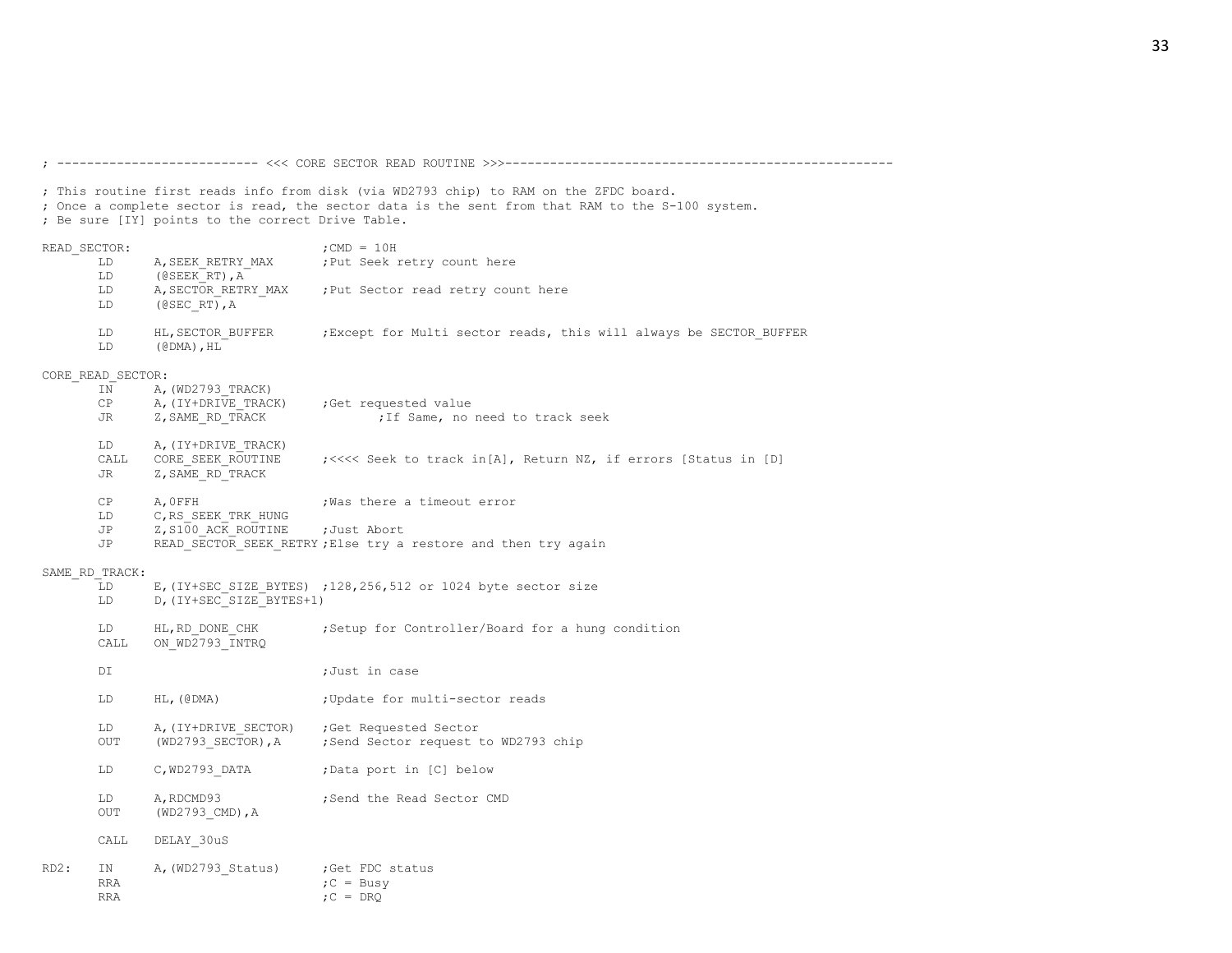|              | JR<br>INI                      | NC, RD2                                                  | ;if no data<br>; $(C)$ -> [HL++]                                                                                                                                                                            |
|--------------|--------------------------------|----------------------------------------------------------|-------------------------------------------------------------------------------------------------------------------------------------------------------------------------------------------------------------|
|              | DEC<br>LD<br>OR.               | DE<br>A, E<br>A, D                                       |                                                                                                                                                                                                             |
|              | JR<br>LD                       | NZ, RD2<br>$(CDMA NEW)$ , HL                             | ;At 6MHz, the 280 seems to be fast enough here to keep up<br>; Cannot use new [HL]->@DMA yet because there may be an error and we<br>; will have to do this sector read to the origional @DMA address again |
| RD3:         | JR                             | RD3                                                      | ; Wait until interrupted by WD2793 IOREQ pulse to NMI line<br>; The NMI routine will jump to RD DONE CHECK                                                                                                  |
| RD DONE CHK: | CALL                           | OFF WD2793 INTRQ                                         | ; Will get to here when there is an INTRQ NMI<br>; we have to repeat the above read                                                                                                                         |
|              | ΕI                             |                                                          |                                                                                                                                                                                                             |
|              | LD<br>CALL<br>JR               | D, RS ERR MASK<br>WD2793 WAIT<br>Z, READ_SECTOR OK       | ; Wait until chip is ready and check status, was there a problem?                                                                                                                                           |
|              | CP<br>LD                       | A, OFFH<br>C, SEC READ HUNG                              | ; Was there a timeout error                                                                                                                                                                                 |
|              | JP<br>JR                       | Z, S100 ACK ROUTINE<br>READ SECTOR RETRY                 | ;Abort is Hung<br>; Else try reading a few more times                                                                                                                                                       |
|              | READ SECTOR OK:                |                                                          |                                                                                                                                                                                                             |
|              | LD<br>0R                       | A, (@MULTI FLAG)<br>A, A                                 | ; Is this for a multi-sec read                                                                                                                                                                              |
|              | JR                             | Z, READ SECTOR OK1                                       | ;Z if just a "normal" single sector read                                                                                                                                                                    |
|              | CALL<br>CALL                   | DisplayTrack<br>DisplaySector                            | ; Display on TIL's 0,1<br>; Display Sector on TIL's 2,3                                                                                                                                                     |
|              | LD<br>LD.<br>XOR<br><b>RET</b> | HL, (@DMA NEW)<br>$(\text{\texttt{\&}DMA})$ , HL<br>A, A | ; For multi sector reads just update @DMA and read the next one                                                                                                                                             |
|              | READ SECTOR OK1:               |                                                          |                                                                                                                                                                                                             |
|              | LD<br>CALL                     | C, NO ERRORS FLAG<br>SEND DATA                           | ;Indicate we got data, now ready to send it                                                                                                                                                                 |
|              | LD<br>LD<br>LD                 | HL, SECTOR BUFFER<br>D, (IY+SEC SIZE BYTES+1)            | ; Get Location of Sector Buffer (for single sector reads)<br>E, (IY+SEC SIZE BYTES) ; 128, 256, 512 or 1024 byte sector size                                                                                |
|              | CALL                           | DIRECTION OUT                                            | ; << Now Send data to S-100 System<br>;Set direction for output                                                                                                                                             |
| SEND RD:LD   | DI<br>OUT<br>XOR<br>DEC        | A, (HL)<br>(PIO1 DATA A), A<br>A, A<br>Α                 | ; Next is actully a local copy of SEND DATA<br>; Don't want to INT's while here since we are resetting a flag<br>; First put it in output port                                                              |
|              | LD<br>ΕI                       | (@OUT DATA FLAG), A                                      | ;Set flag to OFFH. Will go to 0 when byte is recieved on the S100 side<br>; Allow INT's back on                                                                                                             |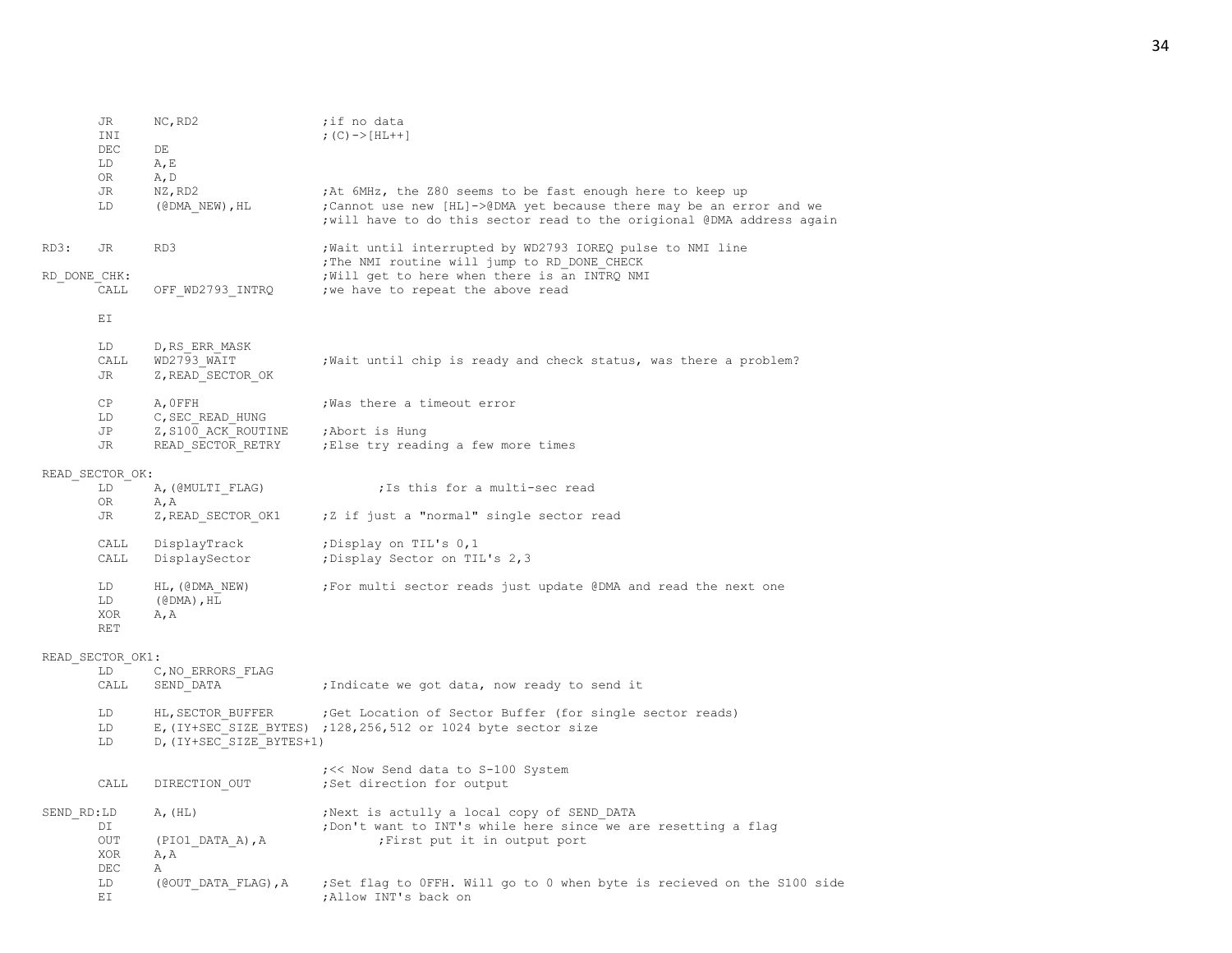| SEND RD1:<br>LD         |                                                              | A, (@OUT DATA FLAG) ; Wait until S-100 signals it has recieved the data                                             |
|-------------------------|--------------------------------------------------------------|---------------------------------------------------------------------------------------------------------------------|
| OR<br>JR<br>INC<br>DEC  | A, A<br>NZ, SEND RD1<br>HL<br>DE                             | ; Previous byte not yet recieved by S100 system ---- so wait!                                                       |
| LD                      | A, E                                                         |                                                                                                                     |
| OR<br>JR                | A, D<br>NZ, SEND RD                                          |                                                                                                                     |
| CALL                    | DIRECTION IN                                                 | ;Set back to default IN mode                                                                                        |
| CALL<br>CALL            | DisplayTrack<br>DisplaySector                                | Display on TIL's 0,1;<br>; Display Sector on TIL's 2,3                                                              |
| LD<br>JP                | C, NO ERRORS FLAG<br>S100 ACK ROUTINE                        | ; Acknowledge we are done this wit RET to LOOP if 1 sector<br>; or back up to READ MULTI SECTOR if multiple sectors |
| READ SECTOR SEEK RETRY: |                                                              |                                                                                                                     |
| LD<br>DEC               | A, (@SEEK RT)<br>Α                                           | Seek retry count here;                                                                                              |
| LD                      | (@SEEK RT),A                                                 | Retry again?;                                                                                                       |
| JP                      |                                                              | Z, RD SEEK RETRY ERROR ; If Z, retrys did not work                                                                  |
| CALL<br>JP              | Z, CORE READ SECTOR                                          | CORE RESTORE ROUTINE ; <<<<<<< Core Head Restore routine<br>; Retry seek after this restore command                 |
| CP<br>LD                | A, OFFH<br>C, RS RESTORE HUNG                                | Was there a timeout error within restore                                                                            |
| JP<br>LD<br>JP          | Z, S100 ACK ROUTINE<br>C, RS RESTORE ERR<br>S100 ACK ROUTINE | ;Must be a "regular" WD2793 restore                                                                                 |
| RD SEEK RETRY ERROR:    |                                                              |                                                                                                                     |
| BIT                     | 7, A                                                         |                                                                                                                     |
| LD<br>JP                | C, RS SEEK TRK ERR1<br>Z, S100 ACK ROUTINE                   | ;Seek retry, NOT READY flag                                                                                         |
| LD<br>JP                | C, RS SEEK TRK ERR2<br>S100 ACK ROUTINE                      | ;Must be SEEK ERROR flag                                                                                            |
| READ SECTOR RETRY:      |                                                              |                                                                                                                     |
| LD                      | A, (@SEC RT)                                                 | ; Retry count here                                                                                                  |
| DEC<br>LD               | Α<br>$($ @SEC RT $)$ , A                                     | Retry again?                                                                                                        |
| JP                      | NZ, SAME RD TRACK                                            | Retry seek after this restore command;                                                                              |
| BIT                     | 7, A                                                         |                                                                                                                     |
| LD                      | C, SEC READ ERR1                                             | ; Read Sector, NOT READY flag                                                                                       |
| JP<br>BIT               | NZ, S100 ACK ROUTINE<br>4, A                                 |                                                                                                                     |
| LD                      | C, SEC READ ERR2                                             | ; Read Sector, RNF ERROR flag                                                                                       |
| JP                      | NZ, S100 ACK_ROUTINE                                         |                                                                                                                     |
| BIT<br>LD.              | 2, A<br>C, SEC READ ERR3                                     | ; Read Sector, LOST DATA ERROR flag                                                                                 |
|                         |                                                              |                                                                                                                     |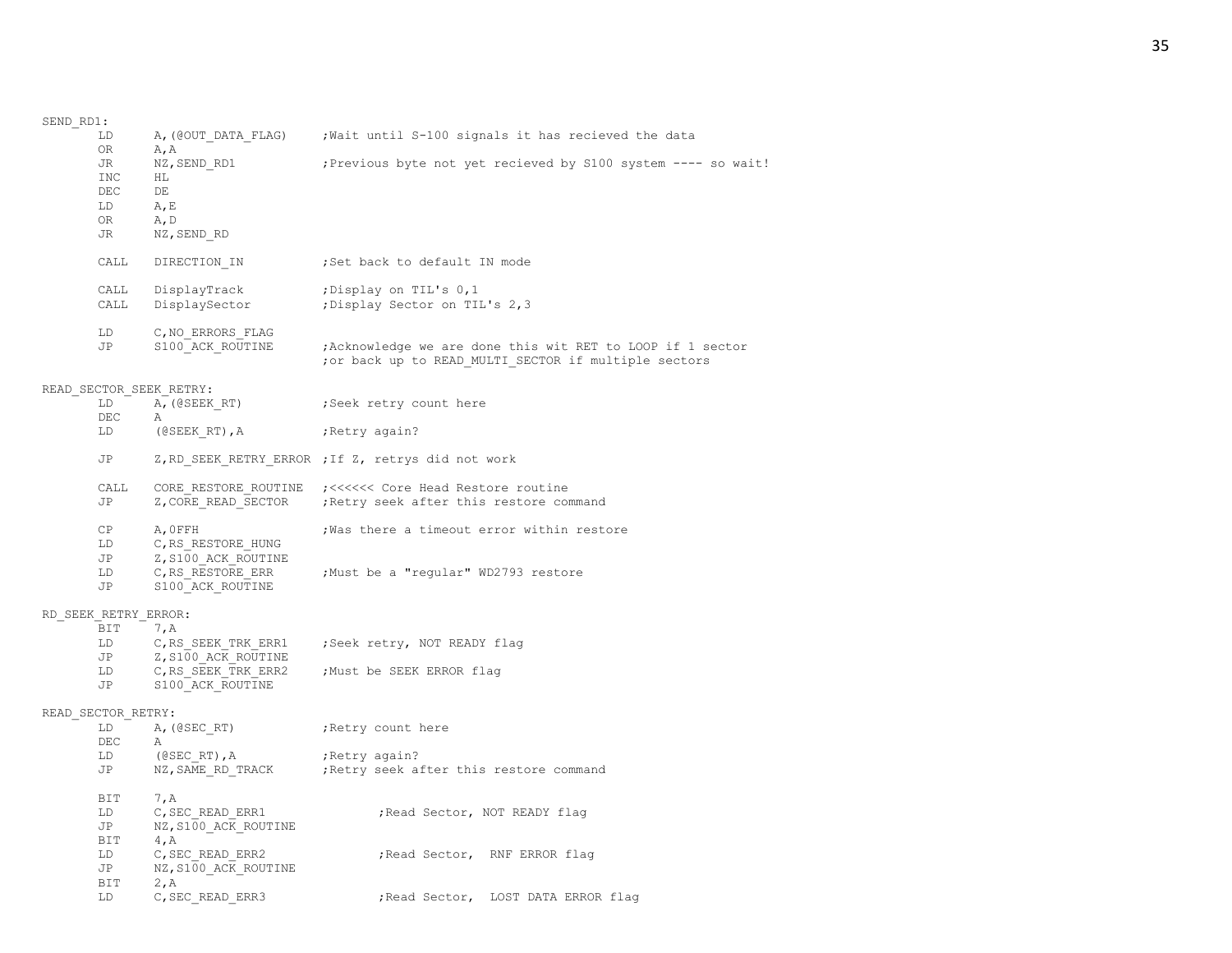JP NZ, S100\_ACK\_ROUTINE<br>LD C, SEC READ ERR4

LD C, SEC READ ERR4 ;Must be CRC ERROR flag

JP S100 ACK ROUTINE

; --------------------------- <<< CORE MULTI-SECTOR WRITE ROUTINE >>>---------------------------------------------------- ; This routine first reads multiple sectors worth of data from the S100 system to RAM on the ZFDC board. ; Once this is done multiple sectors are written to the floppy disk in one "gulp" ; The current track & sector numbers are updated. This continues until all sectors are written. ; The complication below is for double sided disks where once the last sector of one side ; is written we have to switch sides/tracks. WRITE MULTI SECTOR:  $;$  ;CMD = 2AH CALL GET\_DATA ;Get number of sectors to write<br>
LD (@MULTI SEC COUNT), A ;Store it (@MULTI\_SEC\_COUNT), A ; Store it LD (@MULTI2 SEC COUNT), A ; Store it again LD A, OFFH<br>LD (@MULTIFLAG), A LD (@MULTI\_FLAG), A ;Falg to indicate this IS a multisector write LD C, NO ERRORS FLAG CALL SEND DATA ;Indicate we got WR CMD, we are now to get data LD HL, SECTOR BUFFER ;Need a special case where the SECTOR BUFFER changes LD (@DMA),HL CALL DIRECTION IN ;Set direction for input (probably is, but just in case) MULTI\_GET\_WR1:  $LD$  E, (IY+SEC SIZE BYTES) ;128,256,512 or 1024 byte sector size LD D, (IY+SEC SIZE BYTES+1) MULTI GET WR:  $\frac{1}{100}$  is the set data from S-100 system

| JLTI GET WR: |                                              | ; << Get data from S-100 system                                                       |
|--------------|----------------------------------------------|---------------------------------------------------------------------------------------|
| LD           | A, (@IN DATA FLAG)                           | ; This is actully a local copy of GET DATA                                            |
| OR.          | A, A                                         |                                                                                       |
| JR.          | Z, MULTI GET WR                              | ;Loop until we get something (>>> Add watchdog later <<<<)                            |
| DI           |                                              | ; Don't want to INT's while here since we are resetting flag                          |
| XOR          | A, A                                         |                                                                                       |
| LD           | (@IN DATA FLAG), A                           | ;Set flag to 0. Will go to OFFH with new data comming in from S100 side for next byte |
| IN           | A, (PIO1 DATA B)                             | ;Get actual data                                                                      |
| ΕI           |                                              | ; Now allow another INT, if more data is to be gotten or sent to S100 side            |
| LD.          | $(HL)$ , A                                   |                                                                                       |
| <b>INC</b>   | HL                                           |                                                                                       |
| DEC          | DE                                           |                                                                                       |
| LD           | A, E                                         |                                                                                       |
| OR.          | A, D                                         |                                                                                       |
| JR           | NZ, MULTI GET WR                             |                                                                                       |
| LD           |                                              | A, (@MULTI2 SEC COUNT) ; More sectors to write?                                       |
| <b>DEC</b>   | $\mathcal{A}$                                |                                                                                       |
| LD           | (@MULTI2 SEC COUNT), A ; Store for next loop |                                                                                       |
| JP           | NZ, MULTI GET WR1                            |                                                                                       |
| CALL         | DIRECTION IN                                 | ; Set direction for input (probably is, but just in case)                             |
|              |                                              | ; NOW WRITE DATA TO DISK                                                              |
| LD.          | HL, SECTOR BUFFER                            | ; Note a special case where the SECTOR BUFFER changes                                 |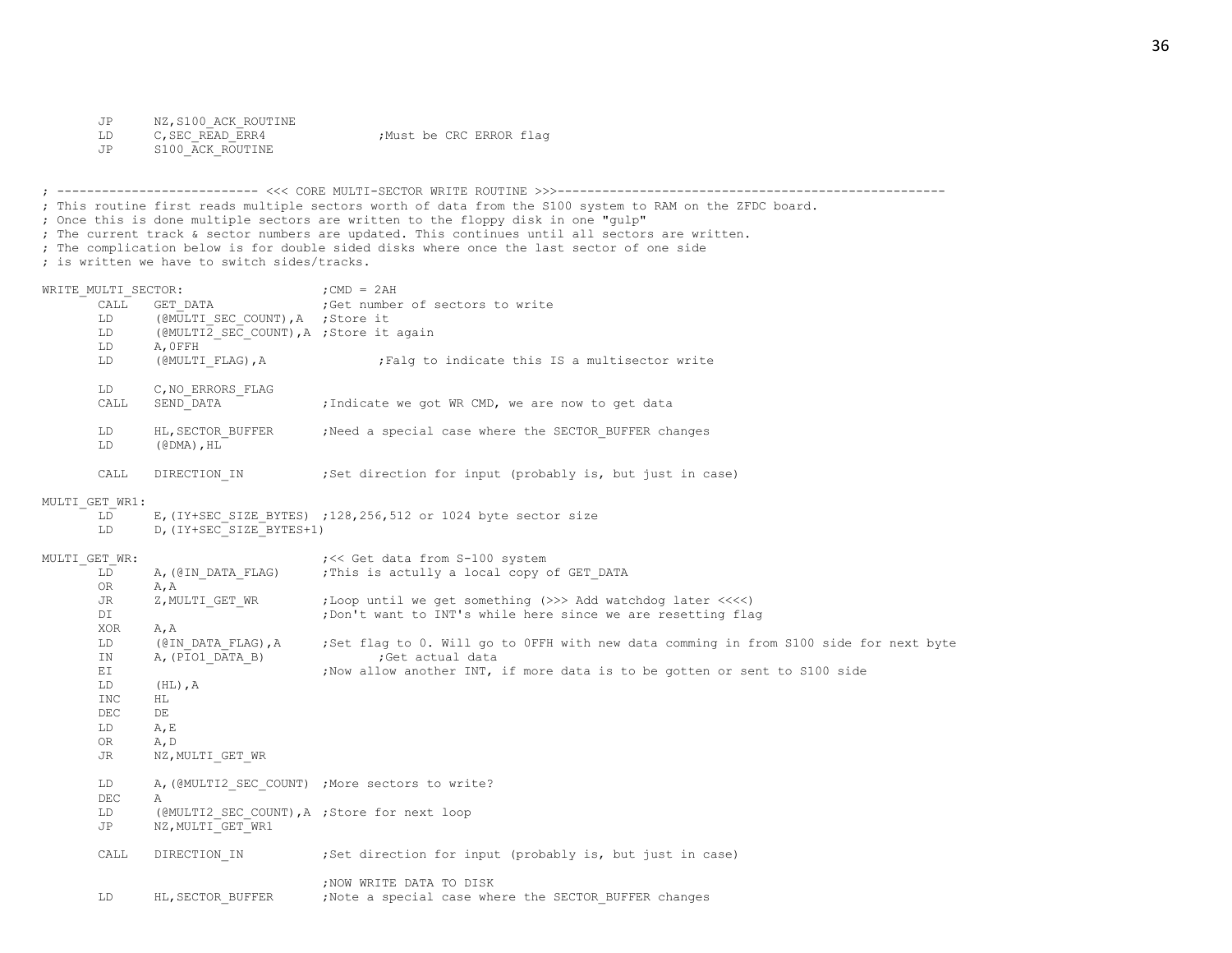LD (@DMA),HL

MORE\_MULTI\_WR: LD A, SEEK RETRY MAX ; Put Seek retry count here LD (@SEEK\_RT),A LD A, SECTOR RETRY MAX ; Put Sector read retry count here LD (@SEC\_RT),A LD HL, (@DMA) ; Update for multi-sector writes LD A, TOP OF RAM  $;$  Free RAM up to (8000H + 7000H) = F800H, note allow for up to 1K sectors CP A, H ;Check there is enough RAM to hold all the sector data in one request LD C, BUFFER OVERFLOW ;Normally this will not be a problem for CPM since the only JP C, S100 ACK ROUTINE ;use is for this routine is the Boot Loader (52X128 bytes) ;However later versions (MSDOS?) may need to send data back in big chunks. ;For now we will just Abort CALL CORE\_WRITE\_SECTOR ;<<<<<<< We will come back here, ALWAYS RET NZ  $\overline{\phantom{a}}$  , Abort with an error if a problem LD A, (@MULTI\_SEC\_COUNT) DEC A LD (@MULTI\_SEC\_COUNT), A ; For next time JP Z, DONE MULTI WDATA ;All done so send NO errors flag back to S-100 stystem BIT SIDE BIT, (IY+DRIVE SS DS FLAG) ;Check if disk has a side B valid (04H) JR NZ, WMULTI DS SECTORS ; Yes, then take care of it LD A, (IY+DRIVE SECTOR) ;Get the last requested Sector (Numbered  $1, 2, 3...$ ) INC A ;Point to the next one CP A, (IY+NSCTRS) ;Are we within range for a SS disk (side A) JR NC, WNEW TRACK RD LD (IY+DRIVE SECTOR),A ;Store Requested Sector (Numbered 1,2,3....) JP MORE MULTI WR ; Write the next sector WNEW\_TRACK\_RD: LD A, (IY+DRIVE TRACK) ; Go to next track INC A LD (IY+DRIVE TRACK), A ;Note if we go past the final track we will get a seek error below. LD A.1 <sup>-</sup> :Back to sector 1 LD (IY+DRIVE SECTOR),A ;Store Requested Sector (Numbered 1,2,3....) JP MORE MULTI WR ; Write the next sector WMULTI DS SECTORS:  $i^{\text{We have a double side}}$  disk. More complicated... LD A, (IY+DRIVE SECTOR) ;Get the last requested Sector (Numbered  $1,2,3...$ ) INC A ;Point to the next one CP A, (IY+NSCTRS) ;Are we within range of the first side JR NC, WMULTI ODD SECTORS LD (IY+DRIVE SECTOR),A ;Store Requested Sector (Numbered 1,2,3....) IN A, (PIO2 DATA B) ;Get hardware select bits SET SIDE BIT, A ;Set Bit 2 to 1 (Side A) OUT (PIO2 DATA B), A ;Display it -- AND -- Set in hardware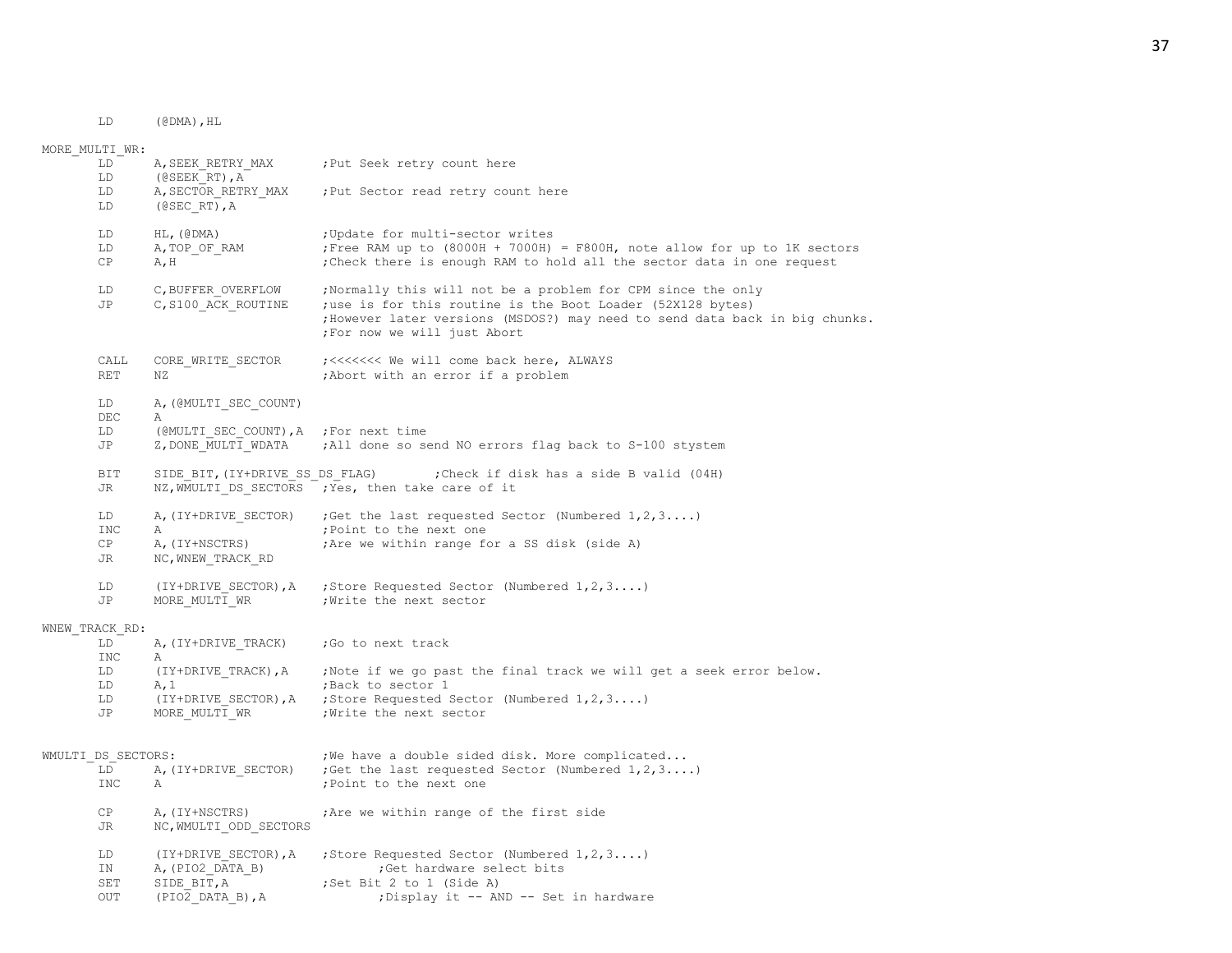JP MORE\_MULTI\_WR ;Read the next sector

| WMULTI ODD SECTORS: |                      |                                                        |
|---------------------|----------------------|--------------------------------------------------------|
| LD                  | C, (IY+NSCTRS)       | :Subtract one sides worth of sectors                   |
| DEC.                | C                    | Because NSCTRS +Sec/track+1;                           |
| <b>SUB</b>          | A, C                 |                                                        |
| CP.                 | A, (IY+NSCTRS)       | ; Are we still within range                            |
| JR.                 | NC, WNEW TRACK RD2   |                                                        |
| LD                  | (IY+DRIVE SECTOR), A | ; Store Requested Sector (Numbered $1, 2, 3, \ldots$ ) |
| TN.                 | A, (PIO2 DATA B)     | ;Get hardware select bits                              |
| <b>RES</b>          | SIDE BIT, A          | Set Bit 2 to 1 (Side B)                                |
| OUT                 | (PIO2 DATA B), A     | ; Display it -- AND -- Set in hardware                 |
| JP                  | MORE MULTI WR        | Read the next sector                                   |
|                     |                      |                                                        |

## WNEW\_TRACK\_RD2:

| LD         | A, (IY+DRIVE TRACK)  | ; Go to next track, but back on side A                 |
|------------|----------------------|--------------------------------------------------------|
| INC        | A                    |                                                        |
| LD         | (IY+DRIVE TRACK), A  |                                                        |
| LD         | A.1                  |                                                        |
| LD         | (IY+DRIVE SECTOR), A | ; Store Requested Sector (Numbered $1, 2, 3, \ldots$ ) |
| IN         | A, (PIO2 DATA B)     | ;Get hardware select bits                              |
| <b>SET</b> | SIDE BIT, A          | Set Bit 2 to 1 (Side A)                                |
| OUT        | (PIO2 DATA B), A     | ; Display it -- AND -- Set in hardware                 |
| <b>JP</b>  | MORE MULTI WR        | Read the next sector                                   |

#### DONE\_MULTI\_WDATA:

| LD. | C.NO ERRORS FLAG |                  |
|-----|------------------|------------------|
| .JP | S100 ACK ROUTINE | We are done here |

; --------------------------- <<< CORE SECTOR WRITE ROUTINE >>>---------------------------------------------------- ; This routine first reads info from the S100 system to RAM on the ZFDC board.

; Once a complete sector is read from the S100 system it is written via the WD2793 to the disk.

; Be sure [IY] points to the correct Drive Table.

| WRITE SECTOR: |           |                                                  | $:$ CMD = 11H                                                                         |
|---------------|-----------|--------------------------------------------------|---------------------------------------------------------------------------------------|
|               | LD        | C, NO ERRORS FLAG                                |                                                                                       |
|               | CALL      | SEND DATA                                        | ;Indicate we got WR CMD, we are now to get data                                       |
|               | LD        | HL, SECTOR BUFFER                                | Get Location of Sector Buffer, never changes for single sector Writes                 |
|               | LD        | $(\text{\texttt{\&}DMA})$ , $\text{\texttt{HL}}$ |                                                                                       |
|               | LD        |                                                  | E, (IY+SEC SIZE BYTES) ; 128, 256, 512 or 1024 byte sector size                       |
|               | LD.       | D, (IY+SEC SIZE BYTES+1)                         |                                                                                       |
|               | CALL      | DIRECTION IN                                     | ; << First, get data from S-100 system<br>;Set direction for input                    |
| GET WR: LD    | <b>OR</b> | A, (@IN DATA FLAG)<br>A, A                       | ; This is actully a local copy of GET DATA                                            |
|               | JR        | Z, GET WR                                        | ;Loop until we get something (>>> Add watchdog later <<<<)                            |
|               | DI        |                                                  | ; Don't want to INT's while here since we are resetting flag                          |
|               | XOR       | A, A                                             |                                                                                       |
|               | LD        | (@IN DATA FLAG), A                               | ;Set flag to 0. Will go to OFFH with new data comming in from S100 side for next byte |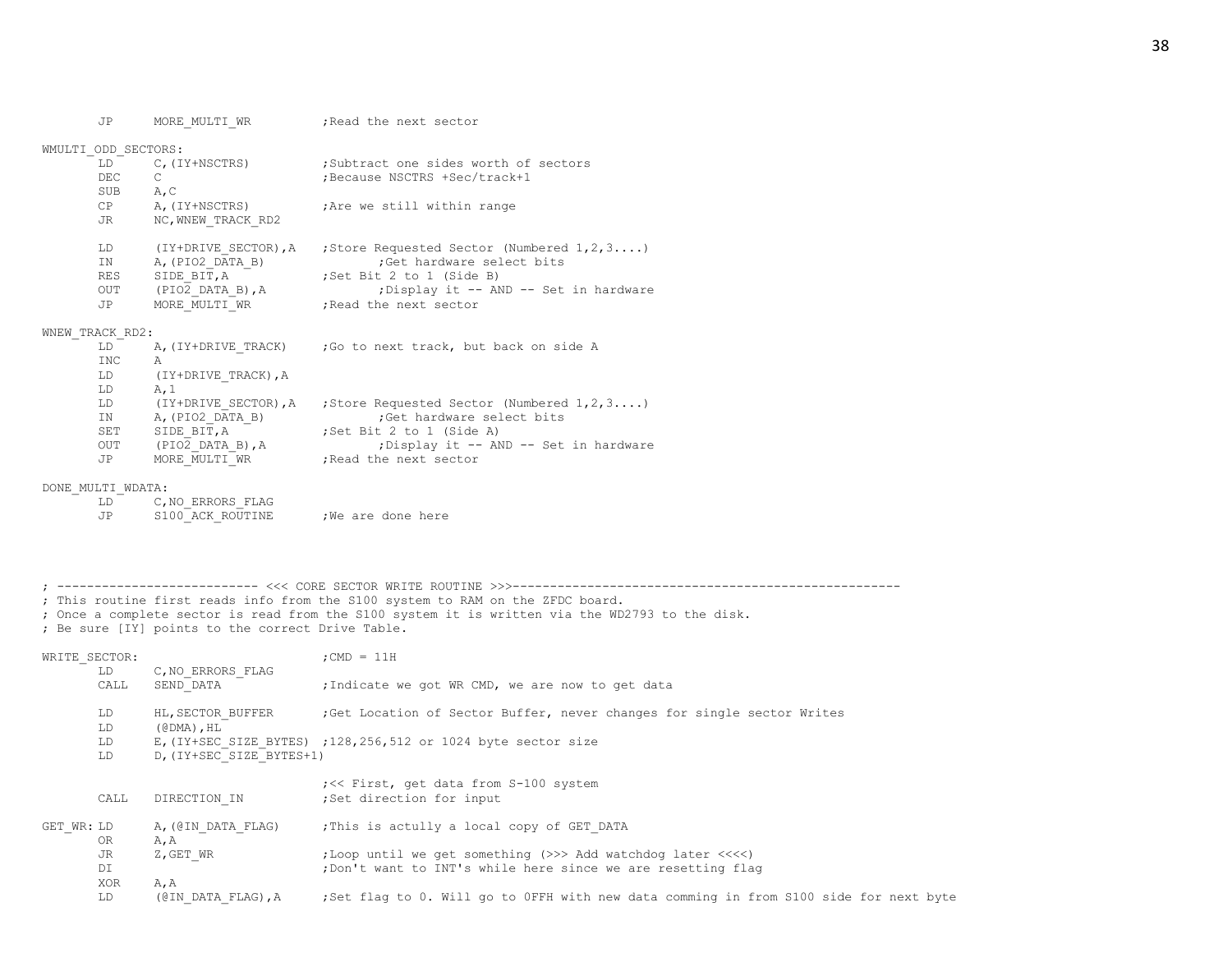|      | ΙN                 | A, (PIO1 DATA B)         | ;Get actual data                                                           |
|------|--------------------|--------------------------|----------------------------------------------------------------------------|
|      | ΕI                 |                          | ; Now allow another INT, if more data is to be gotten or sent to S100 side |
|      | LD                 | $(HL)$ , $A$             |                                                                            |
|      | INC                | ΗL                       |                                                                            |
|      | DEC                | DE                       |                                                                            |
|      | LD                 | A, E                     |                                                                            |
|      | 0R                 | A, D                     |                                                                            |
|      | JR                 | NZ, GET WR               |                                                                            |
|      |                    |                          |                                                                            |
|      | CALL               | DIRECTION IN             | ;Just to be safe                                                           |
|      |                    |                          | ; OK Now write to disk from buffer                                         |
|      |                    |                          |                                                                            |
|      | LD                 | A, SEEK RETRY MAX        | ; Put Seek retry count here                                                |
|      | LD                 | (@SEEK RT), A            |                                                                            |
|      | LD                 | A, SECTOR RETRY MAX      | ; Put Sector read retry count here                                         |
|      | LD                 | $($ @SEC RT $)$ , A      |                                                                            |
|      |                    |                          |                                                                            |
|      | CORE WRITE SECTOR: |                          | ; Will come directly here for Multi-sector writes                          |
|      | IN                 | A, (WD2793 TRACK)        |                                                                            |
|      | СP                 | A, (IY+DRIVE TRACK)      | ;Get requested track                                                       |
|      | JR                 | Z, SAME WR TRACK         | ; If Same, no need to track seek                                           |
|      |                    |                          |                                                                            |
|      | LD                 | A, (IY+DRIVE TRACK)      | ;Get requested track                                                       |
|      | CALL               | CORE SEEK ROUTINE        | ; <<<< Seek to track in[A], Return NZ, if errors [Status in [D]            |
|      | JR                 | Z, SAME WR TRACK         |                                                                            |
|      |                    |                          |                                                                            |
|      | СP                 | A, OFFH                  | ; Was there a timeout error                                                |
|      | LD                 | C, WS SEEK TRK HUNG      |                                                                            |
|      | JP                 | Z, S100 ACK ROUTINE      | ;Just Abort                                                                |
|      | JP                 | WRITE SECTOR SEEK RETRY  | ; Try a restore and then try again                                         |
|      |                    |                          |                                                                            |
|      | SAME WR TRACK:     |                          |                                                                            |
|      | LD                 |                          | E, (IY+SEC SIZE BYTES) ; 128, 256, 512 or 1024 byte sector size            |
|      | LD                 | D, (IY+SEC SIZE BYTES+1) |                                                                            |
|      |                    |                          |                                                                            |
|      | LD                 | HL, WR DONE CHK          | ; Setup for Controller/Board for a hung condition                          |
|      | CALL               | ON WD2793 INTRQ          |                                                                            |
|      |                    |                          |                                                                            |
|      | DI                 |                          | ;Just in case                                                              |
|      |                    |                          |                                                                            |
|      | LD                 | $HL$ , ( $\theta$ DMA)   | ;Get Location of Sector Buffer                                             |
|      |                    |                          |                                                                            |
|      | LD                 | A, (IY+DRIVE_SECTOR)     | Get Requested Sector;                                                      |
|      | OUT                | (WD2793 SECTOR), A       | Send Sector request to WD2793 chip;                                        |
|      |                    |                          |                                                                            |
|      | LD                 | C, WD2793 DATA           | ;Data port in [C] below                                                    |
|      |                    |                          |                                                                            |
|      | LD                 | A, WRCMD93               | ; Send the Write Sector CMD                                                |
|      |                    |                          |                                                                            |
|      | OUT                | $(WD2793$ CMD), A        |                                                                            |
|      |                    |                          |                                                                            |
|      | CALL               | DELAY 30uS               |                                                                            |
| WR2: | ΙN                 | A, (WD2793 Status)       | ;Get FDC status                                                            |
|      | <b>RRA</b>         |                          | $;C = BusV$                                                                |
|      |                    |                          |                                                                            |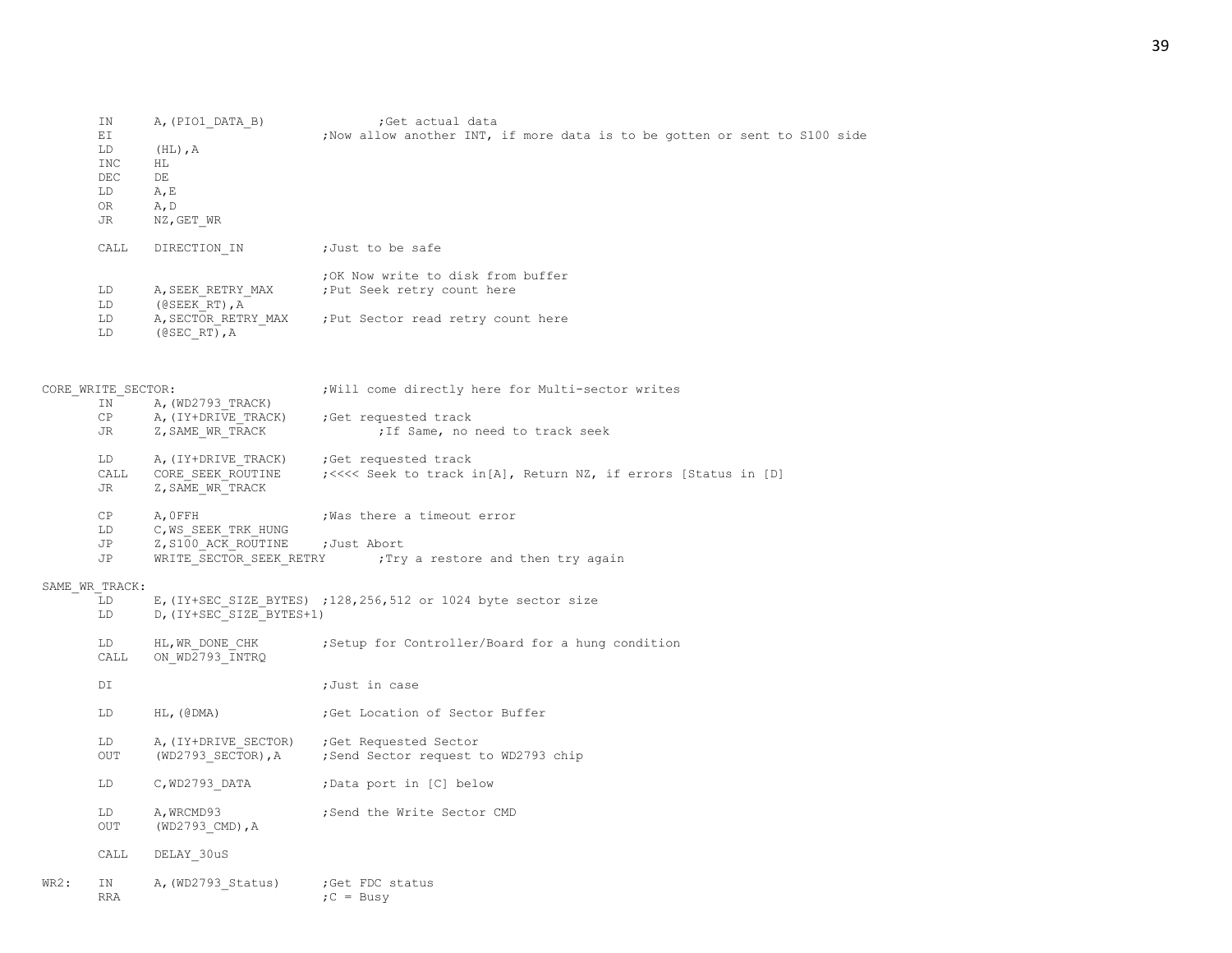|              | <b>RRA</b><br>JR<br>OUTI | NC, WR2                                                           | $C = DRQ$<br>;if no data                                                                                                                 |
|--------------|--------------------------|-------------------------------------------------------------------|------------------------------------------------------------------------------------------------------------------------------------------|
|              | DEC<br>LD                | DE<br>A, E                                                        |                                                                                                                                          |
|              | OR                       | A, D                                                              |                                                                                                                                          |
|              | JR<br>LD                 | NZ, WR2<br>$(\texttt{QDMA NEW}), \texttt{HL}$                     | ;At 6MHz, the Z80 seems to be fast enough here to keep up<br>; Cannot use new [HL]->@DMA yet because there may be an error and we        |
| WD3:         | JR                       | WD3                                                               | ; Wait until interrupted by WD2793 IOREQ pulse to NMI line<br>; The NMI routine will jump to WR DONE CHECK                               |
| WR DONE CHK: | CALL                     | OFF WD2793 INTRQ                                                  | ; Will get to here when the is an INTRQ NMI                                                                                              |
|              | ΕI                       |                                                                   |                                                                                                                                          |
|              | LD<br>CALL               | D, WS ERR MASK<br>WD2793 WAIT                                     | ; Wait until chip is ready and check status, was there a problem?                                                                        |
|              | JR.                      | Z, WRITE SECTOR OK                                                |                                                                                                                                          |
|              | ΙN<br>BIT                | A, (WD2793 STATUS)<br>6, A                                        | ; Check is disk was write protected                                                                                                      |
|              | LD<br>JP                 | C, DISK WP ERR<br>NZ, S100 ACK_ROUTINE                            | ; Disk write protect error                                                                                                               |
|              | СP<br>LD                 | A, OFFH<br>C, SEC WRITE HUNG                                      | ; Was there a timeout error                                                                                                              |
|              | JP                       | Z, S100 ACK ROUTINE                                               | ;Abort is Hung                                                                                                                           |
|              | JR                       | WRITE SECTOR RETRY                                                | :Try reading a few more times                                                                                                            |
|              | WRITE SECTOR OK:         |                                                                   |                                                                                                                                          |
|              | CALL<br>CALL             | DisplayTrack<br>DisplaySector                                     | ;Display on TIL's 0,1<br>; Display Sector on TIL's 2,3                                                                                   |
|              | LD<br>0R                 | A, (@MULTI FLAG)<br>A, A                                          | ; Is this for a multi-sec read                                                                                                           |
|              | LD                       | C, NO ERRORS FLAG                                                 |                                                                                                                                          |
|              | JP                       | Z, S100 ACK ROUTINE                                               | ; Acknowledge we are done for single sector write                                                                                        |
|              | LD<br>LD                 | HL, (@DMA NEW)<br>$(\text{\texttt{CDMA}})$ , $\text{\texttt{HL}}$ | ; For multi sector reads just update @DMA and read the next one<br>; Doew not matter if "normal single sec write, will not need it again |
|              | <b>XOR</b><br><b>RET</b> | A, A                                                              | ; Return and ask for another if multi-sector reads                                                                                       |
|              |                          | WRITE_SECTOR_SEEK_RETRY:                                          |                                                                                                                                          |
|              | LD<br>DEC                | A, (@SEEK RT)<br>Α                                                | ;Seek retry count here                                                                                                                   |
|              | LD                       | $($ @SEEK RT $)$ , A                                              | ; Retry again?                                                                                                                           |
|              | JP                       |                                                                   | Z, WR SEEK RETRY ERROR ; If Z, retrys did not work                                                                                       |
|              | CALL                     | CORE RESTORE ROUTINE                                              |                                                                                                                                          |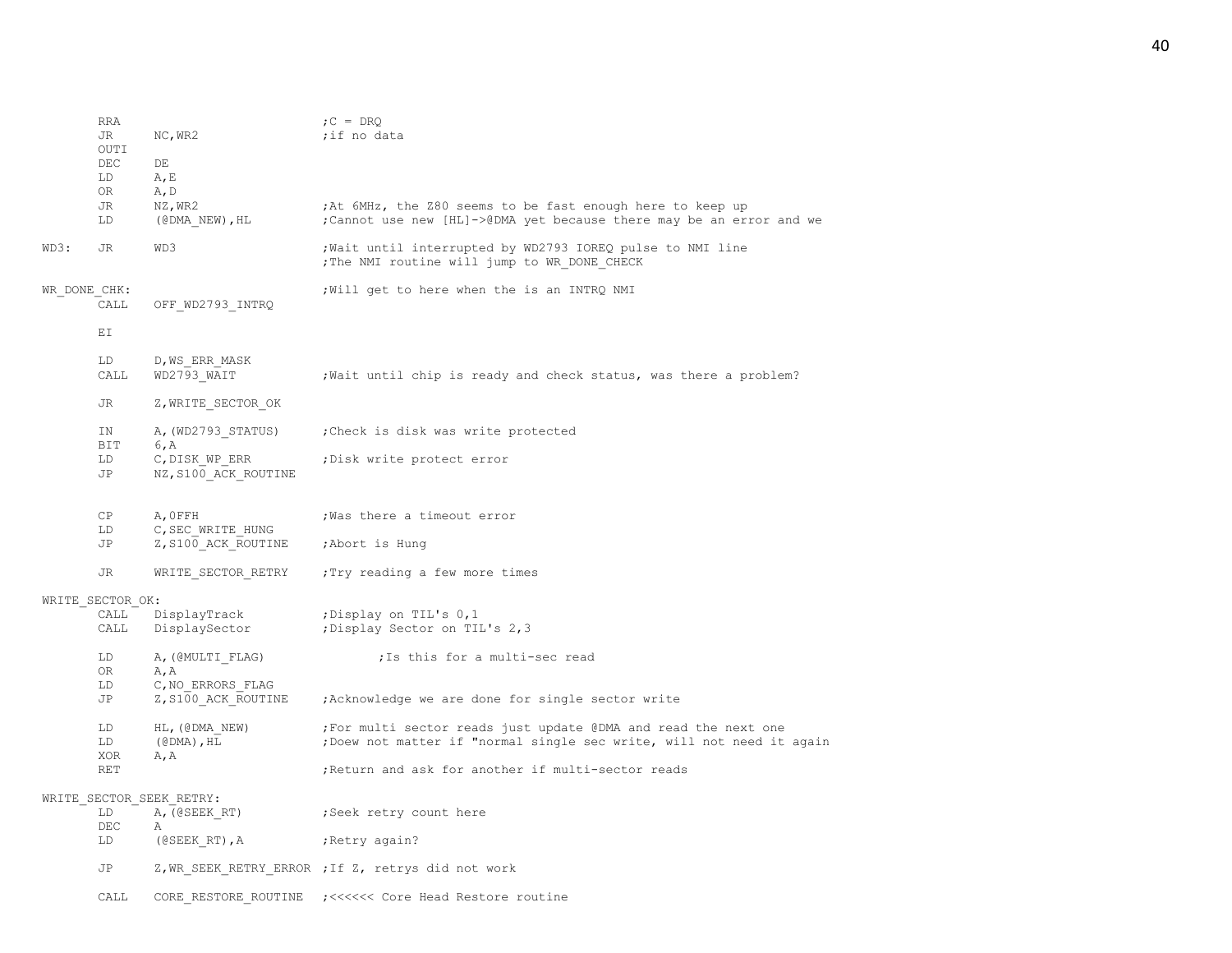|                      |                                               | JP Z, CORE WRITE SECTOR ; Retry seek after this restore command                            |
|----------------------|-----------------------------------------------|--------------------------------------------------------------------------------------------|
| LD                   | CP A, OFFH<br>C, WS RESTORE HUNG              | ; Was there a timeout error within restore                                                 |
|                      | JP Z, S100_ACK_ROUTINE<br>JP S100 ACK ROUTINE | LD C, WS RESTORE ERR ; Must be a "regular" WD2793 restore error                            |
|                      |                                               |                                                                                            |
| WR SEEK RETRY ERROR: |                                               |                                                                                            |
| BIT 7, A             |                                               |                                                                                            |
|                      |                                               | LD C, WS_SEEK_TRK_ERR1 : Seek retry, NOT READY flag                                        |
|                      | JP Z, S100 ACK ROUTINE                        |                                                                                            |
|                      |                                               | LD C, WS SEEK TRK ERR2 ; Must be SEEK ERROR flag                                           |
|                      | JP S100 ACK ROUTINE                           |                                                                                            |
| WRITE SECTOR RETRY:  |                                               |                                                                                            |
|                      | LD A, (@SECRT) ; Retry count here             |                                                                                            |
| DEC A                |                                               |                                                                                            |
|                      | LD (@SECRT), A                                | Retry again?                                                                               |
|                      |                                               | JP NZ, SAME WR TRACK ; Retry seek after this restore command                               |
| BIT 7, A             |                                               |                                                                                            |
|                      |                                               |                                                                                            |
|                      |                                               | LD C, SEC_WRITE_ERR1       ; Read Sector, NOT READY flag<br>JP        NZ, S100 ACK ROUTINE |
| BIT 4, A             |                                               |                                                                                            |
|                      |                                               | LD C, SEC WRITE ERR2 ; Read Sector, RNF ERROR flaq                                         |
|                      | JP NZ, S100 ACK ROUTINE                       |                                                                                            |
| BIT 2, A             |                                               |                                                                                            |
|                      |                                               | LD C, SEC WRITE ERR3 ; Read Sector, LOST DATA ERROR flag                                   |
|                      | JP NZ, S100_ACK_ROUTINE                       |                                                                                            |
|                      |                                               | LD C, SEC WRITE ERR4 ; Must be CRC ERROR flag                                              |
| JP D                 | S100 ACK ROUTINE                              |                                                                                            |

; READ TRACK ROUTINE. This routine first reads a complete track from a disk (via WD2793 chip) to ; RAM on the ZFDC board. Once a complete track is read the S100 system gets the data. ; Be sure [IY] points to the correct Drive Table.

| READ TRACK:<br>LD<br>LD<br>XOR | HL, FBUFFER<br>BC, MAX TRACK SIZE<br>A, A | ; CMD = $15H$<br>; Will will load the complete track image here (A000H)<br>; so for debugging it can be seen with the monitor command |
|--------------------------------|-------------------------------------------|---------------------------------------------------------------------------------------------------------------------------------------|
| RDO FILL:                      |                                           |                                                                                                                                       |
| LD                             | $(HL)$ , $A$                              | ; Fill the whole Buffer area with "blank" bytes                                                                                       |
| <b>INC</b>                     | HL.                                       |                                                                                                                                       |
| DEC                            | $\mathsf{C}$                              |                                                                                                                                       |
| JR                             | NZ, RDO FILL                              |                                                                                                                                       |
| DEC                            | B                                         |                                                                                                                                       |
| JR                             | NZ, RDO FILL                              | ; Do 4K, (should be overkill)!                                                                                                        |
| LD.<br>CALL                    | HL, RTR DONE CHK<br>ON WD2793 INTRO       | ; We need to setup the NMI return address for when a WD INTRQ arrives                                                                 |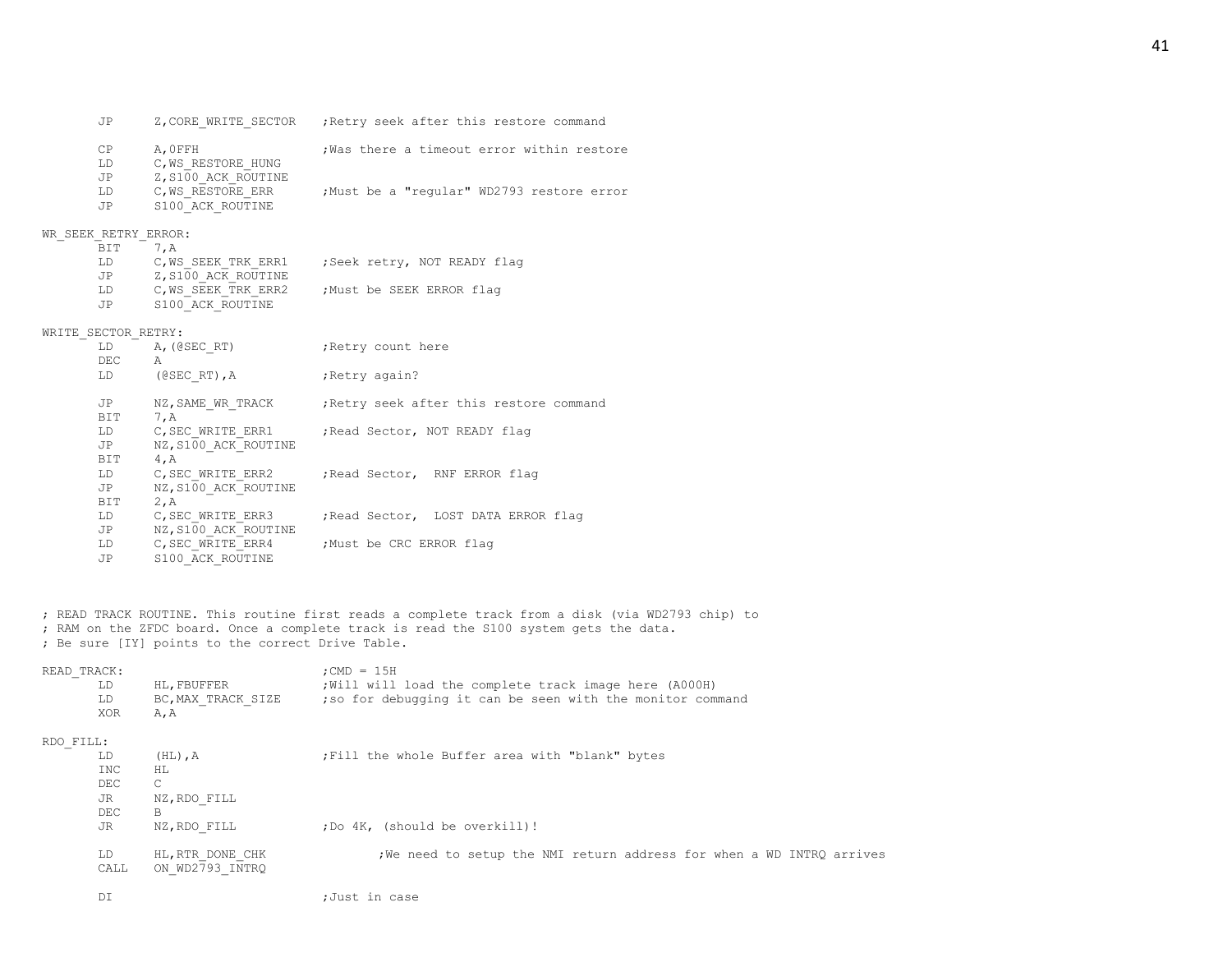|               | LD                                   | C, WD2793_DATA                                        | ;Data port for collection                                                                                                                   |
|---------------|--------------------------------------|-------------------------------------------------------|---------------------------------------------------------------------------------------------------------------------------------------------|
|               | LD<br>OUT                            | A, RDTCMD<br>$(WD2793$ CMD), A                        | ;Send the Read Track CMD                                                                                                                    |
|               | CALL                                 | DELAY 30uS                                            |                                                                                                                                             |
| RT2:          | IN<br>RRA<br>RRA<br>JR<br>INI<br>JR  | A, (WD2793 Status)<br>NC, RT2<br>RT2                  | ;Get FDC status<br>$C = BusV$<br>$C = D R Q$<br>;if no data<br>;INI is [C]->HL++ and B--<br>; Get more data until INTRQ pulse NMI           |
| RTR DONE CHK: |                                      |                                                       |                                                                                                                                             |
|               | CALL                                 | OFF WD2793 INTRQ                                      |                                                                                                                                             |
|               | ЕI                                   |                                                       |                                                                                                                                             |
|               | LD<br>JR                             | D,RT ERR MASK<br>CALL WD2793 WAIT<br>Z, READ TRACK OK | ; Wait 30uS, then check status and return                                                                                                   |
|               | CP<br>LD                             | A, OFFH<br>$C$ , $RT$ $ERR$ $HUNG$                    | Was there a timeout error,                                                                                                                  |
|               | JP<br>LD                             | Z, S100 ACK ROUTINE ; Abort is Hung<br>C, RT ERR      |                                                                                                                                             |
|               | JP                                   | S100 ACK ROUTINE                                      | ;Abort is error                                                                                                                             |
|               | READ TRACK OK:                       |                                                       |                                                                                                                                             |
|               | LD<br>CALL                           | SEND DATA                                             | C, NO ERRORS FLAG : Send second NO ERRORS FLAG<br>; Indicate we got data, now ready to send it<br>; Will ALWAYS send MAX TRACK SIZE of data |
|               | LD<br>LD<br>SEND TK:LD               | HL, FBUFFER<br>DE, MAX TRACK SIZE<br>$C$ , $(HL)$     | ;3K right now                                                                                                                               |
|               | CALL<br>INC<br>DEC<br>LD<br>OR<br>JR | SEND DATA<br>HL.<br>DE<br>A, E<br>A, D<br>NZ, SEND TK | ; Send MAX TRACK SIZE bytes to S-100 System                                                                                                 |
|               | CALL                                 | CALL DisplayTrack<br>DisplaySector                    | ;Display on TIL's 0,1<br>: Display Sector on TIL's 2,3                                                                                      |
|               | LD<br>JP<br>RET                      | C, NO ERRORS FLAG<br>S100 ACK ROUTINE                 |                                                                                                                                             |

LD HL, FBUFFER ; Will will build the complete track image here

;---------- FORMAT a disk track using the current disk paramater table ------------------ ; This is by far the most complex module within the PROM software.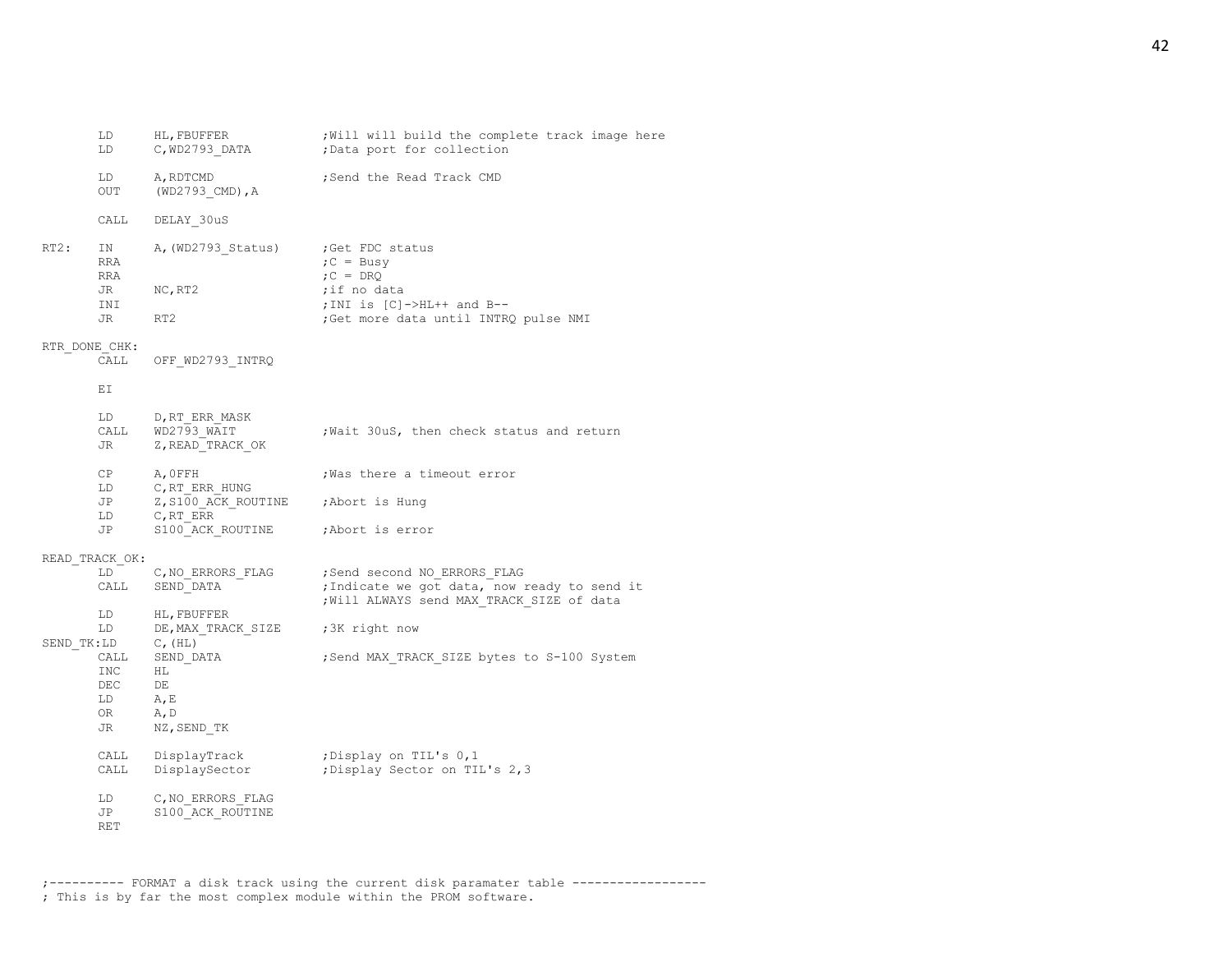; Do not modify it unless you are sure what you are doing!

|                                                      | FORMAT TRACK:<br>CALL<br>LD  | GET DATA<br>$(F$ TRK), $A$                                                  | ; CMD = $16H$<br>;Get the Track number<br>;Store Track number locally for speed                                                                                                                                                                                                                                                              |
|------------------------------------------------------|------------------------------|-----------------------------------------------------------------------------|----------------------------------------------------------------------------------------------------------------------------------------------------------------------------------------------------------------------------------------------------------------------------------------------------------------------------------------------|
|                                                      | CALL                         | GET DATA                                                                    | ; Did we get the required confirmation flag                                                                                                                                                                                                                                                                                                  |
|                                                      | CP<br>LD<br>JP               | A, CONFIRM FORMAT<br>C, FORMAT1 ERR                                         | ; Let S100 system know there was a problem and the format is aborted<br>NZ, S100 ACK ROUTINE ; Acknowledge we are not done                                                                                                                                                                                                                   |
|                                                      | ΙN                           | A, (WD2793 STATUS)                                                          | ; Check is disk write protect flag on                                                                                                                                                                                                                                                                                                        |
|                                                      | BIT<br>LD<br>JP              | 6, A<br>C, DISK WP ERR<br>NZ, S100 ACK ROUTINE                              | ; Disk write protect error                                                                                                                                                                                                                                                                                                                   |
|                                                      | LD<br>OR<br>LD<br>JP         | A, (IY+FORMAT NUM)<br>A, A<br>C, TABLE ERR<br>Z, S100_ACK_ROUTINE           | ; Do not allow an unformatted disk<br>; <<<< FOR NEW TRACK FORMATS<br>; If you add a new track format, activate the lines below. It will display<br>; the total track byte count. See comments at the start of the tables to<br>; show how you calculate the total track size.<br>; Comment out when done as there is a 2 second delay here. |
| $\ddot{ }$<br>$\ddot{ }$<br>$\ddot{ }$<br>$\ddot{ }$ | LD<br>LD<br>LD<br>CALL<br>LD | E, (IY+TRACK SIZE)<br>D, (IY+TRACK SIZE+1)<br>A, D<br>DisplayHEX 01<br>A, E | ; Length of a track in bytes<br>; For debugging purposes show the total track size at the start                                                                                                                                                                                                                                              |
| $\ddot{ }$<br>$\ddot{ }$                             | CALL<br>CALL                 | DisplayHEX 23<br>DELAY 2S                                                   | ; Delay a little so user can read value                                                                                                                                                                                                                                                                                                      |
|                                                      | XOR<br>CALL                  | Α<br>DisplayHEX 23                                                          | ;Zero sector display                                                                                                                                                                                                                                                                                                                         |
|                                                      | LD<br>OR<br>CALL<br>CP       | A, (F, TRK)<br>A, A<br>Z, CLEAR BUFFER<br>A,02H                             | ; If track 0 or 2 then clear the track buffer area first                                                                                                                                                                                                                                                                                     |
|                                                      | CALL                         |                                                                             | Z, CLEAR BUFFER : Note this assumes we are doing a normal CPM type disk.                                                                                                                                                                                                                                                                     |
|                                                      | IN<br>SET<br>OUT             | A, (PIO2 DATA B)<br>SIDE BIT, A<br>PIO2 DATA B, A                           | ; Data from drive selection port<br>; Port hardware for side selection (1=Side A)<br>;Data to port and into TIL 4. Start on side A                                                                                                                                                                                                           |
|                                                      | LD<br>OUT<br>CALL            | $A$ , $(F$ TRK)<br>(WD2793 DATA), A<br>DisplayHEX 01                        | :Put required track# in data register                                                                                                                                                                                                                                                                                                        |
|                                                      | LD<br>OUT                    | A, SKNCMD<br>(WD2793 CMD), A                                                | ; Then send a Seek with NO Verify CMD<br>;Send seek cmd to current drive                                                                                                                                                                                                                                                                     |
|                                                      | LD                           | D, SK ERR MASK                                                              | Mask for Seek with no verify bits,                                                                                                                                                                                                                                                                                                           |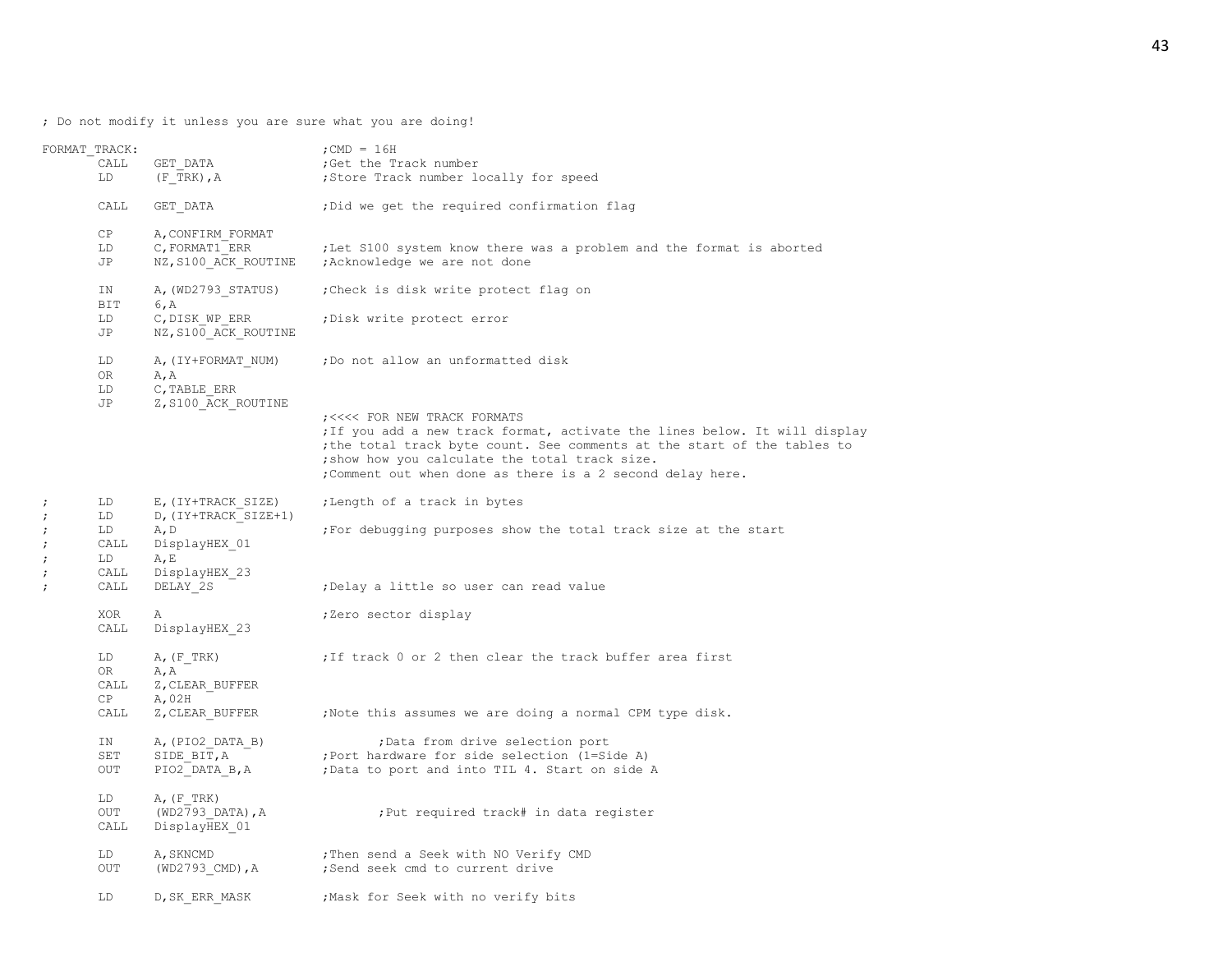|            | CALL<br>JR                                                     | WD2793 WAIT<br>NZ, F ERROR1                                                       | Wait 30uS, then check status and return                                                                                                                                  |
|------------|----------------------------------------------------------------|-----------------------------------------------------------------------------------|--------------------------------------------------------------------------------------------------------------------------------------------------------------------------|
|            | XOR<br>LD                                                      | A, A<br>$(F$ SIDE), $A$                                                           | ; Setup for the build sector below (Side A)                                                                                                                              |
|            | CALL                                                           | BUILD TRACK                                                                       | ;<<<<<<< Build a complete track image in RAM @ FBUFFER >>>>>>>>>>>>>                                                                                                     |
| $\ddot{ }$ | LD<br>CALL                                                     | HL, WTR DONE CHK<br>ON WD2793 INTRQ                                               | ; May need to setup the NMI return address for when a WD INTRQ arrives                                                                                                   |
|            | LD<br>LD<br>LD                                                 | HL, FBUFFER<br>E, (IY+TRACK SIZE)<br>D, (IY+TRACK SIZE+1)                         | ;To start of Buffer                                                                                                                                                      |
|            | LD<br>OUT                                                      | $A$ , $(F$ TRK)<br>$(WD2793 TRACK)$ , A                                           | ;Output the required track number                                                                                                                                        |
|            | LD                                                             | C, WD2793 DATA                                                                    | ;Data port in [C] below                                                                                                                                                  |
|            | DI<br>LD<br><b>OUT</b>                                         | A, WRTCMD<br>$(WD2793$ <sup>CMD</sup> ), A                                        | ; Disable Interrupts<br>;Send the Write Track CMD                                                                                                                        |
|            | CALL                                                           | DELAY 30uS                                                                        |                                                                                                                                                                          |
| WT2:       | ΙN<br>RRA<br>RRA<br>JR<br>LD<br>OUT<br>INC<br>DEC<br>LD<br>OR. | A, (WD2793 Status)<br>NC, WT2<br>A, (HL)<br>$(C)$ , A<br>HL<br>DE<br>A, E<br>A, D | ;Get FDC status<br>$C = Busy$<br>$C = D R Q$<br>;if no data                                                                                                              |
|            | JR                                                             | NZ, WT2                                                                           | ;At 6MHz, the Z80 seems to be fast enough here to keep up<br>; When a track is done the WD2793 INTRQ will trigger the NMI routine<br>; which will jump to WTR DONE CHECK |
| ;WT3:      | JR                                                             | WT3                                                                               | ; Note: I have disabled INT's for faster formatting. No need for them here<br>; normally<br>;Z80 will stay here until WD2793 INTRQ is sent.                              |
| $\ddot{ }$ | WTR DONE CHK:<br>CALL<br>ΕI                                    | OFF WD2793 INTRQ                                                                  |                                                                                                                                                                          |
|            | LD<br>CALL<br>JR                                               | D, WT ERR MASK<br>WD2793 WAIT<br>Z, SIDE A DONE                                   | Wait until chip is ready,                                                                                                                                                |
| F ERROR1:  | CALL<br>LD<br>JP                                               | C, FORMAT2 ERR                                                                    | CORE RESET 2793 ROUTINE ; In case the chip got confused!<br>;Track Format error Side A<br>NZ, S100 ACK ROUTINE ; Abort because we cannnot Write track correctly!         |

SIDE\_A\_DONE: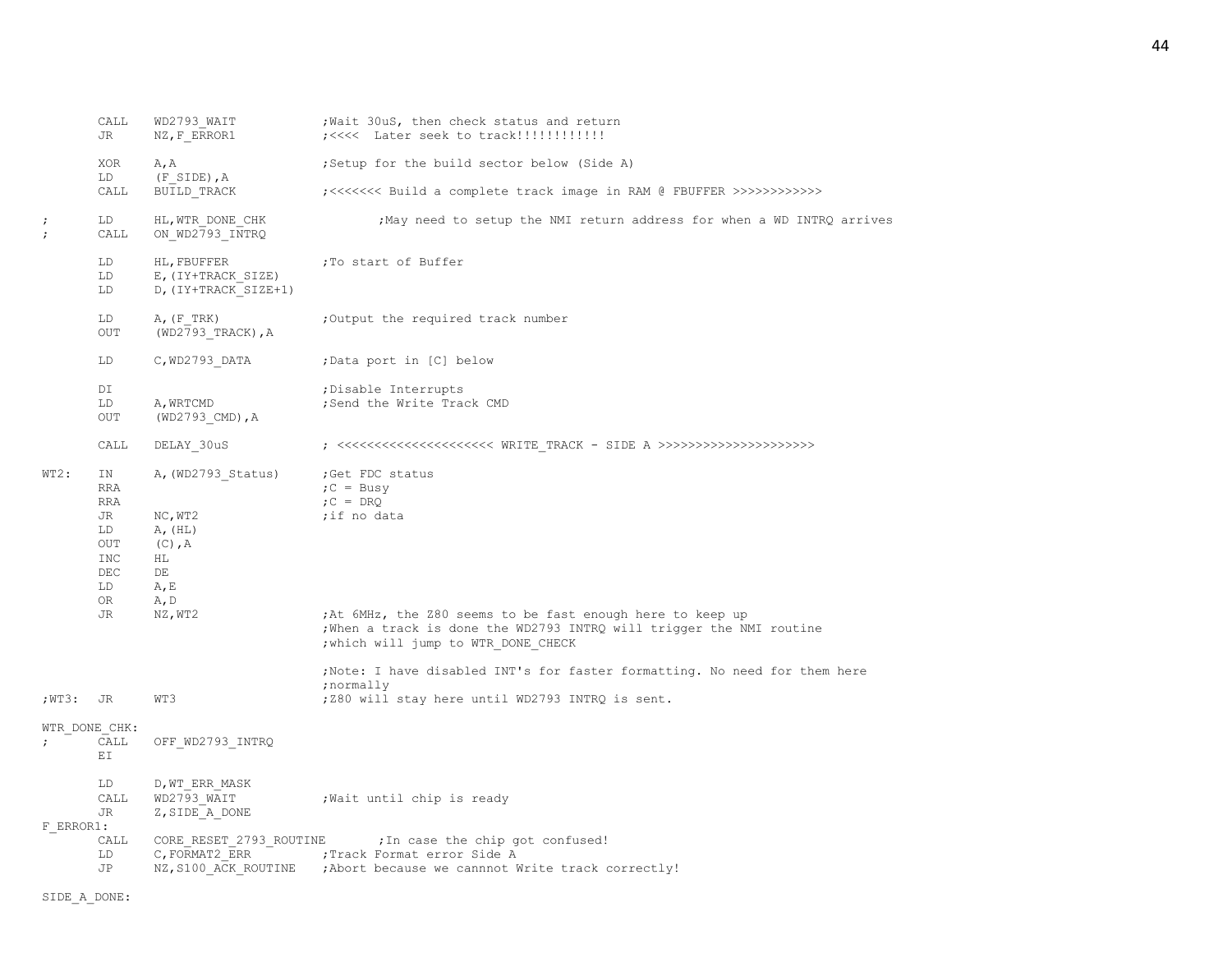| $\ddot{ }$               | CALL                                                                       | DELAY 30uS                                                                                     |                                                                                                                                                                                                                                          |
|--------------------------|----------------------------------------------------------------------------|------------------------------------------------------------------------------------------------|------------------------------------------------------------------------------------------------------------------------------------------------------------------------------------------------------------------------------------------|
|                          | BIT<br>JP                                                                  | SIDE BIT, (IY+DRIVE SS DS FLAG)<br>Z, FORMAT TRACK DONE                                        | ;Is it a double sided disk (0=SS, 1=DS)                                                                                                                                                                                                  |
|                          | FORMAT SIDE B:<br>IN<br><b>RES</b><br>OUT                                  | A, (PIO2 DATA B)<br>SIDE BIT, A<br>PIO2 DATA B, A                                              | ;----------- If a DS disk then do same for side B ------<br>; Data from drive selection port<br>; Port hardware for side selection (0=Side B)<br>; Data to port and into TIL 4                                                           |
|                          | LD                                                                         | HL, FBUFFER                                                                                    | ;Back to start of Buffer                                                                                                                                                                                                                 |
|                          | LD<br>LD                                                                   | A, 02H<br>$(F$ SIDE), $A$                                                                      | ;Always Side 2                                                                                                                                                                                                                           |
|                          | CALL                                                                       | BUILD TRACK                                                                                    | ;<<<<<<< Build a complete track image in RAM >>>>>>>>>>>>>                                                                                                                                                                               |
| $\ddot{ }$<br>$\ddot{ }$ | LD<br>CALL                                                                 | HL, WTR DONE CHK B<br>ON_WD2793_INTRQ                                                          | ; We need to setup the NMI return address for when a WD INTRQ arrives                                                                                                                                                                    |
|                          | LD<br>LD<br>LD                                                             | HL, FBUFFER<br>E, (IY+TRACK SIZE)<br>D, (IY+TRACK SIZE+1)                                      |                                                                                                                                                                                                                                          |
|                          | LD<br>OUT                                                                  | A, (F, TRK)<br>(WD2793 TRACK), A                                                               | ; output the required track number                                                                                                                                                                                                       |
|                          | LD                                                                         | C, WD2793 DATA                                                                                 | ;Data port in [C] below                                                                                                                                                                                                                  |
|                          | DI<br>LD<br>OUT                                                            | A, WRTCMD<br>$(WD2793$ CMD), A                                                                 | ; Disable Interrupts<br>; Send the Write Track CMD                                                                                                                                                                                       |
|                          | CALL                                                                       | DELAY 30uS                                                                                     |                                                                                                                                                                                                                                          |
| WT2B:                    | ΙN<br>RRA<br>RRA<br>JR<br>LD<br>OUT<br><b>INC</b><br>DEC<br>LD<br>OR<br>JR | A, (WD2793 Status)<br>NC, WTZB<br>A, (HL)<br>$(C)$ , A<br>ΗL<br>DE<br>A, E<br>A, D<br>NZ, WT2B | ;Get FDC status<br>$C = Busy$<br>$C = D R Q$<br>;if no data<br>; At 6MHz, the Z80 seems to be fast enough here to keep up<br>; When a track is done the WD2793 INTRQ will trigger the NMI routine<br>; which will jump to WTR DONE CHECK |
| ;WT3B: JR                |                                                                            | WT3B                                                                                           | ;Z80 will stay here until Wd2793 INTRQ is sent.                                                                                                                                                                                          |
|                          | ; WTR DONE CHK B:                                                          |                                                                                                |                                                                                                                                                                                                                                          |
|                          | CALL<br>ΕI                                                                 | OFF WD2793 INTRQ                                                                               |                                                                                                                                                                                                                                          |
|                          | ΙN                                                                         | A, (PIO2 DATA B)                                                                               | ; Data from drive selection port                                                                                                                                                                                                         |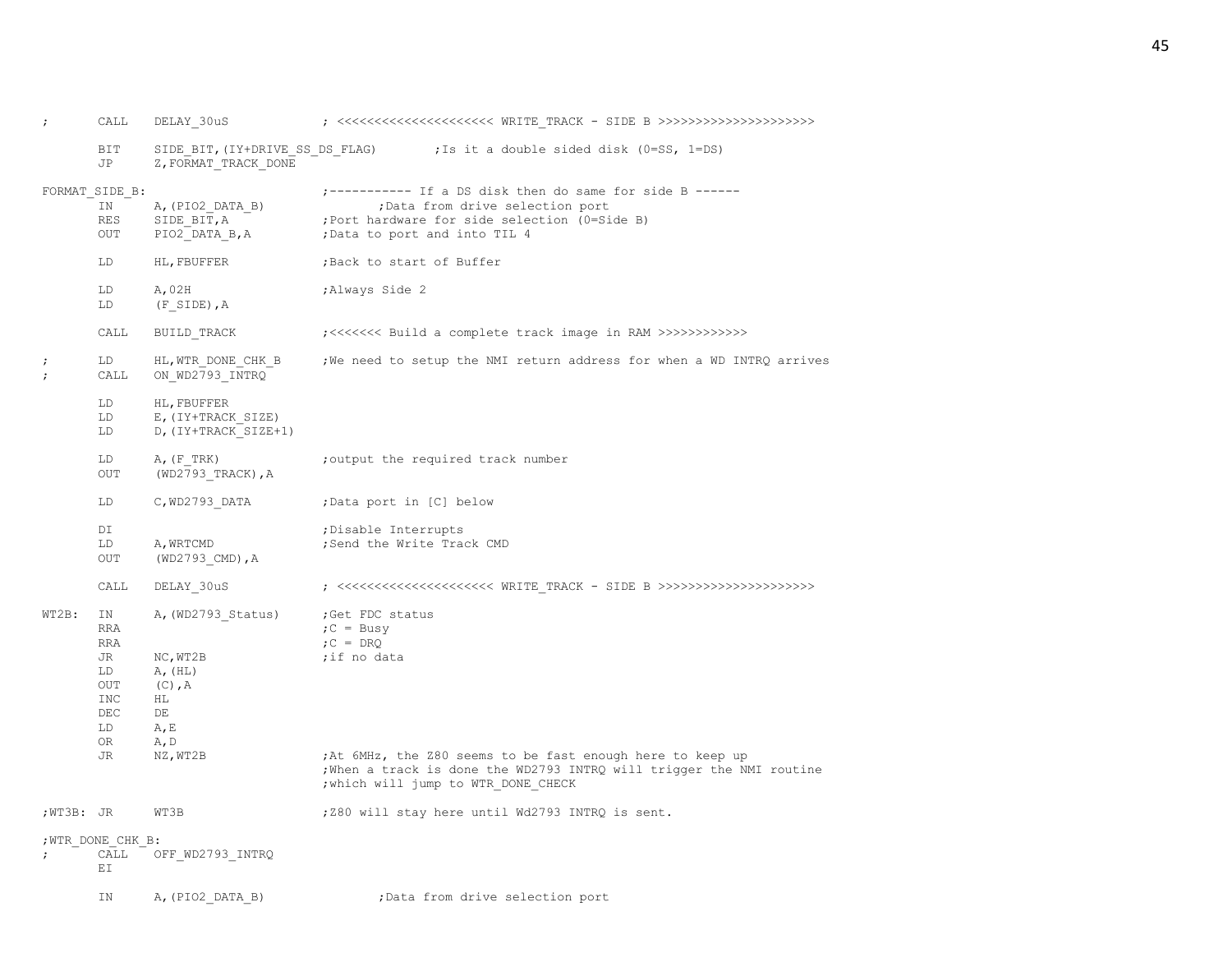SET SIDE\_BIT, A ;Port hardware for side selection (1=Side A)<br>OUT PIO2 DATA B.A ;Data to port and into TIL 4 PIO2 DATA B, A ;Data to port and into TIL 4 LD D,WT\_ERR\_MASK CALL WD2793 WAIT ;Wait until chip is ready JR Z, FORMAT\_TRACK\_DONE CALL CORE RESET 2793 ROUTINE ; In case the chip got confused! LD C, FORMAT3 ERR ;Track Format error Side B JP NZ, S100 ACK ROUTINE ; Abort because we cannnot Write track correctly! FORMAT\_TRACK\_DONE: LD C, NO ERRORS FLAG CALL SEND\_DATA RET ; ; ; CLEAR BUFFER:  $\qquad \qquad ;$  Fill Buffer araa with 00's or 4E's LD HL, FBUFFER ; Will will build the complete sector image here LD BC, MAX TRACK SIZE ;Do 3K, (should be overkill)! BIT DENSITY BIT,  $IY+DRIVE$  PORT) ; is is a SD or DD disk format JR Z, SD FILL LD A, 4EH ;For double density flush to end of track with 4E's (IBM 34 Format) JR DO\_FILL SD\_FILL:XOR A,A ;For SD flush with 0's (IBM 3740 Format)<br>DO FILL:LD (HL),A ;Fill the whole Buffer area with "blank" (HL), A  $\qquad \qquad$  ; Fill the whole Buffer area with "blank" bytes TNC HL DEC C JR NZ,DO\_FILL DJNZ DO FILL  $\qquad \qquad$  ;Do 4K, (should be overkill)! RET ; ;---------------- BUILD TRACK IMAGE IN RAM ------------------------ Note for debugging you can examine the track image in the RAM of the ; ZFDC board using the Monitor command. It starts at RAM\_START+2000H. ; ; Build in memory at FBUFFER a complete SD/DD Track, repeat for whole disk. ; BUILD\_TRACK: EXX  $\qquad \qquad$  ; the sector numbers on a track (usually  $1, 2, 3, 4...$ LD A, (IY+SEC SKEW TABLE) ;Set [HL'] to point to the table containing the order of LD l,A LD A, (IY+SEC SKEW TABLE+1) LD h,A EXX **EXX** ;Sector skew table in [HL'] LD HL, FBUFFER  $\qquad \qquad$  ; This will be at FBUFFER where track is built in RAM BIT DENSITY\_BIT,(IY+DRIVE\_PORT) ;Will build a different track image for SD or DD disks JP Z, DD TRACKS ; Seperate sector image for DD tracks SD\_TRACKS: CALL SD\_TRK\_HEADER ;Drop in header and Index mark BEFORE first sector EXX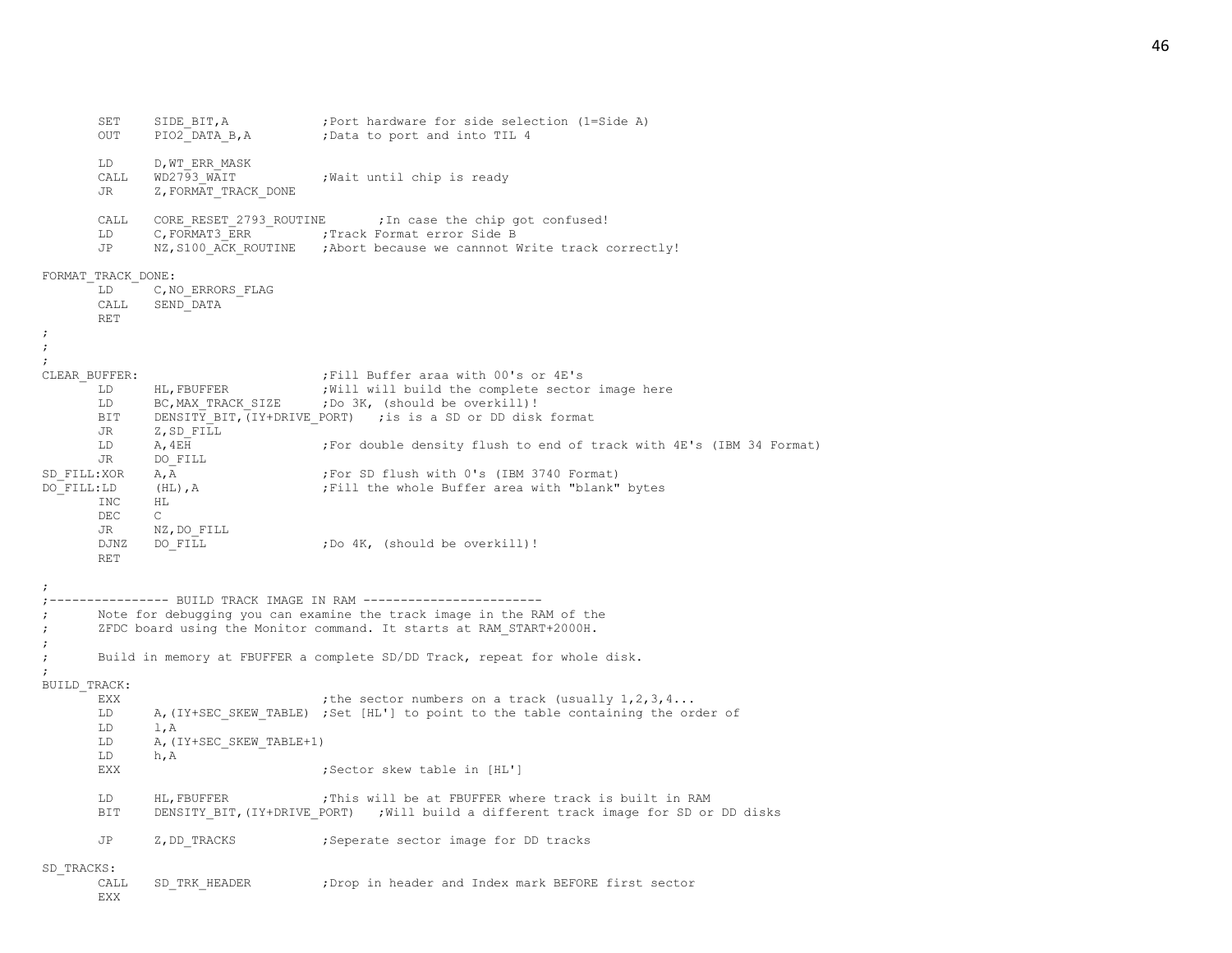|                                        | LD<br>EXX            | A, (h1)                               | ; sector# in D, usually 1 at the start                          |
|----------------------------------------|----------------------|---------------------------------------|-----------------------------------------------------------------|
|                                        | LD                   | D, A                                  |                                                                 |
|                                        | LD                   | E, (IY+NSCTRS)                        | :Total Sectors/side                                             |
|                                        | DEC                  | E                                     | ; Because sec/track +1 in table                                 |
| NEXT SEC:                              |                      |                                       |                                                                 |
|                                        | CALL<br>EXX          | SD BUILD SEC                          | ;<<< Build a sector >>>>>                                       |
|                                        | <b>INC</b>           | hl                                    | ; point to next sector number in sec skew table                 |
|                                        | LD                   | A, (h1)                               |                                                                 |
|                                        | EXX                  |                                       |                                                                 |
|                                        | LD                   | D, A                                  | ; store sector # in D                                           |
|                                        | DEC                  | Е                                     |                                                                 |
|                                        | JR                   | NZ, NEXT SEC                          | ;All sectors are in RAM                                         |
|                                        |                      |                                       |                                                                 |
|                                        | CALL<br>RET          | SD TRK END                            | ;Now need to flush out track to end                             |
| $\ddot{ }$<br>$\ddot{ }$<br>$\ddot{ }$ |                      |                                       | Build in memory at FBUFFER a complete Single Density Track.     |
|                                        | SD TRK HEADER:       |                                       | ; Lay down the track header before the 1st sector               |
|                                        | LD                   |                                       | A, (IY+GAP FILL CHAR) ; Do not alter [D]= Sec# or [E]= Sec/side |
|                                        | LD                   | B, (IY+HEADR)                         | ; Header has 40 (FF's)                                          |
|                                        | CALL                 | DROP                                  | ; drop it at the end of the growing image (Count in B)          |
|                                        | XOR                  |                                       | ; Now 6 0's                                                     |
|                                        |                      | A, A                                  |                                                                 |
|                                        | LD.                  | B, 6                                  |                                                                 |
|                                        | CALL                 | DROP                                  |                                                                 |
|                                        | LD                   | A, OFCH                               | ;Index ID mark                                                  |
|                                        | LD<br>INC.           | $(HL)$ , $A$<br>HL                    | drop into image;                                                |
|                                        | LD                   | A, (IY+GAP FILL CHAR) ; Now 26 (FF's) |                                                                 |
|                                        | LD                   | B, 26                                 | ; Header has the count of fill characters required              |
|                                        | CALL                 | DROP                                  | ; drop it at the end of the growing image (Count in B)          |
|                                        | RET                  |                                       | ; return with [HL] pointing to first sector byte                |
| $\ddot{\phantom{0}}$                   |                      |                                       |                                                                 |
|                                        | SD BUILD SEC:<br>XOR | A, A                                  | ;Lay down a sector at current [HL]. Do not alter [D] or [E]     |
|                                        | LD                   | $B$ , $(IY+GAP1)$                     | $\frac{1}{5}$ $\leftarrow$ ---- (eq. 6,0's for IMB 3740, 8")    |
|                                        | CALL                 | DROP                                  |                                                                 |
|                                        | LD                   | A, OFEH                               | ;Sector ID Address mark                                         |
|                                        | LD                   | $(HL)$ , $A$                          | ; drop it in the growing image                                  |
|                                        | INC                  | HL                                    |                                                                 |
|                                        | LD                   | $A$ , $(F$ TRK)                       | ; Drop in the track #                                           |
|                                        | LD                   | $(HL)$ , A                            |                                                                 |
|                                        | INC                  | HL                                    |                                                                 |
|                                        | LD                   | A, (F SIDE)                           | ;Side#, 0 for A side, 02H for B side                            |
|                                        | 0R                   | A, A                                  |                                                                 |
|                                        | LD                   | A,00                                  |                                                                 |
|                                        | JR                   | Z, BLD ASIDE                          |                                                                 |
|                                        | LD                   | A, 01                                 |                                                                 |
| BLD ASIDE:                             |                      |                                       |                                                                 |
|                                        | LD                   |                                       |                                                                 |
|                                        |                      | $(HL)$ , A                            | ;0 here for A side, 1 for B side                                |
|                                        | INC                  | ΗL                                    |                                                                 |
|                                        | LD                   | $(HL)$ , D                            | ;Drop in sector #                                               |
|                                        | INC                  | HL                                    |                                                                 |
|                                        | LD                   |                                       | A, (IY+SEC SIZE FLAG) ; 128=0, 256=1, 512=2, 1024=3             |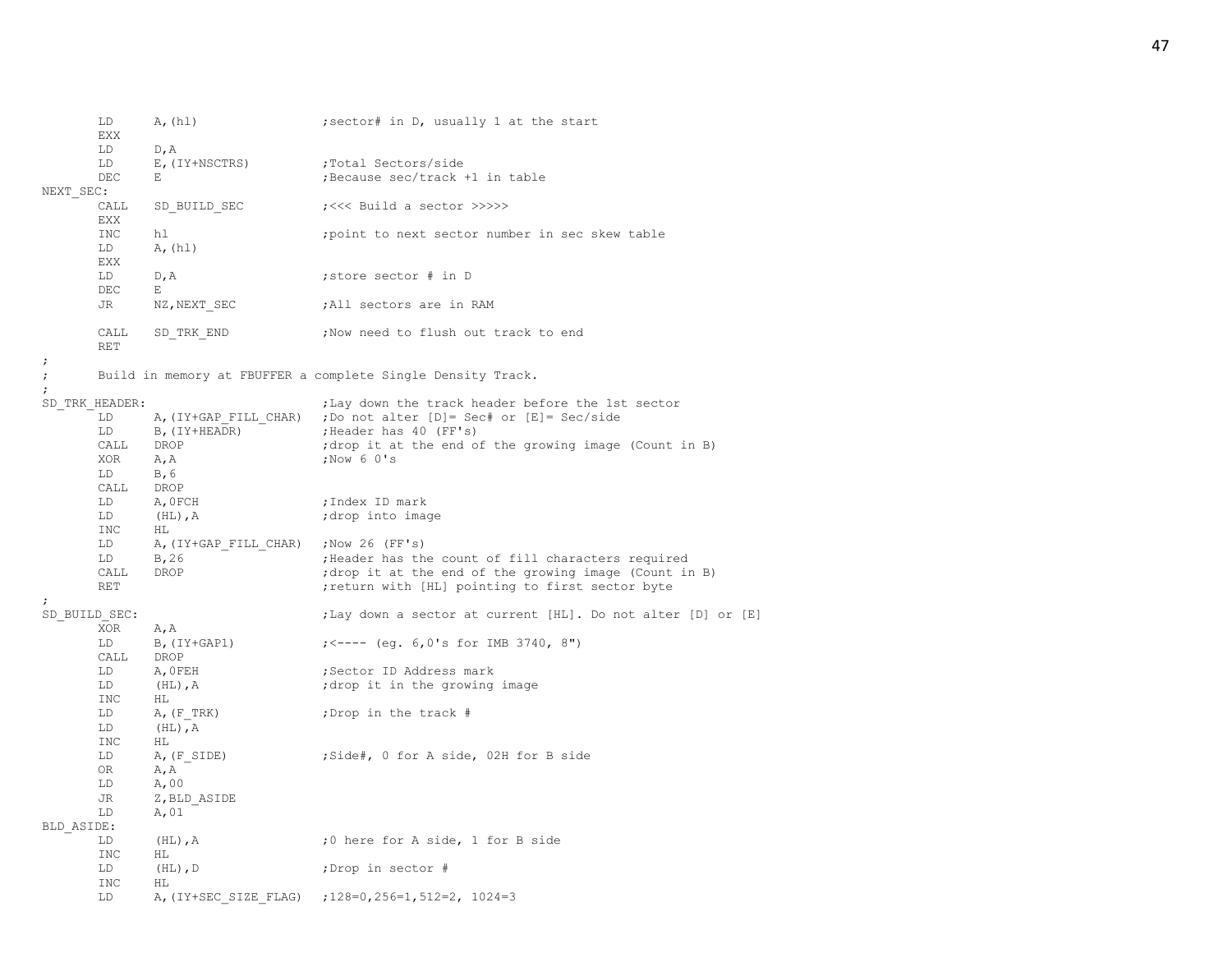|              | LD             | $(HL)$ , A            | ; drop in sector length byte                                        |
|--------------|----------------|-----------------------|---------------------------------------------------------------------|
|              | INC            | ΗL                    |                                                                     |
|              | LD             | A, OF7H               | ; Dropping in a OF7 will cause the 179x                             |
|              | LD             | $(HL)$ , A            | ; to write in the 2 CRC bytes                                       |
|              | INC            | ΗL                    |                                                                     |
|              | LD             | A, (IY+GAP FILL CHAR) |                                                                     |
|              | LD             | $B$ , $(IY+GAP2)$     | $\left(5 - - - \left(eq. 11, FF\right)s$ for IMB 3740, 8")          |
|              | CALL           | DROP                  |                                                                     |
|              | XOR            | A, A                  |                                                                     |
|              | LD             | B, (IY+GAP1)          | $\left(5 - - - - \right)$ (eq. 6,0's for IMB 3740, 8")              |
|              | CALL           | DROP                  |                                                                     |
|              | LD             | A,OFBH                | ;Data address mark for 1791/5                                       |
|              | LD             | $(HL)$ , $A$          | ; to write in the 2 CRC bytes                                       |
|              | INC            | HL                    |                                                                     |
|              | LD             | A, D                  |                                                                     |
|              | CP             | A, 1                  | ; If first sector then store data marker                            |
|              | JR             | NZ, SDATA FIELD       |                                                                     |
|              | LD             | (S DATA MARK), HL     | ; Pointer to start of sector data area                              |
| SDATA FIELD: |                |                       | ; Now write in the sector data field itself                         |
|              | LD             |                       | A, (IY+SEC SIZE FLAG) ; 128, 256, 512 or 1024 byte sector size      |
|              | LD             | B, 128                |                                                                     |
|              | LD             | C, 1                  | ;1 loop of 128 bytes in WR DATA FIELD below                         |
|              | 0R             | A, A                  |                                                                     |
|              | JR             | Z,SD DATA FIELD       | ;Do 128 byte write (B=128)                                          |
|              | LD             | B, 0                  | ; Need 256 bytes for the rest of possible sectors                   |
|              | LD             | C, 1                  | ;One loop                                                           |
|              | CP             | A, 1                  |                                                                     |
|              | JR             | Z, SD DATA FIELD      | ;Do 256 byte write                                                  |
|              | LD             | C, 2                  | ;2 loops of 256 bytes in WRITE DATA FIELD                           |
|              | CP             | A, 2                  |                                                                     |
|              | JR             | Z, SD DATA FIELD      | ;Do 512 byte read                                                   |
|              | LD             | C, 4                  | ; (must be 3) so 1024 byte sector                                   |
|              | SD DATA FIELD: |                       |                                                                     |
|              | LD             |                       | A, (IY+DATA FILL CHAR) ; get the sector fill character (usually E5) |
| SDFO:        | CALL           | DROP                  |                                                                     |
|              | DEC            | $\mathsf{C}$          |                                                                     |
|              | JR             | NZ,SDF0               | ;Decrese [C] to 0                                                   |
|              | LD             | A, D                  |                                                                     |
|              | CP             | A, 1                  | ; If first sector then store image mark                             |
|              | JR             | NZ, NOT FIRST         |                                                                     |
|              | LD             | (E DATA MARK), HL     | For first sector will diaplay data late                             |
| NOT FIRST:   |                |                       |                                                                     |
|              | LD             | A, OF7H               | ; Dropping in a OF7 will cause the 1791/5                           |
|              | LD             | $(HL)$ , $A$          | ; to write in the 2 CRC bytes                                       |
|              | <b>INC</b>     | HL                    |                                                                     |
|              | LD             | A, (IY+GAP FILL CHAR) |                                                                     |
|              | LD             | $B$ , $(IY+GAP3)$     | $\frac{1}{5}$ $\leftarrow$ ---- (eq. 27, FF's for IMB 3740, 8")     |
|              | CALL           | DROP                  |                                                                     |
|              | LD             | A, D                  |                                                                     |
|              | CP             | A, 1                  | ; If first sector then store image mark                             |
|              | RET            | ΝZ                    |                                                                     |
|              | LD             | (E SEC MARK), HL      | ;For first sector will diaplay data later                           |
|              | <b>RET</b>     |                       |                                                                     |
| $\ddot{ }$   |                |                       |                                                                     |

# $\begin{array}{c} \texttt{SD\_TRK\_END} \\ \texttt{LD} \end{array}$

(S\_GAP4\_MARK), HL ; Mark beginning of end of track field (GAP4)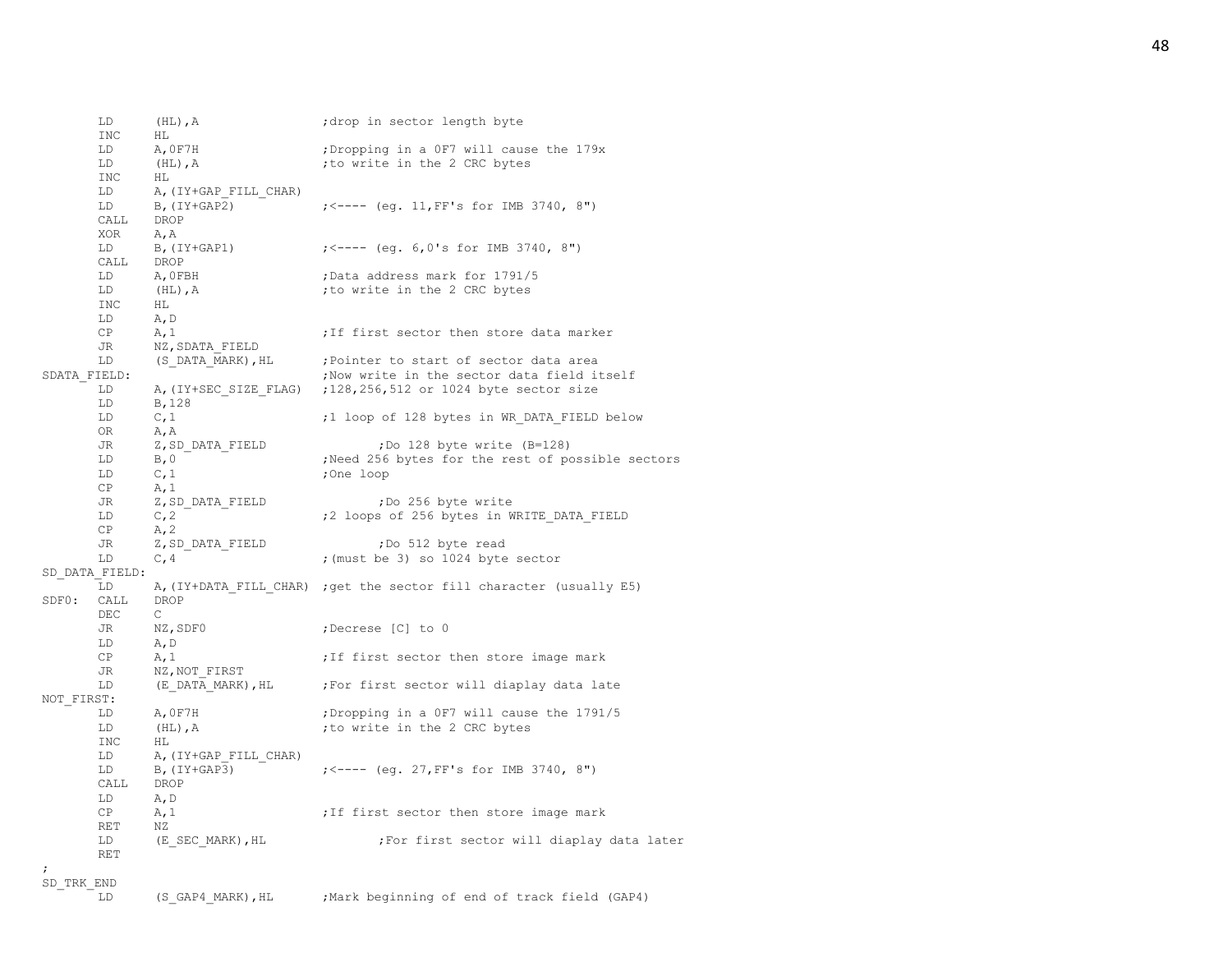```
LD A,(IY+GAP_FILL_CHAR)
      LD B, (IV+GAP<sup>4</sup>) - \qquad \qquad \qquad \qquad \qquad \qquad \qquad \qquad \qquad \qquad \qquad \qquad \qquad \qquad \qquad \qquad \qquad \qquad \qquad \qquad \qquad \qquad \qquad \qquad \qquad \qquad \qquad \qquad \qquad \qquad \qquad \qquad \qquadLD C, (IY+GAP4R) ; Times to repeat DROP
SD_TRK1:CALL DROP
      DEC C
      JR NZ,SD_TRK1
      LD (E_GAP4_MARK), HL ;Mark end of Track
      RET
;
DROP: LD (HL), A ;DATA block loader
      INC HL ;B= byte count, HL pointer
      DJNZ DROP ; A = value to drop into image. Count in B
      RET
;
;
;
; Build in memory at FBUFFER a complete Double Density Track.
;
DD TRACKS: \qquad \qquad ;Same thing for DD Trdcks. Extra stuff req.
      CALL DD_TRK_HEADER ;Drop in header and Index mark BEFORE first sector
      EXX
      LD A, (h1)EXX
      LD D, A contractor that is not in D, usually 1 at the start
      LD E, (IY+NSCTRS) ;Total Sectors/side
      DEC E ;Because sec/track +1 in table
DD_NEXT_SEC:
      CALL DD_BUILD_SEC ;<<< Build a DD_sector >>>>>
      EXX
      INC hl ;point to next sector number in sec skew table
      LD A, (h1)EXX
      LD D,A ;store sector # in D
      DEC E
      JR NZ, DD_NEXT_SEC ;All sectors are in RAM
      CALL DD_TRK_END ;Now need to flush out track to end
      RET
;
;
DD_TRK_HEADER: \qquad \qquad ;Lay down the track header before the 1st sector
      LD A, (IY+GAP FILL CHAR) ; Do not alter [D]= Sec# or [E]= Sec/side
      LD B, (IY+HEADR) ; Header has 80 (4E's)
      CALL DROP ;drop it at the end of the growing image (Count in B)
      XOR A, A ;Now 12 0's
      LD B,12
      CALL DROP
      LD A,0F6H ;3 of F6's
      LD B.3CALL DROP
      LD A, OFCH ;Index ID mark (FC)
      LD (HL), A ;drop into image
      INC HL
      LD A, (IY+GAP FILL CHAR) ;Now 50 (4Es)
      LD B,50 b, Beader has the count of fill characters required
```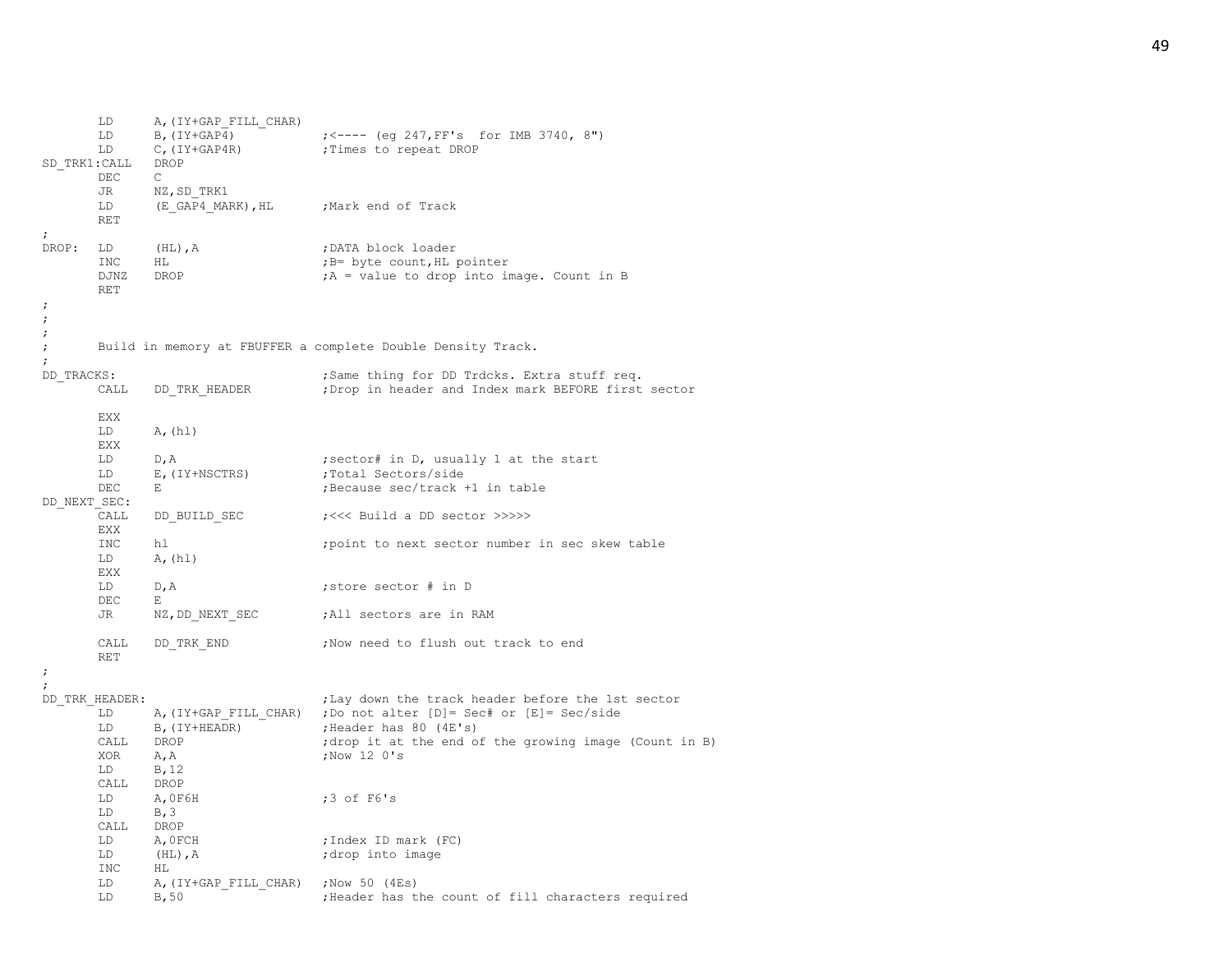|              | CALL<br><b>RET</b> | DROP                     | ; drop it at the end of the growing image (Count in B)<br>; return with [HL] pointing to first sector byte |
|--------------|--------------------|--------------------------|------------------------------------------------------------------------------------------------------------|
|              | DD BUILD SEC:      |                          | ; Lay down a sector at current [HL]. Do not alter [D] or [E]                                               |
|              | <b>XOR</b><br>LD   | A, A<br>$B$ , (IY+GAP1)  | $\left(5 - - - - \right)$ (eq. 12,0's for IBM System 34 Format)                                            |
|              | CALL               | DROP                     |                                                                                                            |
|              | LD.                | A, OF5H                  | ; Special DD bytes                                                                                         |
|              | LD                 | B, 3                     |                                                                                                            |
|              | CALL               | DROP                     |                                                                                                            |
|              | LD                 | A, OFEH                  | ;Sector ID Address mark                                                                                    |
|              | LD                 | $(HL)$ , $A$             | drop it in the growing image                                                                               |
|              | <b>INC</b>         | HL                       |                                                                                                            |
|              | LD                 | $A$ , $(F$ TRK)          | ;Drop in the track #                                                                                       |
|              | LD                 | $(HL)$ , $A$             |                                                                                                            |
|              | <b>INC</b>         | HL                       |                                                                                                            |
|              | LD<br>0R           | A, (F SIDE)<br>A, A      | ;Side#, 0 for A side, 02H for B side                                                                       |
|              | LD                 | A, 0                     |                                                                                                            |
|              | JR                 | Z, DBLD ASIDE            |                                                                                                            |
|              | LD                 | A, 1                     | ;1 for side B                                                                                              |
| DBLD ASIDE:  |                    |                          |                                                                                                            |
|              | LD                 | $(HL)$ , A               | ;0 here for A side, 1 for B side                                                                           |
|              | INC                | ΗL                       |                                                                                                            |
|              | LD                 | $(HL)$ , D               | ;Drop in sector #                                                                                          |
|              | INC                | HL.                      |                                                                                                            |
|              | LD                 | A, (IY+SEC SIZE FLAG)    | $;128=0,256=1,512=2,1024=3$                                                                                |
|              | LD                 | $(HL)$ , A               | ; drop in sector length byte                                                                               |
|              | <b>INC</b><br>LD   | HL<br>A, OF7H            | ; Dropping in a OF7 will cause the 179x                                                                    |
|              | LD                 | $(HL)$ , $A$             | ; to write in the 2 CRC bytes                                                                              |
|              | INC                | HL.                      |                                                                                                            |
|              | LD                 | A, (IY+GAP FILL CHAR)    |                                                                                                            |
|              | LD                 | $B$ , $(IY+GAP2)$        | $\frac{1}{5}$ /---- (eq 22, 4E's for IBM System 34 Format)                                                 |
|              | CALL               | DROP                     |                                                                                                            |
|              | XOR                | A, A                     |                                                                                                            |
|              | LD                 | B, (IY+GAP1)             | $\left(2.5 - - - \right)$ (eq 8,0's for IBM System 34 Format)                                              |
|              | CALL               | DROP                     |                                                                                                            |
|              | LD                 | A, OF5H                  | ; Special DD bytes                                                                                         |
|              | LD<br>CALL         | B, 3<br>DROP             |                                                                                                            |
|              | LD                 | A, OFBH                  | ; Data address mark for 1791/5                                                                             |
|              | LD                 | $(HL)$ , $A$             | ; to write in the 2 CRC bytes                                                                              |
|              | INC                | HL.                      |                                                                                                            |
|              | LD                 | A, D                     | ;Get sec #                                                                                                 |
|              | CP                 | A, 1                     | ; If first sector then store data marker                                                                   |
|              | JR                 | NZ, DDATA FIELD          |                                                                                                            |
|              | LD                 | (S DATA MARK), HL        | ; Pointer to start of sector data area                                                                     |
| DDATA FIELD: |                    |                          | ; Now write in the sector data field itself                                                                |
|              | LD                 |                          | A, (IY+SEC SIZE FLAG) ; 128, 256, 512 or 1024 byte sector size                                             |
|              | LD                 | B, 128                   |                                                                                                            |
|              | LD                 | C, 1                     | ;1 loop of 128 bytes in WR DATA FIELD below                                                                |
|              | OR.<br>JR          | A, A<br>Z, DD DATA FIELD | ;Do 128 byte write (B=128)                                                                                 |
|              | LD                 | B, 0                     | Need 256 bytes for the rest of possible sectors                                                            |
|              | LD                 | C, 1                     | ;One loop                                                                                                  |
|              |                    |                          |                                                                                                            |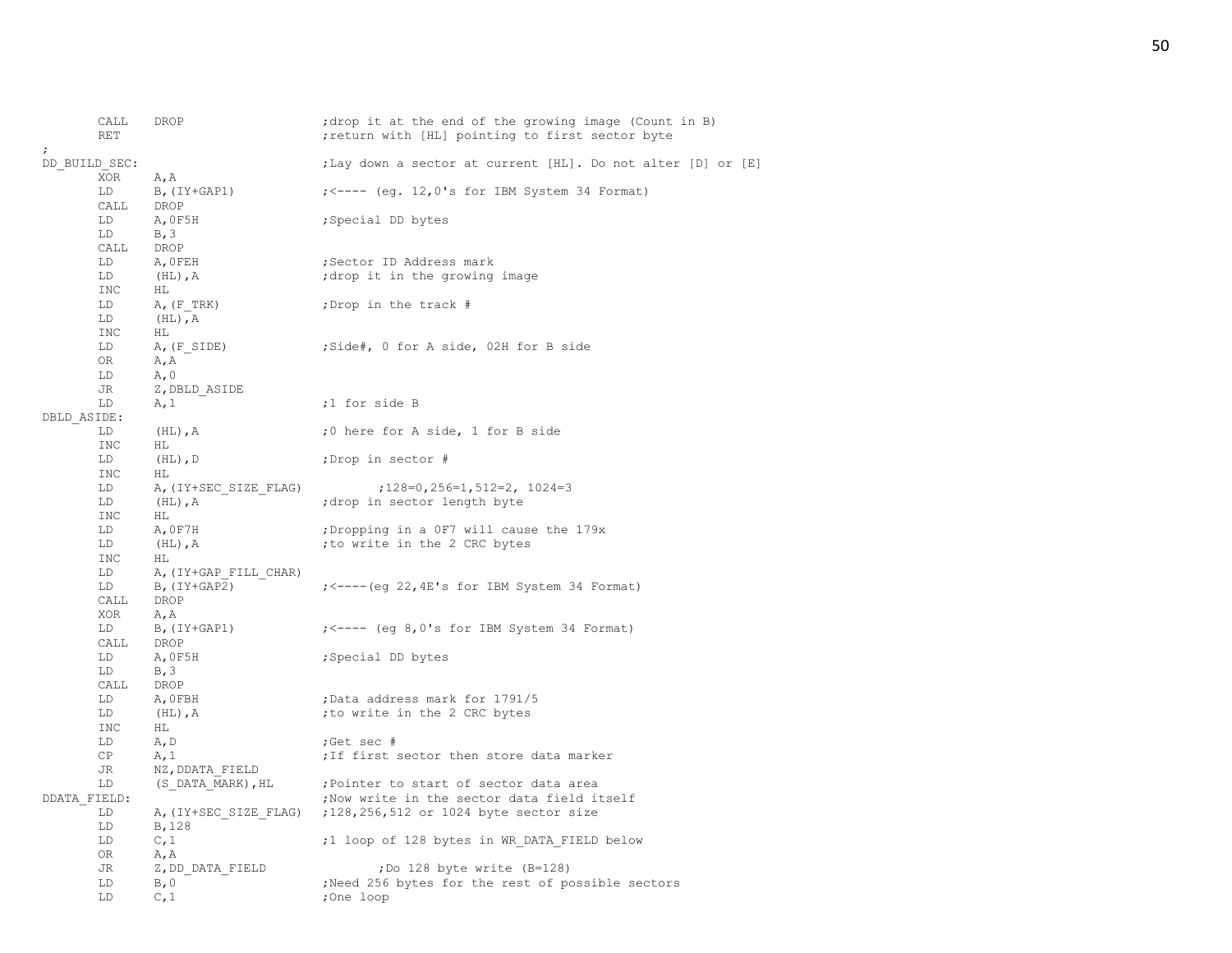JR Z, DD DATA FIELD ;Do 256 byte write LD C,2  $\qquad$  ;2 loops of 256 bytes in WRITE DATA FIELD CP  $A, 2$ JR Z, DD DATA FIELD ;Do 512 byte read LD  $C, 4$   $\overline{\phantom{a}}$   $\overline{\phantom{a}}$  ; (must be 3) so 1024 byte sector DD\_DATA\_FIELD: LD A, (IY+DATA FILL CHAR) ;get the sector fill character (usually E5) DDF0: CALL DROP DEC C JR NZ, DDF0 ;Decrease [C] to 0 LD A, D ;Get back sec #  $CP$   $A,1$  ;If first sector then store image mark JR NZ, DNOT\_FIRST LD (E\_DATA<sup>\_MARK</sup>), HL ; For first sector will diaplay data late DNOT\_FIRST: LD A, 0F7H ;Dropping in a 0F7 will cause the 1791/5<br>
LD (HL), A ;to write in the 2 CRC bytes LD (HL), A ;to write in the 2 CRC bytes INC HL LD A, (IY+GAP FILL CHAR) LD B, (IY+GAP3) ; <---- (54,4E's for IBM System 34 Format) CALL DROP LD A,D  $CP$   $A,1$  ;If first sector then store image mark RET NZ LD (E\_SEC\_MARK), HL ;For first sector will diaplay data later RET ; DD\_TRK\_END LD (S\_GAP4\_MARK),HL ;Mark beginning of end of track field (GAP4) LD A, (IY+GAP FILL CHAR) LD B,  $(IV+GAP<sup>4</sup>)$  ; <---- (eq 598 4E's for IBM System 34 Format) LD C, (IY+GAP4R) ; Times to repeat DROP DD\_TRK1:CALL DROP DEC  $\cap$ JR NZ,DD\_TRK1 LD (E\_GAP4\_MARK), HL ; Mark end of Double density Track RET ;-- END OF TRACK BUILD / FORMAT ------------ ;----------------- Get the WD2793 Track Register value. GET WD TRACK:  $;$  ;CMD = 12H IN A, (WD2793 TRACK) LD C,A CALL DisplayTrack CALL SEND DATA  $;$ Send current TRACK number in [C] LD C, NO ERRORS FLAG JP Z, S100 ACK ROUTINE ;----------------- Get the WD2793 Sector Register value. GET WD SECTOR:  $;$  ;CMD = 13H

IN A, (WD2793 SECTOR)

 $CP$   $A, 1$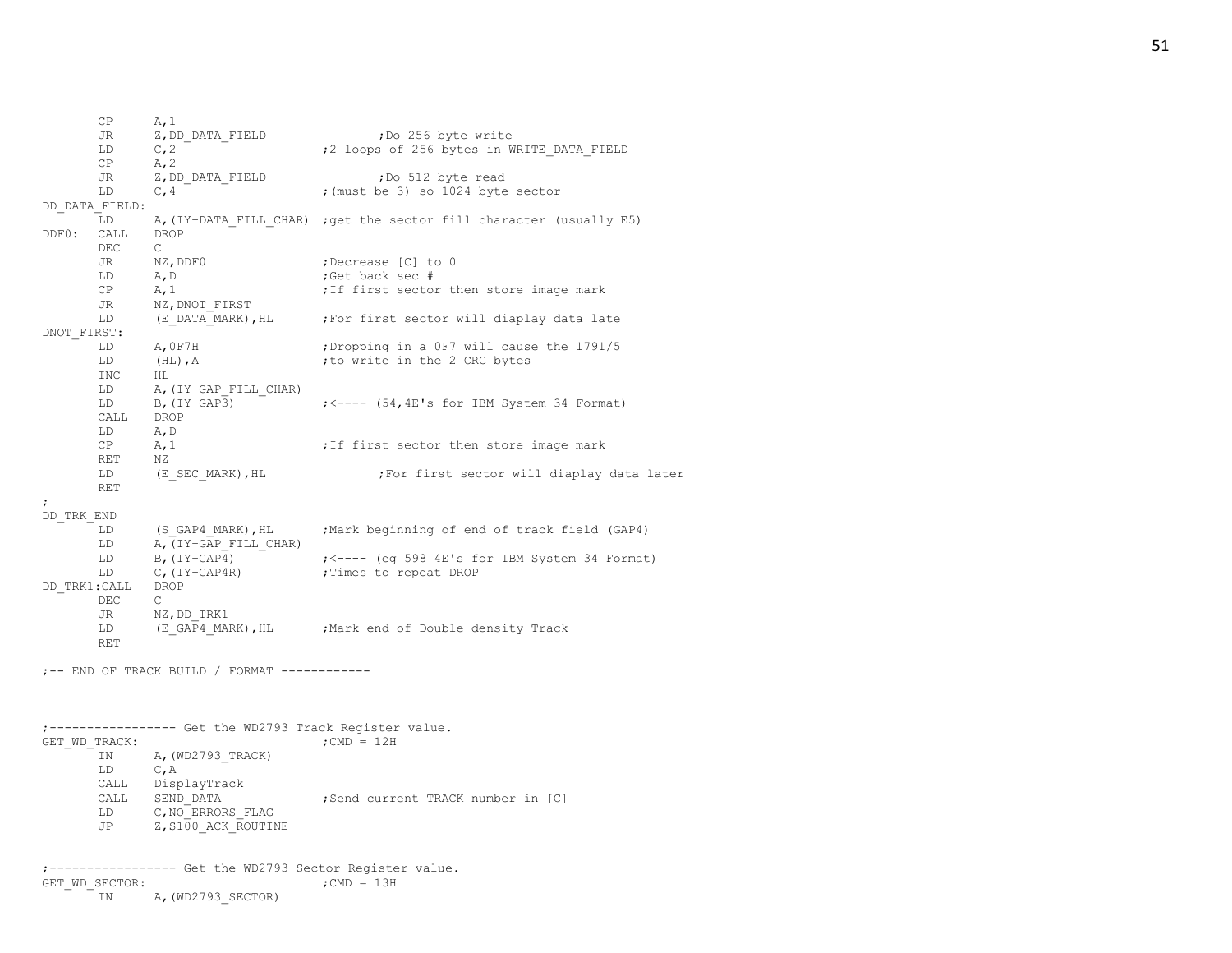LD C,A CALL DisplaySector CALL SEND DATA  $;$ Send current SECTOR number in [C] LD C, NO ERRORS FLAG JP Z, S100 ACK ROUTINE ;--------------- Get the WD2793 Status Register value. GET WD STATUS:  $;$  ;CMD = 14H IN A, (WD2793 STATUS) LD C,A CALL SEND DATA ;Send WD2793 Status Bits in [C] LD C, NO ERRORS FLAG JP Z, S100 ACK ROUTINE  $j$ ---------------- Turn on the Debug mode.<br>SET DEBUG ON:  $j$ CMD = 17H SET DEBUG ON: LD A,0FFH LD (@DEBUG\_FLAG), A LD C, NO ERRORS FLAG JP Z, S100 ACK ROUTINE ;---------------- Turn on the Debug mode. SET DEBUG OFF:  $;$  ;CMD = 18H XOR A,A LD (@DEBUG\_FLAG), A<br>LD C, NO ERRORS FLAG C, NO ERRORS FLAG JP Z, S100 ACK ROUTINE

;--------------- Dump memory variables to S-100 system of most key RAM variables and flag values (starting at 8000H)

| RAM DUMP: |          | LD C, NO ERRORS FLAG<br>CALL S100 ACK ROUTINE                        | $:$ CMD = 19H     |                               |
|-----------|----------|----------------------------------------------------------------------|-------------------|-------------------------------|
|           | PUSH IY  |                                                                      | $;$ Save $[1Y]$ , |                               |
|           | CALL     | LD IY, @DRIVE A DRIVE TABLE : Start with Drive A:<br>SEND DRIVE DUMP |                   |                               |
|           | JP       | CALL GET DATA<br>CP A, CMD ABORT<br>Z, RAM DUMP DONE                 |                   | ; check if CMD ABORT was sent |
|           | CALL     | LD IY, @DRIVE B DRIVE TABLE ; then Drive B:<br>SEND DRIVE DUMP       |                   |                               |
|           | CP<br>JP | CALL GET DATA<br>A, CMD ABORT<br>Z, RAM DUMP DONE                    |                   | ; check if CMD ABORT was sent |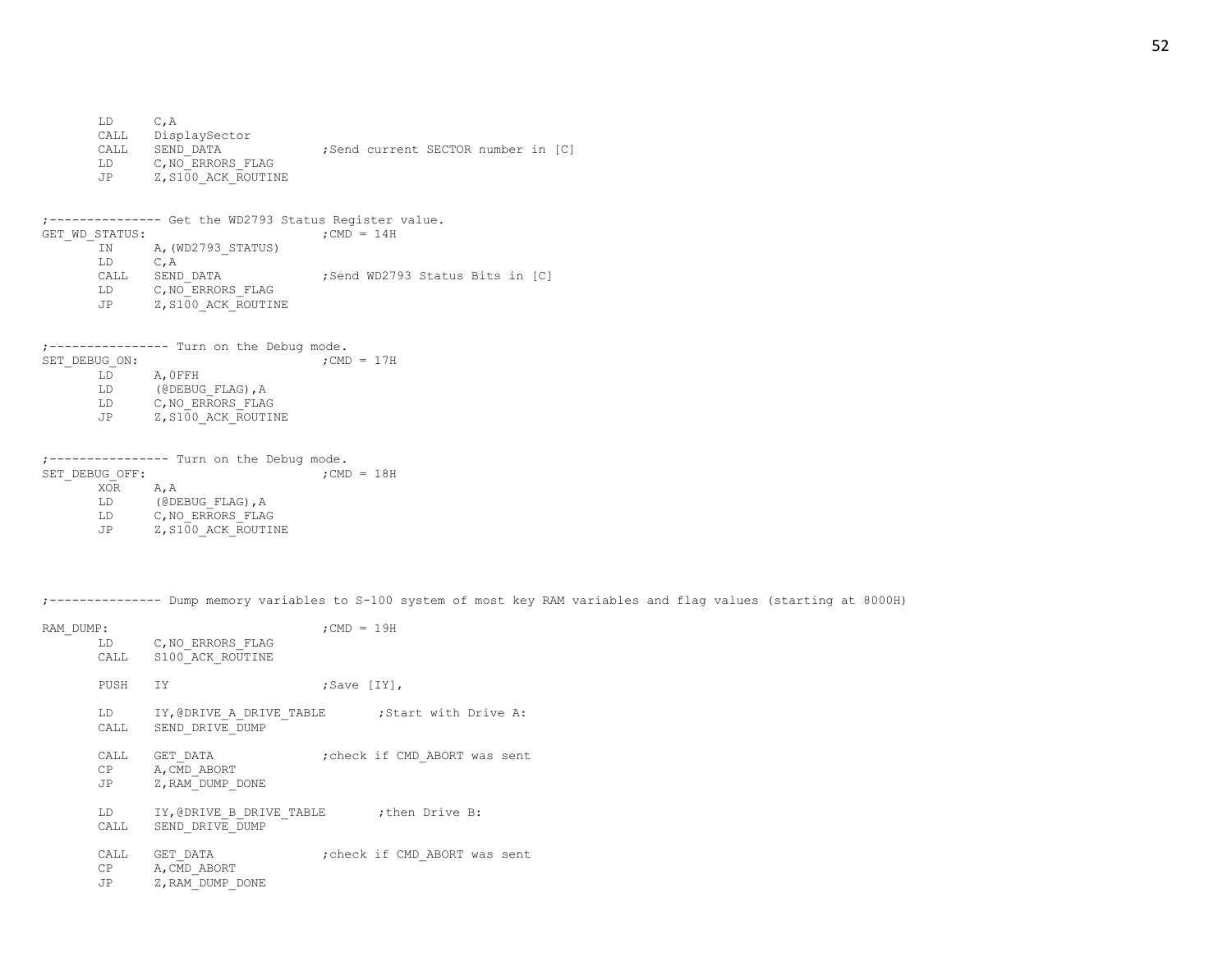| LD<br>CALL                                | IY, @DRIVE C DRIVE TABLE : then Drive C:<br>SEND_DRIVE DUMP                               |                |                                                                                        |
|-------------------------------------------|-------------------------------------------------------------------------------------------|----------------|----------------------------------------------------------------------------------------|
| CALL<br>CP<br>JP                          | GET DATA<br>A, CMD ABORT<br>Z, RAM DUMP DONE                                              |                | ; check if CMD ABORT was sent                                                          |
| LD<br>CALL                                | IY, @DRIVE D DRIVE TABLE : lastly Drive D:<br>SEND DRIVE DUMP                             |                |                                                                                        |
| CALL<br>CP<br>JP                          | GET DATA<br>A, CMD ABORT<br>Z, RAM DUMP DONE                                              |                | ; check if CMD ABORT was sent                                                          |
| PUSH<br>PUSH<br>LD<br>LD<br>INC           | HL<br>BC<br>HL, @TEMP STACK<br>(@TEMP STACK), SP<br>HL                                    |                | ; Next send current [SP] value                                                         |
| $LD \t C, (HL)$<br>DEC<br>$LD \t C, (HL)$ | CALL SEND_DATA<br>HL                                                                      |                | ;Switch order, High byte first<br>;Send data in [C]                                    |
| POP                                       | $\begin{tabular}{ll} \tt{CALL} & \tt{SEND\_DATA} \\ \tt POP & \tt BC \end{tabular}$<br>HL |                | ;Send data in [C]                                                                      |
| LD<br>LD<br>CALL                          | $C$ , A<br>SEND DATA                                                                      |                | A, (@CURRENT DRIVE SELECT) ; Current selected drive. 1, 2, 4, 8<br>;Send data in [C]   |
| RAM DUMP DONE:<br>POP<br>JP               | IY<br>S100 ACK ROUTINE                                                                    | ;Get back [IY] | ; Finish up and return to loop                                                         |
| SEND DRIVE DUMP:<br>LD<br>CALL            | C, (IY+DRIVE PORT)<br>SEND DATA                                                           |                | ;Send Drive variables addressed in [IY]<br>; First the hardware select port bit values |
| LD<br>CALL                                | C, (IY+NSCTRS)<br>SEND DATA                                                               |                | ;Sectors/Track for disk                                                                |
| LD<br>CALL                                | $C$ , (IY+NTRKS)<br>SEND DATA                                                             | ;Tracks/Side   |                                                                                        |
| LD<br>CALL                                | $C$ , (IY+HEADR)<br>SEND DATA                                                             |                | ;For Formatting                                                                        |
| LD<br>CALL                                | $C$ , $(IY+GAP1)$<br>SEND DATA                                                            | $\ddot{ }$     | $\pmb{\mathsf{H}}$                                                                     |
| LD<br>CALL                                | $C$ , $(IY+GAP2)$<br>SEND DATA                                                            | $\ddot{ }$     | $\pmb{\mathsf{H}}$                                                                     |
| LD                                        | $C$ , $(IY+GAP3)$                                                                         | $\ddot{ }$     | $\mathbf{u}$                                                                           |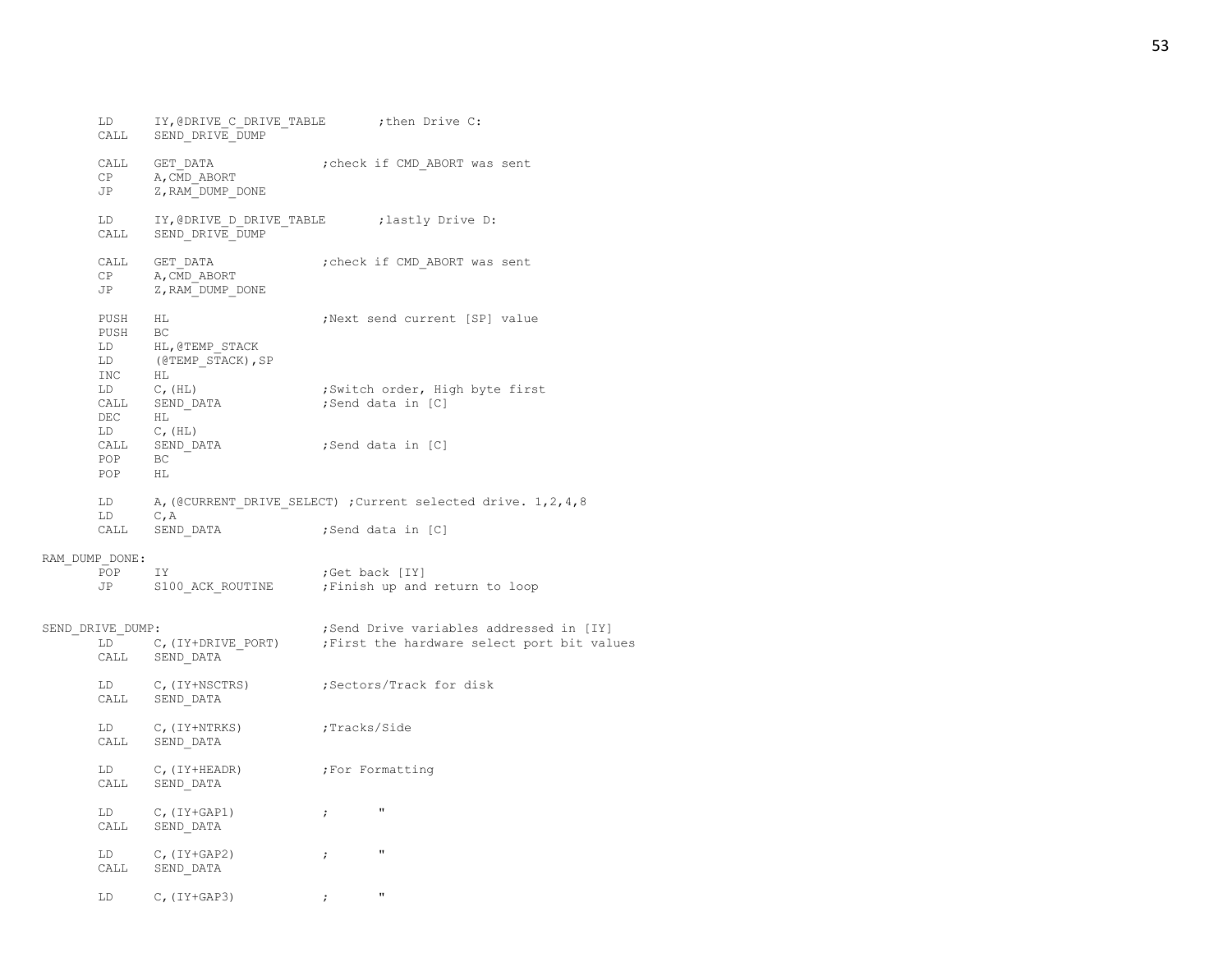CALL SEND\_DATA LD  $C$ ,  $(IY+GAP4)$  ; " CALL SEND\_DATA LD C, (IY+GAP4R) ; " CALL SEND\_DATA LD C, (IY+SEC SIZE FLAG) ;0=128 Byte sectors, 1 = 256, 2 = 512, 4=1024 Byte sectors CALL SEND\_DATA LD C,(IY+GAP\_FILL\_CHAR) ;Byte used in disk formating CALL SEND\_DATA LD C, (IY+DATA\_FILL\_CHAR) ; " " " " CALL SEND\_DATA LD C,(IY+SPECIAL FLAG) ;Flag byte for cases where after formatting disk need to be initilized. Normally 0, CPM86 FLAG = 1 CALL SEND\_DATA LD C, (IY+SEC SKEW TABLE+1) ; High address of sector skew table CALL SEND\_DATA LD C, (IY+SEC SKEW TABLE) ;Low address of sector skew table CALL SEND\_DATA LD C, (IY+FORMAT\_NUM) ;Each format will have a unique number in the table list below. CALL SEND\_DATA LD C, (IY+SYS TRKS) ;How many tracks for system (usually 2 for 8-inch disks) CALL SEND\_DATA LD C,(IY+SEC\_SIZE\_BYTES+1) ;Two Bytes. (128,256,512 or 1024) CALL SEND\_DATA LD C, (IY+SEC SIZE BYTES) CALL SEND\_DATA LD C,(IY+TRACK\_SIZE+1) ;Two Bytes. Track size (in bytes) of that disks format CALL SEND\_DATA LD C, (IY+TRACK SIZE) CALL SEND\_DATA ;Now get CPM/DOS data storage values LD C,(IY+DRIVE TRACK) ;Current CPM requested Track CALL SEND\_DATA LD C, (IY+DRIVE SECTOR) ;Current CPM requested Sector CALL SEND\_DATA LD C, (IY+DRIVE SS DS FLAG) ; Current CPM requested Side Flag CALL SEND\_DATA RET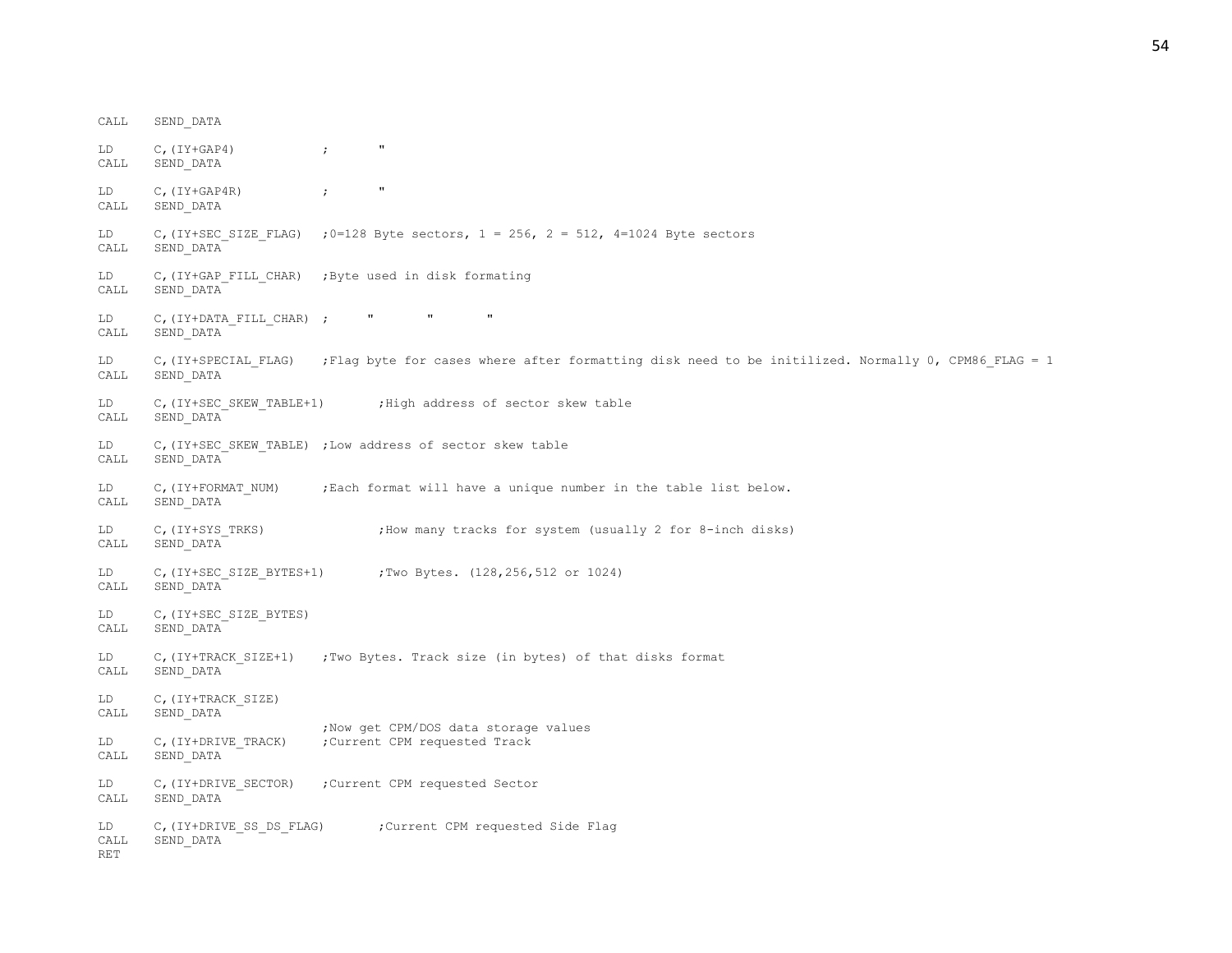;--------------- Send Test string back to S-100 system expalining the error codes

| SEND ERRORS STRING:<br>CALL              | GET DATA                                                                       | ;Send back an error string for last ZFDC board error #<br>; check if CMD ABORT was sent |
|------------------------------------------|--------------------------------------------------------------------------------|-----------------------------------------------------------------------------------------|
| CP<br><b>JR</b>                          | A, CMD ABORT<br>Z, STRING DONE                                                 |                                                                                         |
| CP<br>JR<br>LD                           | A, CMD RANGE ERR<br>C, RANGE OK<br>A, CMD RANGE ERR                            | ;See if we are within range                                                             |
| RANGE OK:                                |                                                                                |                                                                                         |
| LD.<br>ADD<br>ADD<br>LD<br>INC           | HL, ERROR TBL<br>A, A<br>A, L<br>L, A<br>$LD \tA, (HL)$<br>HL HL<br>LD H, (HL) | ; Point to start of Table Pointers<br>; X2                                              |
| LD                                       | L, A                                                                           | ; [HL] Now contains pointer to error string                                             |
| MORE STRING:<br>LD.<br>OR<br>JR DE<br>LD | $A$ , $(HL)$<br>A, A<br>Z, STRING DONE<br>C, A                                 | Get character;<br>;0 at end of string                                                   |
| CALL<br>INC<br>JR                        | SEND DATA<br>HL.<br>MORE STRING                                                | ;Send data back to S-100 system                                                         |
| STRING DONE:                             |                                                                                |                                                                                         |
| LD<br>JP                                 | C, NO ERRORS FLAG<br>S100 ACK ROUTINE                                          |                                                                                         |

;=================== Support Routines =================================================

; WD2793 WAIT, just waits for the WD2793 chip to go not busy, or it times out. ; IF, not busy it then checks the WD2793 status register against the error mask bits in [D] ; Returns Z if no errors, NZ & 0FFH in [A] if Timeout, else Masked status error bits in [A].

## WD2793\_WAIT:

|            | CALL | DELAY 30uS         | ; We need to delay 30uS, previous command may have been an output to CMD port |
|------------|------|--------------------|-------------------------------------------------------------------------------|
|            | LD   | BC, 0              | ; been an output to CMD port                                                  |
|            | LD   | E, STATUS DELAY    | ; Timeout, (about 5 seconds)                                                  |
| WAIT 1: IN |      | A, (WD2793 STATUS) | ; Wait until chip is not busy                                                 |
|            | BIT. | 0, A               | Check Busy bit,                                                               |
|            | JR   | Z, CHECK STATUS    | ;Z flag set if OK                                                             |
|            | DJNZ | WAIT 1             | :Try for ~0.5 seconds                                                         |
|            | DEC  | В                  | ; Reset B to OFFH                                                             |
|            | DEC. | C                  |                                                                               |
|            | JR   | NZ, WAIT 1         |                                                                               |
|            | DEC  | B                  | :Reset B to OFFH                                                              |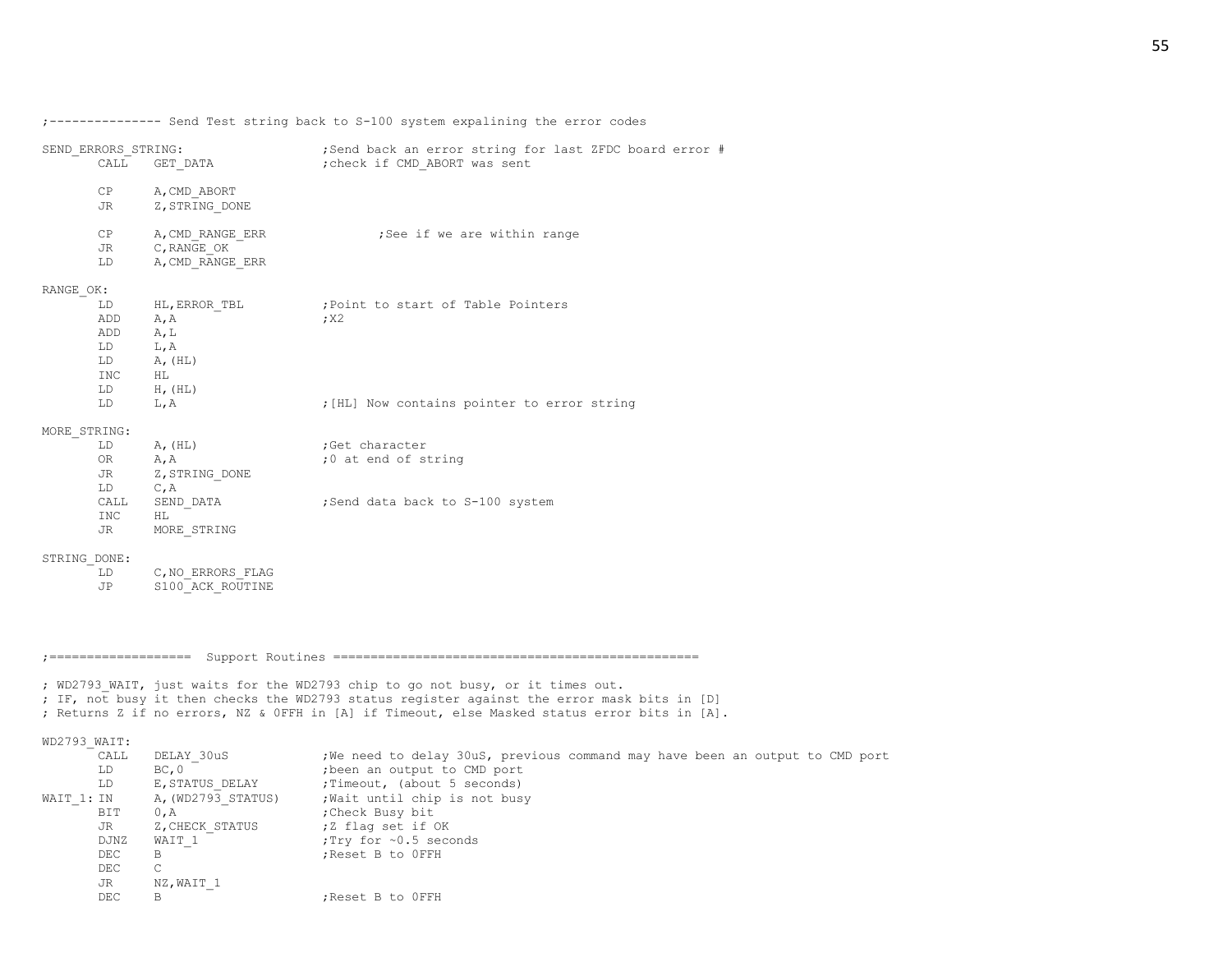| DEC           |            |                                                                 |  |  |  |
|---------------|------------|-----------------------------------------------------------------|--|--|--|
| DEC           | F.         |                                                                 |  |  |  |
| JR            | NZ, WAIT 1 |                                                                 |  |  |  |
| XOR           | Α          |                                                                 |  |  |  |
| DEC           | Α          |                                                                 |  |  |  |
| RET           |            | Return NZ flag set if timeout, OFFH in [A]                      |  |  |  |
| CHECK STATUS: |            |                                                                 |  |  |  |
| AND           | A, D       | ; Check against mask error bits for this command (I, II or III) |  |  |  |
| RET           |            |                                                                 |  |  |  |
|               |            |                                                                 |  |  |  |

; General ERROR reporting/ACK byte back to S-100 System.

S100\_ACK\_ROUTINE: LD A,C PUSH AF LD (@CURRENT ACK), A ; Store it here also OR A,A CALL NZ, DisplayACK ;If in display mode also show CMD ACK data POP AF CP A, NO ERRORS FLAG JR Z, ACK1 CALL SEND DATA ;Send back ERROR CODE to S-100 System XOR A 7 (2008); Return NZ Flag set = Errors DEC A RET ACK1: CALL SEND DATA ;Send back NO ERRORS CODE to S-100 System XOR A ;Return Z Flag set = NO Errors RET ; ================== Main routine to get data a data byte in [A] from S-100 System via PIO #1 Port B INPUT INTS:  $\qquad \qquad$  ;Input INT routine (Data FROM S-100 System) when data arrives DI **interval in the set of the set of the set of the set of the set of the set of the set of the set of the set of the set of the set of the set of the set of the set of the set of the set of the set of the set of the set** EX AF,AF' XOR a,a DEC a LD (@IN\_DATA\_FLAG),a ;0FFH in flag to indicate we have data in port B for GET\_DATA below EX AF, AF' ; Switch back to [A] EI  $;$ Must turn back on for OUTPUT INTS (see below) RETI ;Note PIO is an automatic NON-EOI type of device, this resets the ready line. GET\_DATA: CALL DIRECTION IN ;Set direction for input GET\_DATA1: LD A,(@IN\_DATA\_FLAG) ;<<<<<<<<< LOOP IF NOTHING >>>>>>>>> OR A,A JR Z,GET\_DATA1 ;Loop until we get something (>>> Add watchdog later <<<<) DI ;Don't want to INT's while here since we are resetting flag XOR A,A LD (@IN\_DATA\_FLAG),A ;Set flag to 0. Will go to 0FFH with new data comming in from S100 side (INPUT\_INTS)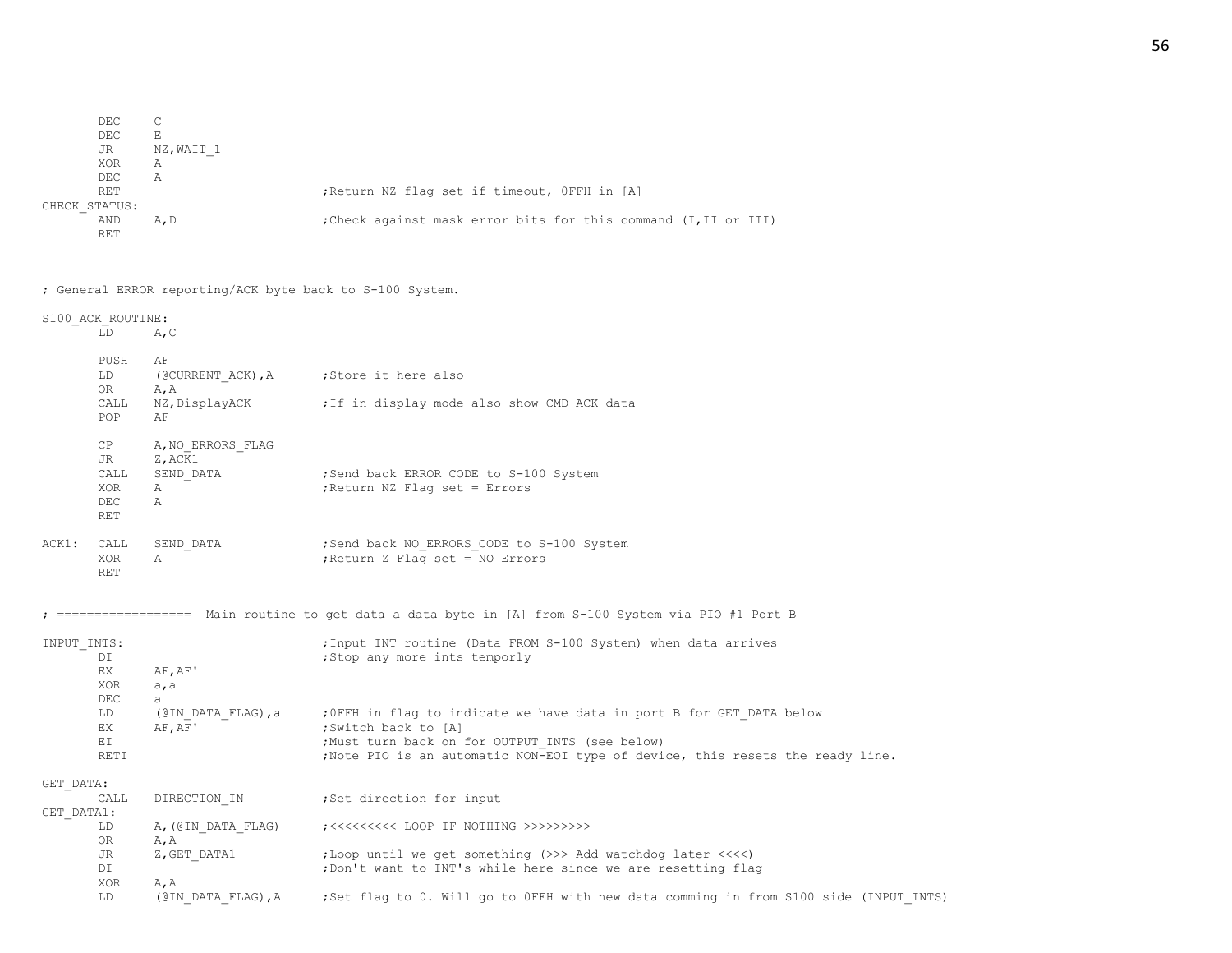| ΙN<br>ΕI<br><b>RET</b> | A, (PIO1 DATA B)     | Get actual data (OK with above flag set because INT's still not active<br>; Now allow another INT, if more data is to be gotten or sent to S100 side     |
|------------------------|----------------------|----------------------------------------------------------------------------------------------------------------------------------------------------------|
|                        |                      | ================ Main routine to send data in [C] to S-100 System via PIO #1 Port A                                                                      |
| OUTPUT INTS:<br>DI     |                      | Note. Int is generated AFTER data is actully recieved on S100 side (not when placed in the PIO);                                                         |
| EX                     | AF, AF'              | ;Switch to [A']                                                                                                                                          |
| XOR                    | a, a                 |                                                                                                                                                          |
| LD                     | (@OUT DATA FLAG), a  | Flag data has been recieved by S100 system. Put OH because all RAM is initilized to OH;                                                                  |
| EX                     | AF, AF'              | ;Switch back to [A]                                                                                                                                      |
| ΕI                     |                      | ;Must be on for INPUT INTS                                                                                                                               |
| RETI                   |                      | ; Note PIO is an automatic NON-EOI type of device.                                                                                                       |
| SEND DATA:             |                      | ; VIP --- Flags must be returned unchanged for SEND DATA!<br>; Send byte of data to S-100 Bus. WAIT - UNTIL acknowledged!                                |
| PUSH                   | ΑF                   | ;Save Flags                                                                                                                                              |
| CALL                   | DIRECTION OUT        | ;Set direction for output                                                                                                                                |
| DI<br>XOR              | A, A                 | ; Don't want to INT's while here since we are resetting a flag                                                                                           |
| DEC                    | Α                    |                                                                                                                                                          |
| LD                     | (@OUT DATA FLAG), A  | Set flag to OFFH. Will go to 0 when byte is recieved on the S100 side, see (INPUT INTS) below;                                                           |
| LD                     | A, C                 | ; Remember data always in [C]!                                                                                                                           |
| OUT                    | $(PIO1$ DATA A), A   | First put it in output port,                                                                                                                             |
| ΕI                     |                      | ; Allow INT's back on                                                                                                                                    |
| XOR                    | A, A                 |                                                                                                                                                          |
| LD                     | (@WAIT FLAG), A      | ; To avoid the ZFDC getting hung up waiting for the S-100 system to acknowledge                                                                          |
| SEND DATA1:            |                      | ; a sent data byte from here, put in a timeout loop.                                                                                                     |
| LD<br>INC              | A, (@WAIT FLAG)<br>Α | ; Note if @WAIT_FLAG is ever OFFH, then SEND_DATA timed out                                                                                              |
| JR                     | Z, SEND ABORT        | $;0,1,2,3$ FFH, ->0                                                                                                                                      |
| LD                     | (@WAIT FLAG), A      |                                                                                                                                                          |
| LD                     | A, (@OUT_DATA_FLAG)  | ; Wait until S-100 signals it has actully recieved the data                                                                                              |
| 0R                     | A, A                 |                                                                                                                                                          |
| JR                     | NZ, SEND DATA1       | ; Previous byte not yet recieved by S100 system ---- so wait!                                                                                            |
| CALL                   | DIRECTION IN         | ; Back to default IN mode -- no matter what                                                                                                              |
| POP                    | ΑF                   | ; Important, some routines count on [AF] being unchanged                                                                                                 |
| RET                    |                      | A hangup here usually occours because the S-100 recieving end expected<br>; less data that the ZFDC sent, so the extra data (or "S100 ACK ROUTINE" byte) |
| SEND ABORT:            |                      | ; is never recieved/acknowledged correctly.                                                                                                              |
| LD                     | A, OEEH              | ; Flag to let user know (Note for a properly written BIOS this should never occour)                                                                      |
| CALL                   | DisplayHEX 01        |                                                                                                                                                          |
| LD                     | A, OE1H              | ; Flag to let user know (Note for a properly written BIOS this should never occour)                                                                      |
| CALL                   | DisplayHEX 23        |                                                                                                                                                          |
| CALL                   | DELAY 1S             | ; Allow time to show info                                                                                                                                |
| CALL                   | DIRECTION IN         | ; Back to default IN mode -- no matter what                                                                                                              |
| POP<br>RET             | ΑF                   | ; Important, some routines count on [AF] being unchanged                                                                                                 |
| DIRECTION IN:          |                      | ;Set Direction flag to input                                                                                                                             |
| PUSH                   | ΑF                   |                                                                                                                                                          |
| ΙN                     | A, (PIO2 DATA B)     | Flag to S-100 system the board is now in input mode                                                                                                      |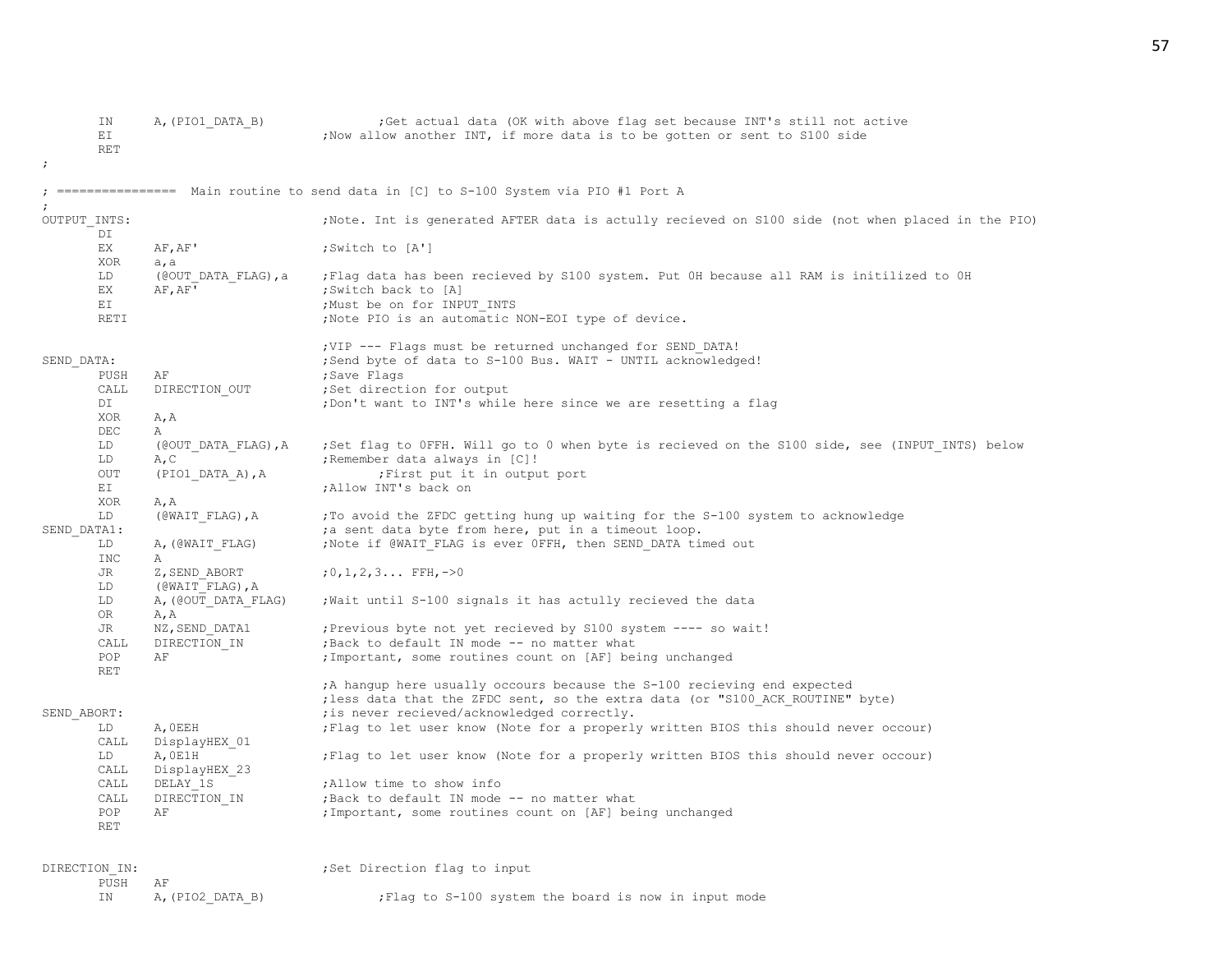| RES<br>OUT<br>POP<br>RET               | DIRECTION BIT, A<br>(PIO2 DATA B), A<br>AF                        | ;Low for input mode                                                              |
|----------------------------------------|-------------------------------------------------------------------|----------------------------------------------------------------------------------|
| DIRECTION OUT:<br>PUSH                 | ΑF                                                                | ;Set Direction flag to output                                                    |
| ΙN<br>SET<br>OUT<br>POP<br>RET         | A, (PIO2 DATA B)<br>DIRECTION BIT, A<br>$(PIO2_DATA_B)$ , A<br>ΑF | ; Flag to S-100 system the board is now in output mode<br>; High for output mode |
| DisplayTrack:<br>LD<br>OR              | A, (@DEBUG FLAG)<br>A, A                                          | ; Display the current Track register of the WD2793<br>; Are we in dubug mode?    |
| RET<br>ΙN<br>CALL<br><b>RET</b>        | ΝZ<br>A, (WD2793 TRACK)<br>DisplayHEX 01                          | ; If so skip display                                                             |
| DisplayCMD:<br>LD<br>CALL<br>RET       | A, (@CURRENT CMD)<br>DisplayHEX 01                                |                                                                                  |
| DisplayHEX 01:<br>PUSH                 | ΑF<br>BC                                                          | ; Shortcut to immediatly dump [A] on Track TILs<br>; Change nothing              |
| PUSH<br>PUSH<br>AND<br>LD<br>OR        | ΑF<br>A, OFH<br>B, 11010000B<br>A, B                              | ;Do Low Nibble first<br>;Get low byte first<br>;To lower strobe for TIL 1        |
| OUT<br>LD<br>0R                        | PIO2 DATA A, A<br>B, 11110000B<br>A, B                            | ; Raise strobe for TIL 1                                                         |
| OUT                                    | PIO2 DATA A, A                                                    | ;Data locked into TIL 1                                                          |
| POP<br>RRA<br>RRA<br><b>RRA</b><br>RRA | AF                                                                | ; Get back stored [A], High Nibble                                               |
| AND<br>LD<br>OR<br>OUT                 | A, OFH<br>B, 11100000B<br>A, B<br>PIO2 DATA A, A                  | ;To lower strobe for TIL 0                                                       |
| LD<br>0R                               | B, 11110000B<br>A, B                                              | Raise strobe for TIL 0                                                           |
| OUT<br>POP<br>POP<br>RET               | PIO2 DATA A, A<br>ВC<br>AF                                        | ;Data locked into TIL 0                                                          |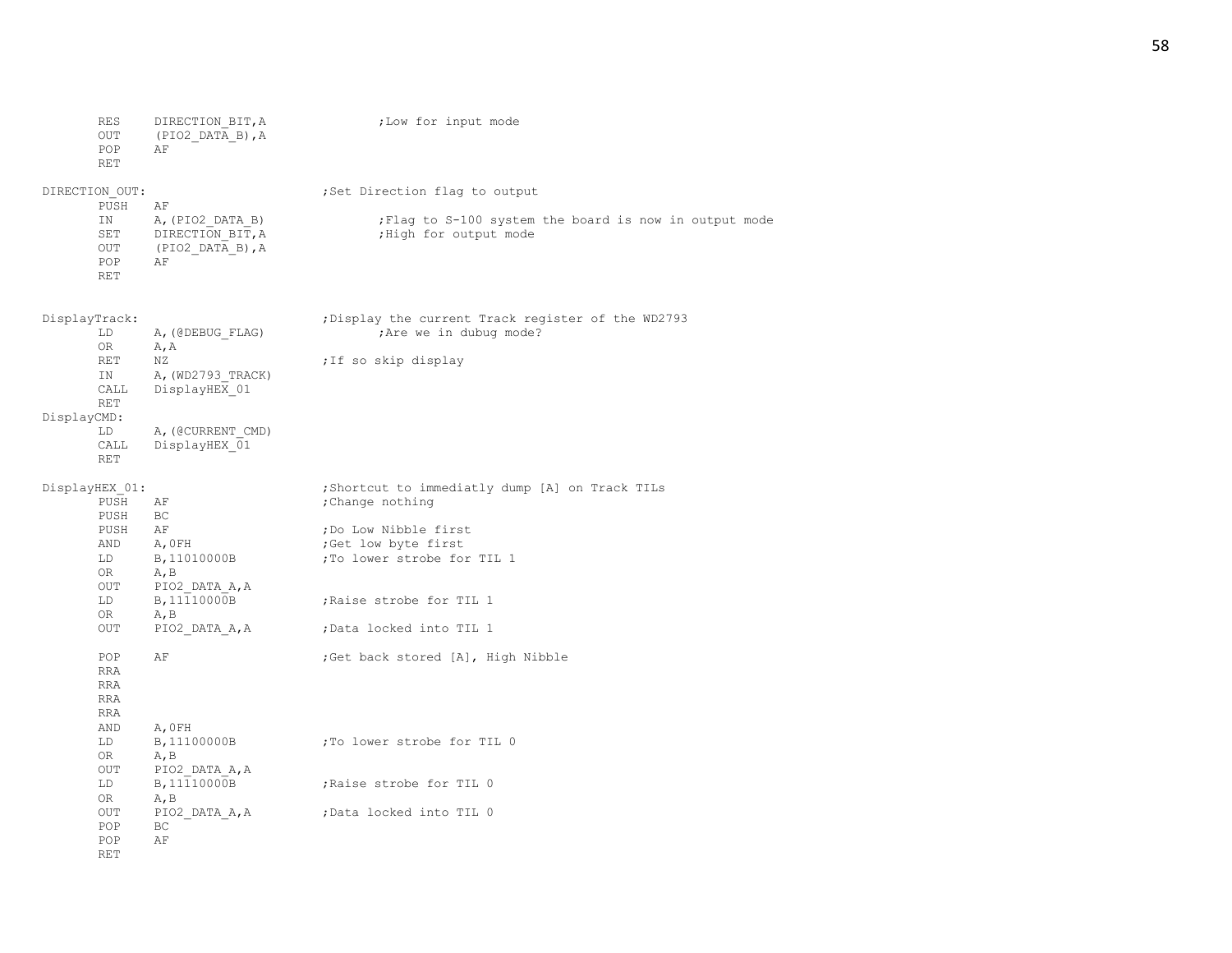| DisplaySector:<br>LD<br>ΟR<br><b>RET</b><br>ΙN<br>CALL<br>RET<br>DisplayACK:<br>LD<br>CALL<br>RET | A, (@DEBUG FLAG)<br>A, A<br>NZ<br>A, (WD2793 SECTOR)<br>DisplayHEX 23<br>A, (@CURRENT ACK)<br>DisplayHEX 23 | ; Display the current Sector register of the WD2793<br>; Are we in dubug mode? If so skip<br>; if so skip display                                        |
|---------------------------------------------------------------------------------------------------|-------------------------------------------------------------------------------------------------------------|----------------------------------------------------------------------------------------------------------------------------------------------------------|
| DisplayHEX_23:<br>PUSH<br>PUSH<br>PUSH<br>AND<br>LD<br>OR<br>OUT<br>LD                            | ΑF<br>ВC<br>ΑF<br>A, OFH<br>B,01110000B<br>$A$ , $B$<br>PIO2 DATA A, A<br>B, 11110000B                      | ; Shortcut to immediatly dump [A] on Sector TILs<br>; Change nothing<br>;Get low Nibble first<br>; To lower strobe for TIL 1<br>; Raise strobe for TIL 1 |
| 0R<br>OUT                                                                                         | A, B<br>PIO2 DATA A, A                                                                                      | ;Data locked into TIL 1                                                                                                                                  |
| POP<br><b>RRA</b><br><b>RRA</b><br><b>RRA</b><br><b>RRA</b><br>AND                                | ΑF<br>A, OFH                                                                                                | ;Get back stored [A]                                                                                                                                     |
| LD<br>OR<br>OUT                                                                                   | B, 10110000B<br>A, B<br>PIO2 DATA A, A                                                                      | To lower strobe for TIL 0                                                                                                                                |
| LD<br>OR                                                                                          | B, 11110000B<br>A, B                                                                                        | , Raise strobe for TIL 0                                                                                                                                 |
| OUT<br>POP<br>POP<br><b>RET</b>                                                                   | PIO2 DATA A, A<br>BC.<br>ΑF                                                                                 | Data locked into TIL 0;                                                                                                                                  |
| DisplayDrive:<br>PUSH<br>PUSH                                                                     | ВC<br>AF                                                                                                    | ; Display current Drive on TIL #4<br>; Drive # can be from 0 to 3H in [A]                                                                                |
| ΙN<br>AND<br>LD<br>POP                                                                            | A, PIO2 DATA B<br>A, OFCH<br>C, A<br>ΑF                                                                     | Get current flags etc.                                                                                                                                   |
| AND<br>OR<br>OUT<br>POP<br><b>RET</b>                                                             | A, 3H<br>A, C<br>PIO2 DATA B, A<br>BC.                                                                      | ; Isolate lower 2 bits (drive selection bits)<br>;Add in other bits<br>;Data locked into TIL 3                                                           |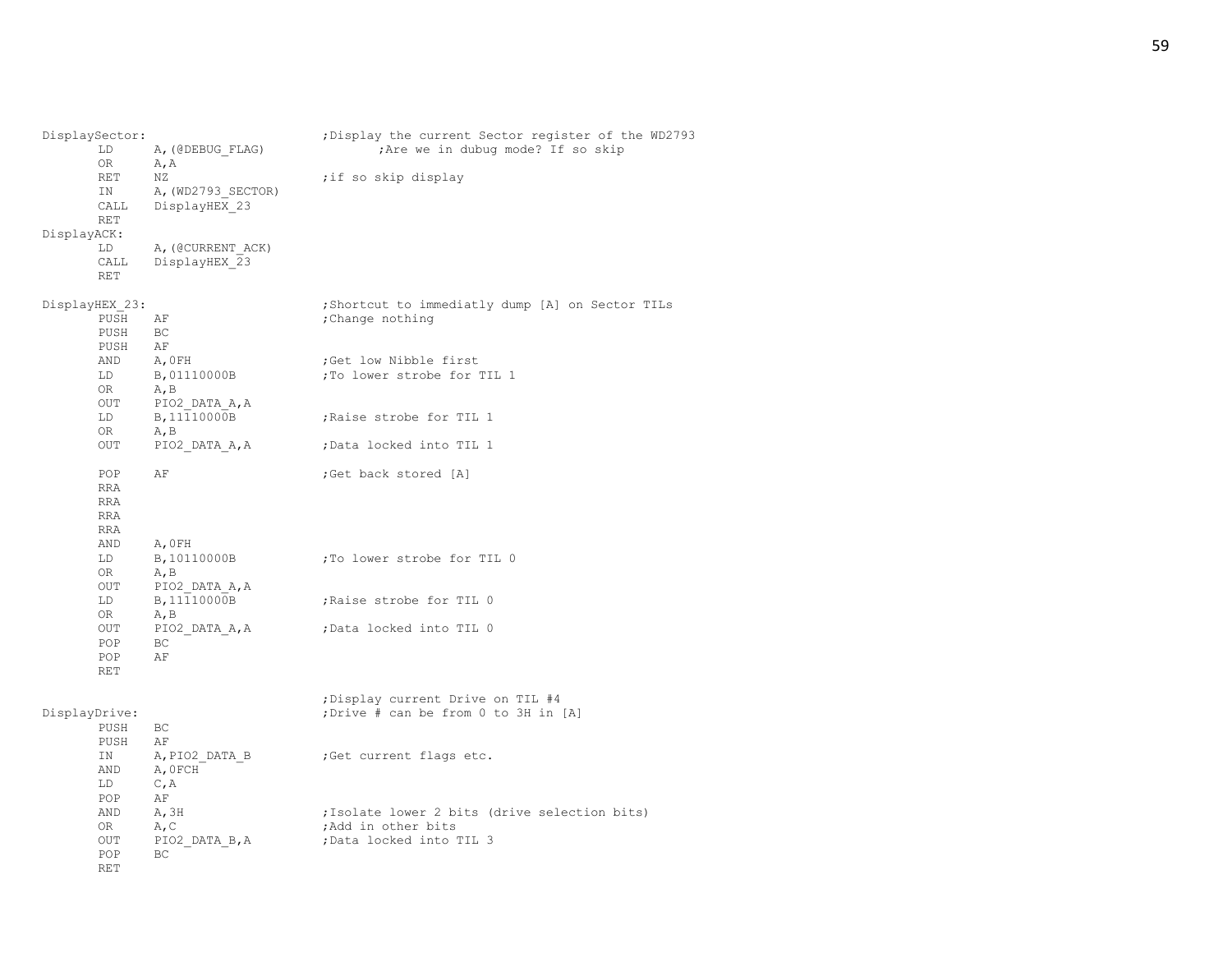; Turn ON the WD2795 INTRQ ints. Set the NMI jump address to the pointer in[HL] ; No registers changed

#### ON\_WD2793\_INTRQ:

| PUSH<br>LD       | ΑF<br>(@INTR ADDRESS), HL                             | : Put the NMI return address here      |
|------------------|-------------------------------------------------------|----------------------------------------|
| ΙN<br>SET<br>OUT | A, (PIO2 DATA B)<br>WD INTRQ BIT, A<br>PIO2 DATA B, A | ; Set WD2793 INTRO<br>send to hardware |
| POP<br>RET       | ΑF                                                    |                                        |

; Turn OFF the WD2793 INTRQ ints. Set the NMI jump address to the pointer in[HL] ; No registers changed

# OFF\_WD2793\_INTRQ:

| PUSH                                        | AF                                                        |                                                                                                                                                |
|---------------------------------------------|-----------------------------------------------------------|------------------------------------------------------------------------------------------------------------------------------------------------|
| IN<br>$\mathbb{RES}$<br><b>OUT</b>          | A, (PIO2 DATA B)<br>WD INTRQ BIT, A<br>PIO2 DATA B, A     | Reset WD2793 INTRQ                                                                                                                             |
| LD<br>LD<br>POP<br><b>RET</b><br>$\ddot{ }$ | HL, DEFAULT NMI<br>AF                                     | ;Put back the catch-all NMI trap in case there was an NMI/Watach-dog problem<br>(@INTR ADDRESS), HL ; Put the default NMI routine address here |
|                                             |                                                           |                                                                                                                                                |
| DELAY 30uS:                                 |                                                           | ; Very short Software time delay ~30 uSec @ 6MHZ (No registers changed)                                                                        |
| PUSH                                        | AF                                                        |                                                                                                                                                |
| LD                                          | A, 20H                                                    |                                                                                                                                                |
| WAIT_5: DEC                                 | Α                                                         |                                                                                                                                                |
| JR                                          | NZ, WAIT 5                                                |                                                                                                                                                |
| POP<br><b>RET</b>                           | AF                                                        |                                                                                                                                                |
|                                             | ; Software time delay for ROLL Hex display                |                                                                                                                                                |
| DELAY 100mS:                                |                                                           |                                                                                                                                                |
| PUSH                                        | ΑF                                                        |                                                                                                                                                |
| PUSH                                        | BC                                                        |                                                                                                                                                |
| LD                                          | BC,0005H                                                  | ;Delay adjust                                                                                                                                  |
| WAIT 6: DJNZ<br>$DEC$                       | WAIT 6<br>$\mathsf{C}$                                    |                                                                                                                                                |
| JR                                          | NZ, WAIT 6                                                |                                                                                                                                                |
| POP                                         | BC                                                        |                                                                                                                                                |
| POP                                         | ΑF                                                        |                                                                                                                                                |
| <b>RET</b>                                  |                                                           |                                                                                                                                                |
|                                             | ; Software time delay for waiting for board initilization |                                                                                                                                                |
| DELAY 200mS:                                |                                                           |                                                                                                                                                |
| PUSH<br>PUSH                                | AF<br>ВC                                                  |                                                                                                                                                |
| LD                                          | BC, 0010H                                                 | ; Delay adjust                                                                                                                                 |
|                                             |                                                           |                                                                                                                                                |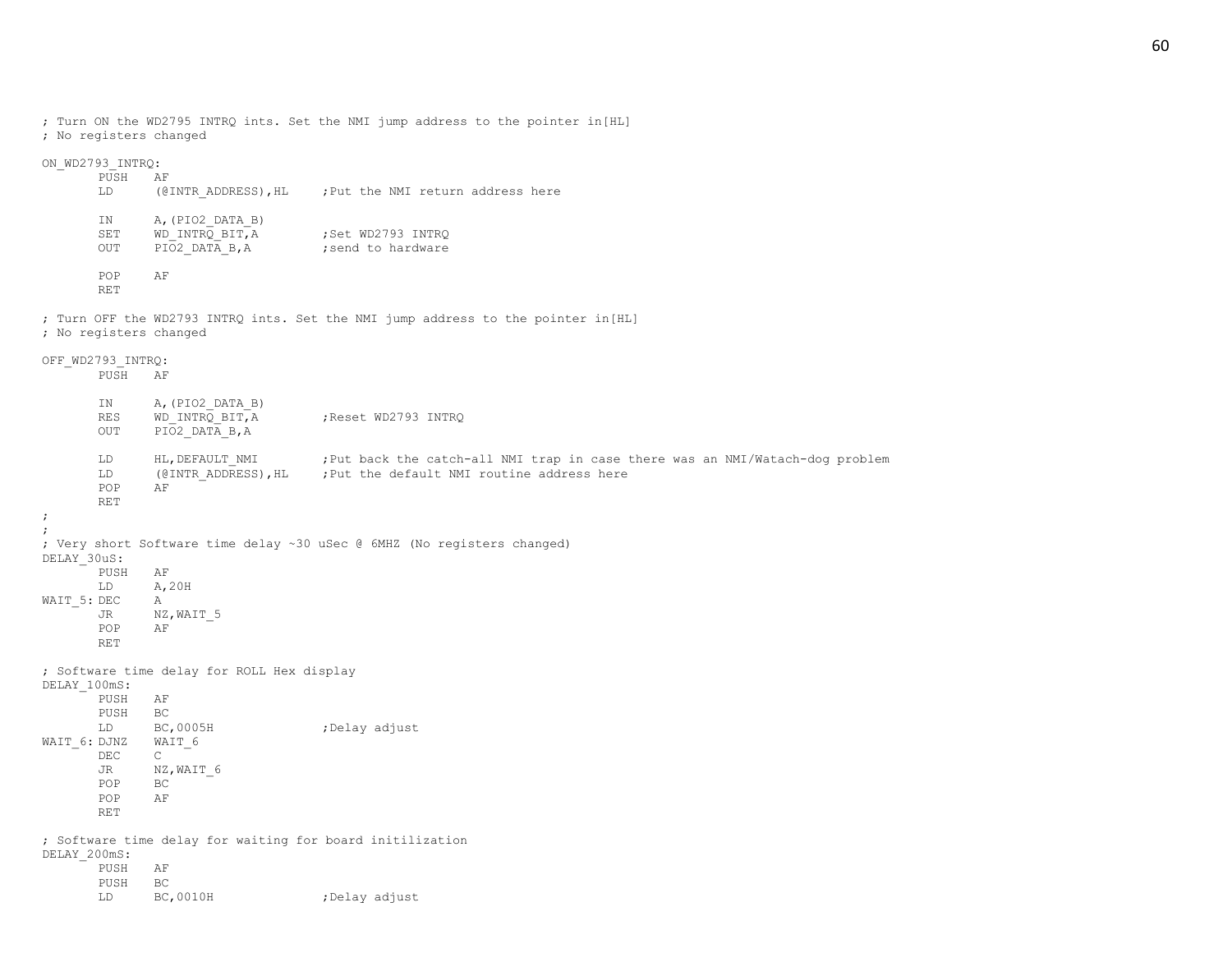WAIT 7: DJNZ WAIT 7 DEC C JR NZ, WAIT 7 POP BC POP AF RET ; Software time delay ~1 Sec @ 6MHZ DELAY\_1S: PUSH AF PUSH BC LD A,2H LD BC,0 ;Delay LD E,4 ; Timeout, (about 1 second @ 6 MHz)<br>WAIT 4: DJNZ WAIT 4 ; Delay for ~0.5 seconds ;Delay for ~0.5 seconds DEC B  $\overline{B}$  ; Reset B to OFFH  $$\tt{JR}$$  $\mathcal{C}$ NZ, WAIT 4 DEC A JR NZ, WAIT 4 POP BC POP AF RET ; Software time delay ~2 Sec @ 6MHZ DELAY\_2S: PUSH AF PUSH BC LD A,10H LD BC, 0 ;Delay  $LD$   $E, 4$  ;Timeout, (about 2 seconds  $E$  6 MHz) WAIT 3: DJNZ WAIT 3 ;Delay for ~0.5 seconds DEC B ;Reset B to OFFH DEC C JR NZ, WAIT 3 DEC A JR NZ, WAIT 3 POP BC POP AF RET ; Use Sector Display to display debug info of what is in [A] DEBUG: PUSH BC PUSH DE PUSH HL Call DisplayHEX\_23 POP HL POP DE<br>POP BC POP RET ;-------------------------- Internal Zapple like monitor. Used for debugging. ----------------- ; NOTE TABLE MUST BE WITHIN 0-FFH BOUNDRY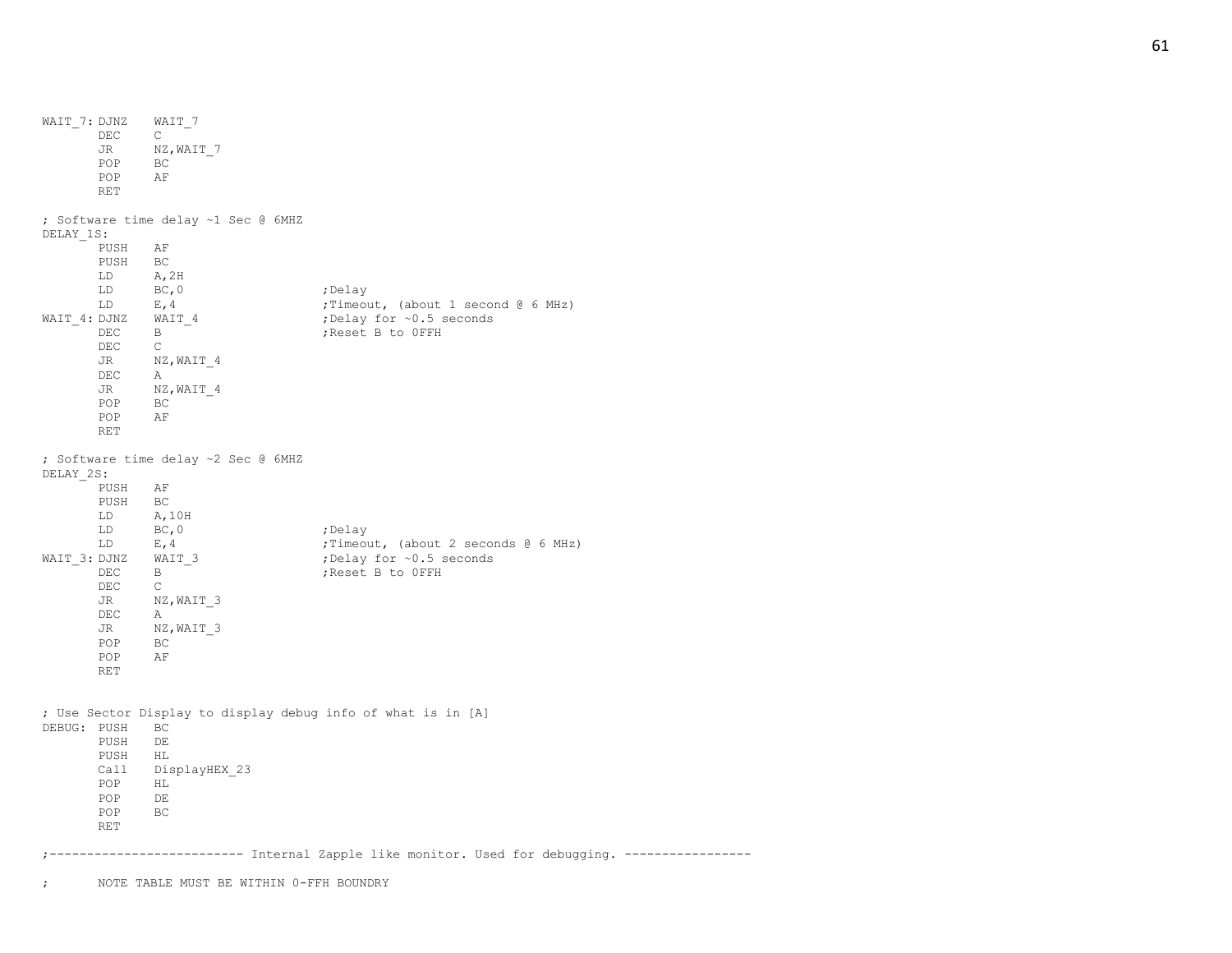|                           |         | TBL ORGEQU (\$ & OFFOOH) + 100H<br>ORG TBL ORG                                                                                                                                                                                                                       |                                                          |                                                                                                                                                                |
|---------------------------|---------|----------------------------------------------------------------------------------------------------------------------------------------------------------------------------------------------------------------------------------------------------------------------|----------------------------------------------------------|----------------------------------------------------------------------------------------------------------------------------------------------------------------|
|                           |         |                                                                                                                                                                                                                                                                      |                                                          |                                                                                                                                                                |
|                           |         | ; MONITOR COMMAND BRANCH TABLE                                                                                                                                                                                                                                       |                                                          |                                                                                                                                                                |
| TBL:                      |         | DW MEMMAP ; "A"<br>DW START                                                                                                                                                                                                                                          | ; "B"                                                    | DISPLAY A MAP OF MEMORY                                                                                                                                        |
|                           |         |                                                                                                                                                                                                                                                                      |                                                          |                                                                                                                                                                |
|                           |         |                                                                                                                                                                                                                                                                      |                                                          | DW START ; "C"<br>DW DISP ; "D" DISPLAY MEMORY (IN HEX & ASCII)<br>DW ECHO ; "E" ECHO CHAR IN TO CHAR OUT<br>"" FILL MEMORY WITH A CONSTANT                    |
|                           |         |                                                                                                                                                                                                                                                                      |                                                          |                                                                                                                                                                |
|                           |         |                                                                                                                                                                                                                                                                      |                                                          |                                                                                                                                                                |
|                           |         |                                                                                                                                                                                                                                                                      |                                                          |                                                                                                                                                                |
|                           |         |                                                                                                                                                                                                                                                                      |                                                          | DW GOTO ; "G" GO TO [ADDRESS]                                                                                                                                  |
|                           |         | DW MATH                                                                                                                                                                                                                                                              | , "H"<br>$\tau$ , $^{\rm m}$ I $^{\rm m}$                | HEX MATH (GIVES SUM & DIFFERENCE OF TWO NOS.)                                                                                                                  |
|                           |         | DW START                                                                                                                                                                                                                                                             |                                                          | DW RAMTEST ; "J" NON-DESTRUCTIVE MEMORY TEST                                                                                                                   |
|                           |         |                                                                                                                                                                                                                                                                      |                                                          | DISPLAY THE MENU                                                                                                                                               |
|                           |         | DW KCMD $; "K"$<br>DW START                                                                                                                                                                                                                                          | $\mathcal{G} = \{ \mathbf{I}^{\mathsf{T}} \mathbf{I} \}$ |                                                                                                                                                                |
|                           |         |                                                                                                                                                                                                                                                                      |                                                          |                                                                                                                                                                |
|                           |         | DW MOVE                                                                                                                                                                                                                                                              | ; " $M''$<br>; " $N''$                                   | MOVE BLOCK OF MEMORY (START, FINISH, DESTINATION)                                                                                                              |
|                           |         | DW START                                                                                                                                                                                                                                                             | ; "0"                                                    |                                                                                                                                                                |
|                           |         | DW START                                                                                                                                                                                                                                                             |                                                          |                                                                                                                                                                |
|                           |         |                                                                                                                                                                                                                                                                      |                                                          | $\begin{tabular}{lllllll} DW & \texttt{START} & & \texttt{; "P"} \\ DW & \texttt{QUERY} & & \texttt{; "Q"} & \texttt{QUERY PORT (IN OR OUT)} \\ \end{tabular}$ |
|                           |         |                                                                                                                                                                                                                                                                      |                                                          |                                                                                                                                                                |
|                           |         |                                                                                                                                                                                                                                                                      |                                                          | DW WD_REGS ; "R" READ WD2793 REGS                                                                                                                              |
|                           |         |                                                                                                                                                                                                                                                                      | $\mathfrak{z}$ = "T"                                     | DW SUBS $\qquad$ ; "S" SUBSTITUTE &/OR EXAMINE MEMORY                                                                                                          |
|                           | DW TYPE |                                                                                                                                                                                                                                                                      |                                                          | TYPE ASCII PRESENT IN MEMORY                                                                                                                                   |
|                           |         |                                                                                                                                                                                                                                                                      |                                                          | DW START ; "U"<br>DW VERIFY ; "V" COMPARE MEMORY<br>DW START ; "W"<br>NM START ; "W"                                                                           |
|                           |         |                                                                                                                                                                                                                                                                      |                                                          |                                                                                                                                                                |
|                           |         |                                                                                                                                                                                                                                                                      |                                                          |                                                                                                                                                                |
|                           |         |                                                                                                                                                                                                                                                                      |                                                          | DW SHOW REGS ; "X" DISPLAY Z80 Alt Register Set                                                                                                                |
|                           |         |                                                                                                                                                                                                                                                                      |                                                          | DW WHERE : "Y" FIND A SEQUENCE OF BYTES IN MEMORY                                                                                                              |
|                           |         |                                                                                                                                                                                                                                                                      |                                                          | DW SIZE ; "Z" FIND HIGHEST R/W RAM                                                                                                                             |
| MONTTOR:                  |         |                                                                                                                                                                                                                                                                      |                                                          |                                                                                                                                                                |
|                           |         | LD HL, MSG0                                                                                                                                                                                                                                                          |                                                          | ;Have a Stack, so we can use CALL                                                                                                                              |
|                           |         | $\verb CALL  = \verb TOMM $                                                                                                                                                                                                                                          |                                                          |                                                                                                                                                                |
|                           |         |                                                                                                                                                                                                                                                                      |                                                          |                                                                                                                                                                |
|                           |         | $\texttt{START:} \quad \texttt{LD} \qquad \quad \texttt{DE, START}$                                                                                                                                                                                                  |                                                          |                                                                                                                                                                |
|                           |         | PUSH DE                                                                                                                                                                                                                                                              |                                                          | ; EXTRA UNBALANCED POP & [DE] WOULD END UP IN [PC]                                                                                                             |
|                           |         |                                                                                                                                                                                                                                                                      |                                                          |                                                                                                                                                                |
|                           |         | $\begin{tabular}{ll} \multicolumn{2}{c}{\texttt{CALL}} & $\texttt{CRLF}$ \\ \multicolumn{2}{c}{\texttt{LD}} & $\texttt{C},\texttt{'}-!\textrm{ } \end{tabular}$                                                                                                      |                                                          |                                                                                                                                                                |
|                           |         |                                                                                                                                                                                                                                                                      |                                                          |                                                                                                                                                                |
|                           |         |                                                                                                                                                                                                                                                                      |                                                          |                                                                                                                                                                |
|                           |         | $\begin{tabular}{ll} \multicolumn{2}{c}{\texttt{CALL}} & \multicolumn{2}{c}{\texttt{SEND\_DATA}}\\ \multicolumn{2}{c}{\texttt{LD}} & \multicolumn{2}{c}{\texttt{C, '>}}\\ \multicolumn{2}{c}{\texttt{CALL}} & \multicolumn{2}{c}{\texttt{SEND\_DATA}} \end{tabular}$ |                                                          |                                                                                                                                                                |
| STARO: CALL TI<br>AND 7FH |         |                                                                                                                                                                                                                                                                      |                                                          | ; Main loop. Monitor will stay here until cmd.                                                                                                                 |
|                           |         |                                                                                                                                                                                                                                                                      |                                                          |                                                                                                                                                                |
|                           | JR      | Z, STARO                                                                                                                                                                                                                                                             |                                                          |                                                                                                                                                                |
|                           | CP      | ESC                                                                                                                                                                                                                                                                  |                                                          | ; Esc will abort monitor back to WD2793 Chip                                                                                                                   |
|                           | JP      | Z,LOOP                                                                                                                                                                                                                                                               |                                                          | ; <<<--- Back to main LOOP                                                                                                                                     |
|                           | SUB     | 41H                                                                                                                                                                                                                                                                  |                                                          |                                                                                                                                                                |
|                           | RET     | M                                                                                                                                                                                                                                                                    |                                                          |                                                                                                                                                                |
|                           | CP      | 1AH                                                                                                                                                                                                                                                                  |                                                          |                                                                                                                                                                |
|                           | RET     | NC                                                                                                                                                                                                                                                                   |                                                          |                                                                                                                                                                |
|                           | ADD     | <b>A</b> , A                                                                                                                                                                                                                                                         |                                                          |                                                                                                                                                                |
|                           | LD      | HL, TBL                                                                                                                                                                                                                                                              |                                                          |                                                                                                                                                                |
|                           | ADD     | A,L                                                                                                                                                                                                                                                                  |                                                          |                                                                                                                                                                |
|                           | LD.     | L, A                                                                                                                                                                                                                                                                 |                                                          |                                                                                                                                                                |
|                           |         |                                                                                                                                                                                                                                                                      |                                                          |                                                                                                                                                                |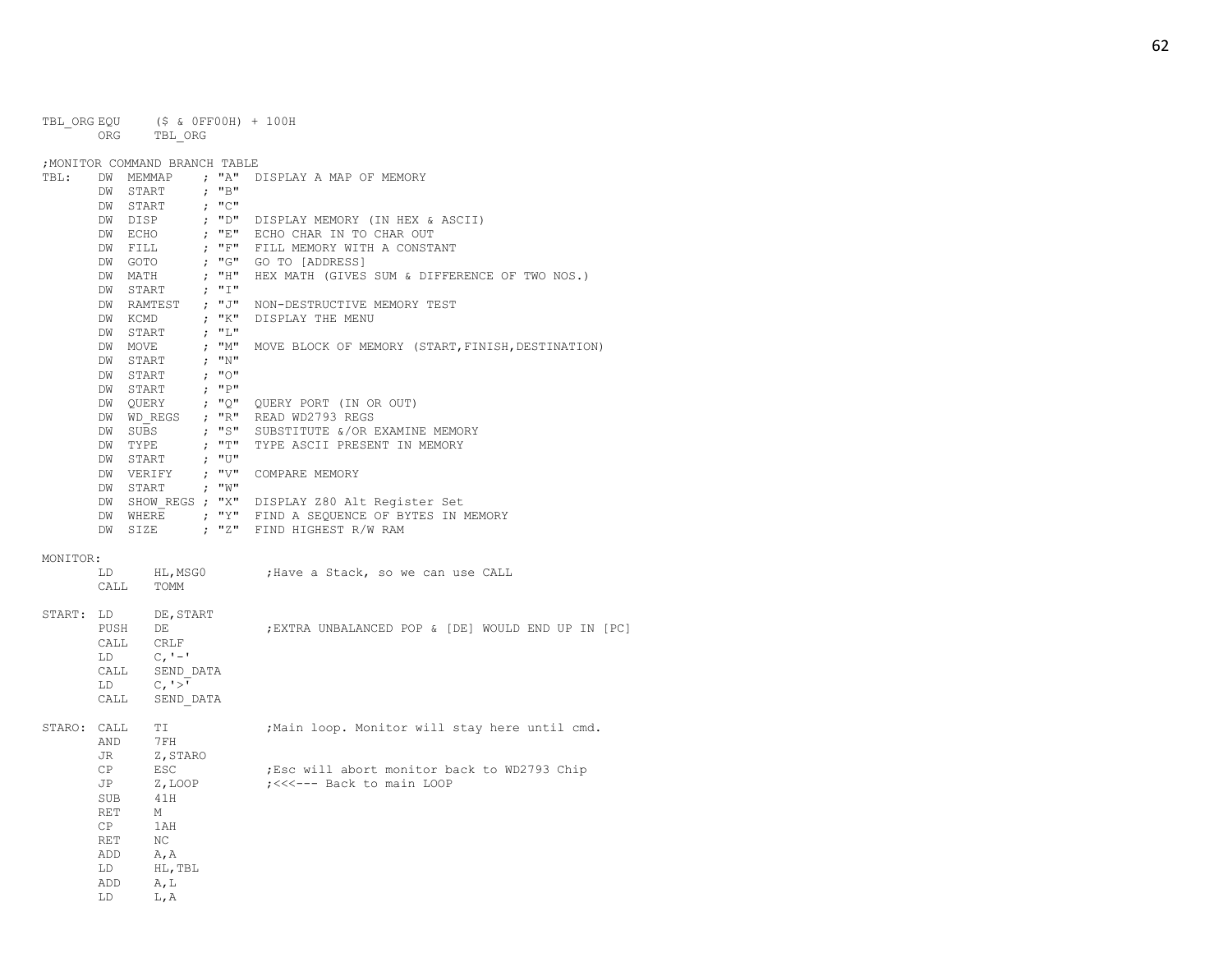LD A, (HL)<br>INC HL  $HL$ LD H,(HL) LD L,A LD C,02H JP (HL) ; JUMP TO COMMAND TABLE ;----- GO CARRY OUT COMMAND AND POP BACK TO START---------- ;SEND MESSAGE TO CONSOL MESSAGE IN [HL],LENGTH IN [B] TOM: LD C,(HL) INC HL CALL SEND\_DATA DJNZ TOM RET ; TOMM: LD A, (HL) ;A ROUTINE TO PRINT OUT A STRING @ [HL]<br>INC HL ; UP TO THE FIRST '\$'. HL ;UP TO THE FIRST '\$'. CP '\$' RET Z LD C,A CALL SEND\_DATA JR TOMM ; ;RESTORE SYSTEM AFTER ERROR ERROR: CALL MEMSIZ ;GET RAM AVAILABLE - WORKSPACE IN [HL] LD SP, HL ; SET STACK UP IN WORKSPACE AREA  $LD$   $C, '^{\star}$ ' CALL SEND\_DATA JP START ; ;PRINT HIGHEST MEMORY FROM BOTTOM SIZE: CALL MEMSIZ MEMSIZ ;RETURNS WITH [HL]= RAM AVAILABLE-WORKSPACE ; LFADR: CALL CRLF ; ;PRINT [HL] AND A SPACE HLSP: PUSH HL PUSH BC CALL LADR LD C,SPACE CALL SEND\_DATA POP BC POP HL RET ; ;PRINT A SPACE SF488: LD C,SPACE JP SEND\_DATA ; ;CONVERT HEX TO ASCII & PUT IT IN [C] CONV: AND 0FH ADD A,90H DAA ADC A,40H DAA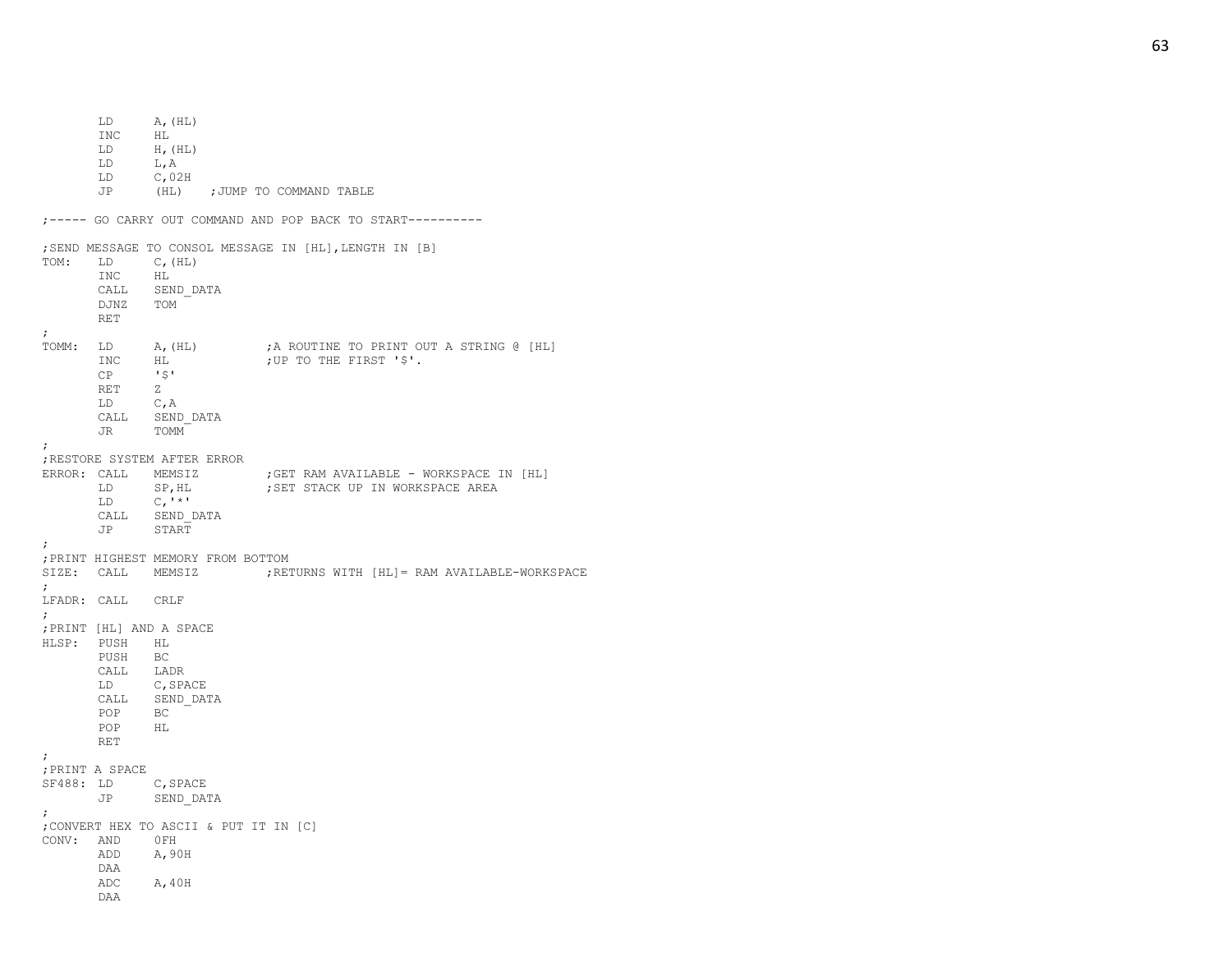LD C,A RET ; ;GET TWO PARAMETERS AND PUT THEM IN [HL] & [DE] THEN CRLF EXLF: CALL HEXSP POP DE POP HL ; ;SEND TO CONSOL CR/LF CRLF: PUSH BC LD C,LF CALL SEND\_DATA LD C,CR CALL SEND\_DATA  $POP$ RET ;; ;PUT THREE PARAMETERS IN [BC] [DE] [HL] THEN CR/LF EXPR3: INC C ; ALREADY HAD [C]=2 FROM START CALL HEXSP CALL CRLF POP BC POP DE  $POP$ RET ;GET ONE PARAMETER<br>EXPR1: LD C,01H EXPR1: LD HEXSP: LD HL,0000 EX0: CALL TI EX1: LD B, A CALL NIBBLE JR C,EX2X ADD HL,HL ADD HL,HL ADD HL,HL ADD HL,HL OR  $\mathbb L$ LD L,A JR EX0 EX2X: EX (SP), HL PUSH HL LD A,B CALL QCHK JR NC, SF560 DEC C RET Z SF560: JP NZ, ERROR DEC  $\mathbb{C}$ JR NZ,HEXSP RET EXF: LD C, 01H LD HL,0000H JR EX1 ;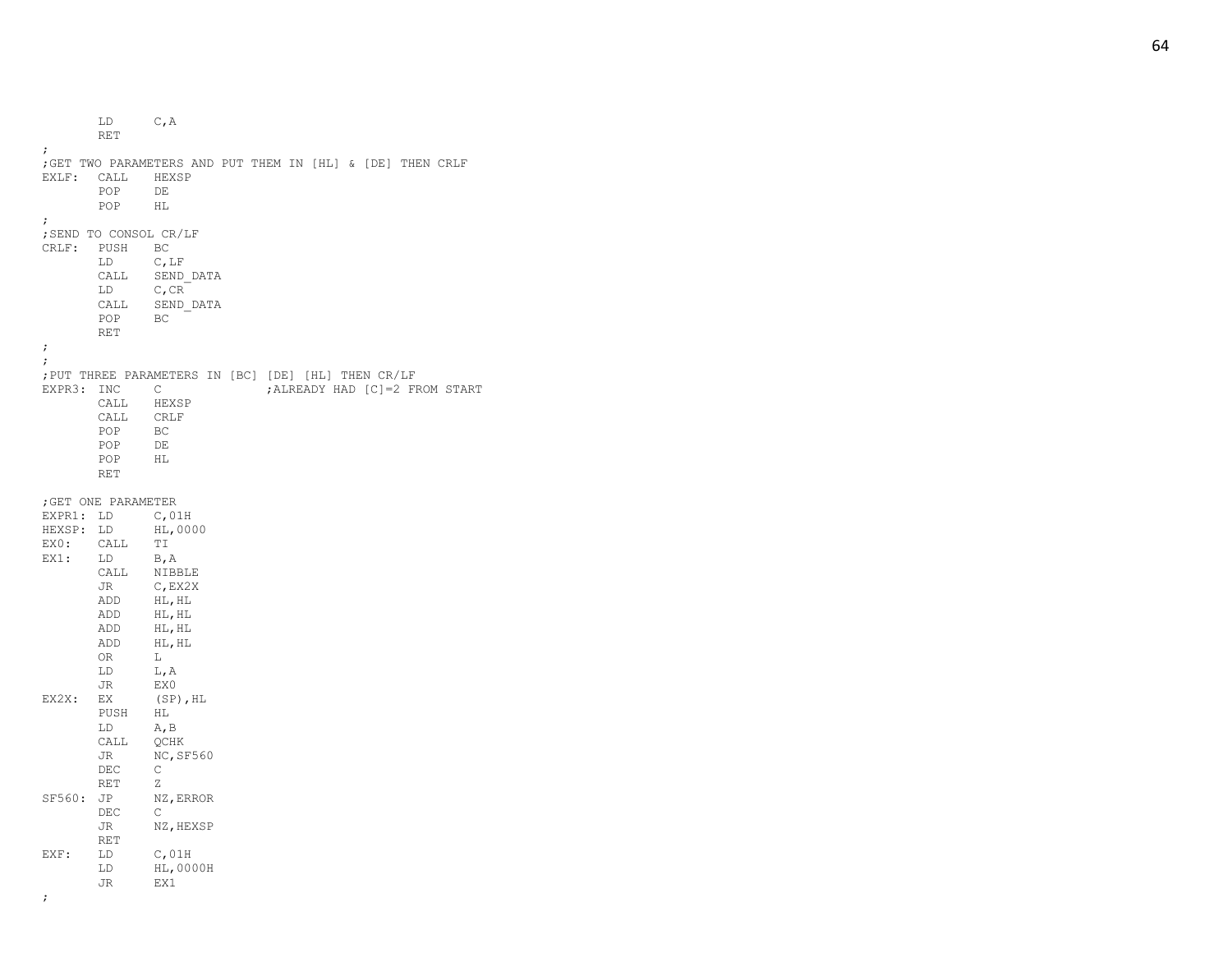|                           | HILOX: CALL<br>RET                                                                                                                                                                                                                                               | HILO<br>NC                                                    | ; RANGE TEST ROUTINE CARRY SET = RANGE EXCEEDED                    |
|---------------------------|------------------------------------------------------------------------------------------------------------------------------------------------------------------------------------------------------------------------------------------------------------------|---------------------------------------------------------------|--------------------------------------------------------------------|
|                           | POP<br>RET                                                                                                                                                                                                                                                       | DE                                                            | ; DROP ONE LEVEL BACK TO START                                     |
| HILO:<br>$\ddot{ }$       | INC<br>LD<br>OR<br>SCF<br>RET<br>LD<br>SUB<br>LD<br>SBC A, H<br><b>RET</b>                                                                                                                                                                                       | HL<br>A, H<br>$-L$<br>Z<br>A, E<br>L<br>A, D                  | ; RANGE CHECK SET CARRY IF [DE] = [HL]                             |
| LADR: LD                  | ; PRINT [HL] ON CONSOL<br>CALL<br>LD and the set of the set of the set of the set of the set of the set of the set of the set of the set of the set of the set of the set of the set of the set of the set of the set of the set of the set of the set of the se | A, H<br>LBYTE<br>A, L                                         |                                                                    |
|                           | LBYTE: PUSH AF<br>RRCA<br>RRCA<br>RRCA<br>RRCA                                                                                                                                                                                                                   |                                                               | ;Print [A] on Consol                                               |
|                           | CALL<br>POP                                                                                                                                                                                                                                                      | SF598<br>AF                                                   |                                                                    |
| SF598: CALL               |                                                                                                                                                                                                                                                                  | CONV<br>JP SEND DATA                                          | Return with ASCII in [C]                                           |
| $\ddot{ }$                |                                                                                                                                                                                                                                                                  | ; THE ERROR TO RESET THE STACK                                | ; THIS IS A CALLED ROUTINE USED TO CALCULATE TOP OF RAM IS USED BY |
|                           |                                                                                                                                                                                                                                                                  |                                                               |                                                                    |
| $\ddot{ }$                | MEMSIZ: PUSH BC                                                                                                                                                                                                                                                  |                                                               | ;SAVE [BC]                                                         |
| MEMSZ1: LD                | $MEMSZ2: LD$ $A, (HL)$                                                                                                                                                                                                                                           | HL, OFFFFH                                                    | START FROM THE TOP DOWN;                                           |
|                           | CPL<br>LD                                                                                                                                                                                                                                                        | $(HL)$ , $A$                                                  |                                                                    |
|                           | CP<br>CPL<br>LD<br>JP                                                                                                                                                                                                                                            | (HL)<br>$(HL)$ , A                                            | ; PUT BACK WHAT WAS THERE                                          |
|                           | DEC<br>JR                                                                                                                                                                                                                                                        | Z, GOTTOP<br>H<br>MEMSZ2                                      | TRY 100H BYTES LOWER<br>; KEEP LOOKING FOR RAM                     |
| GOTTOP: POP               | RET                                                                                                                                                                                                                                                              | BC                                                            | ; RESTORE [BC]                                                     |
| $\ddot{ }$<br>NIBBLE: SUB | RET<br>CP<br>CCF<br>RET<br>CP<br>CCF<br>RET<br>SUB                                                                                                                                                                                                               | 30H<br>$\mathbb{C}$<br>17H<br>$\mathbb{C}$<br>LF<br>NC<br>07H |                                                                    |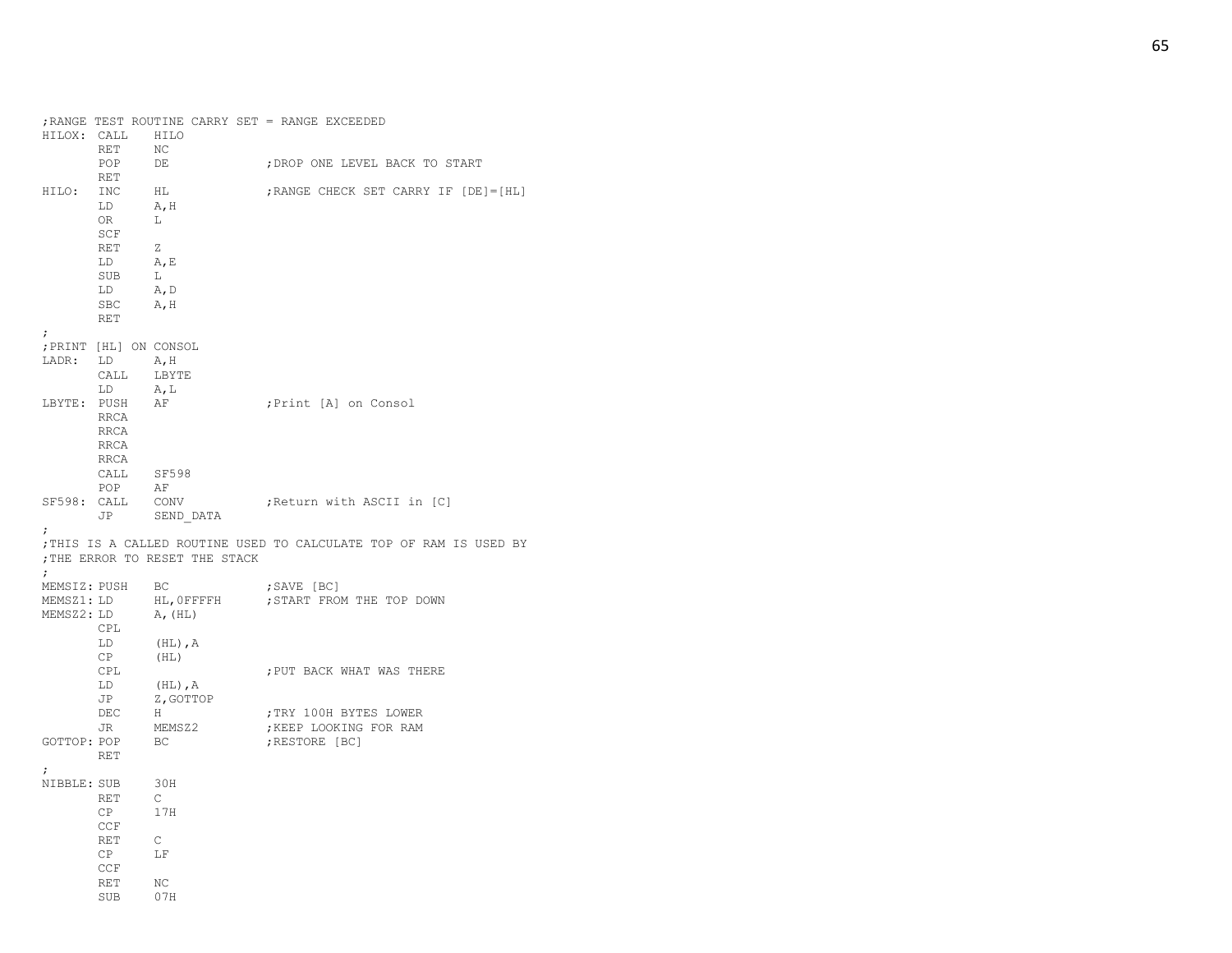CP LF RET ; COPCK: LD - ' CALL SEND\_DATA ; PCHK: CALL TI ; ;TEST FOR DELIMITERS ; QCHK: CP SPACE RET Z CP  $\qquad \qquad$ RET Z CR SCF RET Z CCF RET ; ;KEYBOARD HANDELING ROUTINE (WILL NOT ECHO CR/LF) ;IT CONVERTS LOWER CASE TO UPPER CASE FOR LOOKUP COMMANDS ;ALSO ^C WILL FORCE A JUMP TO START OF ZFDC CODE ;ALL OTHERE CHARACTERS ARE ECHOED ON CONSOL ; TI: CALL GET\_DATA<br>CP CR  $CP$ RET Z  $C - 40H$ -40H ;^C TO BOOT ZFDC EEPROM JP Z, ROM START PUSH BC LD C,A CALL SEND\_DATA LD A,C POP BC CP 40H  $;$  LC- $>$ UC RET C CP 7BH RET NC SF754: AND 5FH RET ; ZBITS: PUSH D E ;DISPLAY 8 BITS OF [A] PUSH BC LD E,A CALL BITS POP BC POP DE RET ; BITS: LD B, 08H ; DISPLAY 8 BITS OF [E] CALL SF488 SF76E: SLA E LD A,18H ADC A,A LD C,A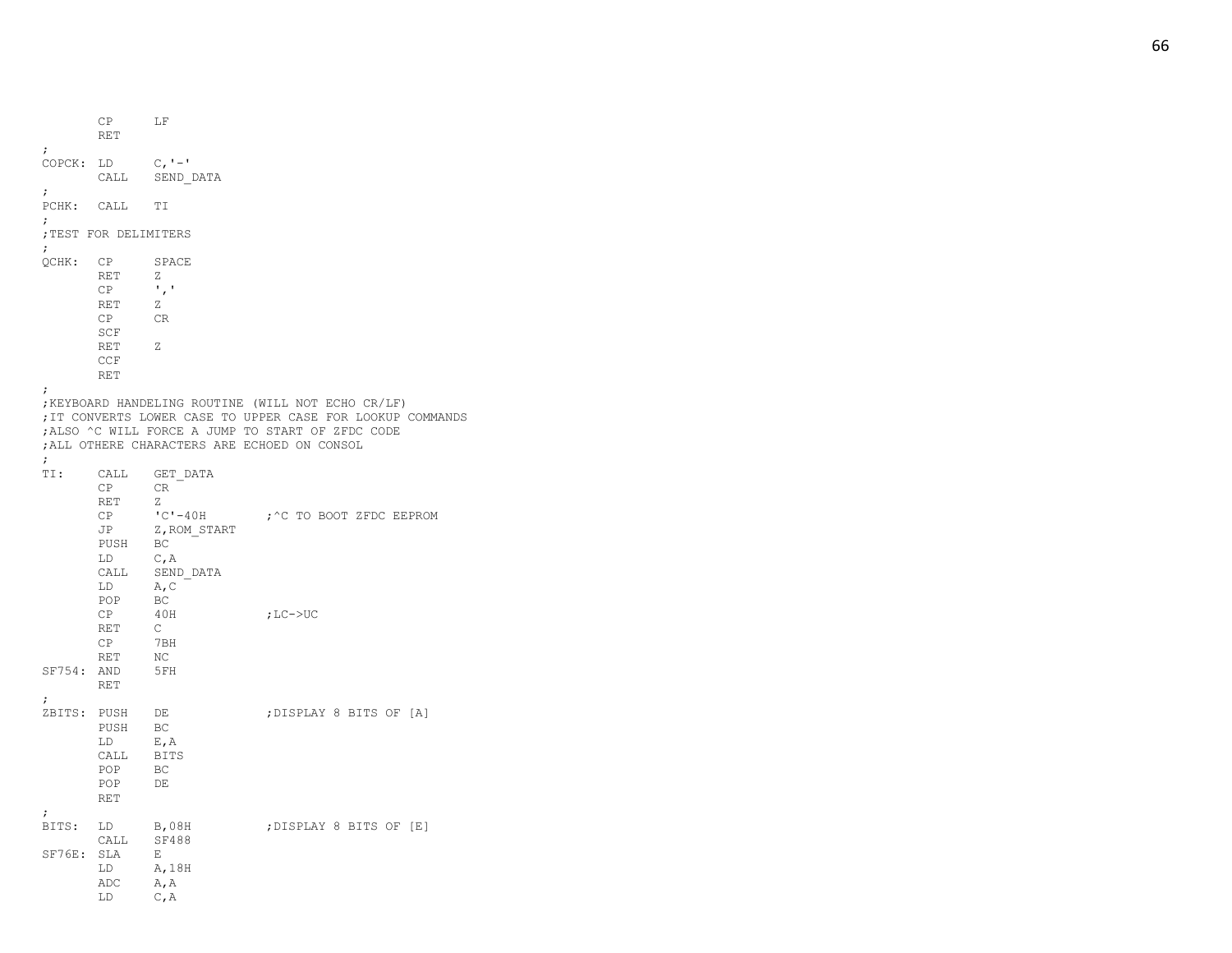|              | CALL<br>DJNZ<br>RET | SEND DATA<br>SF76E         |           |
|--------------|---------------------|----------------------------|-----------|
| ;            |                     |                            |           |
| MEMMAP: CALL |                     | <b>CRLF</b>                |           |
|              | LD                  | $HL$ , 0                   |           |
|              | LD                  | B, 1                       |           |
| MAP1:        | LD                  | E, 'R'                     | ; PRINT R |
|              | LD                  | A, (HL)                    |           |
|              |                     |                            |           |
|              | CPL                 |                            |           |
|              | LD                  | $(\hbox{HL})$ , $\hbox{A}$ |           |
|              | CP.                 | (HL)                       |           |
|              | CPL                 |                            |           |
|              | LD                  | $(HL)$ , $A$               |           |
|              | JR                  | NZ, MAP2                   |           |
|              | СP                  | (HL)                       |           |
|              | JR                  | Z, PRINT                   |           |
|              |                     |                            |           |
| MAP2:        | LD                  | $E, 'p'$                   |           |
| MAP3:        | LD                  | A, OFFH                    |           |
|              | СP                  | (HL)                       |           |
|              | JR                  | NZ, PRINT                  |           |
|              | <b>INC</b>          | L                          |           |
|              | XOR                 | Α                          |           |
|              | СP                  | L                          |           |
|              | JR                  | NZ, MAP3                   |           |
|              |                     |                            |           |
|              | LD                  | $E, '$ .'                  |           |
| PRINT:       | LD                  | L, 0                       |           |
|              | $\rm DEC$           | В                          |           |
|              | JR                  | NZ, NLINE                  |           |
|              | LD                  | B, 16                      |           |
|              | CALL                | <b>CRLF</b>                |           |
|              | CALL                | HXOT4                      |           |
| NLINE:       | LD                  | A, SPACE                   |           |
|              | CALL                | OTA                        |           |
|              |                     |                            |           |
|              | LD                  | A, E                       |           |
|              | CALL                | OTA                        |           |
|              | INC                 | Н                          |           |
|              | JR                  | NZ, MAP1                   |           |
|              | CALL                | CRLF                       |           |
|              | CALL                | <b>CRLF</b>                |           |
|              | JP                  | START                      |           |
|              |                     |                            |           |
| ;            |                     | ;16 HEX OUTPUT ROUTINE     |           |
|              |                     |                            |           |
| ;            |                     |                            |           |
| HXOT4:       | LD                  | $C$ , $H$                  |           |
|              | CALL                | HXO2                       |           |
|              | LD                  | C, L                       |           |
| HXO2:        | LD                  | A, C                       |           |
|              | <b>RRA</b>          |                            |           |
|              | <b>RRA</b>          |                            |           |
|              | <b>RRA</b>          |                            |           |
|              |                     |                            |           |
|              | <b>RRA</b>          |                            |           |
|              | CALL                | HXO3                       |           |
|              | LD                  | A, C                       |           |
| HXO3:        | AND                 | 0FH                        |           |
|              | СP                  | 10                         |           |
|              |                     |                            |           |

FOR RAM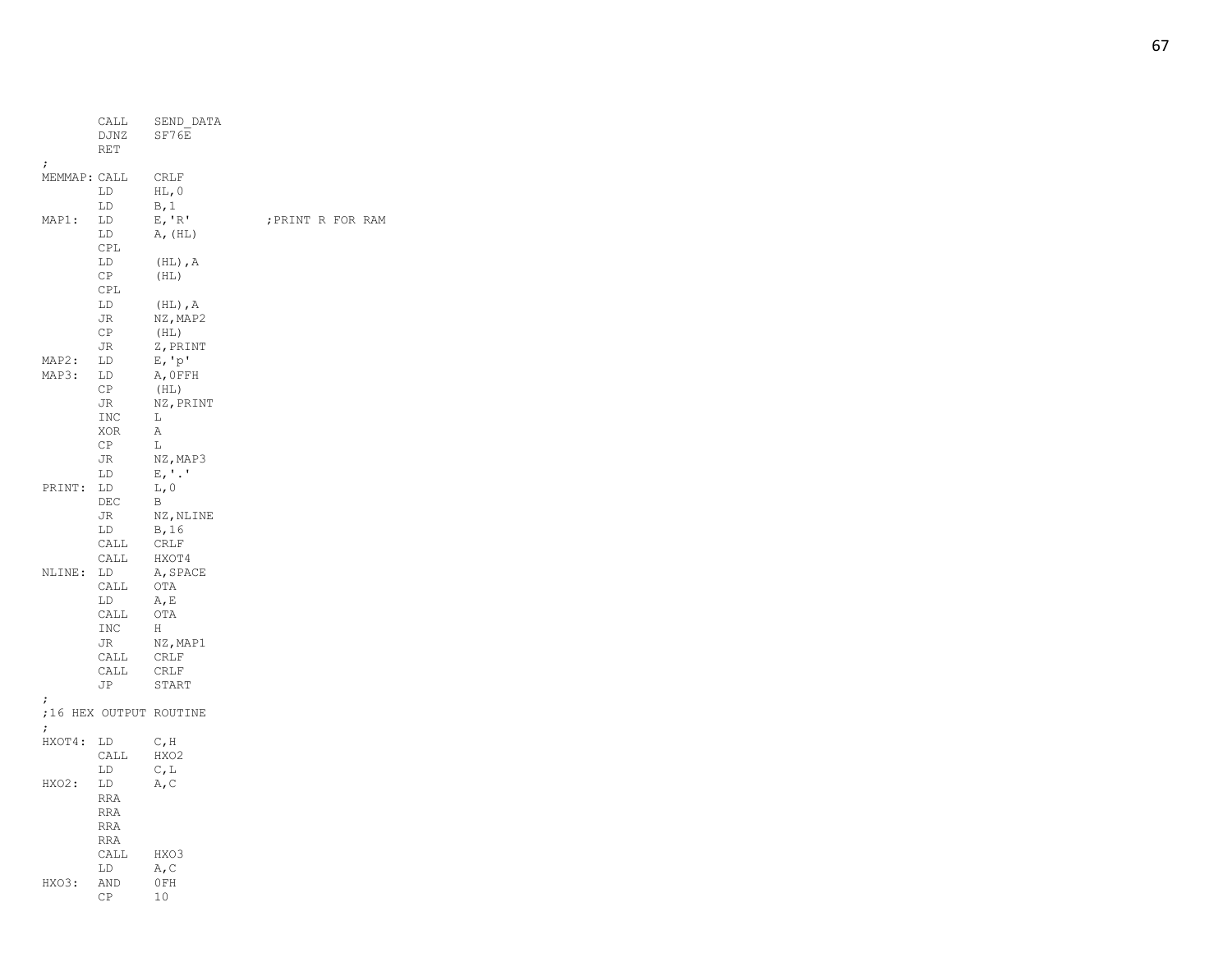| HADJ:<br>OTA:                 | JR<br>ADD<br>ADD<br>PUSH<br>LD<br>CALL<br>POP<br>RET | C, HADJ<br>A, 7<br>A, 30H<br>BC<br>C, A<br>BC                            | SEND DATA ; SEND TO CONSOL                                      |
|-------------------------------|------------------------------------------------------|--------------------------------------------------------------------------|-----------------------------------------------------------------|
| $\ddot{ }$                    |                                                      | ; DISPLAY MEMORY IN HEX                                                  |                                                                 |
| $\ddot{\phantom{0}}$<br>DISP: | CALL<br>LD<br>AND<br>LD                              | EXLF<br>A, L<br>OFOH<br>L, A                                             | ;GET PARAMETERS IN [HL], [DE]<br>; ROUND OFF ADDRESSES TO XX00H |
|                               | LD<br>AND<br>ADD                                     | A, E<br>OFOH<br>A,10H                                                    | ; FINAL ADDRESS LOWER HALF<br>; FINISH TO END OF LINE           |
| SF172: CALL<br>SF175: CALL    | LD<br>CALL<br>CALL<br>LD<br>AND<br>JR                | LFADR<br>BLANK<br>A, (HL)<br>LBYTE<br>HILOX<br>A, L<br>0FH<br>NZ,SF175   |                                                                 |
|                               | LD<br>CALL<br>LD                                     | $C$ , TAB<br>SEND DATA<br>B, 4H                                          | ; INSERT A TAB BETWEEN DATA<br>ALSO 4 SPACES                    |
| TA11:                         | LD<br>CALL<br>DJNZ<br>LD<br>PUSH<br>LD<br>SBC<br>POP | C, SPACE<br>SEND DATA<br>TA11<br>B, 16<br>DE<br>DE,0010H<br>HL, DE<br>DE | ; NOW PRINT ASCII (16 CHARACTERS)<br>; TEMPORLY SAVE [DE]       |
| T11:                          | LD<br>AND<br>CP                                      | A, (HL)<br>7 F H<br>$\mathbf{I}=\mathbf{I}$                              | FILTER OUT CONTROL CHARACTERS'                                  |
| T22:<br>T33:                  | JR<br>LD<br>CP<br>JR                                 | NC, T33<br>A, '.'<br>07CH<br>NC, T22                                     |                                                                 |
|                               | LD<br>CALL<br>INC                                    | C, A<br>SEND DATA<br>HL                                                  | SET UP TO SEND;                                                 |
|                               | DJNZ<br>JR                                           | T11<br><b>SF172</b>                                                      | ; REPEAT FOR WHOLE LINE                                         |
| ÷<br>BLANK: LD                | JP                                                   | $C_{I}$ '<br>SEND DATA                                                   |                                                                 |
| ;<br>$\ddot{ }$               |                                                      | ; INSPECT AND / OR MODIFY MEMORY                                         |                                                                 |
| SUBS: LD                      |                                                      | C, 1                                                                     |                                                                 |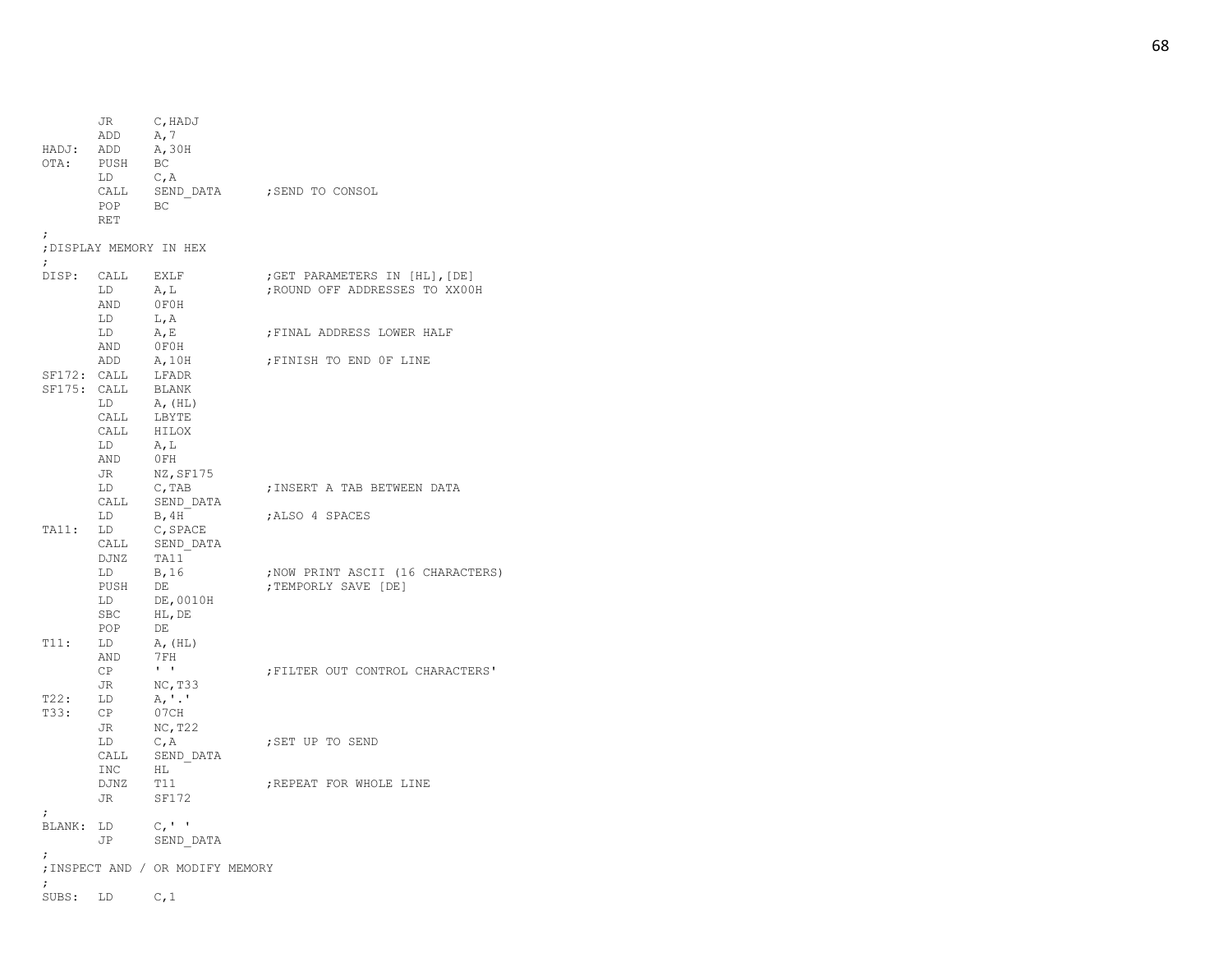|             | POP              | CALL HEXSP<br>HL                    |                                |
|-------------|------------------|-------------------------------------|--------------------------------|
| SF2E3:      | LD<br>CALL       | A, (HL)<br>LBYTE                    |                                |
|             | LD               | $C_{I}$ ' – '                       |                                |
|             | CALL             | SEND DATA                           |                                |
|             | CALL             | PCHK                                |                                |
|             | RET              | $\mathsf{C}$                        |                                |
|             | JR               | Z,SF2FC                             |                                |
|             | СP               | 5FH<br>Z, SF305                     |                                |
|             | JR<br>PUSH       | HL                                  |                                |
|             | CALL             | EXF                                 |                                |
|             | POP              | DE                                  |                                |
|             | POP              | HL                                  |                                |
|             | LD               | $(HL)$ , E                          |                                |
|             | LD               | A, B                                |                                |
|             | CP               | CR                                  |                                |
|             | JP               | Z, SUB DONE                         |                                |
| SF2FC: INC  |                  | HL                                  |                                |
| SF2FD:      | LD<br>AND        | A, L<br>07H                         |                                |
|             |                  | CALL Z, LFADR                       |                                |
|             | JR               | SF2E3                               |                                |
| SF305: DEC  |                  | HL                                  |                                |
|             | JR               | SF2FD                               |                                |
| SUB DONE:   |                  |                                     |                                |
|             | CALL CRLF        |                                     |                                |
|             | RET              |                                     |                                |
| ÷           |                  | FILL A BLOCK OF MEMORY WITH A VALUE |                                |
| $\ddot{ }$  | FILL: CALL EXPR3 |                                     |                                |
| SF1A5: LD   |                  | $(HL)$ , C                          |                                |
|             | CALL HILOX       |                                     |                                |
|             | JR               | NC, SF1A5                           |                                |
|             | POP              | DE                                  |                                |
|             | JP               | START                               |                                |
| $\ddot{ }$  |                  |                                     |                                |
| ;           |                  | ; GET OR OUTPUT TO A PORT           |                                |
| $\ddot{ }$  |                  |                                     |                                |
| QUERY: CALL | CP               | PCHK<br>$"$ $\circ$                 | ;OUTPUT TO PORT                |
|             | JR               | Z,SF77A                             |                                |
|             | <b>CP</b>        | T                                   | ; INPUT FROM PORT              |
|             | JP               | Z, QQQ1                             |                                |
|             | LD               | $C,$ '*'                            |                                |
|             | JP               | SEND DATA                           | ; WILL ABORT IF NOT 'I' OR 'O' |
| QQQ1:       | LD               | C, 1                                |                                |
|             | CALL             | HEXSP                               |                                |
|             | POP              | BC                                  |                                |
|             | ΙN               | A, (C)                              |                                |
|             | LD               | E, A                                |                                |
|             | JP               | ZBITS                               |                                |
| ;           |                  |                                     |                                |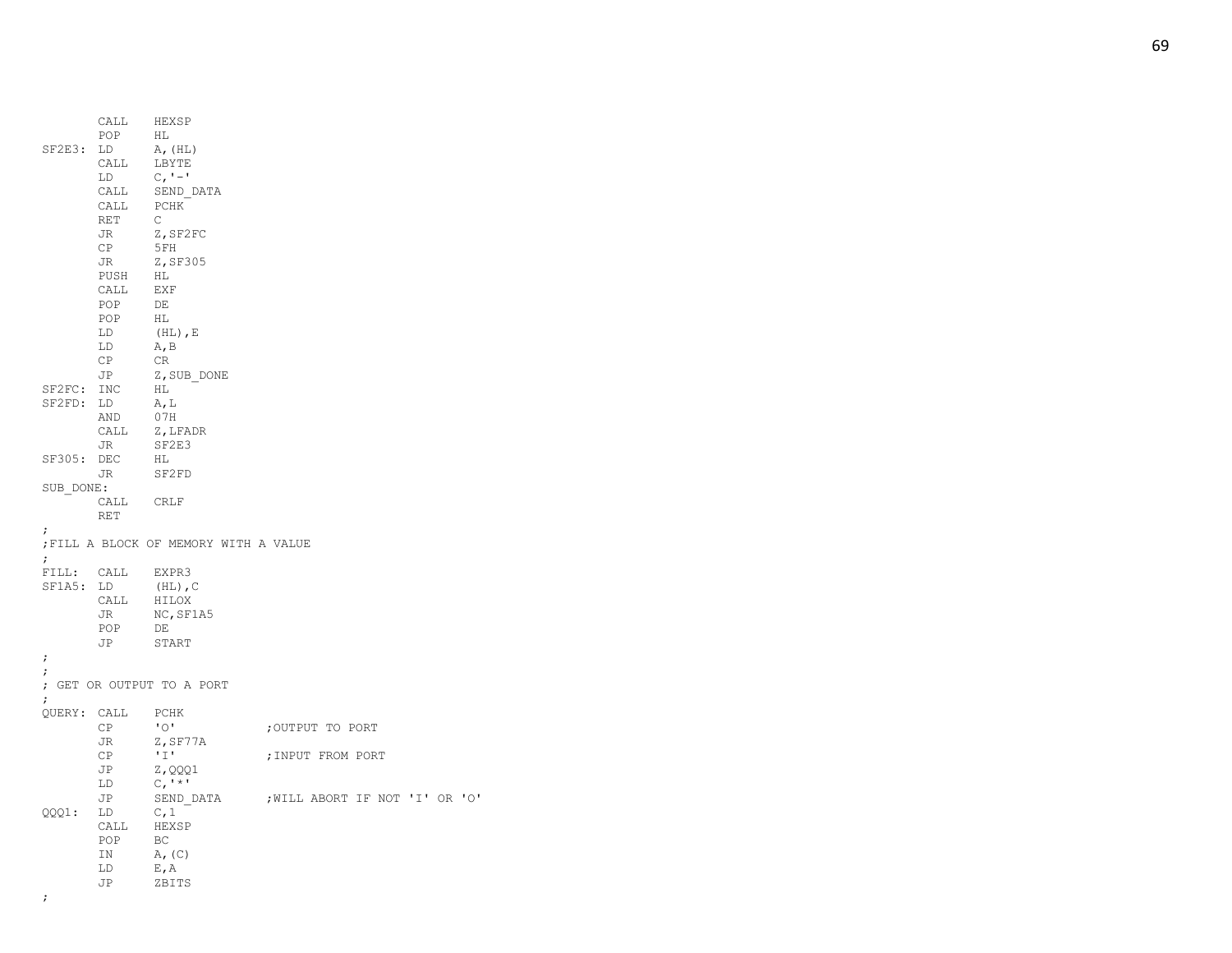| SF77A: CALL     | POP<br>POP<br>OUT<br>CALL | HEXSP<br>DE<br>BC<br>$(C)$ , $E$<br>CRLF |                                              |
|-----------------|---------------------------|------------------------------------------|----------------------------------------------|
| ;               | RET                       |                                          |                                              |
| ;               |                           |                                          |                                              |
|                 | ; MEMORY TEST             |                                          |                                              |
| ÷               |                           |                                          |                                              |
| RAMTEST: CALL   |                           | EXLF                                     |                                              |
| SF200: LD       |                           | A, (HL)                                  |                                              |
|                 | LD<br>CPL                 | B, A                                     |                                              |
|                 | LD                        | $(HL)$ , $A$                             |                                              |
|                 | XOR                       | (HL)                                     |                                              |
|                 | JR                        | Z, SF215                                 |                                              |
|                 | PUSH                      | DE                                       |                                              |
|                 | LD.                       | D, B                                     |                                              |
|                 | LD                        | $E$ , $A$                                | ; TEMP STORE BITS                            |
|                 | CALL<br>CALL              | HLSP<br>BLANK                            |                                              |
|                 | LD                        | A, E                                     |                                              |
|                 | CALL                      | ZBITS                                    |                                              |
|                 | CALL                      | <b>CRLF</b>                              |                                              |
|                 | LD                        | B, D                                     |                                              |
|                 | POP                       | DE                                       |                                              |
| SF215:          | LD                        | $(HL)$ , B                               |                                              |
|                 | CALL                      | HILOX                                    |                                              |
|                 | JR                        | SF200                                    |                                              |
| $\ddot{ }$      |                           |                                          | ; MOVE A BLOCK OF MEMORY TO ANOTHER LOCATION |
| MOVE: CALL      |                           | EXPR3                                    |                                              |
| $SF21E$ :       | LD                        | A, (HL)                                  |                                              |
|                 | LD                        | $(BC)$ , $A$                             |                                              |
|                 | INC                       | BC                                       |                                              |
|                 | CALL                      | HILOX                                    |                                              |
|                 | JR                        | SF21E                                    |                                              |
| ;<br>$\ddot{ }$ |                           |                                          | ; VERIFY ONE BLOCK OF MEMORY WITH ANOTHER    |
| VERIFY: CALL    |                           | EXPR3                                    |                                              |
| VERIO:          | LD                        | A, (BC)                                  |                                              |
|                 | CP                        | (HL)                                     |                                              |
|                 | JR                        | $Z$ , SF78E                              |                                              |
|                 | PUSH                      | BC                                       |                                              |
|                 | CALL                      | CERR                                     |                                              |
| SF78E:          | POP                       | BC                                       |                                              |
|                 | INC<br>CALL               | BC<br>HILOX                              |                                              |
|                 | JR                        | VERIO                                    |                                              |
|                 | <b>RET</b>                |                                          |                                              |
| ;               |                           |                                          |                                              |
| CERR:           | LD                        | B, A                                     |                                              |
|                 | CALL                      | HLSP                                     |                                              |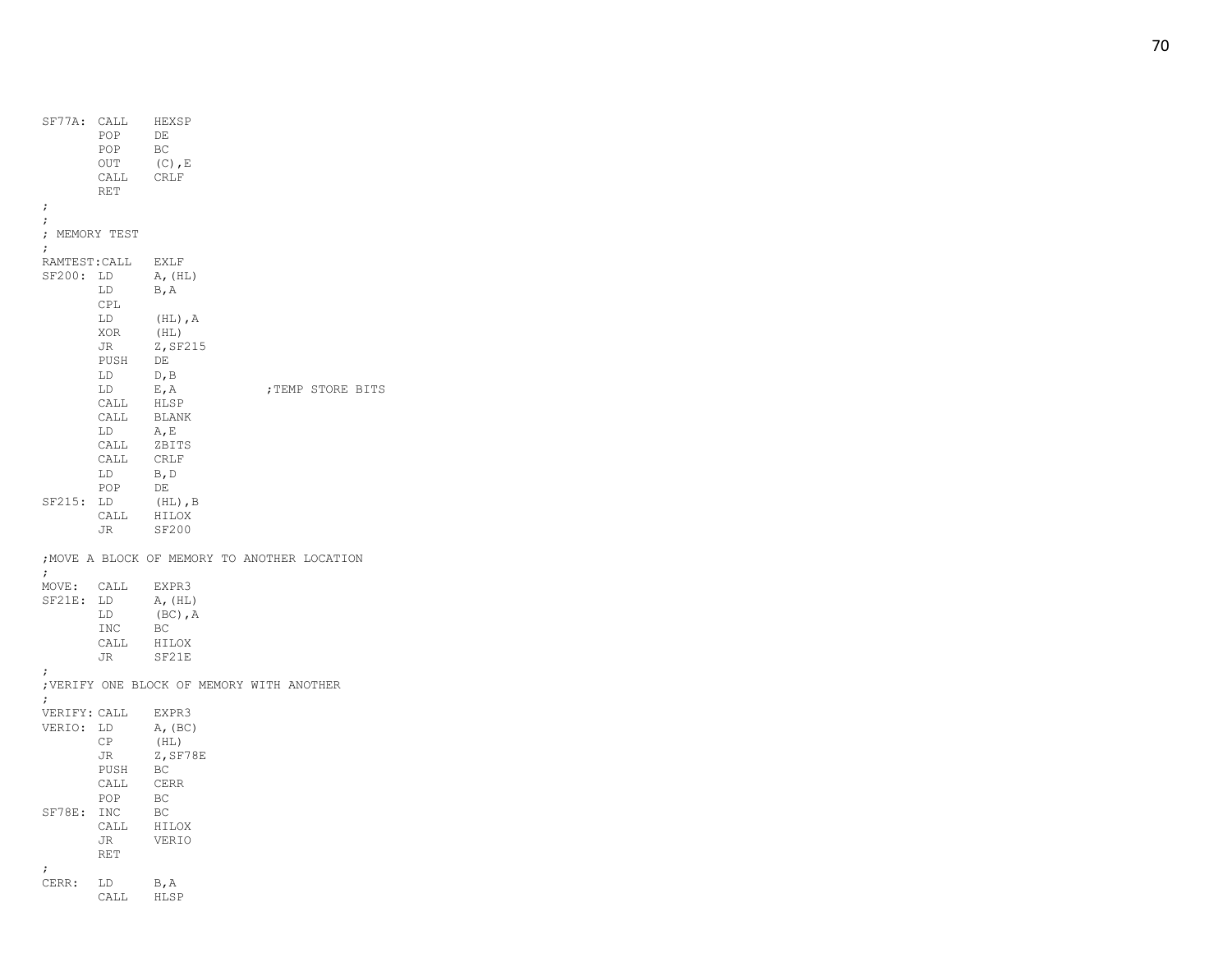LD A, (HL)<br>CALL LBYTE LBYTE CALL BLANK LD A, B<br>CALL LBY'. LBYTE JP CRLF ; ECHO: CALL GET DATA ; Routine to check keyboard etc.  $CP$   $\qquad \qquad \text{C'} - 40H$ ; Loop until ^C RET Z CP 'Z' -40H RET Z LD C,A CALL SEND\_DATA<br>JR ECHO ECHO<sup>-</sup> ;; ; GET SUM & DIFFERENCE OF TWO HEX NOS ; MATH: LD HL,MSG9 CALL TOMM LD C, 2 ; 2 PARAMETERS REQ CALL EXLF ; GET DATA IN [DE] & [HL] PUSH HL ; SAVE [HL] FOR LATER ADD HL,DE PUSH HL ; SAVE THIS [HL] ALSO LD HL,MSG6 ;'SUM= ' CALL TOMM HL ; PUT SUM IN [HL] CALL HLSP ; PRINT [HL] POP HL ; GET BACK FIRST [HL] OR A ; CLEAR CARRY SBC HL, DE ; GET DIFFERENCE PUSH HL ; SAVE IT LD HL, MSG7 ;'DIFFERENCE=' CALL TOMM POP HL ; GET BACK DIFFERENCE IN [HL] JP HLSP ;PRINT [HL] ;; ;SEARCH FOR AN ASCII STRING IN MEMORY ; WHERE: PUSH IX ;dangerous! but we need it LD D,00H ; This is from Zapple monitor have not had time SF32A: LD  $C, 1$  ; to modify! CALL HEXSP POP HL LD H,L PUSH HL<br>INC SP  $\tt INC$ INC D LD A,B SUB 0DH JR NZ,SF32A LD B,A LD C,A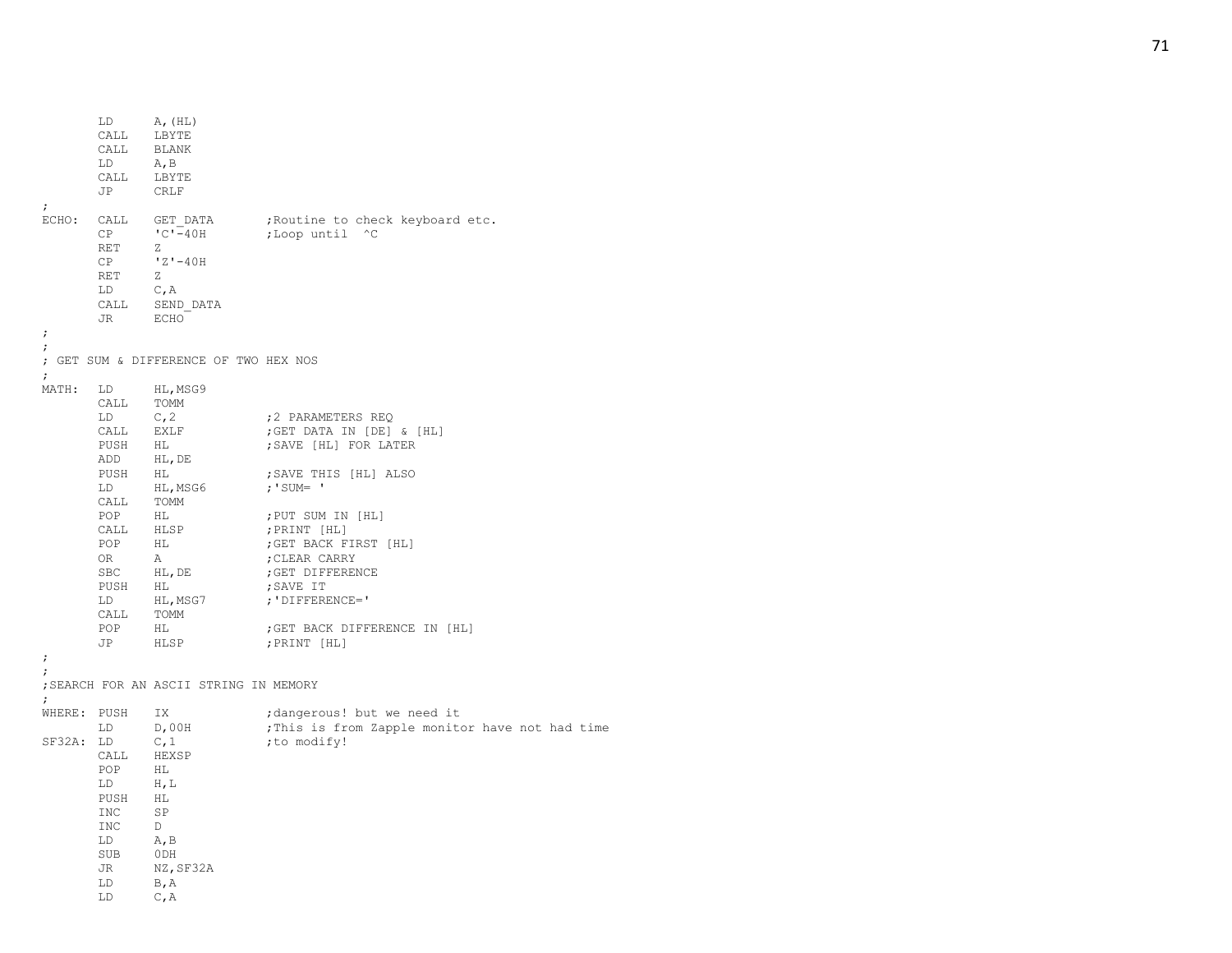|                           | LD<br>LD<br>DEC<br>ADD<br>PUSH              | H, A<br>L, D<br>L<br>HL, SP<br>HL                                           |                                          |
|---------------------------|---------------------------------------------|-----------------------------------------------------------------------------|------------------------------------------|
| FINDC:                    | PUSH<br>PUSH<br>CALL<br>POP                 | BC<br>BC<br>CRLF<br>BC                                                      |                                          |
| FIND:                     | POP<br>POP<br>LD<br>LD<br>CPIR              | HL<br>IX<br>$E$ , $D$<br>$A, (IX+0)$                                        |                                          |
| FOUND:                    | JP<br>PUSH<br>PUSH<br>DEC<br>JR             | PO, DONE2<br>IX<br>HL<br>Е<br>Z, TELL                                       |                                          |
|                           | LD<br>CP<br>JR<br><b>INC</b><br>DEC<br>JR   | $A, (IX-1)$<br>(HL)<br>NZ, FIND<br>ΗL<br>IX<br>FOUND                        |                                          |
| TELL:                     | POP<br>PUSH<br>DEC<br>PUSH<br>CALL<br>POP   | HL<br>HL<br>$\mathop{\rm HL}\nolimits$<br>BC<br>LADR<br>$\operatorname{BC}$ |                                          |
| DONE2:                    | JR<br>INC<br>DEC<br>JR<br>POP<br><b>RET</b> | FINDC<br>SP<br>Ε<br>$\texttt{NZ}$ , $\texttt{DONE2}$<br>IX                  | ; get IX back                            |
| ;<br>$\ddot{\phantom{0}}$ |                                             |                                                                             |                                          |
| $\ddot{ }$<br>$\ddot{ }$  |                                             | ; PRINT SIGNON AND MENU STRING ON CRT                                       |                                          |
| KCMD:                     | LD<br>CALL<br>LD                            | HL, MSG0<br>TOMM<br>HL, MENUMSG                                             | ;Signon Msg again<br>; Then Menu Message |
| ;                         | JP                                          | TOMM                                                                        |                                          |
| $\ddot{\phantom{0}}$      |                                             |                                                                             |                                          |
| $\ddot{ }$                |                                             | ; READ ASCII FROM MEMORY                                                    |                                          |
| TYPE:                     | CALL                                        | <b>EXLF</b>                                                                 |                                          |
| SF30B:                    | CALL<br>LD                                  | LFADR<br>B,56                                                               |                                          |
| SF310:                    | LD                                          | A, (HL)                                                                     |                                          |
|                           | AND<br>CP                                   | 7FH<br>SPACE                                                                |                                          |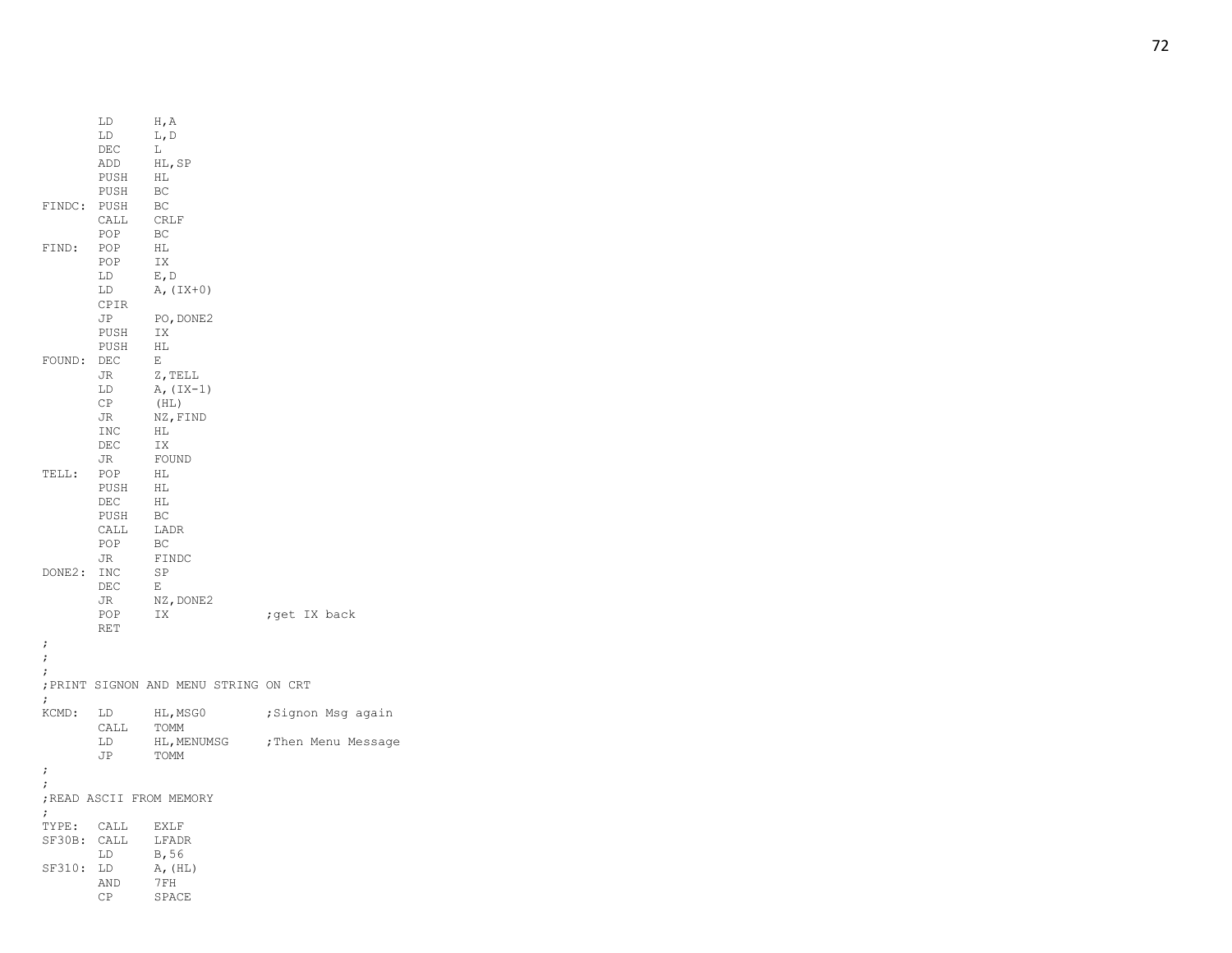| SF317: LD<br>SF319: CP | JR<br>JR<br>LD<br>DJNZ SF310<br>JR SF30B                                      | NC, SF319<br>A, 2EH<br>7CH<br>NC,SF317<br>C,A<br>CALL SEND_DATA<br>CALL HILOX |  |                                                                     |  |
|------------------------|-------------------------------------------------------------------------------|-------------------------------------------------------------------------------|--|---------------------------------------------------------------------|--|
| $\ddot{ }$             |                                                                               |                                                                               |  |                                                                     |  |
| $\ddot{ }$             | CALL TOMM<br>JP                                                               | LOOP                                                                          |  | BACK: LD HL, BACK MSG ; Announce we are going back to FD Controller |  |
|                        |                                                                               |                                                                               |  |                                                                     |  |
|                        | $\verb CALL  = \verb CRLF $                                                   | ; Go To an Address in RAM<br>GOTO: LD C,1<br>CALL HEXSP                       |  | ; SIMPLE GOTO, FIRST GET PARMS.                                     |  |
|                        | POP<br>JP                                                                     | HL<br>(HL)                                                                    |  | GET PARAMETRE PUSHED BY EXF,                                        |  |
|                        |                                                                               | ; Display All WD2793 Status Registers                                         |  |                                                                     |  |
|                        |                                                                               |                                                                               |  |                                                                     |  |
| WD REGS:               |                                                                               |                                                                               |  |                                                                     |  |
|                        | CALL CRLF                                                                     |                                                                               |  | ; First show status register                                        |  |
|                        |                                                                               | LD HL, WD_STATUS<br>CALL TOMM                                                 |  |                                                                     |  |
|                        |                                                                               | IN A, (WD2793_BASE)<br>CALL ZBITS                                             |  | ;Get WD 2793 Status Register                                        |  |
|                        |                                                                               |                                                                               |  |                                                                     |  |
|                        |                                                                               | CALL CRLF<br>LD HL, WD_TRACK                                                  |  |                                                                     |  |
|                        | CALL TOMM                                                                     |                                                                               |  | Next show track register,                                           |  |
|                        | IN                                                                            |                                                                               |  |                                                                     |  |
|                        | CALL                                                                          | A, (WD2793_BASE+1)<br>L LBYTE                                                 |  |                                                                     |  |
|                        |                                                                               |                                                                               |  |                                                                     |  |
|                        |                                                                               |                                                                               |  | CALL CRLF<br>LD HL,WD_SECTOR ;Next show sector register             |  |
|                        | $\begin{minipage}{.4\linewidth} \hspace*{1.2cm} \texttt{TOMM} \end{minipage}$ |                                                                               |  |                                                                     |  |
|                        | IN                                                                            | A,(WD2793 BASE+2)                                                             |  |                                                                     |  |
|                        | CALL LBYTE                                                                    |                                                                               |  |                                                                     |  |
|                        |                                                                               | CALL CRLF<br>LD HL, WD_DATA                                                   |  | Next show data register,                                            |  |
|                        |                                                                               |                                                                               |  |                                                                     |  |
|                        |                                                                               |                                                                               |  |                                                                     |  |
|                        |                                                                               |                                                                               |  |                                                                     |  |
|                        | CALL LBYTE                                                                    | CALL TOMM<br>IN A, (WD2793_BASE+3)                                            |  |                                                                     |  |

; Display the Z80 Reg Set

## SHOW\_REGS:

| .    |      |                                  |
|------|------|----------------------------------|
| D. 1 |      | ; No Ints while this is going on |
| PUSH | AF.  | ;Save everything just in case    |
| PUSH | – BC |                                  |
|      |      |                                  |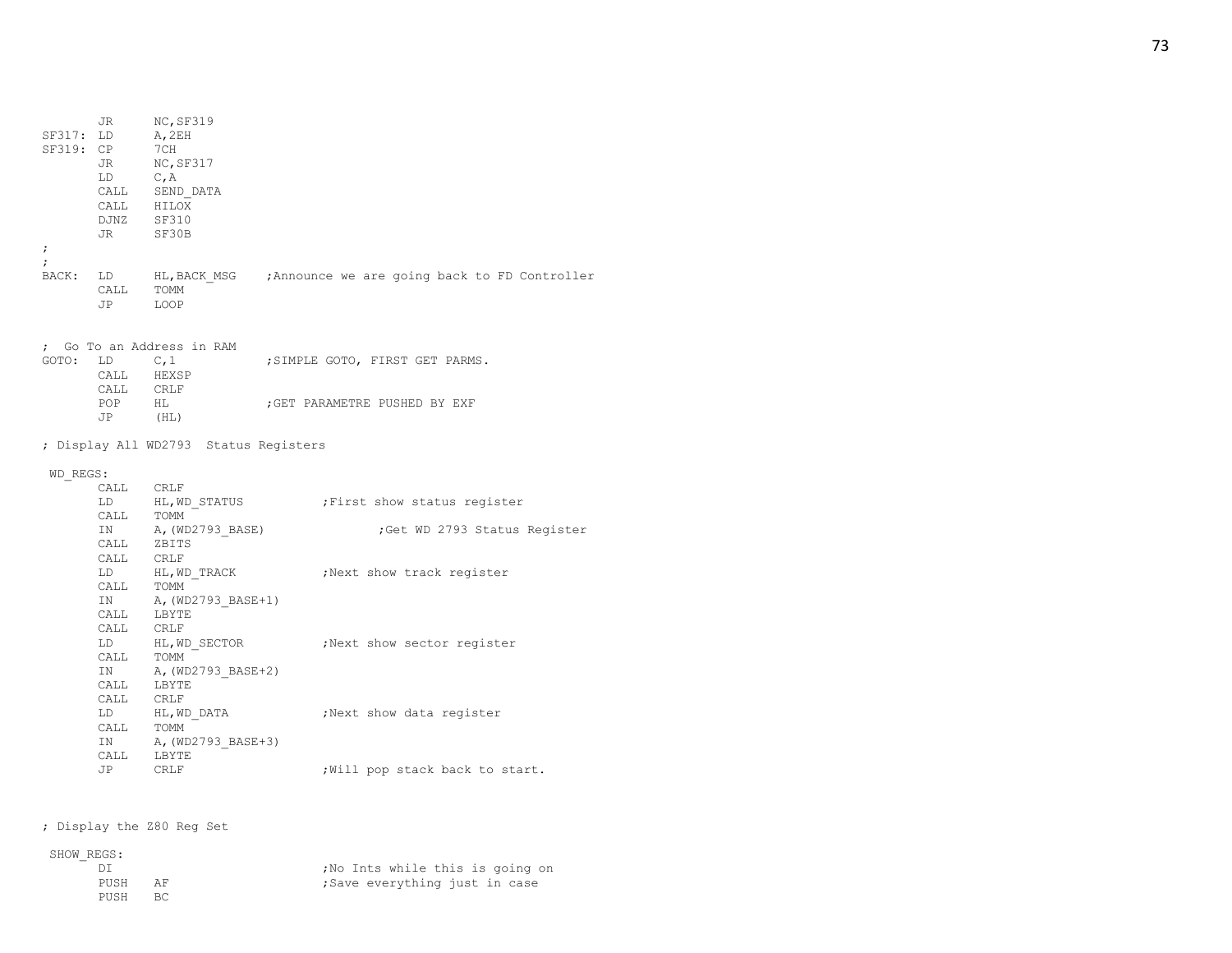| PUSH<br>PUSH                                 | DE<br>НL                                                   |                                  |
|----------------------------------------------|------------------------------------------------------------|----------------------------------|
| PUSH<br>PUSH<br>PUSH<br>PUSH<br>PUSH<br>PUSH | IY<br>IX<br>НL<br>DE<br>BC<br>ΑF                           | ; Save in the order we need them |
| LD<br>CALL<br>POP                            | HL, A REG<br>TOMM<br>AF                                    | ;Show [A] register               |
| CALL LBYTE                                   |                                                            | ; Print [A]                      |
| LD                                           | HL, BC REG                                                 | ;Show [BC], register             |
| CALL<br>POP<br>CALL LADR                     | TOMM<br>НL                                                 | ; [BC] -> [HL]                   |
| CALL                                         | LD HL, DE REG<br>TOMM                                      | ;Show [DE] register              |
| POP<br>CALL                                  | HL<br>LADR                                                 | ; $[DE]$ -> $[HL]$               |
| CALL                                         | LD HL, HL REG<br>TOMM                                      | ;Show [HL] register              |
| POP<br>CALL                                  | HL<br>LADR                                                 | ; $[HL]$ -> $[HL]$               |
| LD<br>CALL                                   | HL, IX REG<br>TOMM                                         | ;Show [IX] register              |
| POP<br>CALL LADR                             | HL                                                         | ; [IX] -> [HL]                   |
| CALL                                         | LD HL, IY REG<br>TOMM                                      | ;Show [IY] register              |
| POP<br>CALL                                  | HL<br>LADR                                                 | ; $[IV]$ -> $[HL]$               |
| LD<br>CALL<br>LD<br>LD<br>CALL LADR          | HL, SP REG<br>TOMM<br>HL, @TEMP_STACK<br>(@TEMP STACK), SP | ;Show [SP] register              |
| POP<br>POP<br>POP<br>POP                     | ΗL<br>DE<br>ВC<br>AF                                       |                                  |
| JP                                           | <b>CRLF</b>                                                | Will pop stack back to start.    |

;---------------------------------------------------------------------------------------------------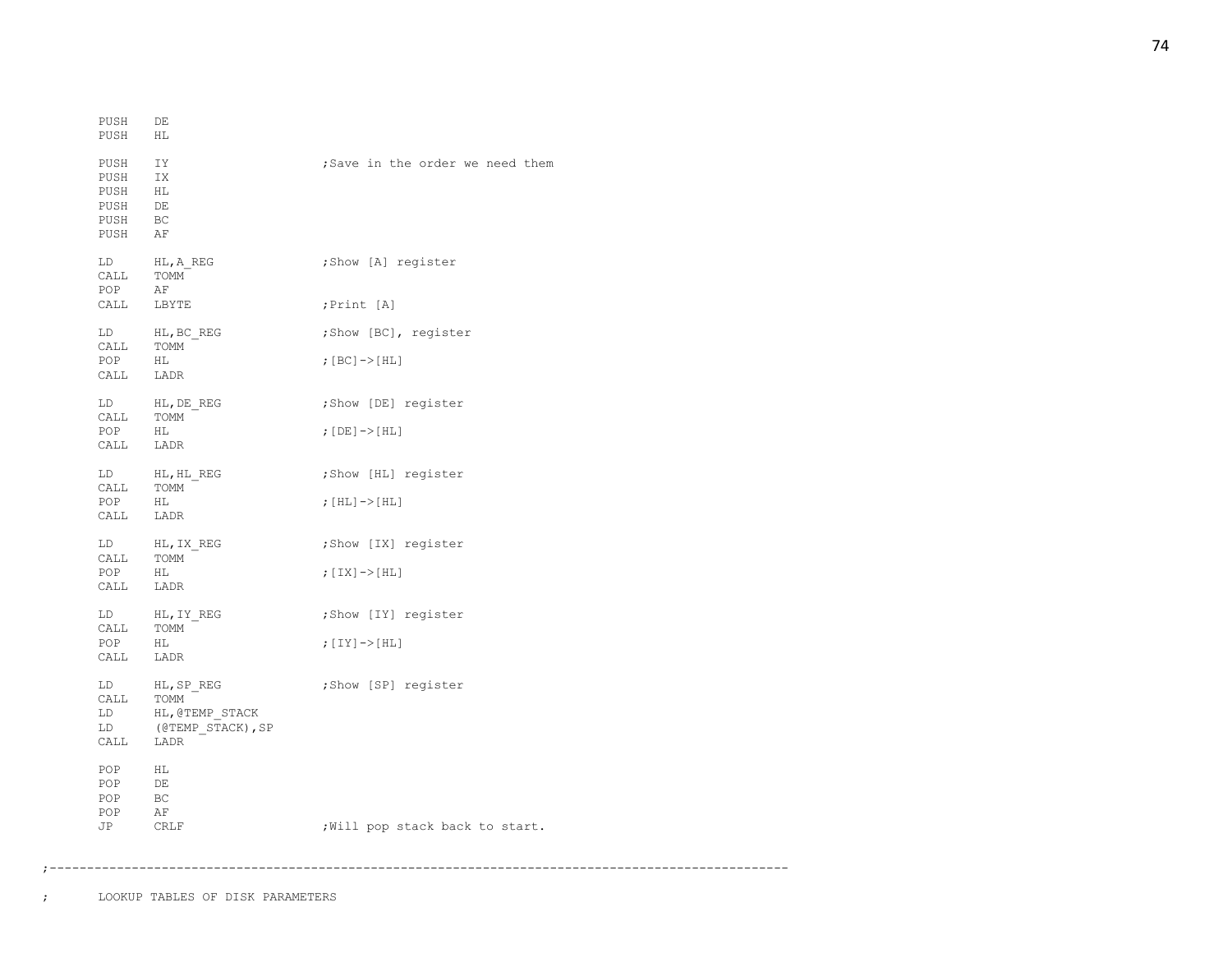| DPL POINTERS:    |             | EOU | \$                                                                 |
|------------------|-------------|-----|--------------------------------------------------------------------|
| DW               | UNFORMATTED |     |                                                                    |
| DW               | STD8IBM     |     |                                                                    |
| DW               | STDDDT      |     |                                                                    |
| DW               | DDT256      |     |                                                                    |
| DW               | DDT512      |     |                                                                    |
| DW               | DDT1K       |     |                                                                    |
| DW               | DDT1K2      |     |                                                                    |
| DW               | MINSDT      |     |                                                                    |
| DW               | MINDDT      |     |                                                                    |
| DW               | MINCPM      |     |                                                                    |
| DW               | $DEC$       |     |                                                                    |
| DW               | TOSHIBA     |     |                                                                    |
| DW               | CDOS        |     |                                                                    |
| DW               | CDOSDD      |     |                                                                    |
| DW               | EPSON       |     |                                                                    |
| DW               | MORROW      |     |                                                                    |
| DW               | ZENITH      |     |                                                                    |
| DW               | SUPER       |     |                                                                    |
| DW               | MSDOS       |     |                                                                    |
| DW               | MSDOS2      |     |                                                                    |
| DW               | TRS80       |     |                                                                    |
| DW               | IBM144      |     | ; IBM-PC 1.44M 3.5" disk for MSDOS Formatting (Fill character 0's) |
| DW               | CPM144      |     | ; IBM-PC 1.44M 3.5" disk for CPM Formatting (Fill character E5's)  |
| DW               | IBM120      |     | ; IBM-PC 1.2M 5" disk for MSDOS Formatting (Fill character 0's)    |
| DW               | CPM120      |     | ; IBM-PC 1.2M 5" disk for CPM Formatting (Fill character E5's)     |
| DPL POINTERS END |             | EQU | \$                                                                 |
| DPL COUNT        | EQU         |     | (DPL_POINTERS_END - DPL_POINTERS) /2                               |

;---------------------------------------------------------------------------------------------------

;Note in V2.8 and later, support has been added support for IBM 1.2M/5" and 1.44M/3.5" disk formats. ;As far as the WD2793;is concerned these behave as 8" disks. It's just the disk capacity is larger. ;(Only the old 360K type SD & DD, 300RPM, 5" disks need a clock speed adjustment). ;So whenever I referr to 8" disks, I am also including these 1.2M and 1.4M disks. ; ;BTW, to calculate the total formatted track size it is easiest to just build a table (using a previous ;track size). Start formatting a disk and stop with ESC. The total track image can be seen in ;in RAM starting at A000H up to ~ C000H (depending on the format). Look for where the last block of ;GAP4 E5's stop. Subtract A000H from this value and place in your new table. Burn a new EPROM and ;format your disk. This beats calculating bytes! If you find a new format hangs the WD2793 it's because ;your track size is too long. You can usually chizel away a few bytes from the GAP4 region ;at the end of the track.

; 8" SINGLE DENSITY DRIVE VARIABLES (UNFORMATTED Disk) UNFORMATTED:

; LOOKUP TABLES OF DISK PARAMETERS

| DВ  | 00011000B | Disk HW BYTE (SDSS);                                                                    |
|-----|-----------|-----------------------------------------------------------------------------------------|
| DB. |           | ; SECTORS PER TRACK $(+1)$ , because sectors are numbered $1, 2, 3$ (not $0, 1, 2, 3$ ) |
| DB. |           | :TRACKS PER SIDE                                                                        |
| DB. |           | ;HEADER GAP (SD-Systems has 100-27, IBM is 40!)                                         |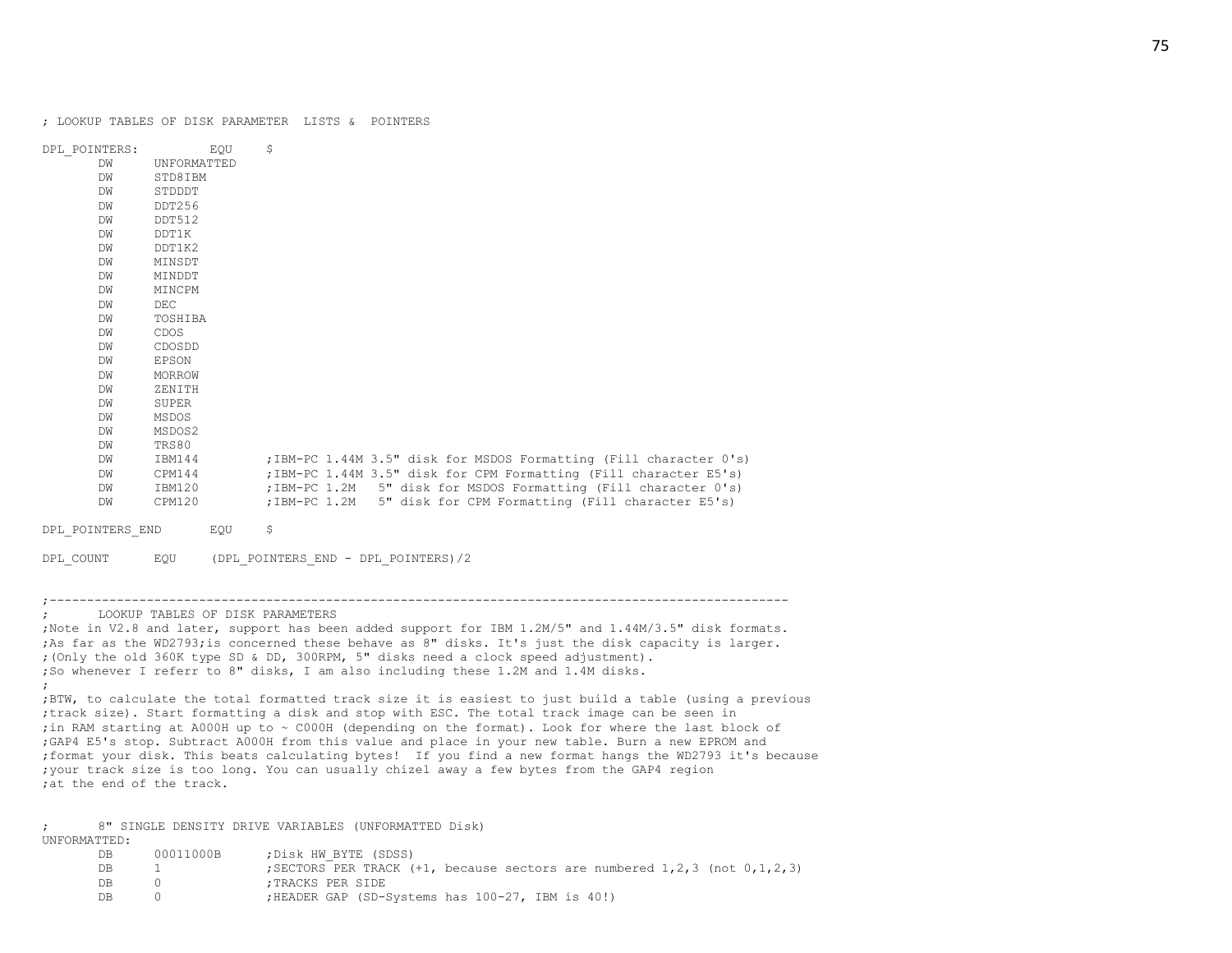| DB        |                       | ;GAP $1$ (0's)                                                 |
|-----------|-----------------------|----------------------------------------------------------------|
| DB        | 0                     | : GAP 2 (FF's)                                                 |
| DB        | $\Omega$              | : GAP 3 (FF's)                                                 |
| DB        | 0                     | $;$ GAP 4 (FF's)                                               |
| DB        | $\Omega$              | ; GAPR (Flag for multiple repeats of GAP4)                     |
| DB        | $\Omega$              | ;128 Bytes/sec                                                 |
| DB        | OFFH                  | : GAP Format fill character                                    |
| DB        | OE5H                  | :Data area fill character                                      |
| DB.       | 0H                    | No special post format                                         |
| DW        | SKEW UF               | :Location of this disks sector skew table                      |
| DB.       | 00H                   | ; Each format will have a unique number. For disk to disk copy |
| DB        | $\Omega$              | (eq CPM 2); Tracks set aside for operating system (eq CPM 2)   |
| DW        | 128                   | ;128 Bytes/sec                                                 |
| <b>DM</b> | 0H                    | Size in bytes of 1 formatted track                             |
| DB        | 'Unformatted Disk', 0 |                                                                |
| IIF:      |                       |                                                                |

SKEW\_UF:

| DB |  |
|----|--|
| DB |  |

DB 0H,0H,0H,0H,0H,0H,0H,0H,0H,0H,0H,0H,0H,0H,0H,0H,0H,0H,0H,0H,0H,0H,0H,0H

|            |     |                                | 8" SINGLE DENSITY DRIVE VARIABLES (IBM 3740 Format)                                   |
|------------|-----|--------------------------------|---------------------------------------------------------------------------------------|
| STD8IBM:DB |     | 00011000B                      | ; Disk HW BYTE (SDSS)                                                                 |
|            | DB. | $26 + 1$                       | ; SECTORS PER TRACK $(+1,$ because sectors are numbered $1, 2, 3$ (not $0, 1, 2, 3$ ) |
|            | DB  | 77                             | ; TRACKS PER SIDE                                                                     |
|            | DB  | 40                             | ; HEADER GAP (SD-Systems has 100-27, IBM is 40!)                                      |
|            | DB  | 6                              | ;GAP $1$ (0's)                                                                        |
|            | DB  | 11                             | $;$ GAP 2 (FF's)                                                                      |
|            | DB  | 27                             | ; GAP 3 (FF's)                                                                        |
|            | DB  | 247                            | $;$ GAP 4 (FF's)                                                                      |
|            | DB  | $\mathbf{1}$                   | ; GAPR (Flag for multiple repeats of GAP4)                                            |
|            | DB  | $\Omega$                       | ;128 Bytes/sec                                                                        |
|            | DB  | OFFH                           | ; GAP Format fill character                                                           |
|            | DB  | 0E5H                           | ;Data area fill character                                                             |
|            | DB  | 0H                             | ; No special post format                                                              |
|            | DW  | SKEW IBM                       | ;Location of this disks sector skew table                                             |
|            | DB  | 01H                            | ; Each format will have a unique number. For disk to disk copy                        |
|            | DB  | $2 \left( \frac{1}{2} \right)$ | ; Tracks set aside for operating system (eq CPM 2)                                    |
|            | DW  | 128                            | ;128 Bytes/sec                                                                        |
|            | DW  | 1380H                          | ; <--- Size in bytes of 1 formatted track (see top of tables)                         |
|            | DB  |                                | '8" SDSS, 26 X 128 Byte Sectors (IBM 3740 Format)', 0                                 |
| SKEW IBM:  |     |                                |                                                                                       |
|            | DB. |                                | 1Н, 2Н, 3Н, 4Н, 5Н, 6Н, 7Н, 8Н, 9Н, 0АН, 0ВН, 0СН, 0DН, 0ЕН, 0FН                      |
|            | DB  |                                | 10H, 11H, 12H, 13H, 14H, 15H, 16H, 17H, 18H, 19H, 1AH                                 |
|            |     |                                |                                                                                       |
|            |     |                                |                                                                                       |
|            |     |                                | 8" DOUBLE DENSITY (128 BYTE SECTORS) SD Systems Format                                |
| STDDDT: DB |     | 00001000B                      | ; Disk HW BYTE (DDSS)                                                                 |
|            | DB  | $50+1$                         | ; SECTORS PER TRACK $(+1,$ because sectors are numbered $1,2,3$ (not $0,1,2,3$ )      |
|            | DR. | 77                             | יידפ ביו פזחת ישר                                                                     |

| DΒ        | 77 | :TRACKS PER SIDE                                |
|-----------|----|-------------------------------------------------|
| DB        | 80 | HEADER GAP (SD-Systems has 100-16, IBM is 80!); |
| DB        | 8. | ;GAP $1$ (4E's)                                 |
| DB        | 22 | $;$ GAP 2 $(4E's)$                              |
| DB        | 16 | : GAP 3 (4E's)                                  |
| DB        |    | 190 ; (was 199) ; GAP 4 (4E's) (X3 = 597)       |
| <b>DB</b> |    | ; GAPR (Flag for multiple repeats of GAP4)      |

; GAPR (Flag for multiple repeats of GAP4)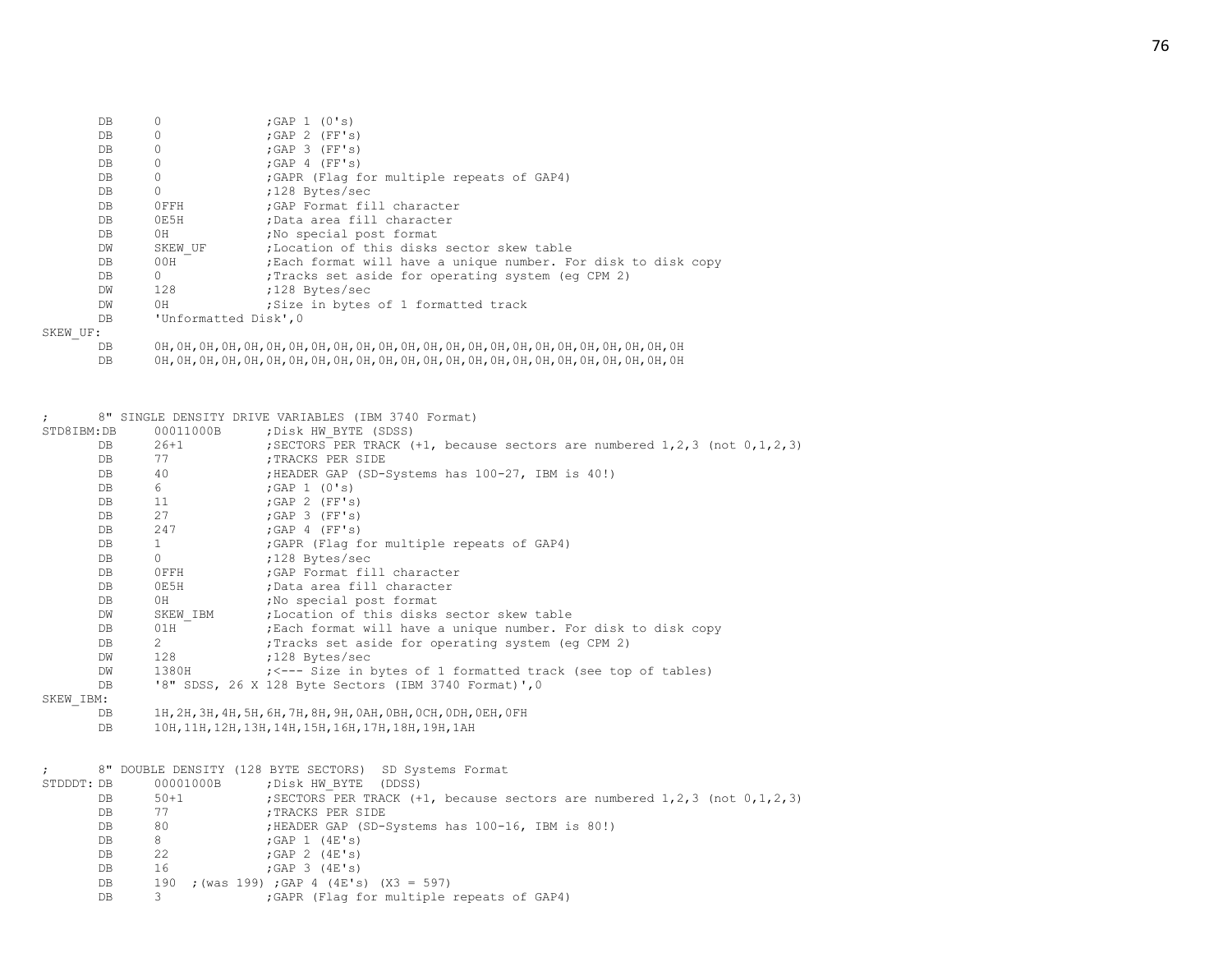DB 0 ;128 Bytes/sec DB 4EH ;GAP Format fill character DB 0E5H ;Data area fill character DB 0H ;No special post formating modifications of disk req DW SKEW SDT ;Location of this disks sector skew table DB 02H  $\overline{)}$  ; Each format will have a unique number. For disk to disk copy DB 2 : Tracks set aside for operating system (eg CPM 2) DW 128 ;128 Bytes/sec DW 2740H ; Size in bytes of 1 formatted track DB '8" DDSS, 50 X 128 Byte Sectors (SD Systems Format)',0 SKEW\_SDT: DB 1H,2H,3H,4H,5H,6H,7H,8H,9H,0AH,0BH,0CH,0DH,0EH,0FH db 10H,11H,12H,13H,14H,15H,16H,17H,18H,19H,1AH,1BH,1CH,1DH,1EH,1FH db 20H,21H,22H,23H,24H,25H,26H,27H,28H,29H,2AH,2BH,2CH,2DH,2EH,2FH db 30H,31H,32H ; 8" DOUBLE DENSITY (256 BYTE SECTORS) (IBM System 34 Format) DDT256: DB 00001100B ; Disk HW\_BYTE (DDDS) DB 26+1 ;NBR SECTORS PER TRACK (+1, because sectors are numbered 1,2,3 (not 0,1,2,3) DB 77 ;NBR TRACKS PER SIDE DB 80 ;HEADER GAP (SD-Systems has 100-54, IBM is 80!) DB 12 ; GAP 1 (00's) DB 22 ; GAP 2 (4E's) DB 54 ;GAP 3 (4E's) DB 199 ;GAP 4 (4E's) (X3 = 597) DB 3 3 GAPR (Flag for multiple repeats of GAP4) DB 1 :256 Bytes/sec DB 4EH ;GAP Format fill character DB 0E5H ;Data area fill character DB 0H ;No special post formating modifications of disk req DW SKEW 256 ;Location of this disks sector skew table DB 03H ; Each format will have a unique number. For disk to disk copy DB 2 : Tracks set aside for operating system (eq CPM 2) DW 256 ;256 Bytes/sec DW 2780H ;Size in bytes of 1 formatted track DB '8" DDDS, 26 X 256 Byte Sectors (IBM System 34 Format)', 0 SKEW\_256: DB 1H,2H,3H,4H,5H,6H,7H,8H,9H,0AH,0BH,0CH,0DH,0EH,0FH db 10H,11H,12H,13H,14H,15H,16H,17H,18H,19H,1AH ; ; 8" DOUBLE DENSITY (512 BYTE SECTORS) DDT512: DB 00001100B ; Disk HW\_BYTE (DDDS) DB 15+1 ;NBR SECTORS PER TRACK (+1, because sectors are numbered 1,2,3 (not 0,1,2,3) DB 77 ;NBR TRACKS PER SIDE DB 80 ;HEADER GAP (SD-Systems has 100-54, IBM is 80!) DB 12 ; GAP 1 DB 22 ; GAP 2 DB 84 ;GAP 3 DB  $200$  ;GAP 4 (4E's) (X3 = 597) DB 2 : GAPR (Flag for multiple repeats of GAP4) DB 2 :512 Bytes/sec DB 4EH ;GAP Format fill character DB 0E5H ;Data area fill character

DB 0H ;No special post formating modifications of disk req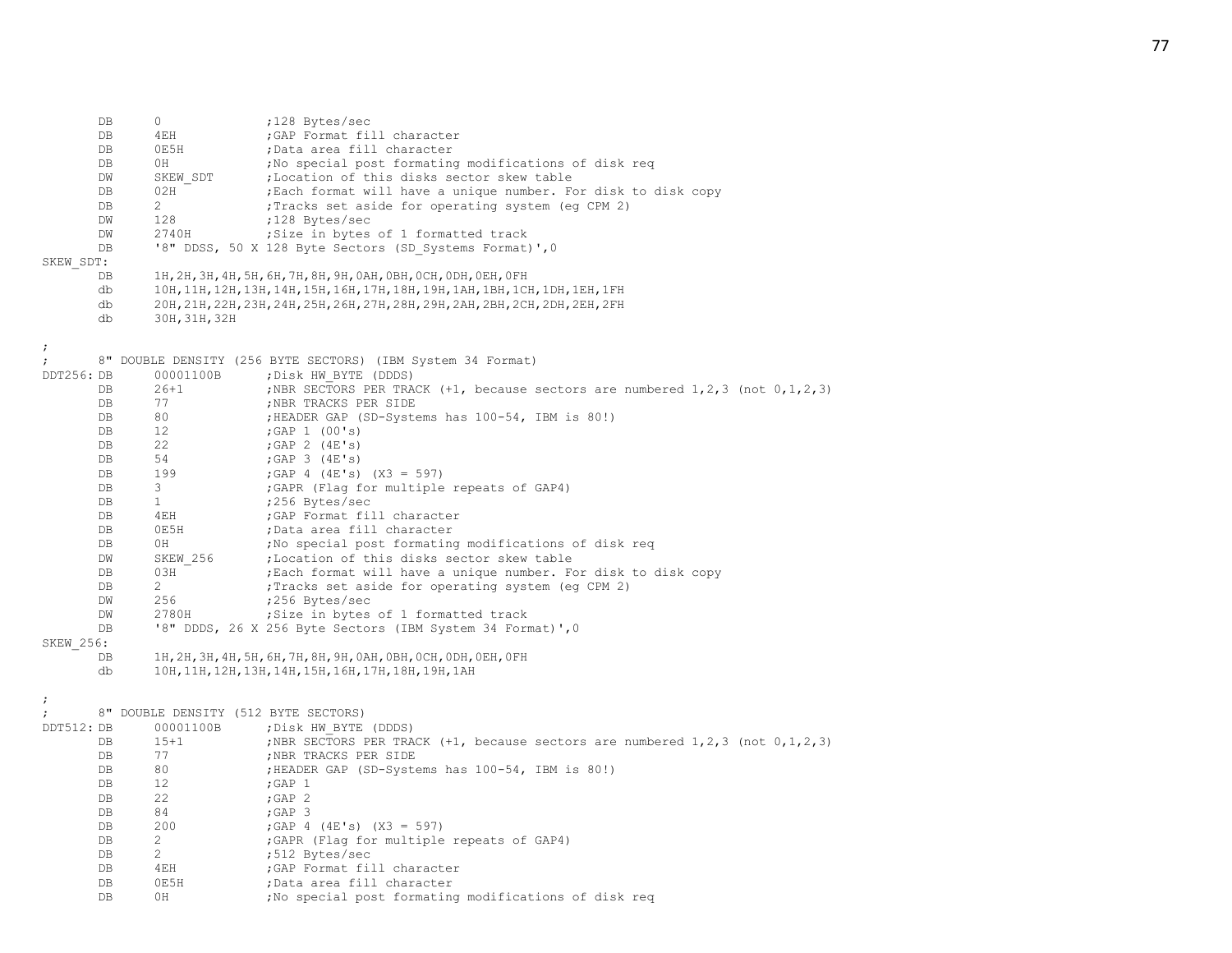DW SKEW\_512 ;Location of this disks sector skew table<br>DB 04H :Each format will have a unique number. F DB 04H <sup>-</sup> ;Each format will have a unique number. For disk to disk copy DB 2 ; Tracks set aside for operating system (eq CPM 2) DW 512 ;512 Bytes/sec<br>DW 2780H :Size in bytes DW 2780H ;Size in bytes of 1 formatted track DB '8" DDDS, 15 X 512 Byte Sectors.',0 SKEW\_512: DB 1H,2H,3H,4H,5H,6H,7H,8H,9H,0AH,0BH,0CH,0DH,0EH,0FH ; ; 8" DOUBLE DENSITY (1024 BYTE SECTORS - Single Sided) DDT1K: DB 00001000B ;Disk HW BYTE (DDSS) ; DB 8+1 ;NBR SECTORS PER TRACK (+1, because sectors are numbered 1,2,3 (not 0,1,2,3) DB 77 ;NBR TRACKS PER SIDE DB 80 ;INDEX HEADER GAP DB 12 ;NBR GAP 1<br>DB 22 :NBR GAP 2 DB 22 ;NBR GAP 2 DB 54 ;NBR GAP 3 DB 190 ; (was 199) ; GAP 4 DB 3 6 6APR (Flag for multiple repeats of GAP4) DB 3 ;1024 Bytes/sec DB 4EH ;GAP Format fill character DB 0E5H ;Data area fill character DB 0H ;No special post formating modifications of disk req DW SKEW 1K ; Location of this disks sector skew table DB 05H ; Each format will have a unique number. For disk to disk copy DB 1 : Tracks set aside for operating system (eq CPM 2) DW 1024 ;1024 Bytes/sec DW 2700H ;Size in bytes of 1 formatted track DB '8" DDSS, 8 X 1024 Byte Sectors.',0 SKEW\_1K: DB 1H,2H,3H,4H,5H,6H,7H,8H ; ; 8" DOUBLE DENSITY (1024 BYTE SECTORS - Double Sided) DDT1K2: DB 00001100B ; Disk HW BYTE (DDDS) ; DB 8+1 ;NBR SECTORS PER TRACK (+1, because sectors are numbered 1,2,3 (not 0,1,2,3) DB 77 ;NBR TRACKS PER SIDE DB 80 ;INDEX HEADER GAP DB 12 :NBR GAP 1 DB 22 :NBR GAP 2 DB 54 :NBR GAP 3 DB 190 ; (was 199) ; GAP 4 DB 3 3 ;GAPR (Flag for multiple repeats of GAP4) DB 3 ;1024 Bytes/sec DB 4EH ;GAP Format fill character DB 0E5H ;Data area fill character DB 0H ;No special post formating modifications of disk req DW SKEW 1KDS ;Location of this disks sector skew table DB 06H ;Each format will have a unique number. For disk to disk copy DB 1  $\blacksquare$  Tracks set aside for operating system (eq CPM 2) DW 1024 ;1024 Bytes/sec DW 2700H ;Size in bytes of 1 formatted track DB '8" DDDS, 8 X 1024 Byte Sectors.',0 SKEW\_1KDS: DB 1H,2H,3H,4H,5H,6H,7H,8H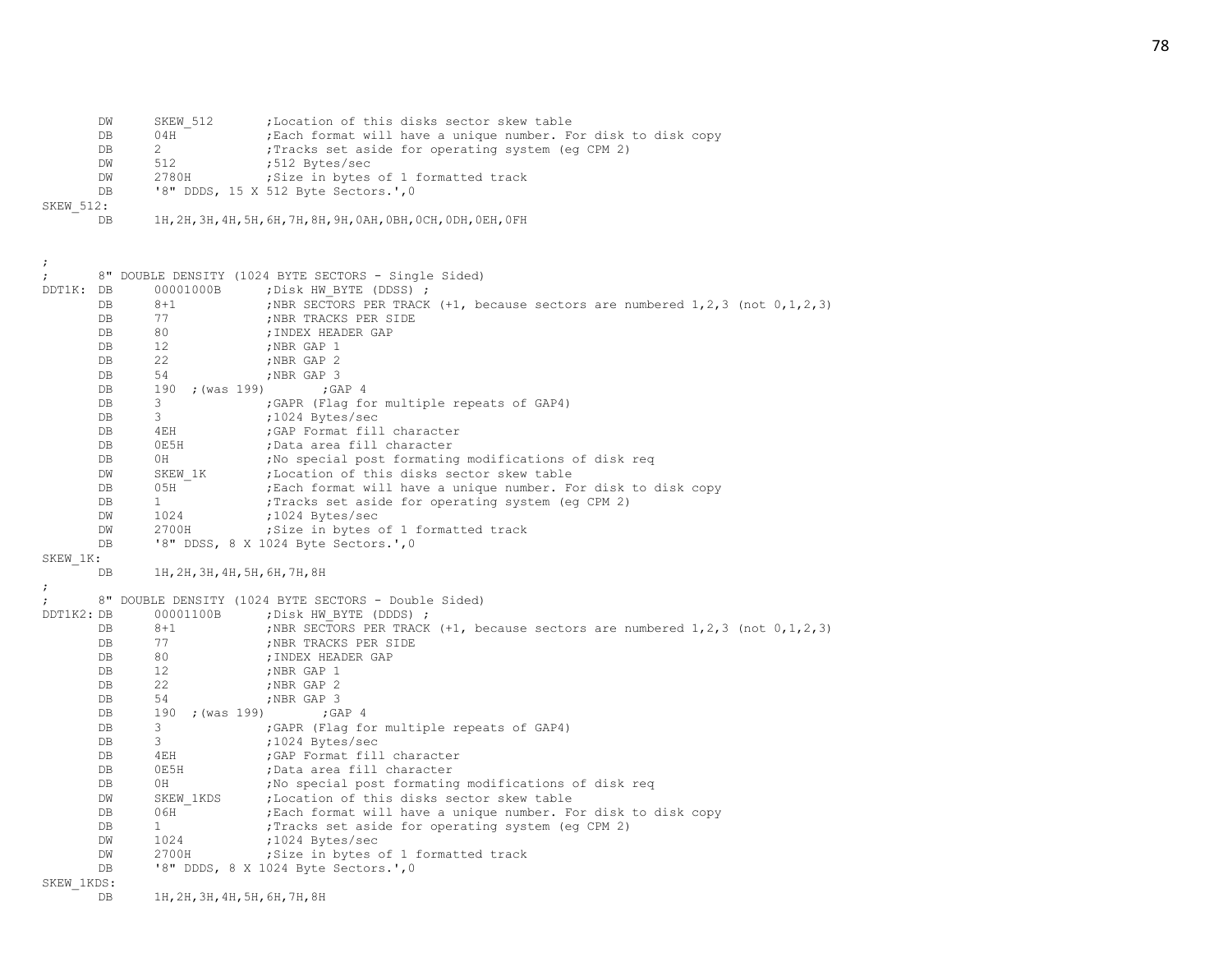|                                 | ; 5", 128 byte, SD SD-Systems Format |                                                                                       |
|---------------------------------|--------------------------------------|---------------------------------------------------------------------------------------|
| MINSDT: DB                      | 00010000B                            | ; Disk HW BYTE (SDSS)                                                                 |
| DB                              | $18 + 1$                             | ; sectors per track $(+1)$ , because sectors are numbered $1,2,3$ (not $0,1,2,3$ )    |
| DB                              | 35                                   | tracks per side                                                                       |
| DB                              | 20                                   | ;index header gap                                                                     |
| DB                              | 6                                    | ; GAP $1$                                                                             |
| DB                              | 11                                   | ; GAP $2$                                                                             |
| DB                              | 8                                    | $;$ GAP 3                                                                             |
| DB                              | 221                                  | ; GAP $4$ (FF's)                                                                      |
| DB                              | $\mathbf{1}$                         | ; GAPR (Flag for multiple repeats of GAP4)                                            |
| DB                              | 0                                    | ;128 Bytes/sec                                                                        |
| DB                              | OFFH                                 | ; GAP Format fill character                                                           |
| DB                              | 0E5H                                 | ;Data area fill character                                                             |
| DB                              | 0H                                   | ; No special post formating modifications of disk reg                                 |
| DW                              | SKEW MINSD                           | ;Location of this disks sector skew table                                             |
| DB                              | 07H                                  | ; Each format will have a unique number. For disk to disk copy                        |
| DB                              | $\overline{2}$                       | Tracks set aside for operating system (eg CPM 2);                                     |
| DW                              | 128                                  | ;128 Bytes/sec                                                                        |
| DW                              | 0BFFH                                | ; Size in bytes of 1 formatted track (more than enough!)                              |
| DB                              |                                      | '5" SDSS, 18 X 128 Byte Sectors, (SD-Systems Format).', 0                             |
| SKEW MINSD:                     |                                      |                                                                                       |
| DB                              |                                      | 1Н, 2Н, 3Н, 4Н, 5Н, 6Н, 7Н, 8Н, 9Н, 0АН, 0ВН, 0СН, 0DН, 0ЕН, 0FН, 10Н, 11Н, 12Н       |
|                                 | ; 5", 128 byte, DD SD-Systems Format |                                                                                       |
|                                 | 00000000B                            | ; Disk HW BYTE (DDSS)                                                                 |
| DB                              | $28 + 1$                             | ; sectors per track $(+1,$ because sectors are numbered $1, 2, 3$ (not $0, 1, 2, 3$ ) |
| DB                              | 35                                   | ;tracks per side                                                                      |
| DB                              | $100 - 16$                           | ;index header gap                                                                     |
| DB                              | 8                                    | ; GAP $1$                                                                             |
| DB                              | 22                                   | $;$ GAP $2$                                                                           |
| DB                              | 16                                   | $;$ GAP $3$                                                                           |
| DB                              | 247                                  | $;$ GAP $4$                                                                           |
| DB                              | $\mathbf{1}$                         | ; GAPR (Flag for multiple repeats of GAP4)                                            |
| DB                              | 0                                    | ;128 Bytes/sec                                                                        |
| DB                              | 4EH                                  | ; GAP Format fill character                                                           |
| DB                              | 0E5H                                 | ;Data area fill character                                                             |
| DB                              | 0H                                   | ; No special post formating modifications of disk reg                                 |
| DW                              | SKEW MINDD                           | ;Location of this disks sector skew table                                             |
| DB                              | 08H                                  | ; Each format will have a unique number. For disk to disk copy                        |
| DB                              | $\overline{2}$                       | ; Tracks set aside for operating system (eq CPM 2)                                    |
| DW                              | 128                                  | ;128 Bytes/sec                                                                        |
| DW                              | 17FFH                                | ; Size in bytes of 1 formatted track (more than enough!)                              |
| DB                              |                                      | '5" DDSS, 28 X 128 Byte Sectors, (SD-Systems Format).', 0                             |
|                                 |                                      |                                                                                       |
| DB                              |                                      | 1Н, 2Н, 3Н, 4Н, 5Н, 6Н, 7Н, 8Н, 9Н, 0АН, 0ВН, 0СН, 0DН, 0ЕН, 0FН                      |
| MINDDT: DB<br>SKEW MINDD:<br>db |                                      | 10H, 11H, 12H, 13H, 14H, 15H, 16H, 17H, 18H, 19H, 1AH, 1BH, 1CH                       |

DB 8+1 ; sectors per track (+1, because sectors are numbered 1,2,3 (not 0,1,2,3)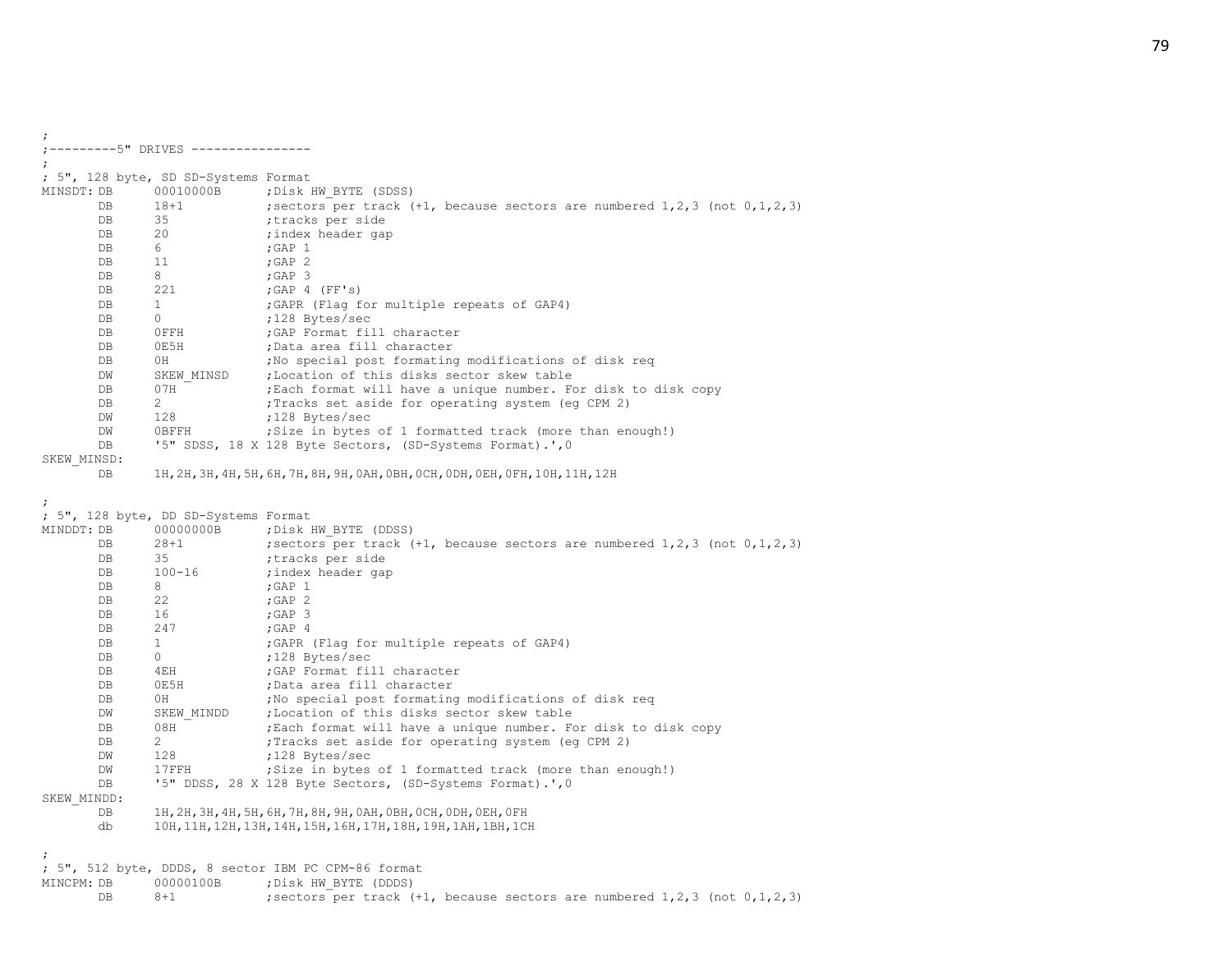DB 40 ; tracks per side X2<br>DB 80 ; index header gap DB 80 ;index header gap DB 12 ; GAP 1 DB 22 ; GAP 2 DB 80 ;GAP 3 DB 207 ;GAP 4 (4E's) (1038) DB 5 ;GAPR (Flag for multiple repeats of GAP4) DB 2 ;512 Bytes/sec DB 04EH ;GAP Format fill character DB 0E5H ;Data area fill character (for CPM86) DB CPM86 FLAG ; Special post formating modifications of disk req DW SKEW CPM86 ;Location of this disks sector skew table DB 09H ; Each format will have a unique number. For disk to disk copy DB 2 : Tracks set aside for operating system (eg CPM 2)<br>DW 512 :512 Bytes/sec DW 512 ;512 Bytes/sec DW 17FFH ;Size in bytes of 1 formatted track (more than enough!) DB '5" DDDS, 8 X 512 Byte Sectors (IBM PC CPM-86 format).', 0 SKEW\_CPM86: DB 1H,2H,3H,4H,5H,6H,7H,8H ; ; ; 5", 512 byte, DDDS, 9 sector DEC VT180 format DEC: DB 00000100B ;Disk HW\_BYTE (DDDS) DB 9+1 ; sectors per track (+1, because sectors are numbered 1, 2, 3 (not 0, 1, 2, 3) DB 40 ;tracks per side DB 80 ; index header gap<br>
DB 12 ; GAP 1 DB 12 ; GAP 1 DB 22 ;GAP 2 DB 26 : GAP 3 DB 218 ;GAP 4 (4E's) (872) DB 4 ;GAPR (Flag for multiple repeats of GAP4) DB 2 ;512 Bytes/sec DB 04EH ;GAP Format fill character DB 0E5H ;Data area fill character (for CPM) DB 0  $\blacksquare$  , No special post formating modifications of disk req DW SKEW DEC ; Location of this disks sector skew table DB 0AH ; Each format will have a unique number. For disk to disk copy DB 2 ; Tracks set aside for operating system (eq CPM 2) DW 512 ;512 Bytes/sec DW 17FFH ;Size in bytes of 1 formatted track (more than enough!) DB '5" DDDS, 9 X 512 Byte Sectors. (DEC VT180 format).',0 SKEW\_DEC: DB 1H,2H,3H,4H,5H,6H,7H,8H,9H ; ; ; 5", 256 byte, DDDS, 16 sector TOSHIBA T-100 format TOSHIBA:DB 00000100B ;Disk HW\_BYTE (DDDS) DB 16+1 ; sectors per track (+1, because sectors are numbered 1, 2, 3 (not 0, 1, 2, 3) DB 35 ;tracks per side DB 80 ;index header gap DB 12 ; GAP 1<br>DB 22 : GAP 2 DB 22 ; GAP 2 DB 50 ;GAP 3 DB 183 ;GAP 4 (4E's) (366) DB 2 : GAPR (Flag for multiple repeats of GAP4) DB 1 ;256 Bytes/sec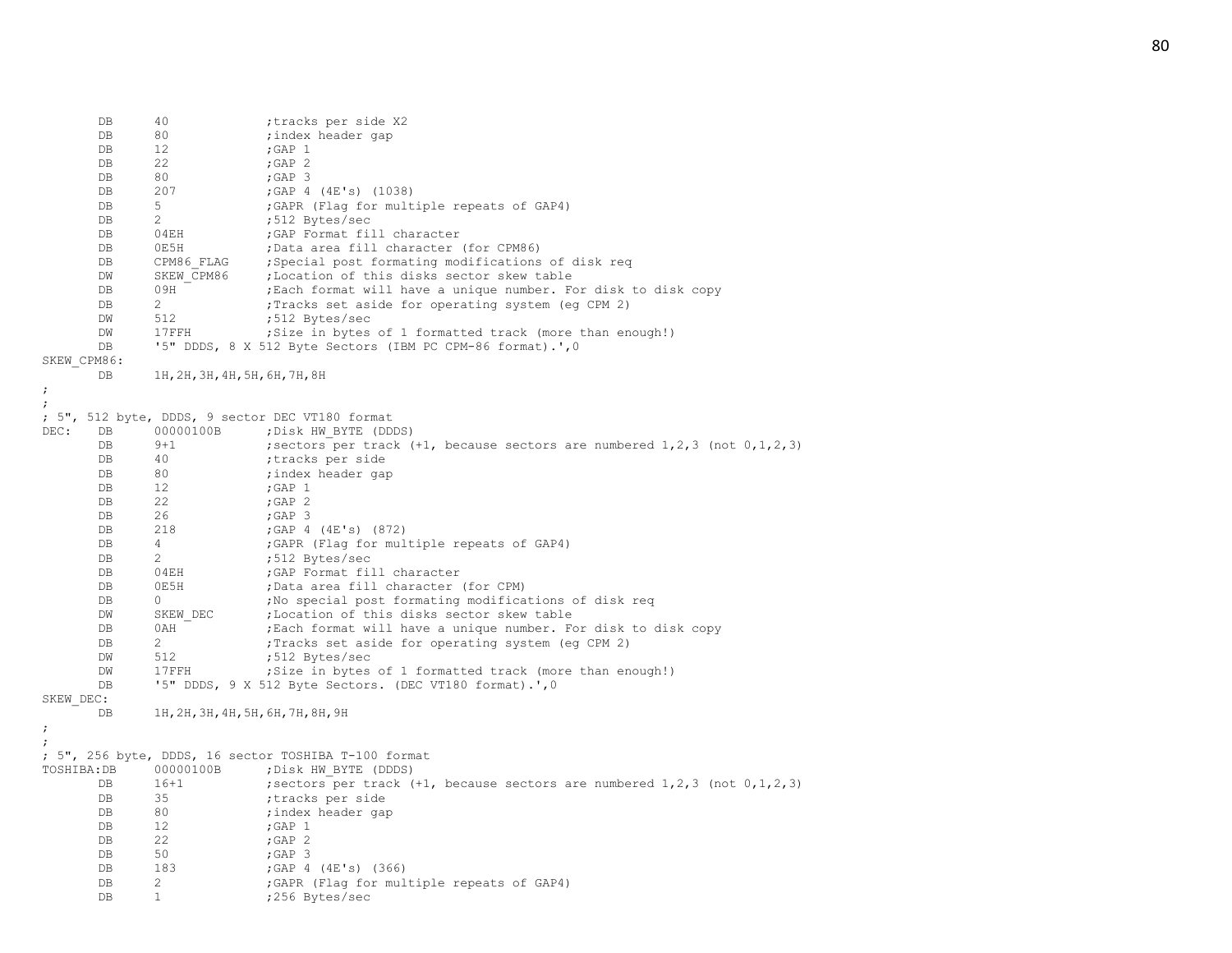|            | DB<br>DB  | 04EH<br>0E5H        | ; GAP Format fill character<br>;Data area fill character (for CPM)                                     |
|------------|-----------|---------------------|--------------------------------------------------------------------------------------------------------|
|            | DB        | $\circ$             | ; No special post formating modifications of disk reg                                                  |
|            | DW        | SKEW TOSH           | ;Location of this disks sector skew table                                                              |
|            | DB        | 0BH                 | ; Each format will have a unique number. For disk to disk copy                                         |
|            | DB        | $\overline{2}$      | ; Tracks set aside for operating system (eg CPM 2)                                                     |
|            | DW        | 256                 | ;512 Bytes/sec                                                                                         |
|            | DW        | 17FFH               | ; Size in bytes of 1 formatted track (more than enough!)                                               |
|            | DB        |                     | '5" DDDS, 16 X 256 Byte Sectors. (TOSHIBA T-100 format).', 0                                           |
| SKEW TOSH: |           |                     |                                                                                                        |
|            | DB        |                     | 1Н, 2Н, 3Н, 4Н, 5Н, 6Н, 7Н, 8Н, 9Н, 0АН, 0ВН, 0СН, 0DН, 0ЕН, 0 FН, 10Н                                 |
| ÷          |           |                     |                                                                                                        |
| ;          |           |                     | ; 5", 128 byte, CROMEMCO CDOS (SINGLE density) Format                                                  |
| CDOS:      | DB        | 00010100B           | ; Disk HW BYTE (SDDS)                                                                                  |
|            | DB        | $18 + 1$            | ; sectors per track $(+1)$ , because sectors are numbered $1, 2, 3$ (not $0, 1, 2, 3$ )                |
|            | DB        | 40                  | ;tracks per side                                                                                       |
|            | DB        | $20 - 8$            | ; index header gap                                                                                     |
|            | DB        | 6                   | ; GAP $1$                                                                                              |
|            | DB        | 11                  | ; GAP $2$                                                                                              |
|            | DB        | 8                   | ; GAP $3$                                                                                              |
|            | DB        | 185                 | ; GAP 4 (FF's)                                                                                         |
|            | DB        | $\mathbf{1}$        | ; GAPR (Flag for multiple repeats of GAP4)                                                             |
|            | DB        | $\circ$             | ;128 Bytes/sec                                                                                         |
|            | DB        | OFFH                | ; GAP Format fill character                                                                            |
|            | DB        | 0E5H                | ;Data area fill character                                                                              |
|            | DB        | 0H                  | ; No special post formating modifications of disk req                                                  |
|            | DW        | SKEW CDOS           | ;Location of this disks sector skew table                                                              |
|            | DB        | OCH                 | ; Each format will have a unique number. For disk to disk copy                                         |
|            | DB        | $\overline{2}$      | ; Tracks set aside for operating system (eg CPM 2)                                                     |
|            | DW        | 128                 | ;128 Bytes/sec                                                                                         |
|            | DW        | OBFFH               | ; Size in bytes of 1 formatted track (more than enough!)                                               |
|            | DB        |                     | '5" SDDS, 18 X 128 Byte Sectors, (CROMEMCO CDOS Format).', 0                                           |
| SKEW CDOS: |           |                     |                                                                                                        |
|            | DB        |                     | 1Н, 2Н, 3Н, 4Н, 5Н, 6Н, 7Н, 8Н, 9Н, 0АН, 0ВН, 0СН, 0DН, 0ЕН, 0FН, 10Н, 11Н, 12Н                        |
|            |           |                     |                                                                                                        |
|            |           |                     | ; 5", 512 byte, CROMEMCO CDOS w/INTL TERM. CP/M Format                                                 |
| CDOSDD: DB | <b>DB</b> | 00000100B<br>$10+1$ | ; Disk HW BYTE (DDDS)                                                                                  |
|            | DB        | 40                  | ; sectors per track $(+1)$ , because sectors are numbered $1,2,3$ (not $0,1,2,3$ )<br>;tracks per side |
|            | DB        | 80                  | ; index header gap                                                                                     |
|            | DB        | 12                  | ; GAP $1$                                                                                              |
|            | DB        | 22                  | ; GAP $2$                                                                                              |
|            | DB        | 30                  | $;$ GAP 3                                                                                              |
|            | DB        | 214                 | $;$ GAP 4 (FF's)                                                                                       |
|            | DB        | $\mathbf{1}$        | ; GAPR (Flag for multiple repeats of GAP4)                                                             |
|            | DB        | 2                   | ;512 Bytes/sec                                                                                         |
|            | DB        | OFFH                | ; GAP Format fill character                                                                            |
|            | DB        | 0E5H                | ;Data area fill character                                                                              |
|            | DB        | 0H                  | ; No special post formating modifications of disk req                                                  |
|            | DW        | SKEW CDOS2          | ;Location of this disks sector skew table                                                              |
|            | DB        | 0DH                 | ; Each format will have a unique number. For disk to disk copy                                         |
|            | DB        | 2                   | ; Tracks set aside for operating system (eq CPM 2)                                                     |
|            | DW        | 512                 | ;512 Bytes/sec                                                                                         |
|            | DW        | 17FFH               | ; Size in bytes of 1 formatted track (more than enough!)                                               |
|            | DB        |                     | '5" DDDS, 10 X 512 Byte Sectors, (CROMEMCO CDOS/CPM Format).', 0                                       |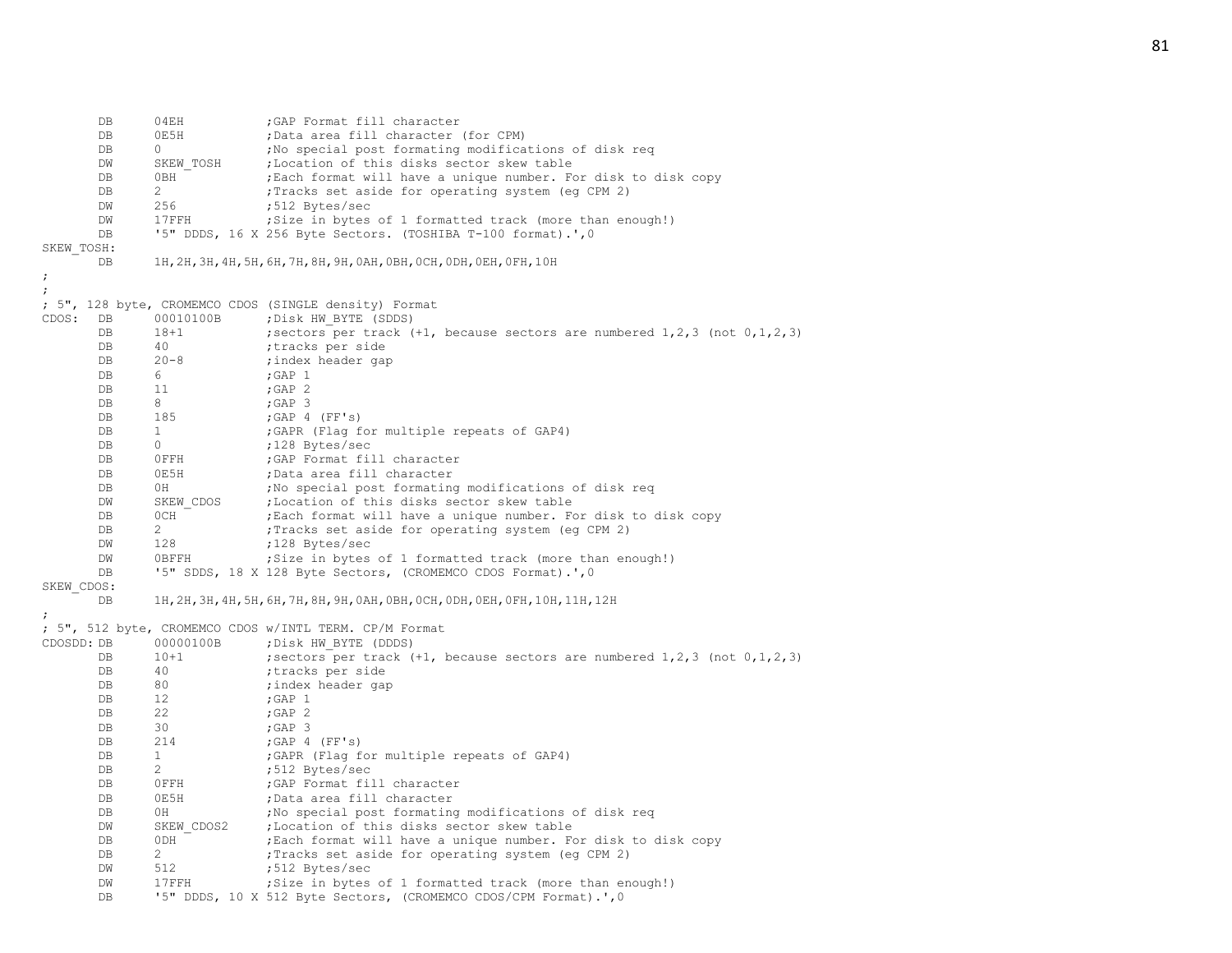SKEW\_CDOS2: DB 1H,2H,3H,4H,5H,6H,7H,8H,9H,0AH ; 5", 512 byte, EPSON QX-10 Format EPSON: DB 00010100B ; Disk HW BYTE (SDDS) DB 10+1 ; sectors per track (+1, because sectors are numbered 1,2,3 (not 0,1,2,3) DB 40 ;tracks per side DB 80 ;index header gap DB 12 ; GAP 1 DB 22 ; GAP 2 DB 30 ;GAP 3 DB 214 ;GAP 4 (FF's) DB 1 :GAPR (Flag for multiple repeats of GAP4) DB 2 ;512 Bytes/sec DB 0FFH ;GAP Format fill character DB 0E5H ;Data area fill character DB 0H ;No special post formating modifications of disk req DW SKEW EPSON ; Location of this disks sector skew table DB 0EH  $^-$  ; Each format will have a unique number. For disk to disk copy DB 2 ; Tracks set aside for operating system (eq CPM 2) DW 512 ;512 Bytes/sec DW 0CFFH ; Size in bytes of 1 formatted track (more than enough!) DB '5" SDDS, 10 X 512 Byte Sectors. (EPSON QX-10 Format).', 0 SKEW\_EPSON: DB 1H, 3H, 5H, 7H, 9H, 2H, 4H, 6H, 8H, 0AH ; <-- note skew table ; ; ; 5", 1K byte, DDDS, 5 sector MORROW MD3 format MORROW: DB 00000100B ; Disk HW\_BYTE (DDDS) DB 5+1 ; sectors per track (+1, because sectors are numbered 1, 2, 3 (not 0, 1, 2, 3) DB 40 ;tracks per side DB 80 ;index header gap DB 12 ; GAP 1 DB 22 ; GAP 2 DB 50 ;GAP 3 DB 192 ;GAP 4 (4E's) (574) DB 3 6APR (Flag for multiple repeats of GAP4) DB 3 ;1024 Bytes/sec DB 04EH ;GAP Format fill character<br>DB 0E5H :Data area fill character DB 0E5H ;Data area fill character (for CPM) DB 0  $\blacksquare$  , No special post formating modifications of disk req DW SKEW MORROW ; Location of this disks sector skew table DB 0FH ; Each format will have a unique number. For disk to disk copy DB 2 ; Tracks set aside for operating system (eq CPM 2) DW 1024 ;1024 Bytes/sec DW 17FFH ;Size in bytes of 1 formatted track (more than enough!) DB '5" DDDS, 5 X 1024 Byte Sectors. (MORROW MD3 format).', 0 SKEW\_MORROW: DB 1H,2H,3H,4H,5H ; ; ; 5", 512 byte, DDDS, 5 sector ZENITH Z-100 format ZENITH: DB 00000100B ; Disk HW\_BYTE (DDDS) DB 8+1 ; sectors per track (+1, because sectors are numbered 1,2,3 (not 0,1,2,3) DB 40 ;tracks per side DB 80 ;index header gap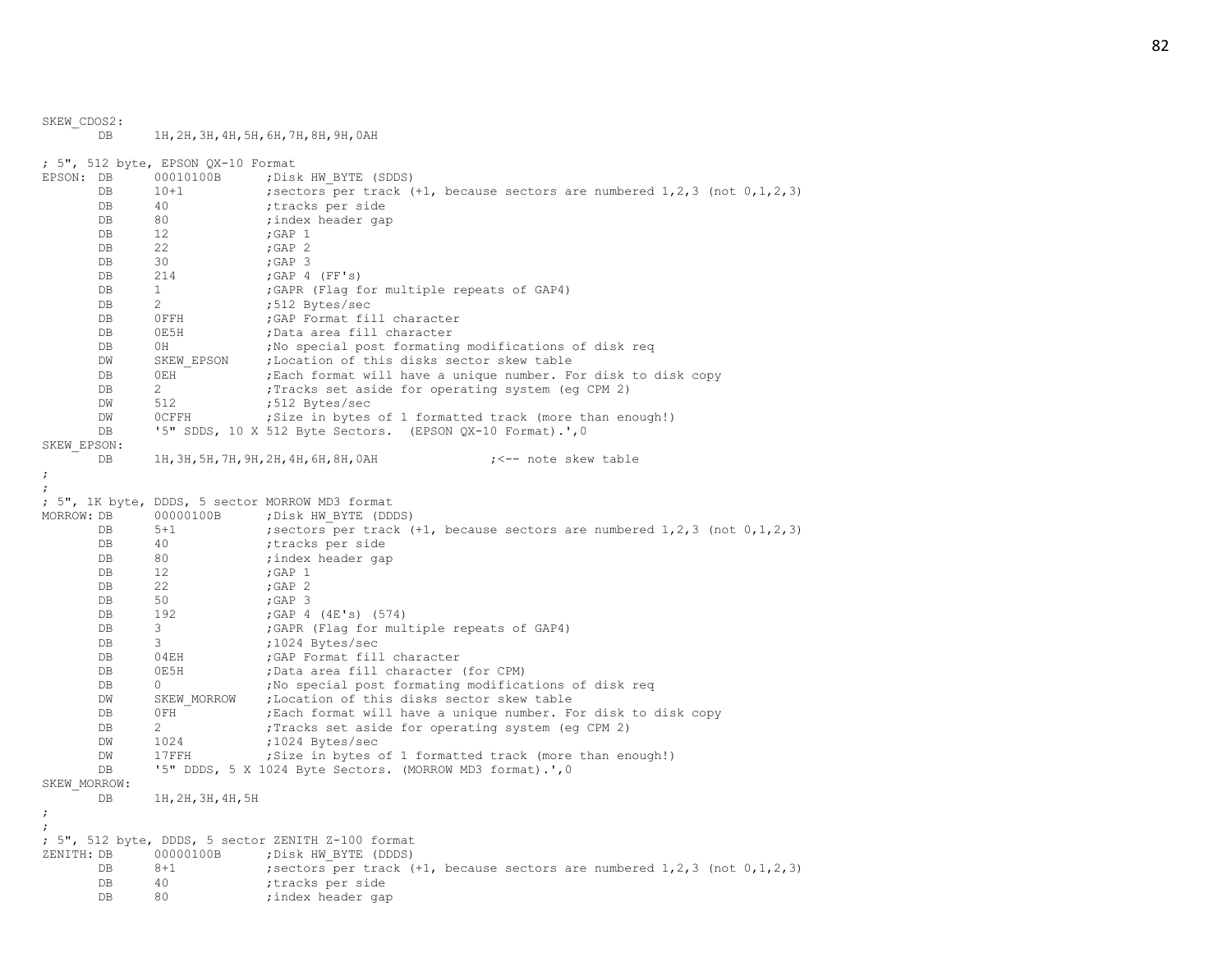|              | DB       | 12                             | ; GAP $1$                                                                               |
|--------------|----------|--------------------------------|-----------------------------------------------------------------------------------------|
|              | DB       | 22                             | ; GAP $2$                                                                               |
|              | DB       | 26                             | ;GAP 3                                                                                  |
|              | DB       | 242                            | ;GAP 4 (4E's) (1454)                                                                    |
|              | DB       | 6                              | ; GAPR (Flag for multiple repeats of GAP4)                                              |
|              | DB       | 2                              | ;512 Bytes/sec                                                                          |
|              | DB       | 04EH                           | ; GAP Format fill character                                                             |
|              | DB       | 0E5H                           | ;Data area fill character (for CPM)                                                     |
|              | DB       | $\Omega$                       | ; No special post formating modifications of disk req                                   |
|              | DW       | SKEW ZENITH                    | ; Location of this disks sector skew table                                              |
|              | DB       | 10H                            | ; Each format will have a unique number. For disk to disk copy                          |
|              |          | 2                              |                                                                                         |
|              | DB       |                                | ; Tracks set aside for operating system (eq CPM 2)                                      |
|              | DM       | 512                            | ;512 Bytes/sec                                                                          |
|              | DW       | $17$ FFH                       | ; Size in bytes of 1 formatted track (more than enough!)                                |
|              | DB       |                                | '5" DDDS, 8 X 512 Byte Sectors. (ZENITH Z-100 format).', 0                              |
| SKEW ZENITH: |          |                                |                                                                                         |
|              | DB       | 1Н, 2Н, 3Н, 4Н, 5Н, 6Н, 7Н, 8Н |                                                                                         |
|              |          |                                |                                                                                         |
|              |          |                                |                                                                                         |
|              |          |                                | ; 5", 512 byte, DDDS, 10 sector SUPERBRAIN QD format                                    |
| SUPER: DB    |          | 00000100B                      | ; Disk HW BYTE (DDDS)                                                                   |
|              | DB       | $10+1$                         | ; sectors per track $(+1)$ , because sectors are numbered $1, 2, 3$ (not $0, 1, 2, 3$ ) |
|              | DB       | 35                             | tracks per side                                                                         |
|              | DB       | 80                             | ; index header gap                                                                      |
|              | DB       | 12                             | ; GAP $1$                                                                               |
|              | DB       | 22                             | $;$ GAP $2$                                                                             |
|              | DB       | 16                             | $;$ GAP 3                                                                               |
|              | DB       | 177                            | ;GAP 4 (4E's) (354)                                                                     |
|              | DB       | 2                              | ; GAPR (Flag for multiple repeats of GAP4)                                              |
|              | DB       | 2                              | ;512 Bytes/sec                                                                          |
|              | DB       | 04EH                           | ; GAP Format fill character                                                             |
|              | DB       | 0E5H                           | ;Data area fill character (for CPM)                                                     |
|              | DB       | $\Omega$                       | ; No special post formating modifications of disk req                                   |
|              | DM       | SKEW SUPER                     | ;Location of this disks sector skew table                                               |
|              | DB       | 11H                            | Each format will have a unique number. For disk to disk copy                            |
|              | DB       | 2                              | ; Tracks set aside for operating system (eg CPM 2)                                      |
|              | DM       | 512                            | ;512 Bytes/sec                                                                          |
|              | DW       | 17FFH                          | ; Size in bytes of 1 formatted track (more than enough!)                                |
|              | DB       |                                | '5" DDDS, 10 X 512 Byte Sectors, (SUPERBRAIN QD format).', 0                            |
| SKEW SUPER:  |          |                                |                                                                                         |
|              | DB       |                                | 1Н, 2Н, 3Н, 4Н, 5Н, 6Н, 7Н, 8Н, 9Н, 0АН                                                 |
| ÷            |          |                                |                                                                                         |
|              |          |                                |                                                                                         |
|              |          |                                | ; 5", IBM PC, MSDOS 1.1, 512 byte, DDDS, 8 sector format                                |
| MSDOS: DB    |          | 00000100B                      | ; Disk HW BYTE (DDDS)                                                                   |
|              | DB       | $8 + 1$                        | ; sectors per track $(+1)$ , because sectors are numbered 1, 2, 3 (not $0, 1, 2, 3$ )   |
|              | DB       | 40                             | tracks per side;                                                                        |
|              | DB       | 80                             | ; index header gap                                                                      |
|              | DB       | 12                             | ; GAP $1$                                                                               |
|              | DB       | 22                             | ; GAP $2$                                                                               |
|              | DB       | 80                             | $;$ GAP 3                                                                               |
|              | DB       | 193                            | $;$ GAP 4 (4E's)                                                                        |
|              | DB       | 2                              | ; GAPR (Flag for multiple repeats of GAP4)                                              |
|              | DB       | 2                              |                                                                                         |
|              |          |                                | ;512 Bytes/sec<br>; GAP Format fill character                                           |
|              | DB<br>DB | 04EH<br>00H                    | ; <--- Data area fill character                                                         |
|              |          |                                |                                                                                         |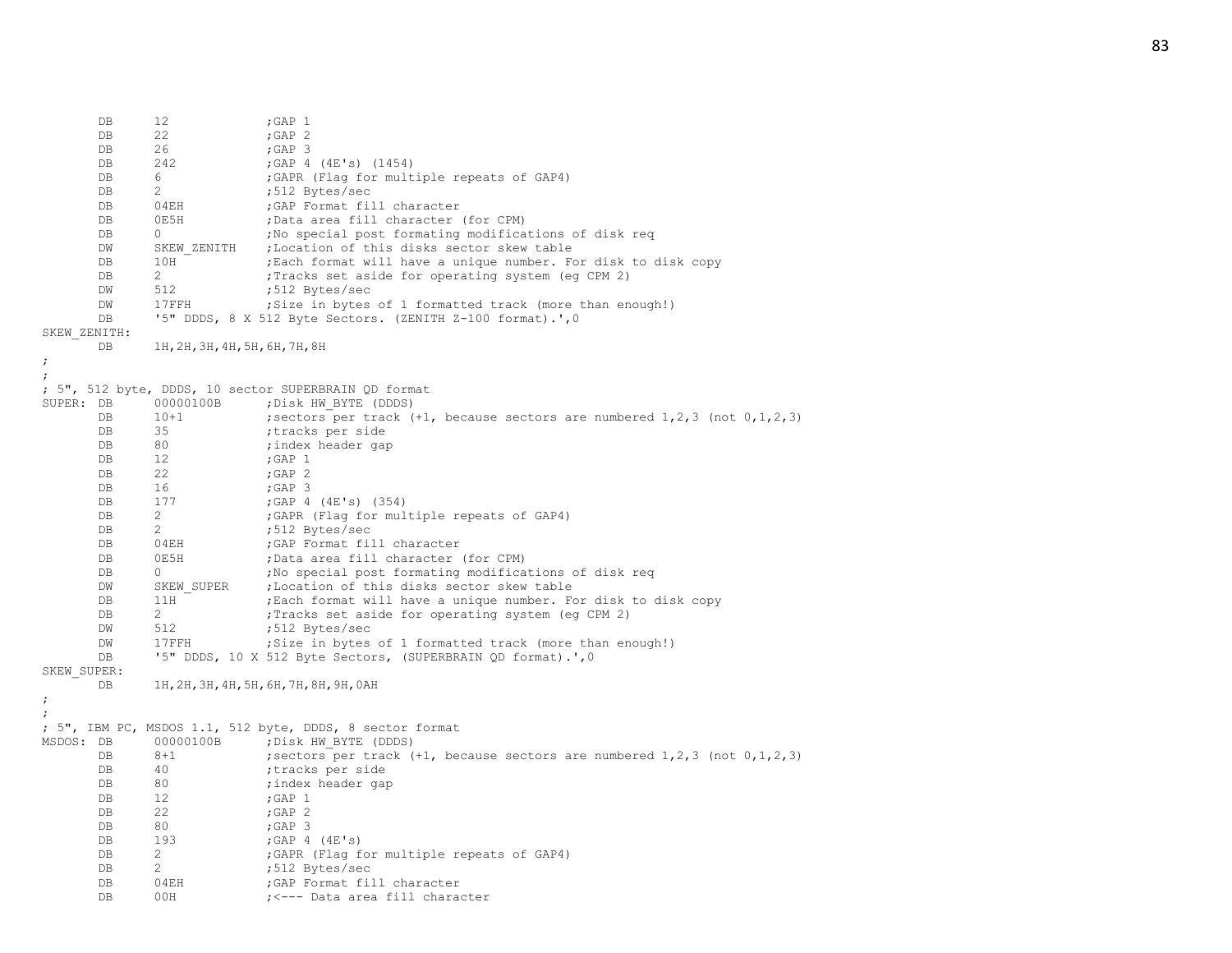DB 04H  $\gamma$  ; <--- Special formating modifications of disk req (+++ NOT DONE YET) DW SKEW DOS1 ; Location of this disks sector skew table DB 12H ;Each format will have a unique number. For disk to disk copy DB 2 ; Tracks set aside for operating system (eq CPM 2) DW 512 ;512 Bytes/sec DW 17FFH ;Size in bytes of 1 formatted track (more than enough!) DB '5" DDDS, 8 X 512 Byte Sectors, (IBM-PC MSDOS 1.1 format).',0 SKEW\_DOS1: DB 1H,2H,3H,4H,5H,6H,7H,8H ; ; ; 5", IBM PC, MSDOS 2.x, 512 byte, DDDS, 9 sector format MSDOS2: DB 00000100B ; Disk HW BYTE (DDDS) DB 9+1 ; sectors per track (+1, because sectors are numbered 1, 2, 3 (not 0, 1, 2, 3) DB 40 ;tracks per side DB 80 ;index header gap DB 12 ; GAP 1<br>DB 22 : GAP 2 DB 22 ;GAP 2 DB 80 ;GAP 3 DB 193 ; GAP 4 (4E's) DB 2 : GAPR (Flag for multiple repeats of GAP4) DB 2 ;512 Bytes/sec DB 04EH ;GAP Format fill character DB 00H ;<---- Data area fill character DB 03H ; <--- Special formating modifications of disk req DW SKEW DOS2 ; Location of this disks sector skew table DB 13H ; Each format will have a unique number. For disk to disk copy DB 2 : Tracks set aside for operating system (eq CPM 2) DW 512 ;512 Bytes/sec DW 17FFH ;Size in bytes of 1 formatted track (more than enough!) DB '5" DDDS, 9 X 512 Byte Sectors, (IBM-PC MSDOS 2.x format).',0 SKEW\_DOS2: DB 1H,2H,3H,4H,5H,6H,7H,8H,9H ; ; ; 5", TRS-80 MOD-III, 512 byte, DDDS, 10 sector format TRS80: DB 00000000B ; Disk HW BYTE (DDSS) DB 10+1 ; sectors per track (+1, because sectors are numbered 1, 2, 3 (not 0, 1, 2, 3) DB 40 ;tracks per side DB 80 ;index header gap DB 12 ;GAP 1 DB 22 ;GAP 2 DB 26 ; GAP 3 DB 137 ; GAP 4 (4E's) DB 2 : GAPR (Flag for multiple repeats of GAP4) DB 2 ;512 Bytes/sec DB 04EH ;GAP Format fill character DB 0E5H ;Data area fill character DB 0H ; Special formating modifications of disk req (+++ NOT DONE YET) DW SKEW TRS ;Location of this disks sector skew table DB 14H ; Each format will have a unique number. For disk to disk copy DB 2 ;Tracks set aside for operating system (eg CPM 2) DW 512 ;512 Bytes/sec DW 17FFH ;Size in bytes of 1 formatted track (more than enough!) DB '5", DDSS, 10 X 512 Byte Sectors, (TRS-80 MOD-III format).', 0 SKEW\_TRS: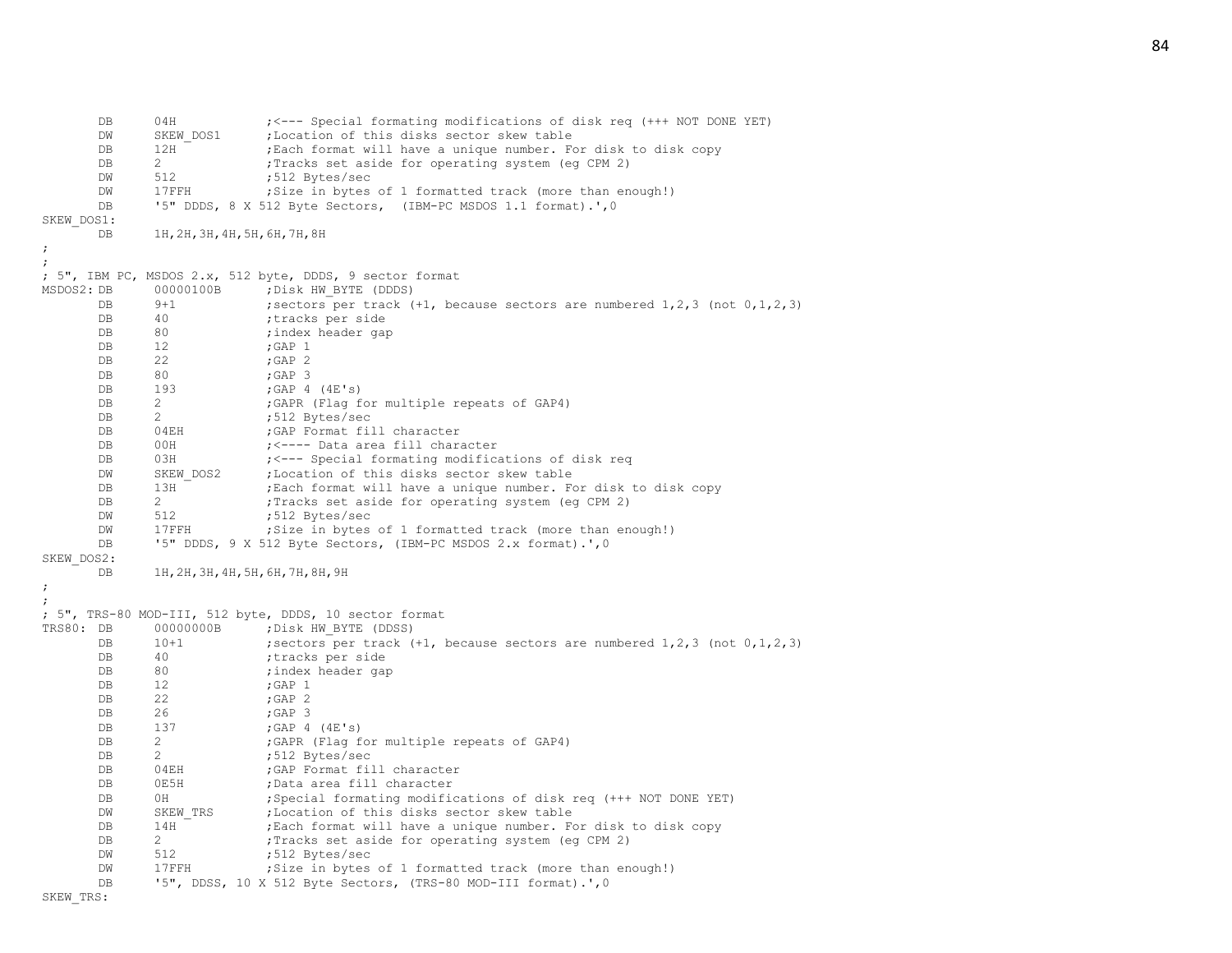DB 1H,2H,3H,4H,5H,6H,7H,8H,9H,0AH ; ; ;-------------- SPECIAL CASES FOR 3.5" DISKS and 1.2M 5" DISKS -------------------------- ; ; 3.5" DOUBLE DENSITY (1.4M IBM-PC Format, this is my best guess so far) IBM144: DB 00001100B ; Disk HW\_BYTE (DDDS) DB 18+1 ;NBR SECTORS PER TRACK (+1, because sectors are numbered 1,2,3 (not 0,1,2,3) DB 80 ;NBR TRACKS PER SIDE DB 80 ;HEADER GAP (SD-Systems has 100-54, IBM is 80!) DB 12 ; GAP 1 DB 22 ; GAP 2 DB 84 ;GAP 3 DB 200 ;GAP 4 (4E's) (X3 = 597) DB 1 :GAPR (Flag for multiple repeats of GAP4) DB 2 ;512 Bytes/sec DB 4EH ;GAP Format fill character DB 00H ;<--- Data area fill character DB 01H ; <----Note special post formating modifications of disk req DW SKEW 144 ; Location of this disks sector skew table DB 15H ; Each format will have a unique number. For disk to disk copy DB 2 ; Tracks set aside for operating system (eq CPM 2) DW 512 ;512 Bytes/sec DW 2E90H ;Size in bytes of 1 formatted track DB '1.4M (For MSDOS) DDDS, 18 X 512 Byte Sectors, 80 Tracks.', 0 SKEW\_144: DB 1H,2H,3H,4H,5H,6H,7H,8H,9H,0AH,0BH,0CH,0DH,0EH,0FH DB 10H,11H,12H CPM144: DB 00001100B ; Disk HW BYTE (DDDS) DB 18+1 ;NBR SECTORS PER TRACK (+1, because sectors are numbered 1,2,3 (not 0,1,2,3) DB 80 ;NBR TRACKS PER SIDE DB 80 ; HEADER GAP (SD-Systems has 100-54, IBM is 80!) DB 12 ; GAP 1 DB 22 ; GAP 2 DB 84 ; GAP 3 DB 200 ;GAP 4 (4E's) (X3 = 597) DB 1 :GAPR (Flag for multiple repeats of GAP4) DB 2 ;512 Bytes/sec DB 4EH ;GAP Format fill character DB 0E5H ;<--- Data area fill character DB 0H ;No special post formating modifications of disk req DW SKEW CPM144 ; Location of this disks sector skew table DB 16H ;Each format will have a unique number. For disk to disk copy DB 2 : Tracks set aside for operating system (eg CPM 2) DW 512 ;512 Bytes/sec DW 2E90H ;Size in bytes of 1 formatted track DB '1.4M (For CPM) DDDS, 18 X 512 Byte Sectors, 80 Tracks.', 0 SKEW\_CPM144: DB 1H,2H,3H,4H,5H,6H,7H,8H,9H,0AH,0BH,0CH,0DH,0EH,0FH DB 10H,11H,12H ; 5" HIGH DENSITY (1.2M IBM-PC Format, this is my best guess so far)

IBM120: DB 00001100B ; Disk HW\_BYTE (DDDS) DB 15+1 ;NBR SECTORS PER TRACK (+1, because sectors are numbered 1,2,3 (not 0,1,2,3)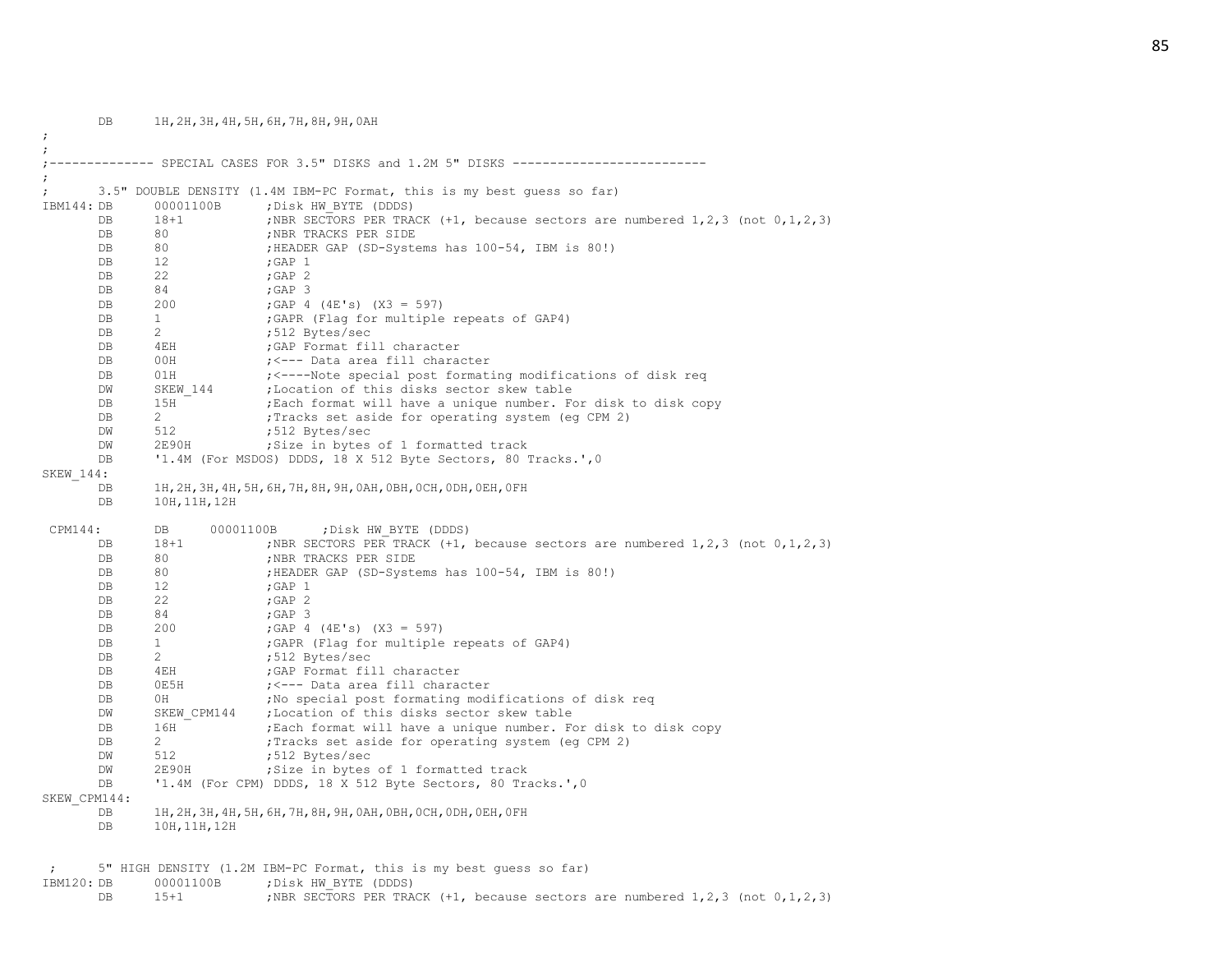| DB               | 80                             | ; NBR TRACKS PER SIDE                                             |
|------------------|--------------------------------|-------------------------------------------------------------------|
| DB               | 80                             | ; HEADER GAP (SD-Systems has 100-54, IBM is 80!)                  |
| DB               | 12                             | $;$ GAP $1$                                                       |
| DB               | 22                             | ;GAP $2$                                                          |
| DB               | 84                             | $;$ GAP 3                                                         |
| DB               | 200                            | ; GAP 4 (4E's) $(X3 = 597)$                                       |
| DB               | 1                              | ; GAPR (Flag for multiple repeats of GAP4)                        |
| DB               | $2^{\circ}$                    | :512 Bytes/sec                                                    |
| DB               | 4 E H                          | GAP Format fill character;                                        |
| DB               | 00H                            | ;<---Data area fill character                                     |
| DB               | 02H                            | ;<--- Special post formating modifications of disk reg            |
| DW               |                                | SKEW 120 : Location of this disks sector skew table               |
| DB               | 17H                            | ; Each format will have a unique number. For disk to disk copy    |
| DB               | $2 \left( \frac{1}{2} \right)$ | ; Tracks set aside for operating system (eq CPM 2)                |
| DW               | 512                            | ;512 Bytes/sec                                                    |
| DW               | 2798H                          | Size in bytes of 1 formatted track                                |
| DB               |                                | '1.2M (For MSDOS) DDDS, 5", 18 X 512 Byte Sectors, 80 Tracks.', 0 |
| <b>SKEW 120:</b> |                                |                                                                   |
| DB               |                                | 1H, 2H, 3H, 4H, 5H, 6H, 7H, 8H, 9H, 0AH, 0BH, 0CH, 0DH, 0EH, 0FH  |
|                  |                                |                                                                   |
|                  |                                |                                                                   |
|                  |                                | 5" HIGH DENSITY (1 2M IRM-PC Format this is my best quess so far) |

|              |               | 5" HIGH DENSITY (I.ZM IBM-PC FORMAT, this is my best quess so far)                        |
|--------------|---------------|-------------------------------------------------------------------------------------------|
| CPM120: DB   | 00001100B     | ; Disk HW BYTE (DDDS)                                                                     |
| DB           | $15 + 1$      | ; NBR SECTORS PER TRACK $(+1,$ because sectors are numbered $1, 2, 3$ (not $0, 1, 2, 3$ ) |
| DB           | 80            | ; NBR TRACKS PER SIDE                                                                     |
| DB           | 80            | ; HEADER GAP (SD-Systems has 100-54, IBM is 80!)                                          |
| DB           | 12            | $;$ GAP $1$                                                                               |
| DB           | 22            | $;$ GAP $2$                                                                               |
| DB           | 84            | $;$ GAP $\,$ 3                                                                            |
| DB           | 200           | ; GAP 4 $(4E's)$ $(X3 = 597)$                                                             |
| DB           |               | ; GAPR (Flag for multiple repeats of GAP4)                                                |
| DB           | $\mathcal{L}$ | ;512 Bytes/sec                                                                            |
| DB           | 4EH           | ; GAP Format fill character                                                               |
| DB           | 0E5H          | ; <---Data area fill character                                                            |
| DB           | 0H            | ; No special post formating modifications of disk reg                                     |
| DW           | SKEW CPM120   | :Location of this disks sector skew table                                                 |
| DB           | 18H           | ; Each format will have a unique number. For disk to disk copy                            |
| DB           | $2^{\circ}$   | Tracks set aside for operating system (eq CPM 2)                                          |
| DW           | 512           | ;512 Bytes/sec                                                                            |
| DW           | 2798H         | Size in bytes of 1 formatted track                                                        |
| DB           |               | '1.2M (For CPM) DDDS, 5", 18 X 512 Byte Sectors, 80 Tracks.', 0                           |
| SKEW CPM120: |               |                                                                                           |
|              |               | as on on an en en om me on on open open over open open open                               |

DB 1H,2H,3H,4H,5H,6H,7H,8H,9H,0AH,0BH,0CH,0DH,0EH,0FH

| MSG0:             | DB SCROLL, QUIT, NO ENHANCEMENT, FAST, BELL, CR, LF, LF<br>DB 'ZFDC ROM MONITOR V2.8 (John Monahan, 02/28/2011) \$' |
|-------------------|---------------------------------------------------------------------------------------------------------------------|
| BACK MSG:         | DB 'Returning control back to WD2793 Chip', CR, LF, '\$'                                                            |
| MSG6:             | DB CR, LF                                                                                                           |
|                   | $DB$ 'SUM = \$'                                                                                                     |
| MSG7:             | $DB'$ DIFF = $$'$                                                                                                   |
| MSG8:             | DB 'S'                                                                                                              |
| MSG9:             | DB CR, LF                                                                                                           |
|                   | DB 'HEX MATH, ENTER:- \$'                                                                                           |
| MSG <sub>12</sub> | Ŝ'<br>DB '                                                                                                          |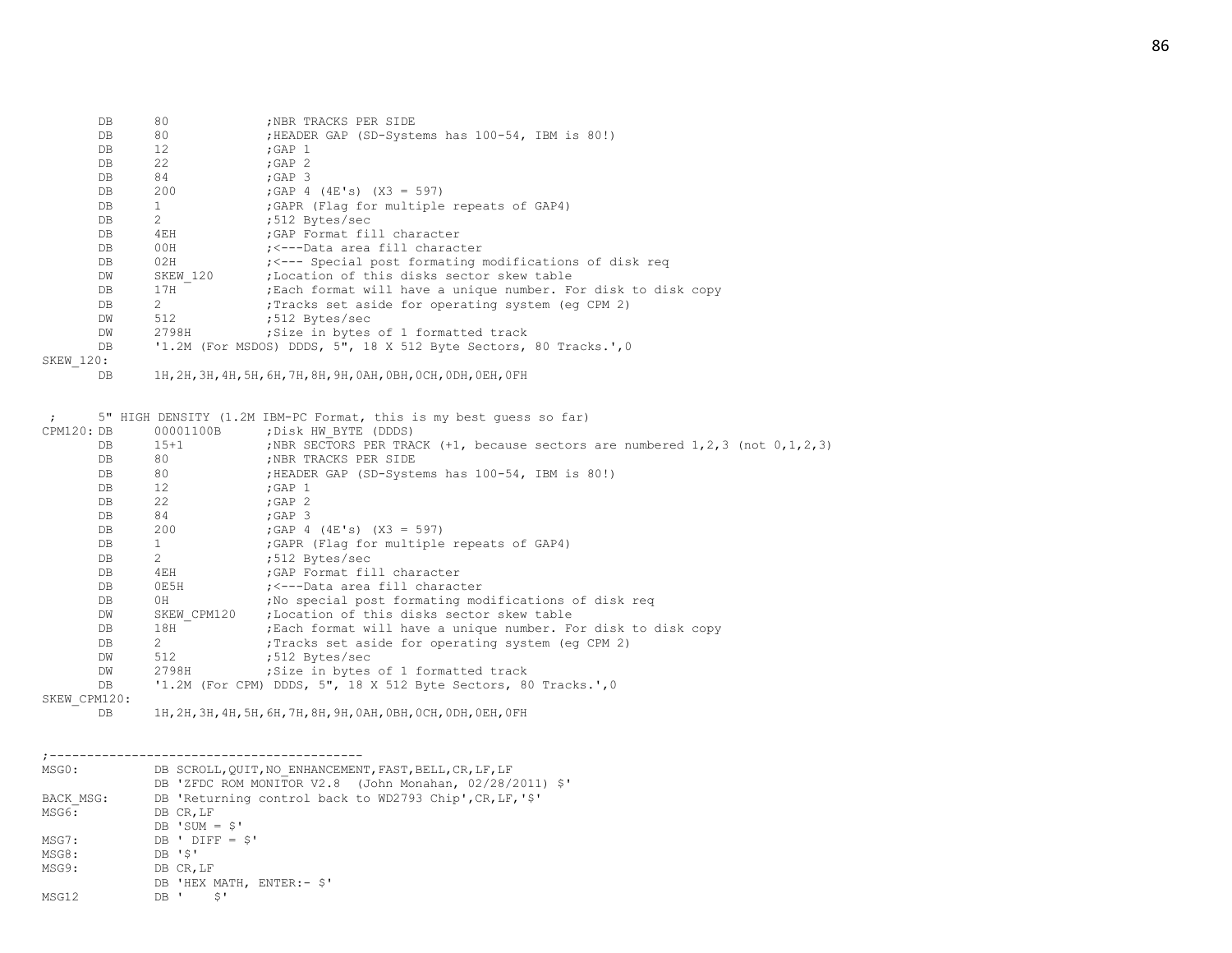| WD STATUS:<br>WD TRACK:<br>WD SECTOR:<br>WD DATA:                        | DB 'WD2793 Status Register = $$'$<br>DB 'WD2793 Track Register = $$'$<br>DB 'WD2793 Sector Register = $$'$<br>DB 'WD2793 Data Register = $$'$                                              |                                             |                     |                                                                                                                                                                                                                                                                        |                                                                                                                                                                                                                                                                                                                                                     |
|--------------------------------------------------------------------------|--------------------------------------------------------------------------------------------------------------------------------------------------------------------------------------------|---------------------------------------------|---------------------|------------------------------------------------------------------------------------------------------------------------------------------------------------------------------------------------------------------------------------------------------------------------|-----------------------------------------------------------------------------------------------------------------------------------------------------------------------------------------------------------------------------------------------------------------------------------------------------------------------------------------------------|
| A REG:<br>BC REG:<br>DE REG:<br>HL REG:<br>IX REG:<br>IY REG:<br>SP REG: | DB $CR, LF, ' [A] = $'$<br>DB $CR, LF, '[BC] = $'$<br>DB $CR, LF, '[DE] = $'$<br>DB $CR, LF, '[HL] = $'$<br>DB $CR, LF, '[IX] = $'$<br>DB $CR, LF, '[IY] = $'$<br>DB $CR, LF, ' [SP] = $'$ |                                             |                     |                                                                                                                                                                                                                                                                        |                                                                                                                                                                                                                                                                                                                                                     |
| MENUMSG:<br>ï.                                                           | DB CR, LF<br>DB 'A=Memmap<br>DB 'G=GoTo RAM<br>DB 'M=Move Memory<br>DB 'T=Type ASCII<br>DB 'Z=Top of RAM                                                                                   | D=Disp Memory<br>H=Hex Math<br>Q=Query Port | V=Verify Memory     | E=Echo Keyboard<br>J=Test RAM<br>R=WD2793 Regs<br>X=Z80 Regs<br>ESC=Back to WD2793 Chip', CR, LF, '\$'                                                                                                                                                                 | $F = F111$ Memory', CR, LF<br>K=Display Menu', CR, LF<br>$S = Substitute', CR, LF$<br>Y=Find Bytes', CR, LF                                                                                                                                                                                                                                         |
| $\ddot{ }$                                                               | NOTE TABLE MUST BE WITHIN 0-FFH BOUNDRY                                                                                                                                                    |                                             |                     |                                                                                                                                                                                                                                                                        |                                                                                                                                                                                                                                                                                                                                                     |
| ERROR TBL<br>ORG                                                         | EQU<br>(\$ & OFFOOH) + 100H<br>ERROR TBL                                                                                                                                                   |                                             |                     |                                                                                                                                                                                                                                                                        |                                                                                                                                                                                                                                                                                                                                                     |
| DW<br>DW<br>DM<br>DM<br>DM<br>DM<br>DM<br>DM<br>DW<br>DM                 | PT NES FLAG<br>PT BUSY ERR<br>PT HUNG ERR<br>PT TABLE ERR<br>PT DRIVE ERR<br>PT TRACK RANGE ERR<br>PT SECTOR RANGE ERR<br>PT SIDE_ERR<br>PT SIDE ERR1<br>PT SECTOR_SIZE_ERR                | ;00H,<br>;05H,<br>,06H,<br>;09H,            | ;04H, Drive not 0-3 | ; 01H, WD2793 Timeout Error Before CMD was started<br>;03H, Disk parameter table error<br>Drive track not valid for this disk<br>Drive sector not valid for this disk<br>;07H, No B side on this disk<br>;08H, Invalid Side Paramater<br>Size of sector $>$ 1024 Bytes | No Errors flag for previous cmd, sent back to S-100 BIOS<br>;02H, General WD2793 Timeout Error After CMD was sent                                                                                                                                                                                                                                   |
| DW<br>DM                                                                 | PT RESTORE HUNG<br>PT RESTORE ERR                                                                                                                                                          | ;0AH,                                       |                     | WD2793 Timeout Error after RESTORE Command<br>; OBH, Restore to track 0 Error                                                                                                                                                                                          |                                                                                                                                                                                                                                                                                                                                                     |
| DW<br>DW<br>DW<br>DM                                                     | PT STEPIN HUNG<br>PT STEPIN ERR<br>PT STEPOUT HUNG<br>PT STEPOUT ERR                                                                                                                       | , 0EH,                                      | ;0CH,               | WD2793 Timeout Error after STEP-OUT Command<br>; OFH, Head Step Out Error, NOT READY ERROR                                                                                                                                                                             | WD2793 Timeout Error after STEP-IN Command<br>; ODH, Head Step In Error, DRIVE NOT READY ERROR                                                                                                                                                                                                                                                      |
| DM<br>DW<br>DW                                                           | PT SEEK NV HUNG<br>PT SEEK NV ERR1<br>PT SEEK NV ERR2                                                                                                                                      | ,10H,<br>,11H,<br>;12H,                     |                     | WD2793 Timeout Error after SEEK-NV Command<br>Seek with No Verify Error, NOT READY ERROR<br>Seek with No Verify with SEEK error bit set                                                                                                                                |                                                                                                                                                                                                                                                                                                                                                     |
| DW<br>DM<br>DM<br>DW<br>DM                                               | PT SEEK TRK HUNG<br>PT SEEK TRK ERR1<br>PT SEEK TRK ERR2<br>PT SEEK REST HUNG<br>PT SEEK REST ERR                                                                                          | ,13H,<br>;14H,<br>;15H,<br>;16H,<br>;17H,   |                     |                                                                                                                                                                                                                                                                        | WD2793 Timeout Error after SEEK with Verify Command<br>Seek to track in [B'] with Verify error, DRIVE NOT READY ERROR bit set<br>Seek to track in [B'] with Verify error with SEEK ERROR bit set<br>WD2793 Timeout Error after RESTORE within SEEK with Verify Command<br>Restore to track 0, DRIVE NOT READY ERROR within SEEK with Verify Command |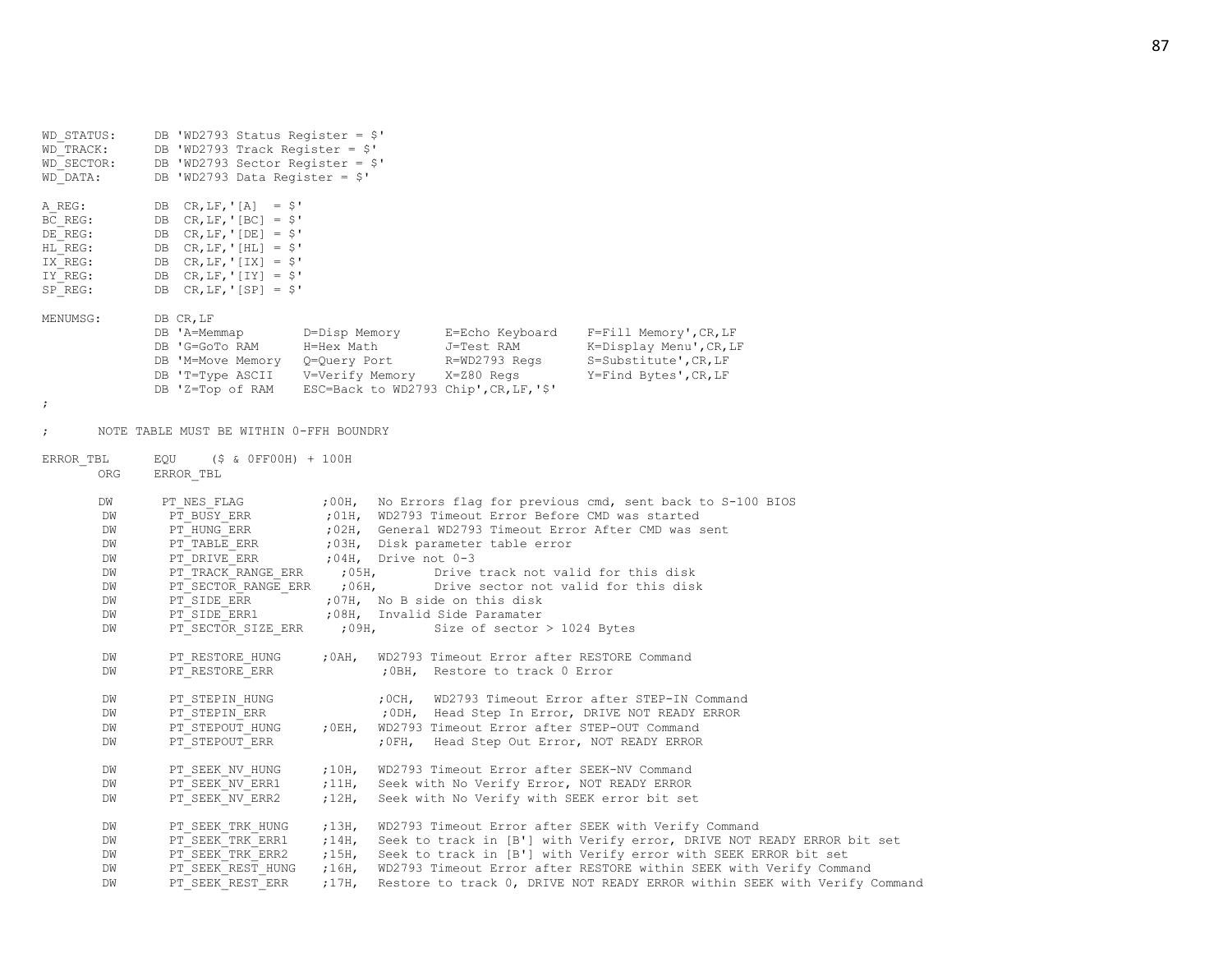| PT ID ERR2<br>Track ID Error, RNF ERROR<br>DW<br>; $1AH$ ,<br>PT ID ERR3<br>; $1BH$ ,<br>Track ID Error, LOST DATA ERROR<br>DW<br>PT ID ERR4<br>$;1CH$ ,<br>Track ID Error, CRC ERROR<br>DW<br>WD2793 Timeout Error after Read Sector Command was sent<br>DW<br>PT RS HUNG<br>$;1$ DH,<br>PT RS ERR1<br>;1EH,<br>Sector read error, DRIVE NOT READY ERROR<br>DW<br>PT RS ERR2<br>; $1FH$ ,<br>Sector read error, RNF ERROR<br>DW<br>PT RS ERR3<br>;20H, Sector read error, LOST DATA ERROR<br>DW<br>PT RS ERR4<br>$721H$ ,<br>Sector read error, CRC ERROR<br>DW<br>WD2793 Timeout Error after SEEK within READ SECTOR Command<br>PT RS SK TRK HUNG<br>$22H$ ,<br>DW<br>DW<br>PT RS RES HUNG<br>;23H,<br>DW<br>PT RS RES ERR<br>PT RS SKTRK ERR1<br>DW<br>$25H$ ,<br>PT RS SKTRK ERR2<br>Seek to track error with SEEK ERROR bit set within READ SECTOR Command<br>;26H,<br>DW<br>PT WS HUNG<br>,27H,<br>WD2793 Timeout Error after Read Sector Command was sent<br>DW<br>PT WS ERR1<br>DW<br>,28H,<br>Sector write error, DRIVE NOT READY ERROR<br>PT WS ERR2<br>;29H, Sector write error, RNF ERROR<br>DW<br>DW<br>PT WS ERR3<br>;2AH,<br>Sector write error, LOST DATA ERROR<br>PT WS ERR4<br>; $2BH$ ,<br>Sector write error, CRC ERROR<br>DW<br>WD2793 Timeout Error after SEEK within WRITE SECTOR Command<br>DW<br>PT WS SK TRK HUNG<br>; $2CH$ ,<br>WD2793 Timeout Error after RESTORE command within WRITE SECTOR Command<br>PT WS RES HUNG<br>;2DH,<br>DW<br>PT WS RES ERR<br>; $2EH$<br>Restore to track 0, DRIVE NOT READY ERROR within WRITE SECTOR Command<br>DW<br>PT WS SKTRK ERR1<br>Seek to track error, DRIVE NOT READY ERROR bit set within WRITE SECTOR Command<br>$72FH$ ,<br>DW<br>PT WS SKTRK ERR2<br>;30H,<br>Seek to track error with SEEK ERROR bit set within WRITE SECTOR Command<br>DW<br>PT DISK WP ERR<br>;31H, Sector write error, Disk is write protected<br>DW<br>;32H,<br>Confirm disk format cmd request<br>DW<br>PT CONFIRM FORMAT<br>PT FORMAT HUNG<br>;33H, WD2793 Timeout Error after Track Format Command was sent<br>DW<br>PT FORMAT1 ERR<br>;34H, Disk format request error<br>DW<br>PT FORMAT2 ERR<br>;35H, Track format error (Side A)<br>DW<br>PT FORMAT3 ERR<br>DW<br>;36H, Track format error (Side B)<br>PT FORMAT4 ERR<br>;37H, Restore error after formatting disk<br>DW<br>;38H, Disk Read Track hung error<br>DM<br>PT RT ERR HUNG<br>;39H Disk Read track error<br>DW<br>PT RT ERR<br>, 3AH<br>Drive is inactive<br>DW<br>PT DRIVE INACTIVE<br>PT DRIVE DOOR<br>; 3BH<br>DW<br>Drive door open<br>PT BUFFER OVERFLOW<br>, 3CH<br>Too many sectors were requested in a multi sector R/W<br>DW<br>PT ABORT FLAG<br>$;3$ DH<br>Special error flag to signify the user aborted a command<br>DW<br>PT CMD RANGE ERR<br>; $3EH$<br>CMD out or range<br>DW<br>PT NES FLAG<br>'Error = 00H', CR, LF, 'No Errors flag sent back to S-100 BIOS.', 0<br>DB<br>CR, LF,<br>PT BUSY ERR<br>DB<br>CR, LF, BELL, 'Error = 01H', CR, LF, 'WD2793 Timeout Error.', 0 | DW | PT ID ERR HUNG |       | ;18H, WD2793 Timeout Error after READ TRACK ID Command                        |
|-----------------------------------------------------------------------------------------------------------------------------------------------------------------------------------------------------------------------------------------------------------------------------------------------------------------------------------------------------------------------------------------------------------------------------------------------------------------------------------------------------------------------------------------------------------------------------------------------------------------------------------------------------------------------------------------------------------------------------------------------------------------------------------------------------------------------------------------------------------------------------------------------------------------------------------------------------------------------------------------------------------------------------------------------------------------------------------------------------------------------------------------------------------------------------------------------------------------------------------------------------------------------------------------------------------------------------------------------------------------------------------------------------------------------------------------------------------------------------------------------------------------------------------------------------------------------------------------------------------------------------------------------------------------------------------------------------------------------------------------------------------------------------------------------------------------------------------------------------------------------------------------------------------------------------------------------------------------------------------------------------------------------------------------------------------------------------------------------------------------------------------------------------------------------------------------------------------------------------------------------------------------------------------------------------------------------------------------------------------------------------------------------------------------------------------------------------------------------------------------------------------------------------------------------------------------------------------------------------------------------------------------------------------------------------------------------------------------------------------------------------------------------------------------------------------------------------------------------------------------------------------------------------------------------------------------------------------------------------------------------------------|----|----------------|-------|-------------------------------------------------------------------------------|
|                                                                                                                                                                                                                                                                                                                                                                                                                                                                                                                                                                                                                                                                                                                                                                                                                                                                                                                                                                                                                                                                                                                                                                                                                                                                                                                                                                                                                                                                                                                                                                                                                                                                                                                                                                                                                                                                                                                                                                                                                                                                                                                                                                                                                                                                                                                                                                                                                                                                                                                                                                                                                                                                                                                                                                                                                                                                                                                                                                                                           | DW | PT ID ERR1     | ;19H, | Track ID Error, DRIVE NOT READY ERROR                                         |
|                                                                                                                                                                                                                                                                                                                                                                                                                                                                                                                                                                                                                                                                                                                                                                                                                                                                                                                                                                                                                                                                                                                                                                                                                                                                                                                                                                                                                                                                                                                                                                                                                                                                                                                                                                                                                                                                                                                                                                                                                                                                                                                                                                                                                                                                                                                                                                                                                                                                                                                                                                                                                                                                                                                                                                                                                                                                                                                                                                                                           |    |                |       |                                                                               |
|                                                                                                                                                                                                                                                                                                                                                                                                                                                                                                                                                                                                                                                                                                                                                                                                                                                                                                                                                                                                                                                                                                                                                                                                                                                                                                                                                                                                                                                                                                                                                                                                                                                                                                                                                                                                                                                                                                                                                                                                                                                                                                                                                                                                                                                                                                                                                                                                                                                                                                                                                                                                                                                                                                                                                                                                                                                                                                                                                                                                           |    |                |       |                                                                               |
|                                                                                                                                                                                                                                                                                                                                                                                                                                                                                                                                                                                                                                                                                                                                                                                                                                                                                                                                                                                                                                                                                                                                                                                                                                                                                                                                                                                                                                                                                                                                                                                                                                                                                                                                                                                                                                                                                                                                                                                                                                                                                                                                                                                                                                                                                                                                                                                                                                                                                                                                                                                                                                                                                                                                                                                                                                                                                                                                                                                                           |    |                |       |                                                                               |
|                                                                                                                                                                                                                                                                                                                                                                                                                                                                                                                                                                                                                                                                                                                                                                                                                                                                                                                                                                                                                                                                                                                                                                                                                                                                                                                                                                                                                                                                                                                                                                                                                                                                                                                                                                                                                                                                                                                                                                                                                                                                                                                                                                                                                                                                                                                                                                                                                                                                                                                                                                                                                                                                                                                                                                                                                                                                                                                                                                                                           |    |                |       |                                                                               |
|                                                                                                                                                                                                                                                                                                                                                                                                                                                                                                                                                                                                                                                                                                                                                                                                                                                                                                                                                                                                                                                                                                                                                                                                                                                                                                                                                                                                                                                                                                                                                                                                                                                                                                                                                                                                                                                                                                                                                                                                                                                                                                                                                                                                                                                                                                                                                                                                                                                                                                                                                                                                                                                                                                                                                                                                                                                                                                                                                                                                           |    |                |       |                                                                               |
|                                                                                                                                                                                                                                                                                                                                                                                                                                                                                                                                                                                                                                                                                                                                                                                                                                                                                                                                                                                                                                                                                                                                                                                                                                                                                                                                                                                                                                                                                                                                                                                                                                                                                                                                                                                                                                                                                                                                                                                                                                                                                                                                                                                                                                                                                                                                                                                                                                                                                                                                                                                                                                                                                                                                                                                                                                                                                                                                                                                                           |    |                |       |                                                                               |
|                                                                                                                                                                                                                                                                                                                                                                                                                                                                                                                                                                                                                                                                                                                                                                                                                                                                                                                                                                                                                                                                                                                                                                                                                                                                                                                                                                                                                                                                                                                                                                                                                                                                                                                                                                                                                                                                                                                                                                                                                                                                                                                                                                                                                                                                                                                                                                                                                                                                                                                                                                                                                                                                                                                                                                                                                                                                                                                                                                                                           |    |                |       |                                                                               |
|                                                                                                                                                                                                                                                                                                                                                                                                                                                                                                                                                                                                                                                                                                                                                                                                                                                                                                                                                                                                                                                                                                                                                                                                                                                                                                                                                                                                                                                                                                                                                                                                                                                                                                                                                                                                                                                                                                                                                                                                                                                                                                                                                                                                                                                                                                                                                                                                                                                                                                                                                                                                                                                                                                                                                                                                                                                                                                                                                                                                           |    |                |       |                                                                               |
|                                                                                                                                                                                                                                                                                                                                                                                                                                                                                                                                                                                                                                                                                                                                                                                                                                                                                                                                                                                                                                                                                                                                                                                                                                                                                                                                                                                                                                                                                                                                                                                                                                                                                                                                                                                                                                                                                                                                                                                                                                                                                                                                                                                                                                                                                                                                                                                                                                                                                                                                                                                                                                                                                                                                                                                                                                                                                                                                                                                                           |    |                |       |                                                                               |
|                                                                                                                                                                                                                                                                                                                                                                                                                                                                                                                                                                                                                                                                                                                                                                                                                                                                                                                                                                                                                                                                                                                                                                                                                                                                                                                                                                                                                                                                                                                                                                                                                                                                                                                                                                                                                                                                                                                                                                                                                                                                                                                                                                                                                                                                                                                                                                                                                                                                                                                                                                                                                                                                                                                                                                                                                                                                                                                                                                                                           |    |                |       | WD2793 Timeout Error after RESTORE command within READ SECTOR Command         |
|                                                                                                                                                                                                                                                                                                                                                                                                                                                                                                                                                                                                                                                                                                                                                                                                                                                                                                                                                                                                                                                                                                                                                                                                                                                                                                                                                                                                                                                                                                                                                                                                                                                                                                                                                                                                                                                                                                                                                                                                                                                                                                                                                                                                                                                                                                                                                                                                                                                                                                                                                                                                                                                                                                                                                                                                                                                                                                                                                                                                           |    |                |       | ; 24H, Restore to track 0, DRIVE NOT READY ERROR within READ SECTOR Command   |
|                                                                                                                                                                                                                                                                                                                                                                                                                                                                                                                                                                                                                                                                                                                                                                                                                                                                                                                                                                                                                                                                                                                                                                                                                                                                                                                                                                                                                                                                                                                                                                                                                                                                                                                                                                                                                                                                                                                                                                                                                                                                                                                                                                                                                                                                                                                                                                                                                                                                                                                                                                                                                                                                                                                                                                                                                                                                                                                                                                                                           |    |                |       | Seek to track error, DRIVE NOT READY ERROR bit set within READ SECTOR Command |
|                                                                                                                                                                                                                                                                                                                                                                                                                                                                                                                                                                                                                                                                                                                                                                                                                                                                                                                                                                                                                                                                                                                                                                                                                                                                                                                                                                                                                                                                                                                                                                                                                                                                                                                                                                                                                                                                                                                                                                                                                                                                                                                                                                                                                                                                                                                                                                                                                                                                                                                                                                                                                                                                                                                                                                                                                                                                                                                                                                                                           |    |                |       |                                                                               |
|                                                                                                                                                                                                                                                                                                                                                                                                                                                                                                                                                                                                                                                                                                                                                                                                                                                                                                                                                                                                                                                                                                                                                                                                                                                                                                                                                                                                                                                                                                                                                                                                                                                                                                                                                                                                                                                                                                                                                                                                                                                                                                                                                                                                                                                                                                                                                                                                                                                                                                                                                                                                                                                                                                                                                                                                                                                                                                                                                                                                           |    |                |       |                                                                               |
|                                                                                                                                                                                                                                                                                                                                                                                                                                                                                                                                                                                                                                                                                                                                                                                                                                                                                                                                                                                                                                                                                                                                                                                                                                                                                                                                                                                                                                                                                                                                                                                                                                                                                                                                                                                                                                                                                                                                                                                                                                                                                                                                                                                                                                                                                                                                                                                                                                                                                                                                                                                                                                                                                                                                                                                                                                                                                                                                                                                                           |    |                |       |                                                                               |
|                                                                                                                                                                                                                                                                                                                                                                                                                                                                                                                                                                                                                                                                                                                                                                                                                                                                                                                                                                                                                                                                                                                                                                                                                                                                                                                                                                                                                                                                                                                                                                                                                                                                                                                                                                                                                                                                                                                                                                                                                                                                                                                                                                                                                                                                                                                                                                                                                                                                                                                                                                                                                                                                                                                                                                                                                                                                                                                                                                                                           |    |                |       |                                                                               |
|                                                                                                                                                                                                                                                                                                                                                                                                                                                                                                                                                                                                                                                                                                                                                                                                                                                                                                                                                                                                                                                                                                                                                                                                                                                                                                                                                                                                                                                                                                                                                                                                                                                                                                                                                                                                                                                                                                                                                                                                                                                                                                                                                                                                                                                                                                                                                                                                                                                                                                                                                                                                                                                                                                                                                                                                                                                                                                                                                                                                           |    |                |       |                                                                               |
|                                                                                                                                                                                                                                                                                                                                                                                                                                                                                                                                                                                                                                                                                                                                                                                                                                                                                                                                                                                                                                                                                                                                                                                                                                                                                                                                                                                                                                                                                                                                                                                                                                                                                                                                                                                                                                                                                                                                                                                                                                                                                                                                                                                                                                                                                                                                                                                                                                                                                                                                                                                                                                                                                                                                                                                                                                                                                                                                                                                                           |    |                |       |                                                                               |
|                                                                                                                                                                                                                                                                                                                                                                                                                                                                                                                                                                                                                                                                                                                                                                                                                                                                                                                                                                                                                                                                                                                                                                                                                                                                                                                                                                                                                                                                                                                                                                                                                                                                                                                                                                                                                                                                                                                                                                                                                                                                                                                                                                                                                                                                                                                                                                                                                                                                                                                                                                                                                                                                                                                                                                                                                                                                                                                                                                                                           |    |                |       |                                                                               |
|                                                                                                                                                                                                                                                                                                                                                                                                                                                                                                                                                                                                                                                                                                                                                                                                                                                                                                                                                                                                                                                                                                                                                                                                                                                                                                                                                                                                                                                                                                                                                                                                                                                                                                                                                                                                                                                                                                                                                                                                                                                                                                                                                                                                                                                                                                                                                                                                                                                                                                                                                                                                                                                                                                                                                                                                                                                                                                                                                                                                           |    |                |       |                                                                               |
|                                                                                                                                                                                                                                                                                                                                                                                                                                                                                                                                                                                                                                                                                                                                                                                                                                                                                                                                                                                                                                                                                                                                                                                                                                                                                                                                                                                                                                                                                                                                                                                                                                                                                                                                                                                                                                                                                                                                                                                                                                                                                                                                                                                                                                                                                                                                                                                                                                                                                                                                                                                                                                                                                                                                                                                                                                                                                                                                                                                                           |    |                |       |                                                                               |
|                                                                                                                                                                                                                                                                                                                                                                                                                                                                                                                                                                                                                                                                                                                                                                                                                                                                                                                                                                                                                                                                                                                                                                                                                                                                                                                                                                                                                                                                                                                                                                                                                                                                                                                                                                                                                                                                                                                                                                                                                                                                                                                                                                                                                                                                                                                                                                                                                                                                                                                                                                                                                                                                                                                                                                                                                                                                                                                                                                                                           |    |                |       |                                                                               |
|                                                                                                                                                                                                                                                                                                                                                                                                                                                                                                                                                                                                                                                                                                                                                                                                                                                                                                                                                                                                                                                                                                                                                                                                                                                                                                                                                                                                                                                                                                                                                                                                                                                                                                                                                                                                                                                                                                                                                                                                                                                                                                                                                                                                                                                                                                                                                                                                                                                                                                                                                                                                                                                                                                                                                                                                                                                                                                                                                                                                           |    |                |       |                                                                               |
|                                                                                                                                                                                                                                                                                                                                                                                                                                                                                                                                                                                                                                                                                                                                                                                                                                                                                                                                                                                                                                                                                                                                                                                                                                                                                                                                                                                                                                                                                                                                                                                                                                                                                                                                                                                                                                                                                                                                                                                                                                                                                                                                                                                                                                                                                                                                                                                                                                                                                                                                                                                                                                                                                                                                                                                                                                                                                                                                                                                                           |    |                |       |                                                                               |
|                                                                                                                                                                                                                                                                                                                                                                                                                                                                                                                                                                                                                                                                                                                                                                                                                                                                                                                                                                                                                                                                                                                                                                                                                                                                                                                                                                                                                                                                                                                                                                                                                                                                                                                                                                                                                                                                                                                                                                                                                                                                                                                                                                                                                                                                                                                                                                                                                                                                                                                                                                                                                                                                                                                                                                                                                                                                                                                                                                                                           |    |                |       |                                                                               |
|                                                                                                                                                                                                                                                                                                                                                                                                                                                                                                                                                                                                                                                                                                                                                                                                                                                                                                                                                                                                                                                                                                                                                                                                                                                                                                                                                                                                                                                                                                                                                                                                                                                                                                                                                                                                                                                                                                                                                                                                                                                                                                                                                                                                                                                                                                                                                                                                                                                                                                                                                                                                                                                                                                                                                                                                                                                                                                                                                                                                           |    |                |       |                                                                               |
|                                                                                                                                                                                                                                                                                                                                                                                                                                                                                                                                                                                                                                                                                                                                                                                                                                                                                                                                                                                                                                                                                                                                                                                                                                                                                                                                                                                                                                                                                                                                                                                                                                                                                                                                                                                                                                                                                                                                                                                                                                                                                                                                                                                                                                                                                                                                                                                                                                                                                                                                                                                                                                                                                                                                                                                                                                                                                                                                                                                                           |    |                |       |                                                                               |
|                                                                                                                                                                                                                                                                                                                                                                                                                                                                                                                                                                                                                                                                                                                                                                                                                                                                                                                                                                                                                                                                                                                                                                                                                                                                                                                                                                                                                                                                                                                                                                                                                                                                                                                                                                                                                                                                                                                                                                                                                                                                                                                                                                                                                                                                                                                                                                                                                                                                                                                                                                                                                                                                                                                                                                                                                                                                                                                                                                                                           |    |                |       |                                                                               |
|                                                                                                                                                                                                                                                                                                                                                                                                                                                                                                                                                                                                                                                                                                                                                                                                                                                                                                                                                                                                                                                                                                                                                                                                                                                                                                                                                                                                                                                                                                                                                                                                                                                                                                                                                                                                                                                                                                                                                                                                                                                                                                                                                                                                                                                                                                                                                                                                                                                                                                                                                                                                                                                                                                                                                                                                                                                                                                                                                                                                           |    |                |       |                                                                               |
|                                                                                                                                                                                                                                                                                                                                                                                                                                                                                                                                                                                                                                                                                                                                                                                                                                                                                                                                                                                                                                                                                                                                                                                                                                                                                                                                                                                                                                                                                                                                                                                                                                                                                                                                                                                                                                                                                                                                                                                                                                                                                                                                                                                                                                                                                                                                                                                                                                                                                                                                                                                                                                                                                                                                                                                                                                                                                                                                                                                                           |    |                |       |                                                                               |
|                                                                                                                                                                                                                                                                                                                                                                                                                                                                                                                                                                                                                                                                                                                                                                                                                                                                                                                                                                                                                                                                                                                                                                                                                                                                                                                                                                                                                                                                                                                                                                                                                                                                                                                                                                                                                                                                                                                                                                                                                                                                                                                                                                                                                                                                                                                                                                                                                                                                                                                                                                                                                                                                                                                                                                                                                                                                                                                                                                                                           |    |                |       |                                                                               |
|                                                                                                                                                                                                                                                                                                                                                                                                                                                                                                                                                                                                                                                                                                                                                                                                                                                                                                                                                                                                                                                                                                                                                                                                                                                                                                                                                                                                                                                                                                                                                                                                                                                                                                                                                                                                                                                                                                                                                                                                                                                                                                                                                                                                                                                                                                                                                                                                                                                                                                                                                                                                                                                                                                                                                                                                                                                                                                                                                                                                           |    |                |       |                                                                               |
|                                                                                                                                                                                                                                                                                                                                                                                                                                                                                                                                                                                                                                                                                                                                                                                                                                                                                                                                                                                                                                                                                                                                                                                                                                                                                                                                                                                                                                                                                                                                                                                                                                                                                                                                                                                                                                                                                                                                                                                                                                                                                                                                                                                                                                                                                                                                                                                                                                                                                                                                                                                                                                                                                                                                                                                                                                                                                                                                                                                                           |    |                |       |                                                                               |
|                                                                                                                                                                                                                                                                                                                                                                                                                                                                                                                                                                                                                                                                                                                                                                                                                                                                                                                                                                                                                                                                                                                                                                                                                                                                                                                                                                                                                                                                                                                                                                                                                                                                                                                                                                                                                                                                                                                                                                                                                                                                                                                                                                                                                                                                                                                                                                                                                                                                                                                                                                                                                                                                                                                                                                                                                                                                                                                                                                                                           |    |                |       |                                                                               |
|                                                                                                                                                                                                                                                                                                                                                                                                                                                                                                                                                                                                                                                                                                                                                                                                                                                                                                                                                                                                                                                                                                                                                                                                                                                                                                                                                                                                                                                                                                                                                                                                                                                                                                                                                                                                                                                                                                                                                                                                                                                                                                                                                                                                                                                                                                                                                                                                                                                                                                                                                                                                                                                                                                                                                                                                                                                                                                                                                                                                           |    |                |       |                                                                               |
|                                                                                                                                                                                                                                                                                                                                                                                                                                                                                                                                                                                                                                                                                                                                                                                                                                                                                                                                                                                                                                                                                                                                                                                                                                                                                                                                                                                                                                                                                                                                                                                                                                                                                                                                                                                                                                                                                                                                                                                                                                                                                                                                                                                                                                                                                                                                                                                                                                                                                                                                                                                                                                                                                                                                                                                                                                                                                                                                                                                                           |    |                |       |                                                                               |
|                                                                                                                                                                                                                                                                                                                                                                                                                                                                                                                                                                                                                                                                                                                                                                                                                                                                                                                                                                                                                                                                                                                                                                                                                                                                                                                                                                                                                                                                                                                                                                                                                                                                                                                                                                                                                                                                                                                                                                                                                                                                                                                                                                                                                                                                                                                                                                                                                                                                                                                                                                                                                                                                                                                                                                                                                                                                                                                                                                                                           |    |                |       |                                                                               |
|                                                                                                                                                                                                                                                                                                                                                                                                                                                                                                                                                                                                                                                                                                                                                                                                                                                                                                                                                                                                                                                                                                                                                                                                                                                                                                                                                                                                                                                                                                                                                                                                                                                                                                                                                                                                                                                                                                                                                                                                                                                                                                                                                                                                                                                                                                                                                                                                                                                                                                                                                                                                                                                                                                                                                                                                                                                                                                                                                                                                           |    |                |       |                                                                               |
| PT HUNG ERR<br>CR, LF, BELL, 'Error = 02H', CR, LF, 'General WD2793 Timeout Error.', 0<br>DB                                                                                                                                                                                                                                                                                                                                                                                                                                                                                                                                                                                                                                                                                                                                                                                                                                                                                                                                                                                                                                                                                                                                                                                                                                                                                                                                                                                                                                                                                                                                                                                                                                                                                                                                                                                                                                                                                                                                                                                                                                                                                                                                                                                                                                                                                                                                                                                                                                                                                                                                                                                                                                                                                                                                                                                                                                                                                                              |    |                |       |                                                                               |

| PT HUNG ERR |                     |     |  | CR,LF,BELL, 'Error = 02H',CR,LF,'General WD2793 Timeout Error.',0                            |
|-------------|---------------------|-----|--|----------------------------------------------------------------------------------------------|
|             | PT TABLE ERR        | DB. |  | $CR, LF, BELL, 'CMD=04H, Error = 03H', CR, LF, 'Disk parameter table error.'$ , 0            |
|             | PT DRIVE ERR        | DB. |  | CR, LF, BELL, 'CMD=05H, Error = 04H', CR, LF, 'Invalid Drive. (Must be $0, 1, 2$ , or 3)', 0 |
|             | PT TRACK RANGE ERR  | DB  |  | CR, LF, BELL, 'CMD=07H, Error = 05H', CR, LF, 'Drive track not valid for this disk.', 0      |
|             | PT SECTOR RANGE ERR | DB. |  | CR, LF, BELL, 'CMD=06H, Error = 06H', CR, LF, 'Drive sector not valid for this disk.', 0     |
| PT SIDE ERR |                     | DB. |  | $CR, LF, BELLL$ , 'CMD=08H, Error = 07H', $CR, LF$ , 'No B side on this disk.', 0            |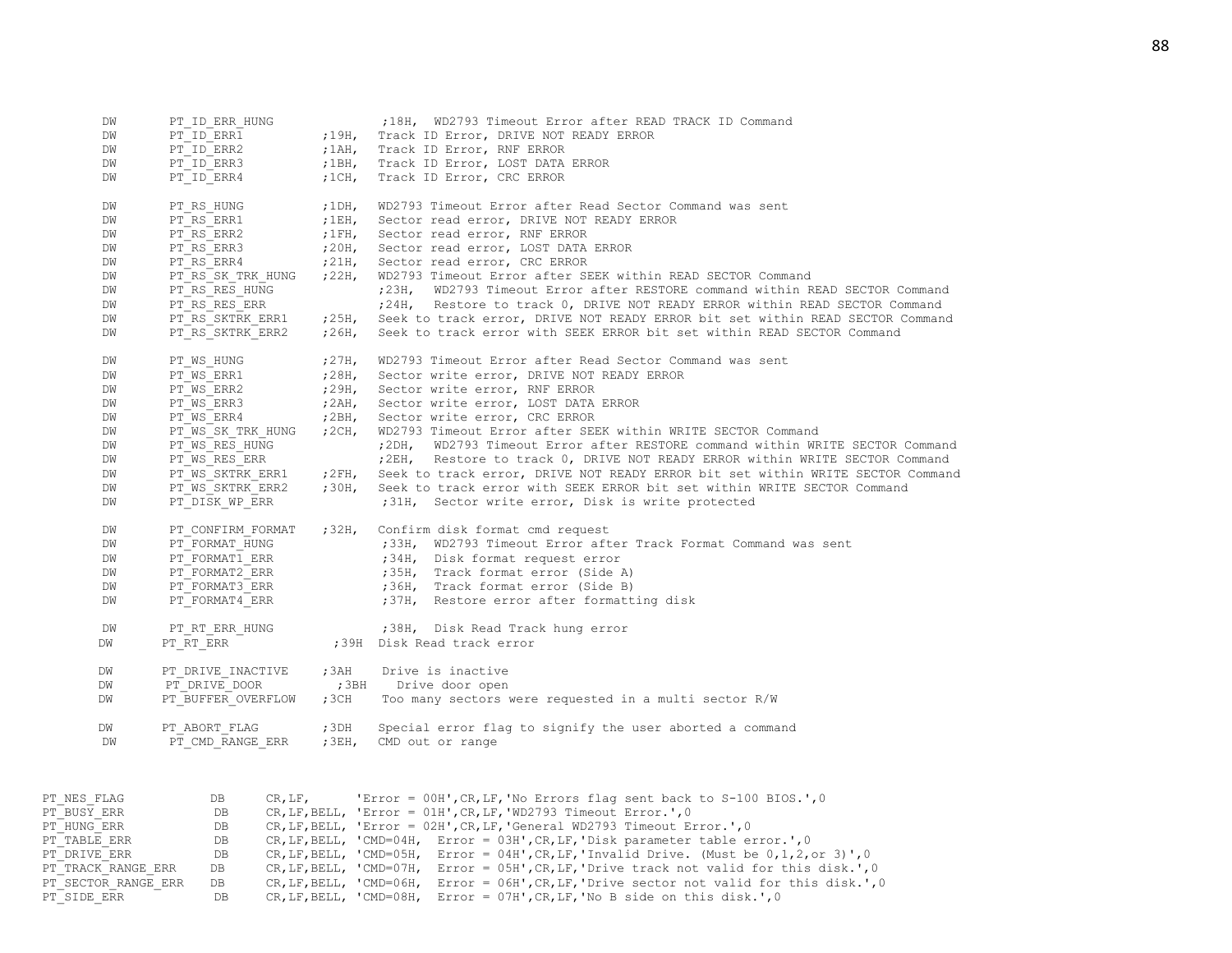PT\_SIDE\_ERR1 DB CR,LF,BELL, 'CMD=08H, Error = 08H',CR,LF,'Invalid Side Parameter.',0 PT\_SECTOR\_SIZE\_ERR DB CR,LF,BELL, 'CMD=09H, Error = 09H',CR,LF,'Size of sector > 1024 Bytes.',0 PT\_RESTORE\_HUNG  $DB$  DB CR,LF,BELL, 'CMD=0AH, Error = 0AH',CR,LF,'WD2793 Timeout Error after RESTORE Command.',0 PT\_RESTORE\_ERR DB CR,LF,BELL, 'CMD=0AH, Error = 0BH', CR,LF, 'Restore to track 0 Error.',0 PT\_STEPIN\_HUNG DB CR,LF,BELL, 'CMD=0BH, Error = 0CH',CR,LF,'WD2793 Timeout Error after STEP-IN Command.',0 PT\_STEPIN\_ERR DB CR,LF,BELL, 'CMD=0BH Error = 0DH',CR,LF,'Head Step-In Error, DRIVE NOT READY. ',0 PT\_STEPOUT\_HUNG  $DB$  DB CR, LF, BELL, 'CMD=0CH, Error = 0EH',CR, LF,'WD2793 Timeout Error after STEP-OUT Command.',0 PT\_STEPOUT\_ERR DB CR, LF, BELL, 'CMD=0CH, Error = 0FH', CR, LF, 'Head Step Out Error, NOT READY ERROR.', 0 PT\_SEEK\_NV\_HUNG  $DB$  DB CR,LF,BELL, 'CMD=0DH, Error = 10H',CR,LF,'WD2793 Timeout Error after SEEK-NV Command.',0 PT\_SEEK\_NV\_ERR1 DB CR,LF,BELL, 'CMD=0DH, Error = 11H',CR,LF,'Seek (with No Verify) Error, ' DB 'DRIVE NOT READY ERROR.', 0 PT\_SEEK\_NV\_ERR2 DB CR,LF,BELL, 'CMD=0DH, Error = 12H',CR,LF,'Seek (with No Verify), SEEK error bit set.',0 PT\_SEEK\_TRK\_HUNG DB CR,LF,BELL, 'CMD=0EH, Error = 13H',CR,LF,'WD2793 Timeout Error after SEEK ' DB 'with Verify Command.', 0 PT\_SEEK\_TRK\_ERR1 DB CR,LF,BELL, 'CMD=0EH, Error = 14H',CR,LF,'Seek to track (with Verify) error, ' DB 'NOT READY bit set.', 0 PT\_SEEK\_TRK\_ERR2 DB CR, LF, BELL, 'CMD=0EH, Error = 15H', CR, LF, 'Seek to track (with Verify) error ' DB 'with SEEK ERROR bit set.', 0 PT\_SEEK\_REST\_HUNG DB CR,LF,BELL, 'CMD=0EH, Error = 16H',CR,LF,'WD2793 Timeout Error after RESTORE' DB 'within a SEEK (With Verify) Command.', 0 PT\_SEEK\_REST\_ERR DB CR,LF,BELL, 'CMD=0EH, Error = 17H', CR,LF, 'Restore to track 0, DRIVE NOT ' DB 'READY ERROR within a SEEK (With Verify) Command.', 0 PT\_ID\_ERR\_HUNG DB CR,LF,BELL, 'CMD=0FH, Error = 18H',CR,LF,'WD2793 Timeout Error after ' DB 'READ TRACK ID Command.', 0 PT\_ID\_ERR1 DB CR,LF,BELL, 'CMD=0FH, Error = 19H',CR,LF,'Track ID\_Error, DRIVE NOT READY\_ERROR.',0 PT\_ID\_ERR2 DB CR, LF, BELL, 'CMD=0FH, Error = 1AH', CR, LF, 'Track ID Error, RNF ERROR.', 0 PT\_ID\_ERR3 DB CR,LF,BELL, 'CMD=0FH, Error = 1BH', CR,LF, 'Track ID Error, LOST DATA ERROR.', 0 PT\_ID\_ERR4 DB CR,LF,BELL, 'CMD=0FH, Error = 1CH',CR,LF,'Track ID\_Error, CRC ERROR.',0 PT\_RS\_HUNG DB CR, LF, BELL, 'CMD=10H, Error = 1DH',CR, LF, 'WD2793 Timeout Error after ' DB 'READ SECTOR Command.', 0 PT\_RS\_ERR1 DB CR,LF,BELL, 'CMD=10H, Error = 1EH',CR,LF,'READ SECTOR error, DRIVE NOT READY ERROR.',0 PT\_RS\_ERR2 DB CR,LF,BELL, 'CMD=10H, Error = 1FH',CR,LF,'READ SECTOR error, RNF ERROR.',0 PT\_RS\_ERR3 DB CR, LF, BELL, 'CMD=10H, Error = 20H', CR, LF, 'READ SECTOR error, LOST DATA ERROR.', 0 PT\_RS\_ERR4 DB CR,LF,BELL, 'CMD=10H, Error = 21H',CR,LF, 'READ SECTOR error, CRC ERROR.',0 PT\_RS\_SK\_TRK\_HUNG DB CR, LF, BELL, 'CMD=10H, Error = 22H', CR, LF, 'WD2793 Timeout Error after SEEK ', 0 DB 'within a READ SECTOR Command.', 0 PT\_RS\_RES\_HUNG DB CR,LF,BELL, 'CMD=10H, Error = 23H',CR,LF,'WD2793 Timeout Error after a RESTORE command ' DB 'within a READ SECTOR Command.', 0 PT\_RS\_RES\_ERR DB CR,LF,BELL, 'CMD=10H, Error = 24H',CR,LF, 'Restore to Track 0, DRIVE NOT ' DB 'READY ERROR within a READ SECTOR Command.', 0 PT\_RS\_SKTRK\_ERR1 DB CR,LF,BELL, 'CMD=10H, Error = 25H',CR,LF,'Seek to Track error, DRIVE NOT ' DB 'READY ERROR bit set within a READ SECTOR Command.', 0 PT\_RS\_SKTRK\_ERR2 DB CR,LF,BELL, 'CMD=10H, Error = 26H',CR,LF, 'Seek to Track error with SEEK ERROR ' DB 'bit set within a READ SECTOR Command.'.0 PT\_WS\_HUNG DB CR,LF,BELL, 'CMD=11H, Error = 27H',CR,LF,'WD2793 Timeout Error ' DB 'after WRITE SECTOR Command.', 0 PT\_WS\_ERR1 DB CR,LF,BELL, 'CMD=11H, Error = 28H',CR,LF,'WRITE SECTOR error, DRIVE NOT READY ERROR.', 0 PT\_WS\_ERR2 DB CR,LF,BELL, 'CMD=11H, Error = 29H',CR,LF,'WRITE SECTOR error, RNF ERROR.',0